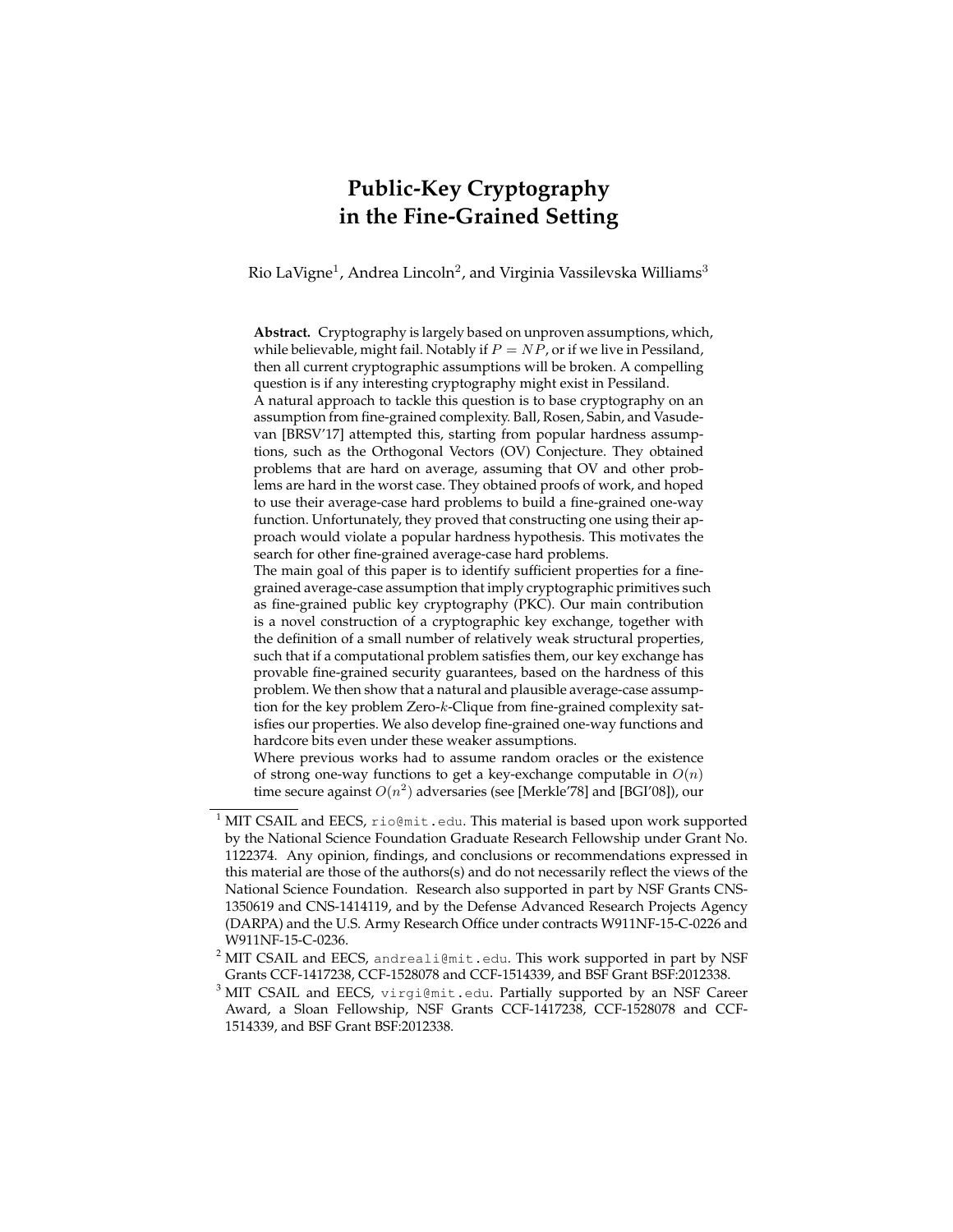assumptions seem much weaker. Our key exchange has a similar gap between the computation of the honest party and the adversary as prior work, while being non-interactive, implying fine-grained PKC.

# **1 Introduction**

Modern cryptography has developed a variety of important cryptographic primitives, from One-Way Functions (OWFs) to Public-Key Cryptography to Obfuscation. Except for a few more limited information theoretic results [\[51,](#page-38-0) [20,](#page-37-0) [50\]](#page-38-1), cryptography has so far required making a computational assumption,  $P \neq$ NP being a baseline requirement. Barring unprecedented progress in computational complexity, such hardness hypotheses seem necessary in order to obtain most useful primitives. To alleviate this reliance on unproven assumptions, it is good to build cryptography from a variety of extremely different, believable assumptions: if a technique disproves one hypothesis, the unrelated ones might still hold. Due to this, there are many different cryptographic assumptions: on factoring, discrete logarithm, shortest vector in lattices and many more.

Unfortunately, almost all hardness assumptions used so far have the same quite stringent requirements: not only that NP is not in BPP, but that we must be able to efficiently sample polynomially-hard instances whose solution we know. Impagliazzo [\[31,](#page-37-1) [47\]](#page-38-2) defined five worlds, which capture the state of cryptography, depending on which assumptions happen to fail. The three worlds worst for cryptography are Algorithmica (NP in BPP), Heuristica (NP is not in BPP but NP problems are easy on average) and Pessiland (there are NP problems that are hard on average but solved hard instances are hard to sample, and OWFs do not exist). This brings us to our main question.

# *Can we have a meaningful notion of cryptography even if we live in Pessiland (or Algorithmica or Heuristica)?*

This question motivates a weaker notion of cryptography: cryptography that is secure against  $n^k$ -time bounded adversaries, for a constant  $k$ . Let us see why such cryptography might exist even if  $P = NP$ . In complexity, for most interesting computational models, we have time hierarchy theorems that say that there are problems solvable in  $O(n^2)$  time (say) that cannot be solved in  $O(n^{2-\epsilon})$  time for any  $\epsilon > 0$  [\[28,](#page-37-2) [30,](#page-37-3) [53\]](#page-39-0). In fact, such theorems exist also for the average case time complexity of problems  $[39]$ . Thus, even if P=NP, there are problems that are hard on average for specific runtimes, i.e. *fine-grained* hard on average. *Can we use such hard problems to build useful cryptographic primitives?*

Unfortunately, the problems from the time hierarchy theorems are difficult to work with, a common problem in the search for unconditional results. Thus, let us relax our requirements and consider hardness assumptions, but this time on the exact running time of our problems of interest. One simple approach is to consider all known constructions of Public Key Cryptography (PKC) to date and see what they imply if the hardness of the underlying problem is relaxed to be  $n^{k-o(1)}$  for a fixed  $k$  (as it would be in Pessiland). Some of the known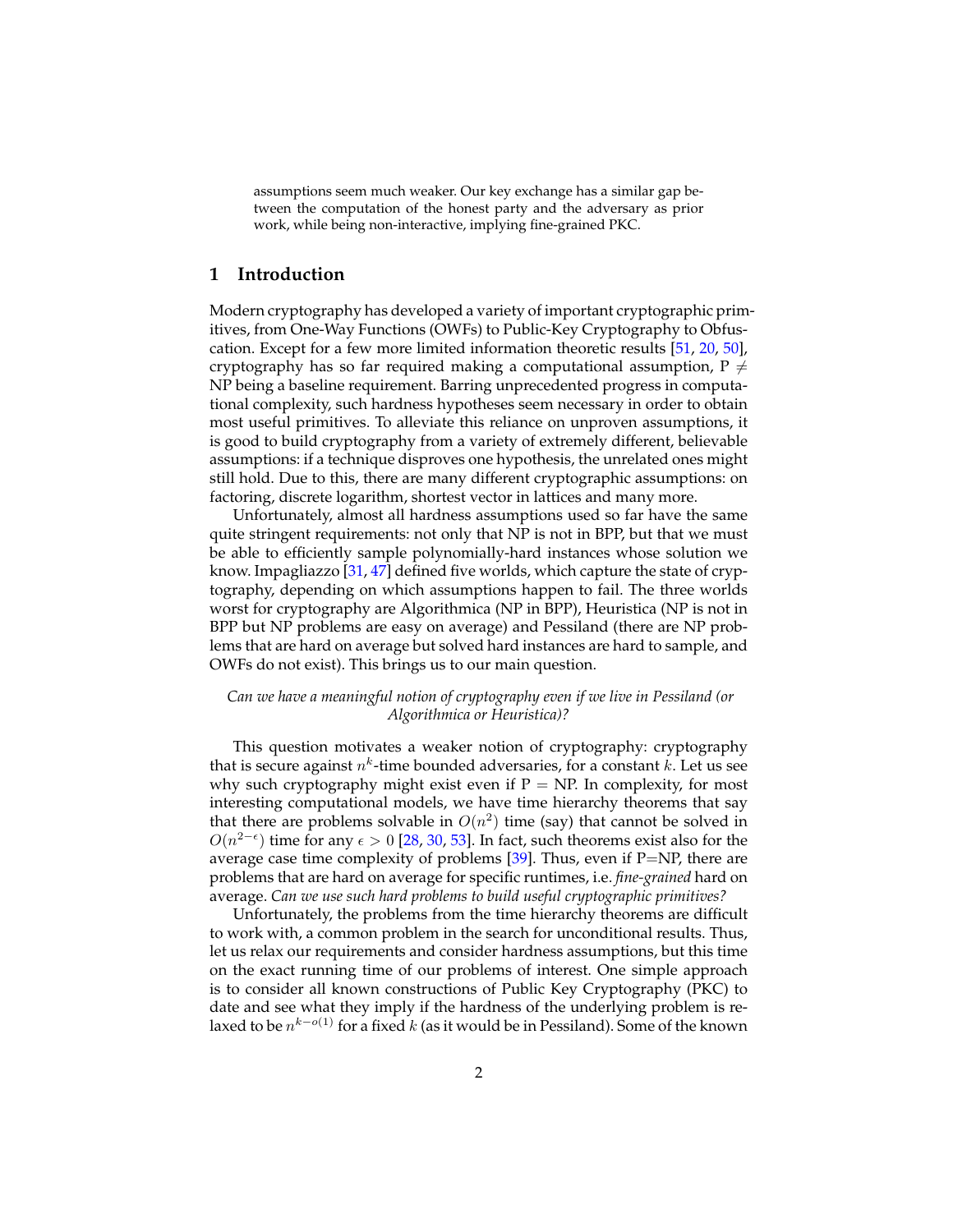schemes are extremely efficient. For instance, the RSA and Diffie-Hellman cryptosystems immediately imply weak PKC if one changes their assumptions to be about polynomial hardness [\[49,](#page-38-4) [23\]](#page-37-4). However, these cryptosystems have other weaknesses – for instance, they are completely broken in a postquantum world as Shor's algorithm breaks their assumptions in essentially quadratic time [\[52\]](#page-39-1). Thus, it makes sense to look at the cryptosystems based on other assumptions. Unfortunately, largely because cryptography has mostly focused on the gap between polynomial and superpolynomial time, most reductions building PKC have a significant (though polynomial) overhead; many require, for example, multiple rounds of Gaussian elimination. As a simple example, the Goldreich-Levin construction for hard-core bits uses  $n^{\omega}$  (where  $\omega \in [2, 2.373)$  is the expo-nent of square matrix multiplication [\[55\]](#page-39-2)[\[26\]](#page-37-5)) time and *n* calls to the hard-corebit distinguisher [\[27\]](#page-37-6). The polynomial overhead of such reductions means that if the relevant problem is only  $n^{2-o(1)}$  hard, instead of super-polynomially hard, the reduction will not work anymore and won't produce a meaningful cryptographic primitive. Moreover, reductions with fixed polynomial overheads are no longer composable in the same way when we consider weaker, polynomial gap cryptography. Thus, new, more careful cryptographic reductions are needed.

Ball et al. [\[6,](#page-36-0) [7\]](#page-36-1) recently began to address this issue through the lens of the recently blossoming field of *fine-grained complexity*. Fine-grained complexity is built upon "fine-grained" hypotheses on the (worst-case) hardness of a small number of key problems. Each of these key problems  $K$ , has a simple algorithm using a combination of textbook techniques, running in time  $T(n)$  on instances of size  $n$ , in, say, the RAM model of computation. However, despite decades of research, no  $O(T(n)^{1-\epsilon})$  algorithm is known for any  $\epsilon > 0$  (note that the tilde suppresses sub-polynomial factors). The fine-grained hypothesis for K is then that K requires  $T(n)^{1-o(1)}$  time in the RAM model of computation. Some of the main hypotheses in fine-grained complexity (see  $[54]$ ) set K to be CNF-SAT (with  $T(n) = 2<sup>n</sup>$ , where *n* is the number of variables), or the *k*-Sum problem (with  $T(n) = n^{\lceil k/2 \rceil}$ ), or the All-Pairs Shortest Paths problem (with  $T(n) = n^3$  where *n* is the number of vertices), or one of several versions of the k-Clique problem in weighted graphs. Fine-grained uses fine-grained reductions between problems in a very tight way (see  $[54]$ ): if problem A has requires running time  $a(n)^{1-o(1)}$ , and one obtains an  $(a(n), b(n))$ -fine-grained reduction from  $\tilde{A}$  to  $B$ , then problem  $B$  needs runtime  $b(n)^{1-o(1)}$ . Using such reductions, one can obtain strong lower bounds for many problems, conditioned on one of the few key hypotheses.

The main question that Ball et al. set out to answer is: *Can one use finegrained reductions from the hard problems from fine-grained complexity to build useful cryptographic primitives?* Their work produced worst-case to average-case finegrained reductions from key problems to new algebraic average case problems. From these new problems, Ball et al. were able to construct fine-grained proofs of work, but they were not able to obtain stronger cryptographic primitives such as fine-grained one-way-functions or public key encryption. In fact, they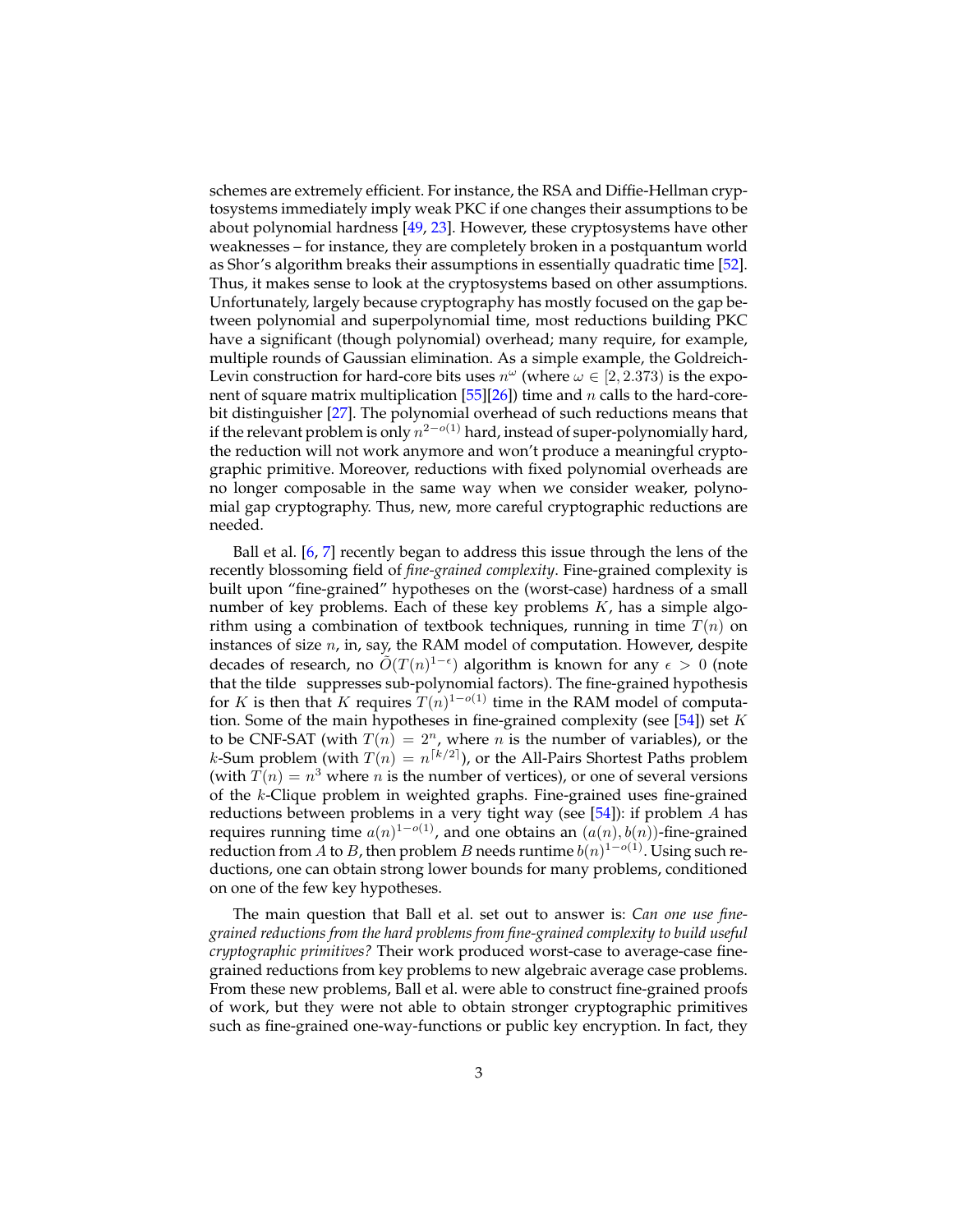gave a barrier for their approach: extending their approach would falsify the Nondeterministic Strong Exponential Time Hypothesis (NSETH) of Carmosino et al. [\[18\]](#page-37-7). Because of this barrier, one would either need to develop brand new techniques, or use a different hardness assumption.

## *What kind of hardness assumptions can be used to obtain public-key cryptography (PKC) even in Pessiland?*

A great type of theorem to address this would be: for every problem P that requires  $n^{k-o(1)}$  time on average, one can construct a public-key exchange (say), for which Alice and Bob can exchange a  $\lg(n)$  bit key in time  $O(n^{ak})$ , whereas Eve must take  $n^{(a+g)k-o(1)}$  time to learn Alice and Bob's key, where g is large, and  $a$  is small. As a byproduct of such a theorem, one can obtain not just OWFs, but even PKC in Pessiland under fine-grained assumptions via the results of Ball et al. Of course, due to the limitations given by Ball et al. such an ideal theorem would have to refute NSETH, and hence would be at the very least difficult to prove. Thus, let us relax our goal, and ask

## *What properties are sufficient for a fine-grained average-case assumption so that it implies fine-grained PKC?*

If we could at least resolve this question, then we could focus our search for worst-case to average-case reductions in a useful way.

#### **1.1 Our contributions**

Our main result is a fine-grained key-exchange that can be formed from any problem that meets three structural conditions in the word-RAM model of computation. This addresses the question of what properties are sufficient to produce fine-grained Public Key Encryption schemes (PKEs).

For our key exchange, we describe a set of properties, and any problem that has those properties implies a polynomial gap PKE. An informal statement of our main theorem is as follows.

**Theorem.** [Fine-Grained Key-Exchange (informal)] Let P be a computational problem for which a random instance can be generated in  $O(n^g)$  time for some g, and that requires  $n^{k-o(1)}$  time to be solved on average for some fixed  $k > g$ . Additionally, let  $P$  have three key structural properties of interest: (1) "plantable": we can generate a random-looking instance, choosing either to have or not to have a solution in the instance, and if there is a solution, we know what/where it is; (2) "average-case list-hard": given a list of  $n$  random instances of the problem, returning which one of the instances has a solution requires essentially solving all instances; (3) "splittable": when given an instance with a solution, we can split it in  $O(n^g)$  time into two slightly smaller instances that both have solutions.

Then a public key-exchange can be built such that Alice and Bob exchange a lg(n) bit key in time  $n^{2k-g}$ , where as Eve must take  $\tilde{\Omega}(n^{3k-2g})$  time to learn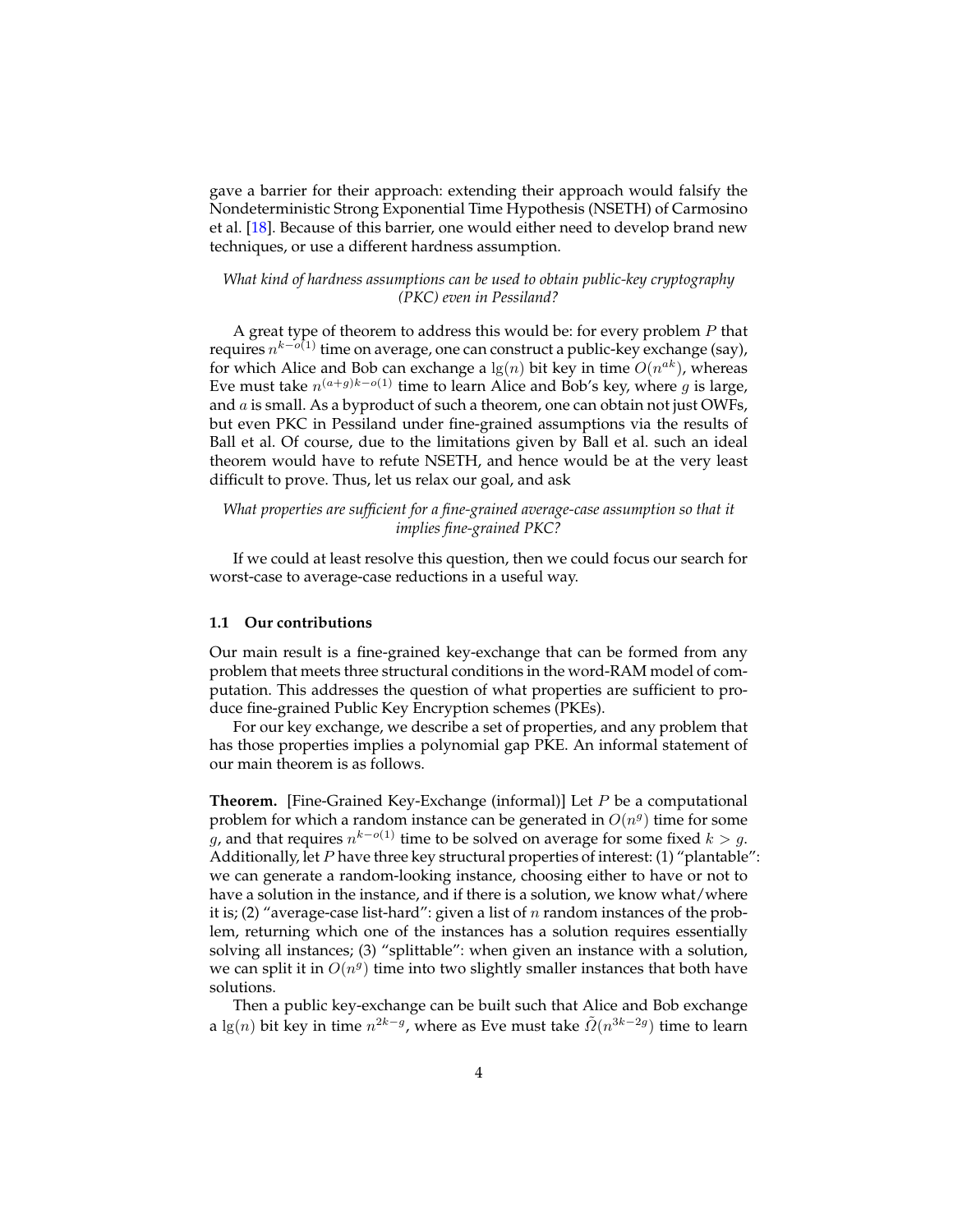#### Alice and Bob's key.

Notice that as long as there is a gap between the time to generate a random instance and the time to solve an instance on average, there is a gap between  $N = n^{2k-g}$  and  $n^{3k-2g} = N^{3/2-1/(4(k/g)-2)}$  and the latter goes to  $N^{3/2}$ , as  $k/g$ grows. The key exchange requires no interaction, and we get a *fine-grained* public key cryptosystem. While our key exchange construction provides a relatively small gap between the adversary and the honest parties ( $O(N^{1.5})$  vs  $O(N)$ ), the techniques required to prove security of this scheme are novel and the result is generic as long as the three assumptions are satisfied. In fact, we will show an alternate method to achieve a gap approaching  $O(N^2)$  in the full version of this paper.

Our main result above is stated formally and in more generality in Theorem [5.](#page-25-0) We will explain the formal meaning of our structural properties *plantable*, *average-case list-hard*, and *splittable* later.

We also investigate what plausible average-case assumptions one might be able to make about the key problems from fine-grained complexity so that the three properties from our theorem would be satisfied. We consider the Zero-k-Clique problem as it is one of the hardest worst-case problems in fine-grained complexity. For instance, it is known that if Zero-3-Clique is in  $O(n^{3-\varepsilon})$  time for some  $\varepsilon > 0$ , then both the 3-Sum and the APSP hypotheses are violated [\[54,](#page-39-3) [57\]](#page-39-4). It is important to note that while fine-grained problems like  $Zero-k$ -Clique and k-Sum are suspected to take a certain amount of time in the worst case, when making these assumptions for any constant k does not seem to imply  $P \neq NP$ since all of these problems are still solveable in polynomial time.<sup>[1](#page-4-0)</sup>

An instance of Zero- $k$ -Clique is a complete  $k$ -partite graph  $G$ , where each edge is given a weight in the range  $[0, R - 1]$  for some integer R. The problem asks whether there is a  $k$ -clique in  $G$  whose edge weights sum to  $0$ , modulo R. A standard fine-grained assumption (see e.g.  $[54]$ ) is that in the worst case, for large enough  $R$ , say  $R \ge 10n^{4k}$ , Zero-k-Clique requires  $n^{k - o(1)}$  time to solve. Zero-k-Clique has no non-trivial average-case algorithms for natural distributions (uniform for a range of parameters, similar to  $k$ -Sum and Subset Sum). Thus, Zero-k-Clique is a natural candidate for an average-case finegrained hard problem.

We also generate a more efficient PKC from our hypothesis about averagecase Zero-k-Clique. However, the PKC construction does not work with our three properties. In section [6](#page-29-0) we present a PKC that achieves a better gap between honest parties and the adversaries ( $\Omega(N^{2-\epsilon})$  vs  $O(N)$ ). Specifically, if average-case Zero- $k$ -Clique requires  $n^k$  time then there is an exchange with a gap of  $\Omega(N^{2-4/(k+2)})$  vs  $O(N)$ .

Our other contribution addresses an open question from Ball et al.: can a fine-grained one-way function be constructed from worst case assumptions?

<span id="page-4-0"></span><sup>&</sup>lt;sup>1</sup> Assuming the hardness of these problems for more general k will imply  $P \neq NP$ , but that is not the focus of our work.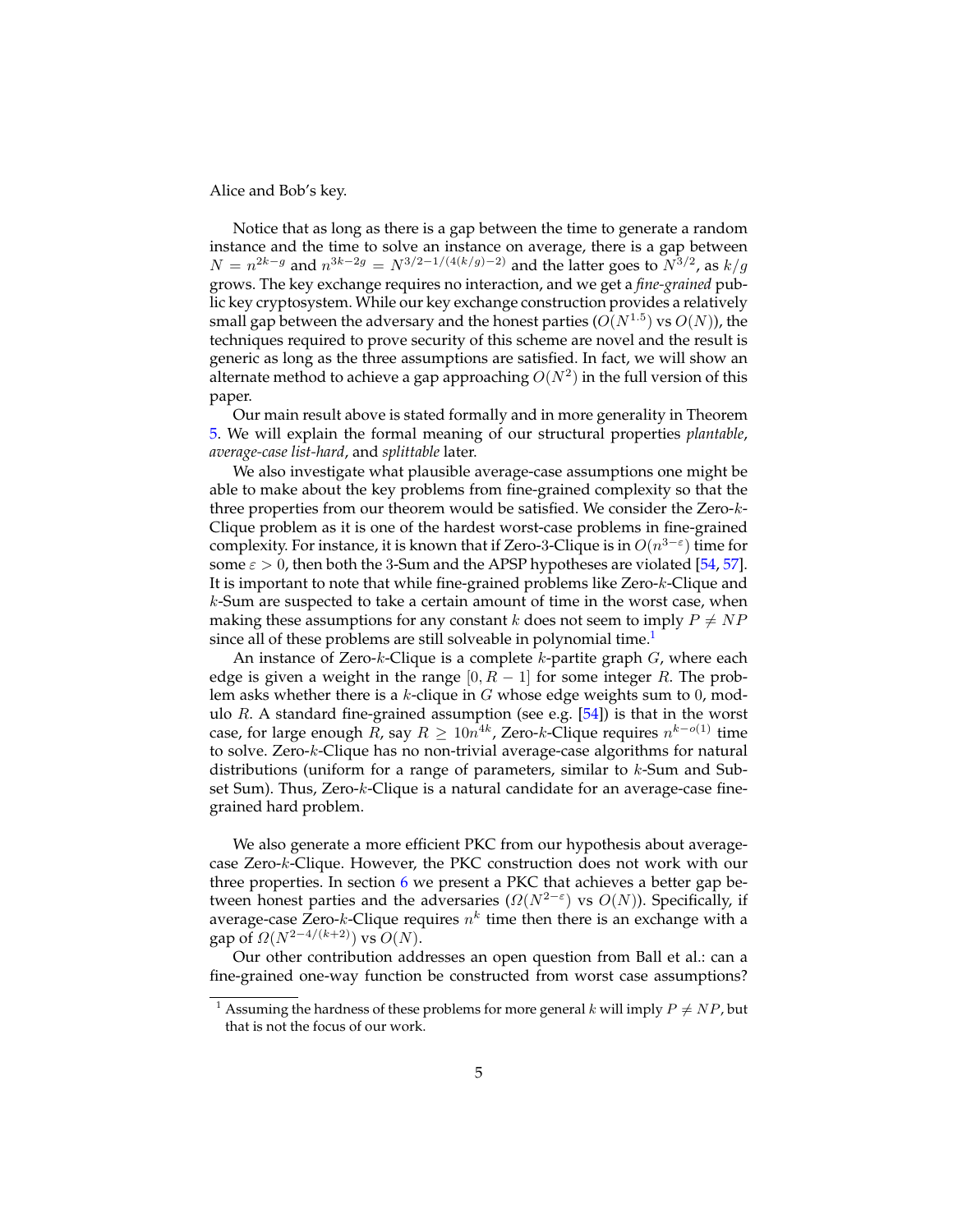While we do not fully achieve this, we generate new plausible average-case assumptions from fine-grained problems that imply fine-grained one-way functions.

#### **1.2 Previous Works**

There has been much prior work leading up to our results. First, there are a few results using assumptions from fine-grained complexity and applying them to cryptography. Second, there has been work with the kind of assumptions that we will be using.

**Fine-Grained Cryptography** Ball et al. [\[6,](#page-36-0) [7\]](#page-36-1) produce fine-grained wost-case to average-case reductions. Ball et al. leave an open problem of producing a one-way-function from a worst case assumption. They prove that from some fine-grained assumptions building a one-way-function would falsify NSETH [\[18\]](#page-37-7)[\[6\]](#page-36-0). We avoid their barrier in this paper by producing a construction of both fine-grained OWFs and fine-grained PKE from an *average-case* assumption.

*Fine-Grained Key Exchanges.* Fine-grained cryptography is a relatively unexplored area, even though it had its start in the 1970's with Merkle puzzles: the gap between honestly participating in the protocol versus breaking the security guarantee was only quadratic [\[43\]](#page-38-5). Merkle originally did not describe a plausible hardness assumption under which the security of the key exchange can be based. 30 years later, Biham, Goren, and Ishai showed how to implement Merkle puzzles by making an assumption of the existence of either a random oracle or an exponential gap one way function [\[16\]](#page-37-8). That is, Merkle puzzles were built under the assumption that a one-way function exists which takes time  $2^{n(1/2+\delta)}$  to invert for some  $\delta > 0$ . So while prior work indeed succeeded in building a fine-grained key-exchange, it needed a very strong variant of OWFs to exist. It is thus very interesting to obtain fine-grained public key encryption schemes based on a fine-grained assumption (that might even work in Pessiland and below).

*Another notion of Fine-Grained Cryptography.* In 2016, work by Degwekar, Vaikuntanathan, and Vasudevan [\[22\]](#page-37-9) discussed fine-grained complexity with respect to both honest parties and adversaries restricted to certain circuit classes. They obtained constructions for some cryptographic primitives (including PKE) when restricting an adversary to a certain circuit class. From the assumption NC1  $\neq$  $\oplus L$ /poly they show Alice and Bob can be in  $AC^0[2]$  while being secure against NC1 adversaries. While [\[22\]](#page-37-9) obtains some unconditional constructions, their security relies on the circuit complexity of the adversary, and does not apply to arbitrary time-bounded adversaries as is usually the case in cryptography. That is, this restricts the types of algorithms an adversary is allowed to use beyond just how much runtime these algorithms can have. It would be interesting to get similar results in the low-polynomial time regime, without restricting an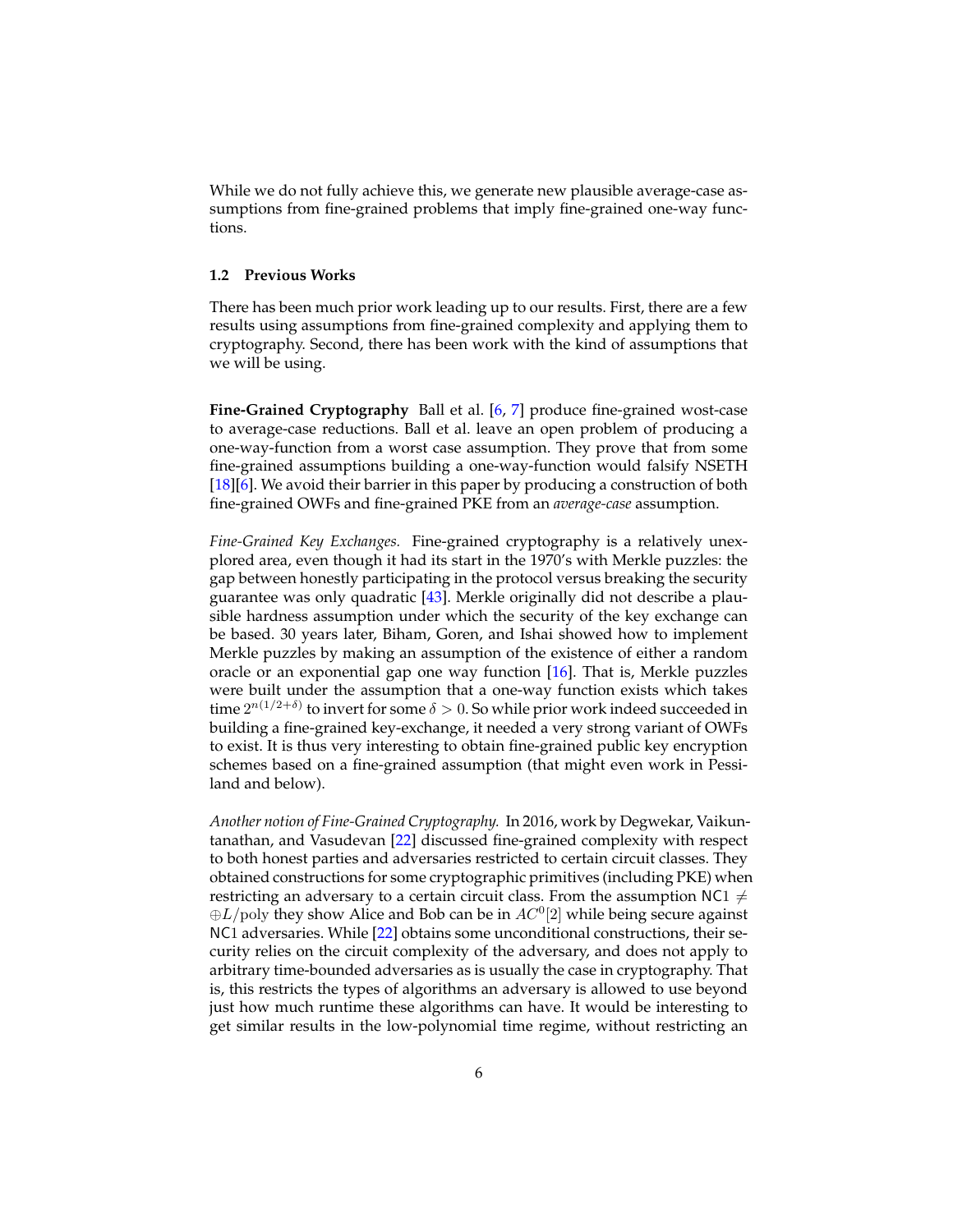adversary to a certain circuit class. Our results achieve this, though not unconditionally.

*Tight Security Reductions and Fine-Grained Crypto.* Another area the world of fine-grained cryptography collides with is that of tight security reductions in cryptography. Bellare et.al. coined the term "concrete" security reductions in [\[14,](#page-36-2) [12\]](#page-36-3). Concrete security reductions are parametrized by time  $(t)$ , queries  $(q)$ , size (s), and success probability ( $\varepsilon$ ). This line of work tracks how a reduction from a problem to a construction of some cryptographic primitive effects the four parameters of interest. This started a rich field of study connecting theory to practical cryptographic primitives (such as PRFs, different instantiations of symmetric encryption, and even IBE for example [\[10,](#page-36-4) [11,](#page-36-5) [36,](#page-38-6) [15\]](#page-36-6)). In finegrained reductions we also need to track exactly how our adversary's advantage changes throughout our reductions, however, we also track the running time of the honest parties. So, unlike in the concrete security literature, when the hard problems are polynomially hard (perhaps because  $P = NP$ ), we can track the gap in running times between the honest and dishonest parties. This allows us to build one way functions and public key cryptosystems when the hard problems we are given are only polynomially hard.

| Paper       | Assumptions                               | Crypto                                                                      | Runtime     | Power of            |
|-------------|-------------------------------------------|-----------------------------------------------------------------------------|-------------|---------------------|
|             |                                           |                                                                             |             | Adversary           |
| [43]        | Random Oracles*                           | Key Exchange                                                                | O(N)        | $O(N^2)$            |
| $[16]$      | <b>Exponentially-Strong OWFs</b>          | Key Exchange                                                                | O(N)        | $O(N^2)$            |
| $\boxed{7}$ | WC 3-Sum, OV, APSP, or SETH Proof of Work |                                                                             | $ O(N^2) $  | N/A                 |
|             | [This work]]Zero-k-Clique or k-Sum        | OWFs,                                                                       | O(N)        | $O(N^{1+\delta})$   |
|             |                                           | Key Exch. & PKE                                                             | O(N)        | $O(N^{1.5-\delta})$ |
| $[22]$      | $NC1 \neq \bigoplus L \text{/poly}$       | OWFs, and PRGs<br>with sublinear<br>stretch, CRHFs,<br>and PKE              | INC1        | NC1                 |
|             | $NC1 \neq \bigoplus L \text{/poly}$       | PKE and CRHFs                                                               | $ AC^0[2] $ | NC1                 |
|             | Unconditional                             | PRGs with poly<br>stretch, Symmetric $ _{AC^0}$<br>encryption,<br>and CRHFs |             | AC <sup>0</sup>     |

**Figure 1:** A table of previous works' results in this area. There have been several results characterizing different aspects of fine-grained cryptography. \*It was [\[16\]](#page-37-8) who showed that Merkle's construction could be realized with a random oracle. However, Merkle presented the construction.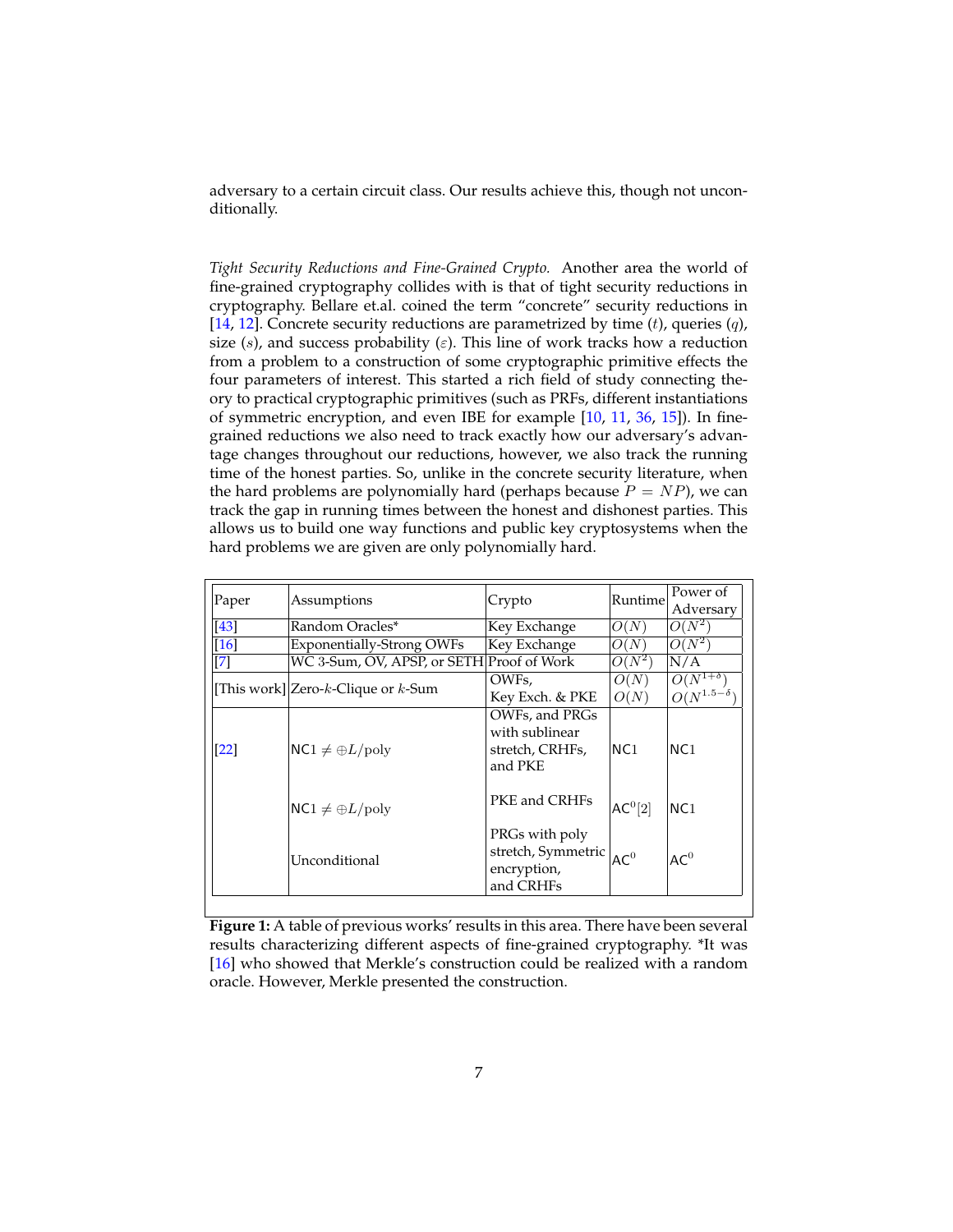**Similar Assumptions** This paper uses hypotheses on the running times of problems that, while solvable in polynomial time, are variants of natural NPhard problems, in which the size of the solution is a fixed constant. For instance,  $k$ -Sum is the variant of Subset Sum, where we are given  $n$  numbers and we need to find exactly  $k$  elements that sum to a given target, and Zero- $k$ -Clique is the variant of Zero-Clique, in which we are given a graph and we need to find exactly k nodes that form a clique whose edge weights sum to zero.

With respect to Subset Sum, Impagliazzo and Naor showed how to directly obtain OWFs and PRGs assuming that Subset Sum is hard on average [\[32\]](#page-37-10). The OWF is  $f(\mathbf{a}, \mathbf{s}) = (\mathbf{a}, \mathbf{a} \cdot \mathbf{s})$ , where a is the list of elements (chosen uniformly at random from the range R) and  $s \in \{0,1\}^n$  represents the set of elements we add together. In addition to Subset Sum, OWFs have also been constructed from planted Clique, SAT, and Learning-Parity with Noise [\[41,](#page-38-7) [34\]](#page-38-8). The constructions from the book of Lindell and the chapter written by Barak [\[41\]](#page-38-7) come from a definition of a "plantable" NP-hard problem that is assumed to be hard on average.

Although our OWFs are equivalent to scaled-down, polynomial-time solvable characterizations of these problems, we also formalize the property that allows us to get these fine-grained OWFs (plantability). We combine these NP constructions and formalizations to lay the groundwork for fine-grained cryptography.

In the public-key setting, there has been relatively recent work taking NPhard problems and directly constructing public-key cryptosystems [\[4\]](#page-36-7). They take a problem that is NP-hard in its worst case and come up with an averagecase assumption that works well for their constructions. Our approach is similar, and we also provide evidence for why our assumptions are correct.

In recent work, Subset Sum was also shown to directly imply public-key cryptography [\[42\]](#page-38-9). The construction takes ideas from Regev's LWE construction [\[48\]](#page-38-10), turning a vector of subset sum elements into a matrix by writing each element out base q in a column. The subset is still represented by a 0-1 matrix, and error is handled by the lack of carrying digits. It is not clear how to directly translate this construction into the fine-grained world. First, directly converting from Subset Sum to k-Sum just significantly weakens the security without added benefit. More importantly, the security reduction has significant polynomial overhead, and would not apply in a very pessimistic Pessiland where random planted Subset Sum instances can be solved in quadratic time, say.

While it would be interesting to reanalyze the time-complexity of this construction (and others) in a fine-grained way, this is not the focus of our work. Our goal is to obtain novel cryptographic approaches exploiting the fine-grained nature of the problems, going beyond just recasting normal cryptography in the fine-grained world, and obtaining somewhat generic constructions.

#### **1.3 Technical Overview**

Here we will go into a bit more technical detail in describing our results. First, we need to describe our hardness assumptions. Then, we will show how to use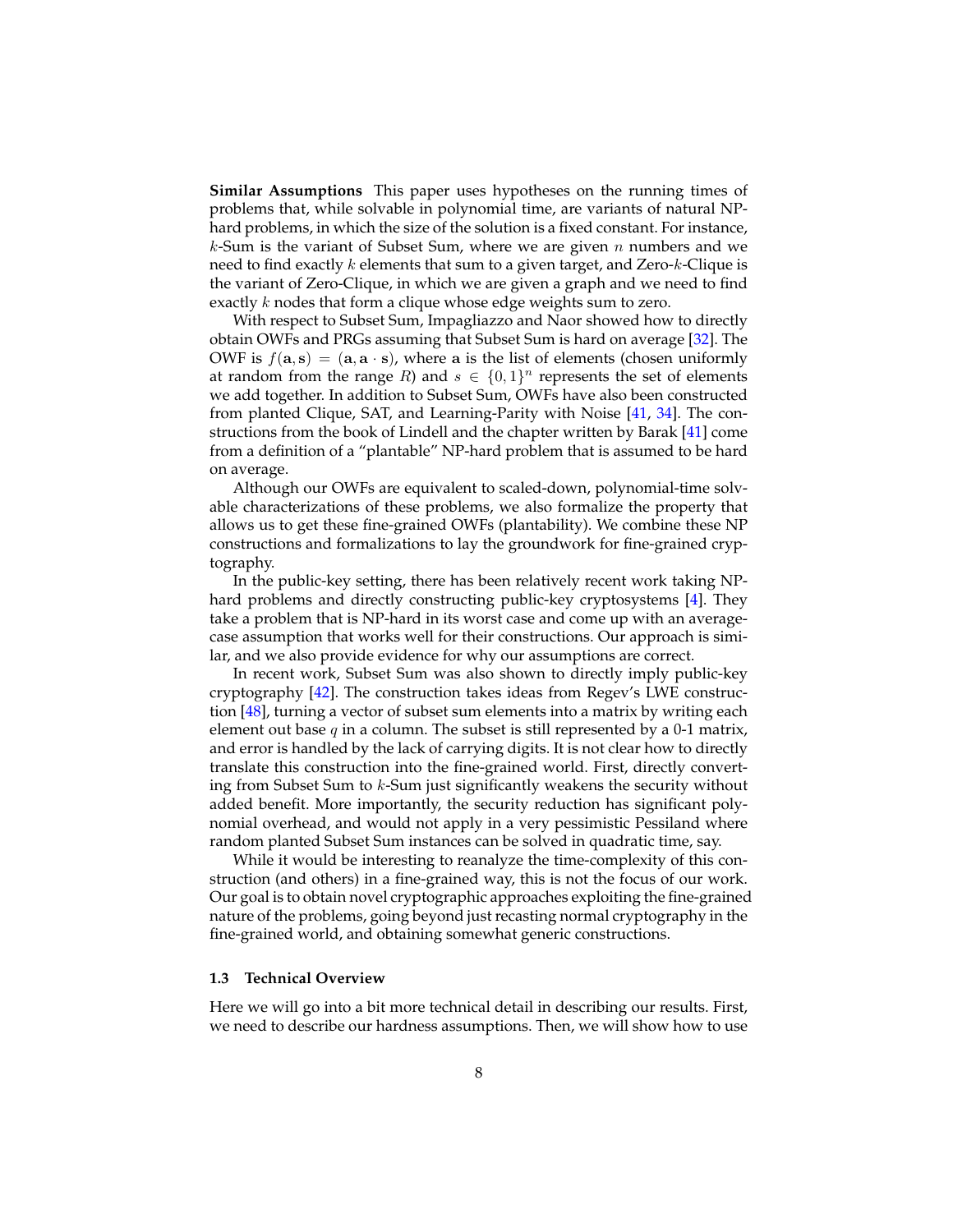them for our fine-grained key exchange, and finally, we will talk briefly about fine-grained OWFs and hardcore bits.

*Our Hardness Assumption* We generate a series of properties where if a problem has these properties then a fine-grained public key-exchange can be built.

One property we require is that the problem is hard on average, in a finegrained sense. Intuitively, a problem is average case indistinguishably hard if given an instance that is drawn with probability  $1/2$  from instances with no solutions and with probability 1/2 from instances with one solution, it is computationally hard on average to distinguish whether the instance has 0 or 1 solutions. The rest of the properties are structural; we need a problem that is *plantable*, *average-case list-hard*, and *splittable*. Informally,

- **–** The plantable property roughly says that one can efficiently choose to generate either an instance without a solution or one with a solution, knowing where the solution is;
- **–** The average case list-hard property says that if one is given a list of instances where all but one of them are drawn uniformly over instances with no solutions, and a random one of them is actually drawn uniformly from instances with one solution, then it is computationally hard to find the instance with a solution;
- **–** Finally, the splittable property says that one can generate from one average case instance, two new average case instances that have the same number of solutions as the original one.

These are natural properties for problems and hypotheses to have. We will demonstrate in Section [B.3](#page-52-0) that Zero-k-Clique has all of these properties. We need our problem to have all three of these qualities for the key exchange. For our one-way function constructions we only need the problem to be plantable.

The structural properties are quite generic, and in principle, there could be many problems that satisfy them. We exhibit one: the Zero-k-Clique problem.

Because no known algorithmic techniques seem to solve Zero-k-Clique even when the weights are selected independently uniformly at random from  $[0, cn^k]$ for a constant c, folklore intuition dictates that the problem might be hard on average for this distribution: here, the expected number of k-Cliques is  $\Theta(1)$ , and solving the decision problem correctly on a large enough fraction of the random instances seems difficult. This intuition was formally proposed by Pettie  $[46]$  for the very related k-Sum problem which we also consider.

We show that the Zero- $k$ -Clique problem, together with the assumption that it is fine-grained hard to solve on average, satisfies all of our structural properties, and thus, using our main theorem, one can obtain a fine-grained key exchange based on Zero-k-Clique.

*Key Exchange Assumption.* We assume that when given a complete k-partite graph with  $kn$  nodes and random weights  $[0, R-1]$ ,  $R = \Omega(n^{\bar{k}})$ , any adversary running in time  $n^{k-\varOmega(1)}$  time cannot distinguish an instance with a zerok-clique solution from one without with more than 2/3 chance of success. In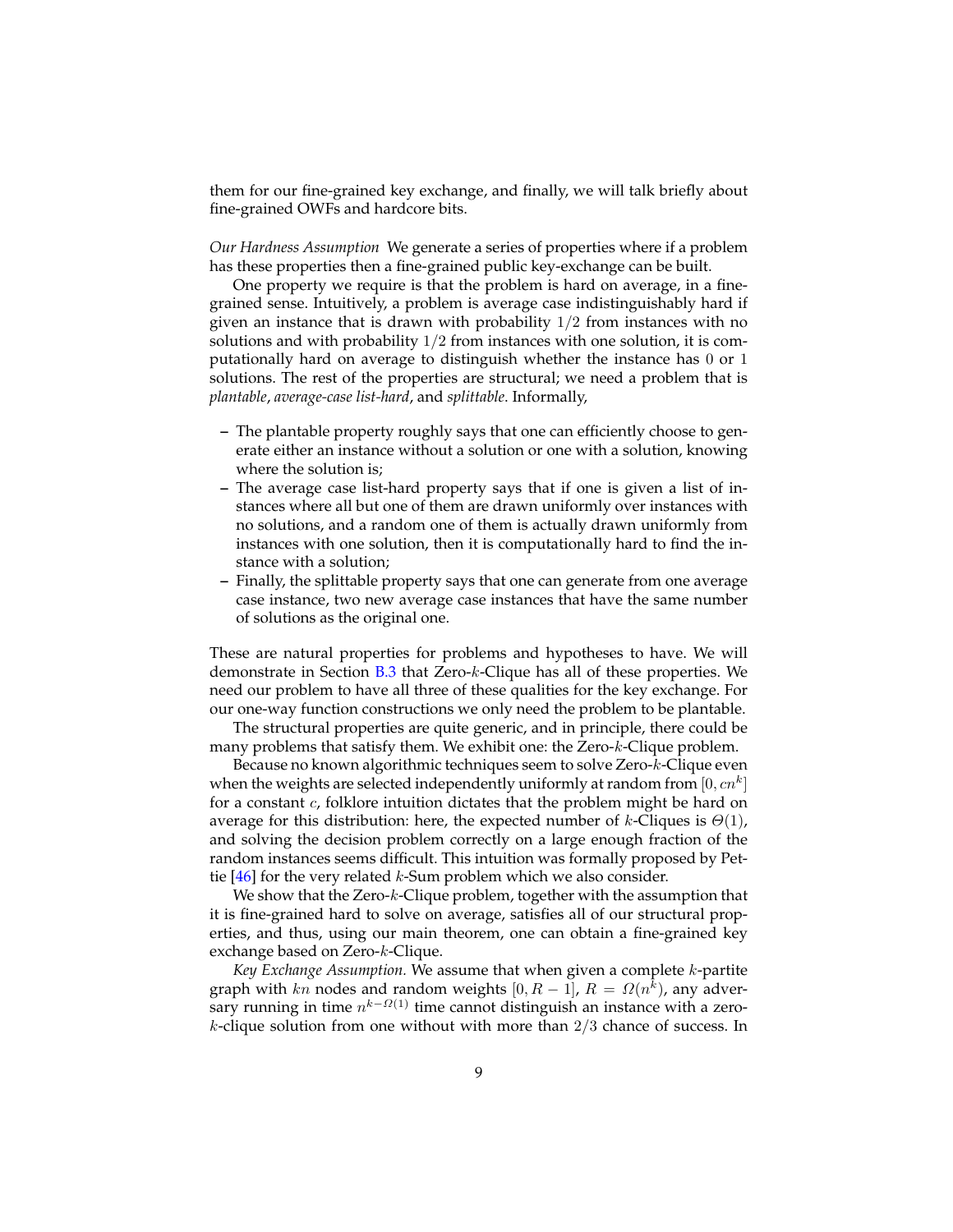more detail, consider a distribution where with probability 1/2 one generates a random instance of size *n* with no solutions, and with probability  $1/2$  one generates a random instance of size  $n$  with exactly one solution. (We later tie in this distribution to our original uniform distribution.) Then, consider an algorithm that can determine with probability 2/3 (over the distribution of instances) whether the problem has a solution or not. We make the conjecture that such a  $2/3$ -probability distinguishing algorithm for Zero-k-Clique, which can also exhibit the unique zero clique whenever a solution exists, requires time  $n^{k-o(1)}$ .

*Public Key Exchange* So, what does the existence of a problem with our three properties, *plantable*, *average-case list-hard*, and *splittable*, imply?

The intuitive statement of our main theorem is that, if a problem has the three properties, and is  $n^k$  hard to solve on average and can be generated in  $n^g$  time (for Zero-k-Clique  $g = 2$ ), then a key exchange exists that takes  $O(N)$  time for Alice and Bob to execute, and requires an eavesdropper Eve  $\tilde{Q}(N^{(3k-2g)/(2k-g)})$  time to break. When  $k > g$  Eve takes super linear time in terms of N. When  $k = 3$  and  $q = 2$ , an important case for the Zero-k-Clique problem, Eve requires  $\tilde{ \varOmega }(N^{5/4})$  time.

For the rest of this overview we will describe our construction with the problem Zero-k-Clique.

To describe how we get our key exchange, it is first helpful to consider Merkle Puzzles [\[43,](#page-38-5) [16,](#page-37-8) [8\]](#page-36-8). The idea is simple: let  $f$  be a one way permutation over *n* bits (so a range of  $2^n$  values) requires  $2^{n(\frac{1}{2} + \epsilon)}$  time to invert for some constant  $\epsilon > 0$ . Then, Alice and Bob could exchange a key by each computing  $f(v)$  on  $10 \cdot 2^{n/2}$  random element  $v \in [2^n]$  and sending those values  $f(v)$  to each other. With .9 probability, Alice and Bob would agree on at least one pre-image,  $v.$  It would take an eavesdropper Eve  $\varOmega(2^{n(\frac{1}{2}+\epsilon)})$  time before she would be able to find the  $v$  agreed upon by Alice and Bob. So, while Alice and Bob must take  $O(2^{n/2})$  time, Eve must take  $O(2^{n(\frac{1}{2}+\epsilon)})$  time to break it.

Our construction will take on a similar form: Alice and Bob will send several problems to each other, and some of them will have planted solutions. By matching up where they both put solutions, they get a key exchange.

Concretely, Alice and Bob will exchange m instances of the Zero-k-Clique prob-Concretely, Ance and bob will exchange m instances of the Zero- $\kappa$ -Chique pro-<br>lem and in  $\sqrt{m}$  of them (chosen at random), plant solutions. The other  $m - \sqrt{m}$ will not have solutions (except with some small probability). These  $m$  problems will be indexed, and we expect Alice and Bob to have both planted a solution will be indexed, and we expect Alice and bob to have both planted a solution in the same index. Alice can check her  $\sqrt{m}$  indices against Bob's, while Bob checks his, and by the end, with constant probability, they will agree on a single index as a key. In the end, Alice and Bob require  $O(mn^g + \sqrt{m}n^k)$  time to exchange this index. Eve must take time  $\tilde{Q}(n^k m)$ . When  $m = n^{2k-2g}$ , Alice and Bob take  $O(n^{2k-g})$  time and Eve takes  $\tilde{\Omega}(n^{3k-2g})$ . We therefore get some gap between the running time of Alice and Bob as compared to Eve for any value of  $k \geq g$ . Furthermore, for all  $\delta > 0$  there exists some large enough k such that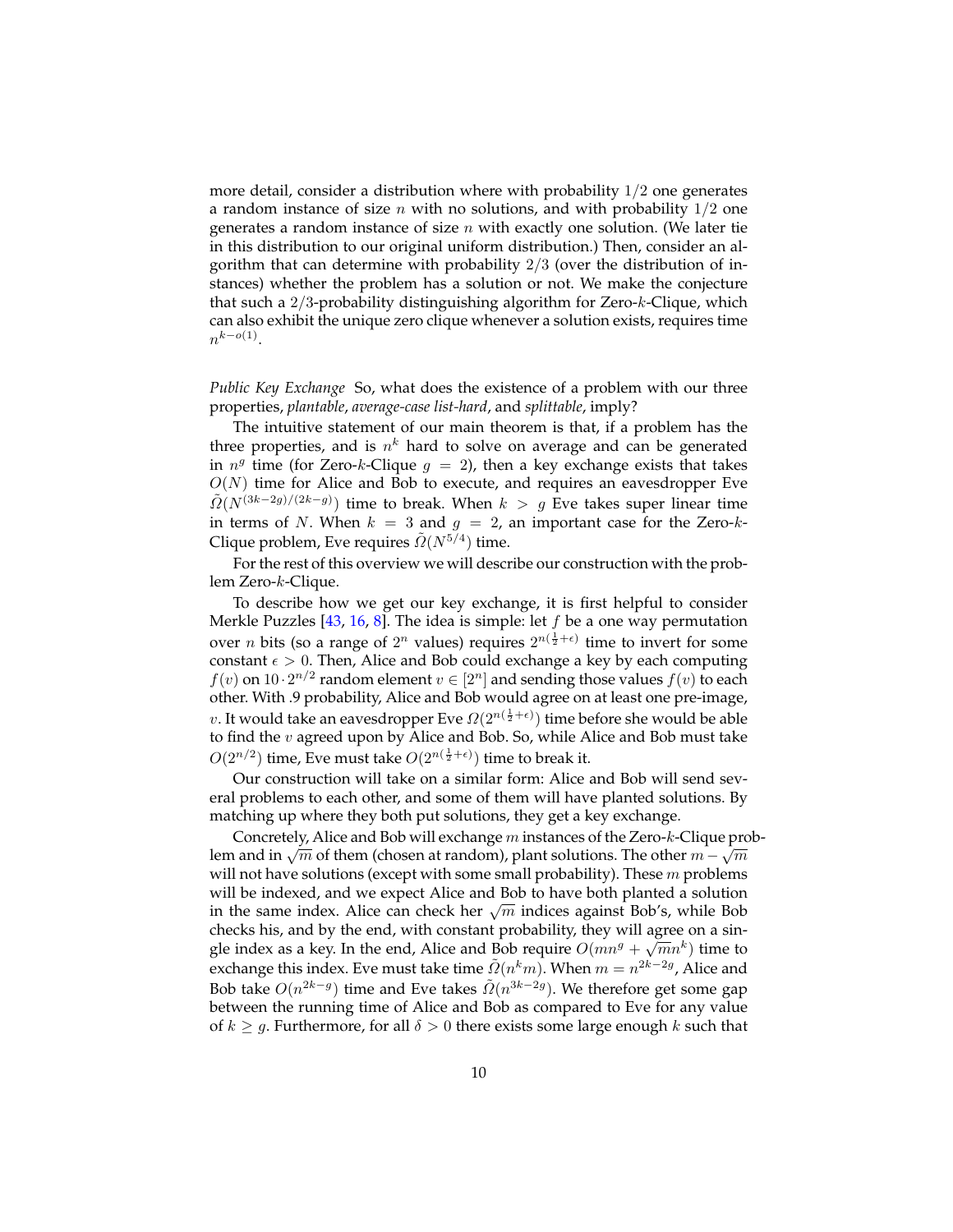the difference in running time is at least  $O(T(n))$  time for Alice and Bob and  $\tilde{Q}(T(n)^{1.5-\delta})$  $\tilde{Q}(T(n)^{1.5-\delta})$  $\tilde{Q}(T(n)^{1.5-\delta})$  time for Eve. Theorem 5 is the formal theorem statement.



<span id="page-10-0"></span>**Figure 2:** A depiction of our reduction showing hardness for our fine-grained key exchange.

To show hardness for this construction we combine techniques from both fine-grained complexity and cryptography (see Figure [2\)](#page-10-0). We take a single instance and use a self-reduction to produce a list of  $\ell$  instances where one has a solution whp if the original instance has a solution. In our reductions  $\ell$  will be polynomial in the input size. Then, we take this list and produce two lists that have a solution in the same location with high probability if the original that have a solution in the same location with high probability if the original<br>instance has a solution. Finally, we plant  $\sqrt{\ell}$  solutions into the list, to simulate Alice and Bob's random solution planting.

*One Way Functions* First, and informally, a fine-grained OWF is a function on n bits that requires  $\tilde{O}(T(n)^{1-\delta})$  time to evaluate for some constant  $\delta > 0$ , and if any adversary attempts to invert f in time  $\tilde{O}(T(n)^{1-\delta'})$  for *any* constant  $\delta' > 0$ , she only succeeds with probability at most  $\epsilon(n)$ , where  $\epsilon$  is considered "insignificant."

Ball et al. [\[6\]](#page-36-0) defined fine-grained OWFs, keeping track of the time required to invert and the probability of inversion in two separate parameters. We streamline this definition by fixing the probability an adversary inverts too an insignificant function of input size, which we define in Section [2.](#page-12-0)

For this overview, we will focus on the intuition of using specific problems  $k$ -Sum-R ( $k$ -Sum modulo  $R$ ) or Zero- $k$ -Clique-R (Zero- $k$ -Clique modulo  $R$ ) to get fine-grained OWFs, though in section [A,](#page-39-5) we construct fine-grained OWFs from a general class of problems. Let  $N$  be the size of the input to these problems. Note that if  $R$  is too small (e.g. constant), then these problems are solvable quickly and the assumptions we are using are false. So, we will assume  $R = \overline{\Omega}(n^k).$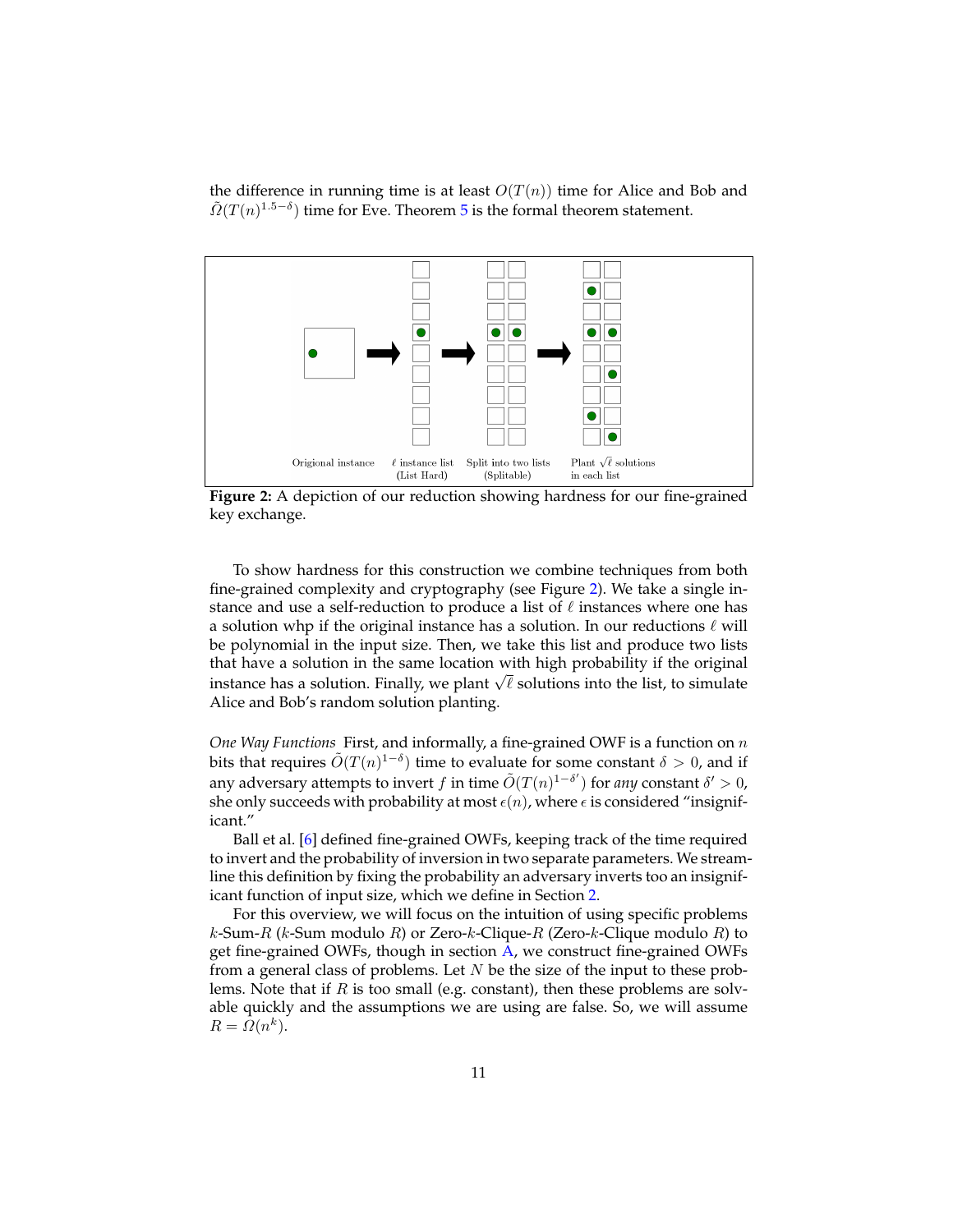*OWF Assumptions.* Much like for our key exchange, our assumptions are about the difficulty of distinguishing an instance of  $k$ -Sum or Zero- $k$ -Clique with probability more than  $2/3$  in time faster than  $n^{k/2}$  or  $n^k$  respectively. Formally, randomly generating a  $k$ -Sum- $R$  instance is creating a  $k$  lists of size  $n$  with values randomly chosen from  $[0, R-1]$ . Recall that a random Zero-k-Clique instance is a complete k-partite graph where weights are randomly chosen from  $[0, R-1]$ . Our 'weak' k-Sum-R and Zero-k-Clique-R assumptions state that for any algorithm running in  $O(n)$  time, it cannot distinguish between a randomly generated instance with a planted solution and one without with probability greater than 2/3.

Note that these assumptions are much weaker than the previously described key-exchange assumption, where we allowed the adversary  $O(n^{k-\Omega(1)})$  time instead of just super-linear.

**Theorem 1 (Fine-Grained OWFs (informal)).** *If for some constant*  $\delta > 0$  *and range*  $R = \Omega(n^k)$  either k-Sum-R requires  $\Omega(N^{1+\delta})$  time to solve with probability  $> 2/3$  or Zero-k-Clique-R requires  $\Omega(N^{(1+\delta)})$  time to solve with probability  $> 2/3$ *then a fine-grained OWF exists.*

The formal theorem is Theorem [10](#page-43-0) and is proved in Appendix [A.2.](#page-43-1)

Intuitively our construction of a fine-grained OWF runs a planting procedure on a random instance in time  $O(N)$ . By our assumptions finding this solution takes time  $\Omega(N^{1+\delta})$  for some constant  $\delta > 0$ , and thus inverting this OWF takes  $\Omega(N^{1+\delta}).$ 

We also get a notion of hardcore bits from this. Unlike in traditional crypto, we can't immediately use Goldreich-Levin's hardcore bit construction [\[27\]](#page-37-6). Given a function on N bits, the construction requires at least  $\Omega(N)$  calls to the adversary who claims to invert the hardcore bit. When one is seeking superpolynomial gaps between computation and inversion of a function, factors of N can be ignored. However, in the fine-grained setting, factors of  $N$  can completely eliminate the gap between computation and inversion, and so having a notion of fine-grained hardcore bits is interesting.

We show that for our concrete constructions of fine-grained OWFs, there is a subset of the input of size  $O(\lg(N))$  (or any sub-polynomial function) which itself requires  $\Omega(N^{1+\delta})$  time to invert. From this subset of bits we can use Goldreich-Levin's hardcore bit construction, only losing a factor of  $N^{o(1)}$  which is acceptable in the fine-grained setting.

**Theorem 2 (Hardcore Bits (informal)).** *If for some constant*  $\delta > 0$  *and range*  $R =$  $\Omega(n^k)$  either k-Sum-R requires  $\Omega(N^{1+\delta})$  time to solve with probability  $>2/3$  or Zerok*-Clique-*R *requires* Ω(N1+<sup>δ</sup> ) *time to solve with probability* > 2/3 *then a fine-grained OWF exists with a hardcore bit that can not be guessed with probability greater than*  $\frac{1}{2} + 1/q(n)$  for any  $q(n) = n^{o(1)}$ .

The formal theorem is Theorem [12](#page-46-0) and is proved in Appendix [A.3.](#page-46-1)

Intuitively, solutions for  $k$ -Sum-R and Zero- $k$ -Clique-R can be described in  $O(\log(n))$  bits — we just list the locations of the solution. Given a solution for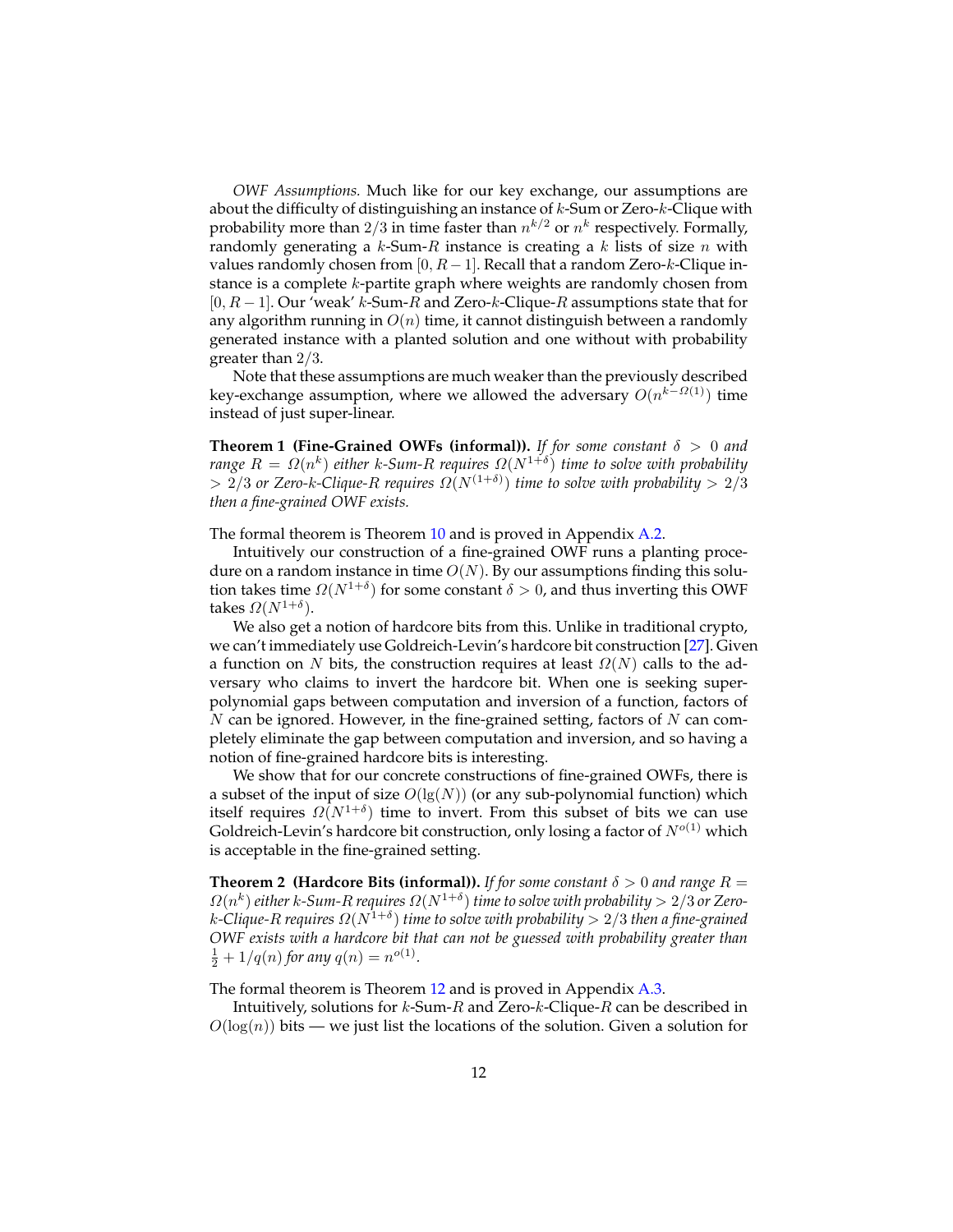the problem, we can just change one of the weights and use the solution location to produce a correct preimage. So, now using Goldreich-Levin, we only need to make  $O(log(n))$  queries during the security reduction.

## **1.4 Organization of Paper**

In section [2](#page-12-0) we define our notions of fine-grained crypto primitives, including fine-grained OWFs, fine-grained hardcore bits, and fine-grained key exchanges. In section [3,](#page-15-0) we describe a few classes of general assumptions (plantable, splittable, and average-case list hard), and then describe the concrete fine-grained assumptions we use  $(k$ -Sum and Zero-k-Clique). Next, in section [4](#page-20-0) we show that the concrete assumptions we made imply certain subsets of the general assumptions. In section [5,](#page-22-0) we show that using an assumption that is plantable, splittable, and average-case list hard, we can construct a fine-grained key exchange.

In the supplementary appendix section  $A$ , we show how to use a plantable problem to get a fine-grained OWF. In supplementary materials section [B](#page-49-0) we show that Zero-k-Clique has all of the desired properties (plantable, splittable, and average-case list hard).

## <span id="page-12-0"></span>**2 Preliminaries: Model of Computation and Definitions**

The running times of all algorithms are analyzed in the word-RAM model of computation, where simple operations such as  $+,-, \cdot$ , bit-shifting, and memory access all require a single time-step.

Just as in normal exponential-gap cryptography we have a notion of probabilistic polynomial-time (PPT) adversaries, we can similarly define an adversary that runs in time less than expected for our fine-grained polynomial-time solvable problems. This notion is something we call probabilistic fine-grained time (or PFT). Using this notion makes it easier to define things like OWFs and doesn't require carrying around time parameters through every reduction.

**Definition 1.** An algorithm A is an  $T(n)$  probabilistic fine-grained time,  $\textsf{PFT}_{T(n)}$ ,  $a$ lgorithm if there exists a constant  $\delta > 0$  such that  ${\mathcal A}$  runs in time  $O(T(n)^{1 - \delta}).$ 

Note that in this definition, assuming  $T(n) = \Omega(n)$ , any sub-polynomial factors can be absorbed into  $\delta$ .

Additionally, we will want a notion of *negligibility* that cryptography has. Recall that a function  $negl(n)$  is negligible if for all polynomials  $Q(n)$  and sufficiently large  $n$ , negl $(n)$  <  $1/Q(n)$ . We will have a similar notion here, but we will use the words *significant* and *insignificant* corresponding to non-negligible and negligible respectively.

**Definition 2.** *A function*  $\text{sig}(n)$  *is* significant *if* 

$$
\mathsf{sig}(n) = \frac{1}{n^{o(1)}}.
$$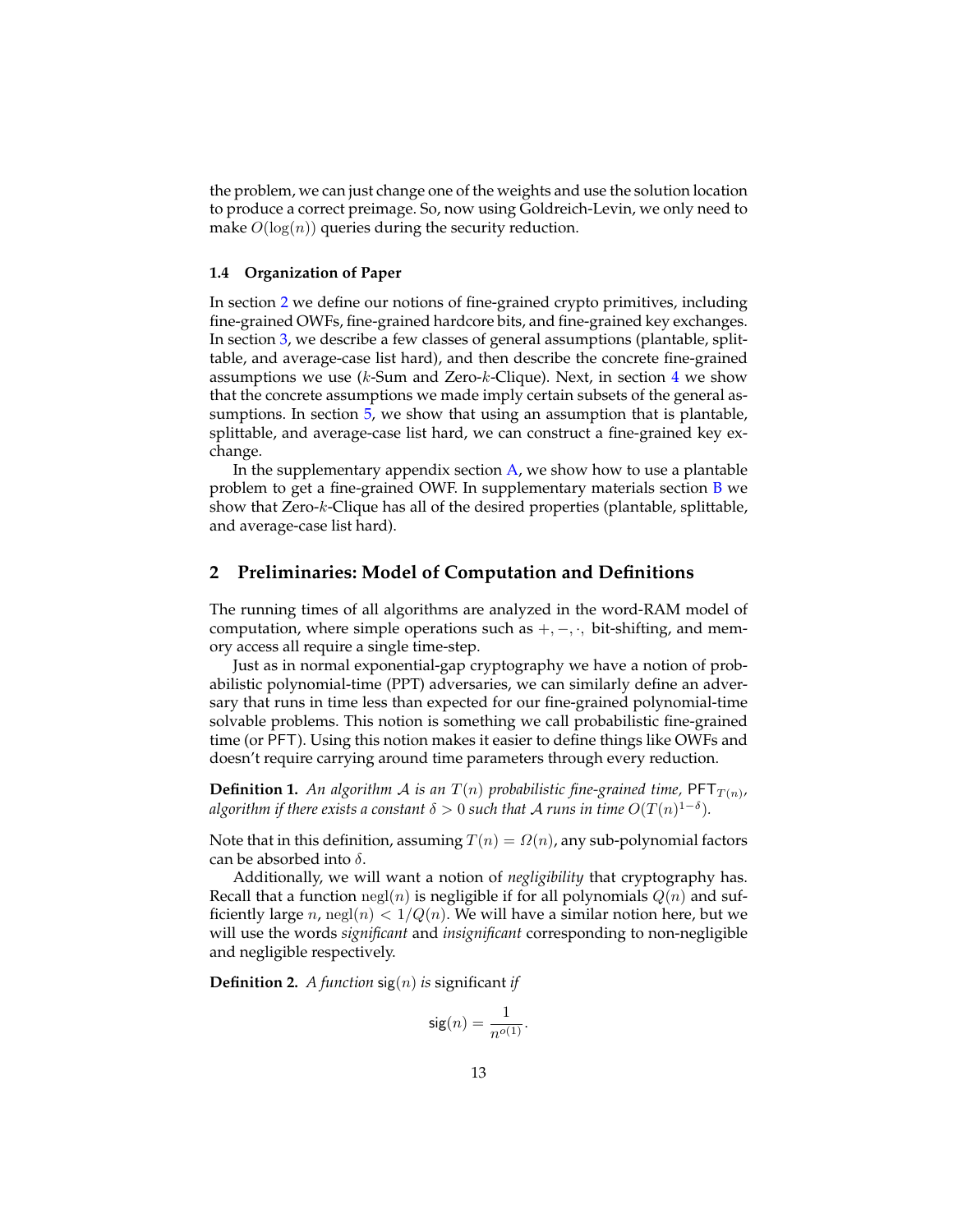*A function* insig(n) *is* insignificant *if for all significant functions* sig(n) *and sufficiently large* n*,*

 $insig(n) < sig(n)$ .

Note that for every polynomial  $f$ ,  $1/f(n)$  is insignificant. Also notice that if a probability is significant for an event to occur after some process, then we only need to run that process a sub-polynomial number of times before the event will happen almost certainly. This means our run-time doesn't increase even in a fine-grained sense; i.e. we can boost the probability of success of a randomized algorithm running in  $O(T(n))$  from  $1/\log(n)$  to  $O(1)$  just by repeating it  $O(log(n))$  times, and still run in  $\tilde{O}(T(n))$  time (note that '  $\tilde{O}$  suppresses all sub-polynomial factors in this work).

#### **2.1 Fine-Grained Symmetric Crypto Primitives**

Ball et all defined fine-grained one-way functions (OWFs) in their work from 2017 [\[6\]](#page-36-0). They parameterize their OWFs with two functions: an inversion-time function  $T(n)$  (how long it takes to *invert* the function on n bits), and an probabilityof-inversion function  $\epsilon$ ; given  $T(n)^{1-\delta'}$  time, the probability any adversary can invert is  $\epsilon(T(n)^{1-\delta'})$ . The computation time is implicitly defined to be anything noticeably less than the time to invert: there exists a  $\delta > 0$  and algorithm running in time  $T(n)^{1-\delta}$  such that the algorithm can evaluate  $f.$ 

**Definition 3** (( $\delta$ , $\epsilon$ )-one-way functions). *A* function  $f : \{0,1\}^* \to \{0,1\}^*$  is  $(\delta, \epsilon)$ one-way *if, for some*  $\delta > 0$ *, it can be evaluated on n bits in*  $O(T(n)^{1 - \delta})$  *time, but for* any  $\delta'>0$  and for any adversary  ${\mathcal A}$  running in  $O(T(n)^{1-\delta'})$  time and all sufficiently *large* n*,*

$$
\Pr_{x \leftarrow \{0,1\}^n} \left[ \mathcal{A}(f(x)) \in f^{-1}(f(x)) \right] \le \epsilon(n, \delta).
$$

Using our notation of PFT $_{T(n)}$ , we will similarly define OWFs, but with one fewer parameter. We will only be caring about  $T(n)$ , the time to invert, and assume that the probability an adversary running in time less than  $T(n)$ inverts with less time is insignificant. We will show later, in section  $A$ , that we can compile fine-grained one-way functions with probability of inversion  $\epsilon \leq$  $1-\frac{1}{n^{o(1)}}$  into ones with insignificant probability of inversion. So, it makes sense to drop this parameter in most cases.

<span id="page-13-0"></span>**Definition 4.** A function  $f : \{0,1\}^* \rightarrow \{0,1\}^*$  is  $T(n)$  fine-grained one-way (is an  $T(n)$ -FGOWF) if there exists a constant  $\delta \, > \, 0$  such that it takes time  $T(n)^{1-\delta}$ *to evaluate* f *on any input, and there exists a function*  $\varepsilon(n) \in \text{insig}(n)$ *, and for all*  $PFT_{T(n)}$  *adversaries* A,

$$
\Pr_{x \leftarrow \{0,1\}^n} \left[ \mathcal{A}(f(x)) \in f^{-1}(f(x)) \right] \le \varepsilon(n).
$$

With traditional notions of cryptography there was always an exponential or at least super-polynomial gap between the amount of time required to evaluate and invert one-way functions. In the fine-grained setting we have a polynomial *gap* to consider.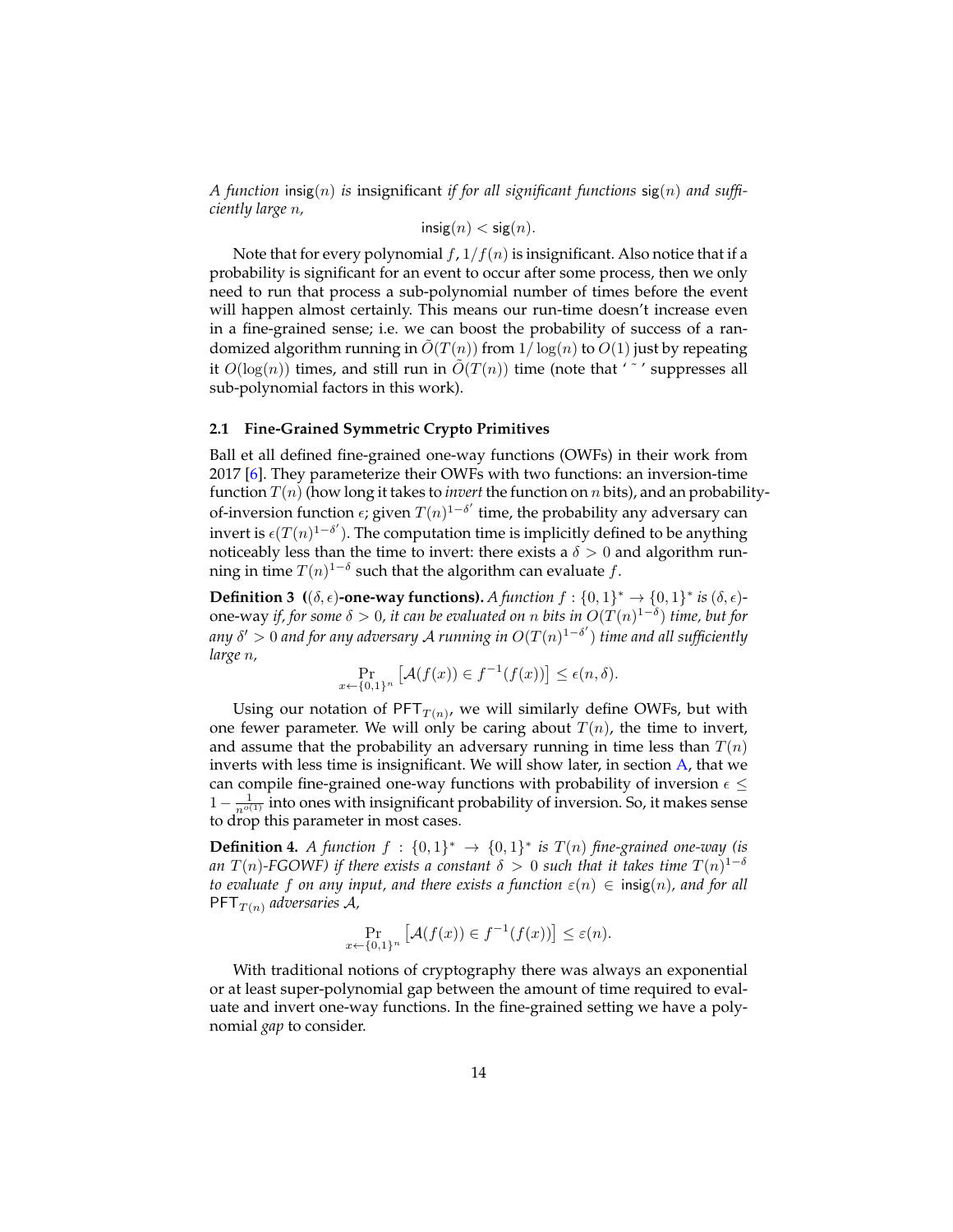**Definition 5.** *The (relative)* gap of an  $T(n)$  fine-grained one-way function f is the  $\alpha$  *constant*  $\delta > 0$  *such that it takes*  $T(n)^{1 - \delta}$  *to compute*  $f$  *but for all* <code>PFT $_{T(n)}$ </code> adversaries A*,*

$$
\Pr_{x \leftarrow \{0,1\}^n} \left[ \mathcal{A}(f(x)) \in f^{-1}(f(x)) \right] \le \mathsf{insig}(n).
$$

#### **2.2 Fine-Grained Asymmetric Crypto Primitives**

In this paper, we will propose a fine-grained key exchange. First, we will show how to do it in an interactive manner, and then remove the interaction. Removing this interaction means that it implies fine-grained public key encryption! Here we will define both of these notions: a fine-grained non-interactive key exchange, and a fine-grained, CPA-secure public-key cryptosystem.

First, consider the definition of a key exchange, with interaction. This definition is modified from [\[16\]](#page-37-8) to match our notation. We will be referring to a transcript generated by Alice and Bob and the randomness they used to generate it as a "random transcript".

<span id="page-14-0"></span>**Definition 6 (Fine-Grained Key Exchange).** *A*  $(T(n), \alpha, \gamma)$ *-FG-KeyExchange is a protocol,* Π*, between two parties* A *and* B *such that the following properties hold*

 $-$  *Correctness. At the end of the protocol, A and B output the same bit*  $(b_A = b_B)$ *except with probability* γ*;*

$$
\Pr_{\varPi,A,B}[b_A=b_B]\geq 1-\gamma
$$

*This probability is taken over the randomness of the protocol,* A*, and* B*.*

- **–** *Efficiency. There exists a constant* δ > 0 *such that the protocol for both parties*  $t$ akes time  $\tilde{O}(T(n)^{1-\delta}).$
- **–** *Security.* Over the randomness of  $\Pi$ ,  $A$ , and  $B$ , we have that for all PFT $_{T(n)}$ *eavesdroppers* E *has advantage* α *of guessing the shared key after seeing a random transcript. Where a transcript of the protocol*  $\Pi$  *is denoted*  $\Pi(A, B)$ *.*

$$
\Pr_{A,B}[E(\Pi(A,B)) = b_B] \le \frac{1}{2} + \alpha
$$

*A Strong* (T(n))*-FG-KeyExchange is a* (T(n), α, γ)*-FG-KeyExchange where* α *and* γ *are insignificant. The key exchange is considered* weak *if it is not strong.*

This particular security guarantee protects against chosen plaintext attacks. But first, we need to define what we mean by a fine-grained public key cryptosystem.

<span id="page-14-1"></span>**Definition 7.** *An* T(n)-fine-grained public-key cryptosystem *has the following three algorithms.*

KeyGen $(1^{\lambda})$  *Outputs a public-secret key pair*  $(pk, sk)$ *.* Enc(pk, m) *Outputs an encryption of* m*,* c*.*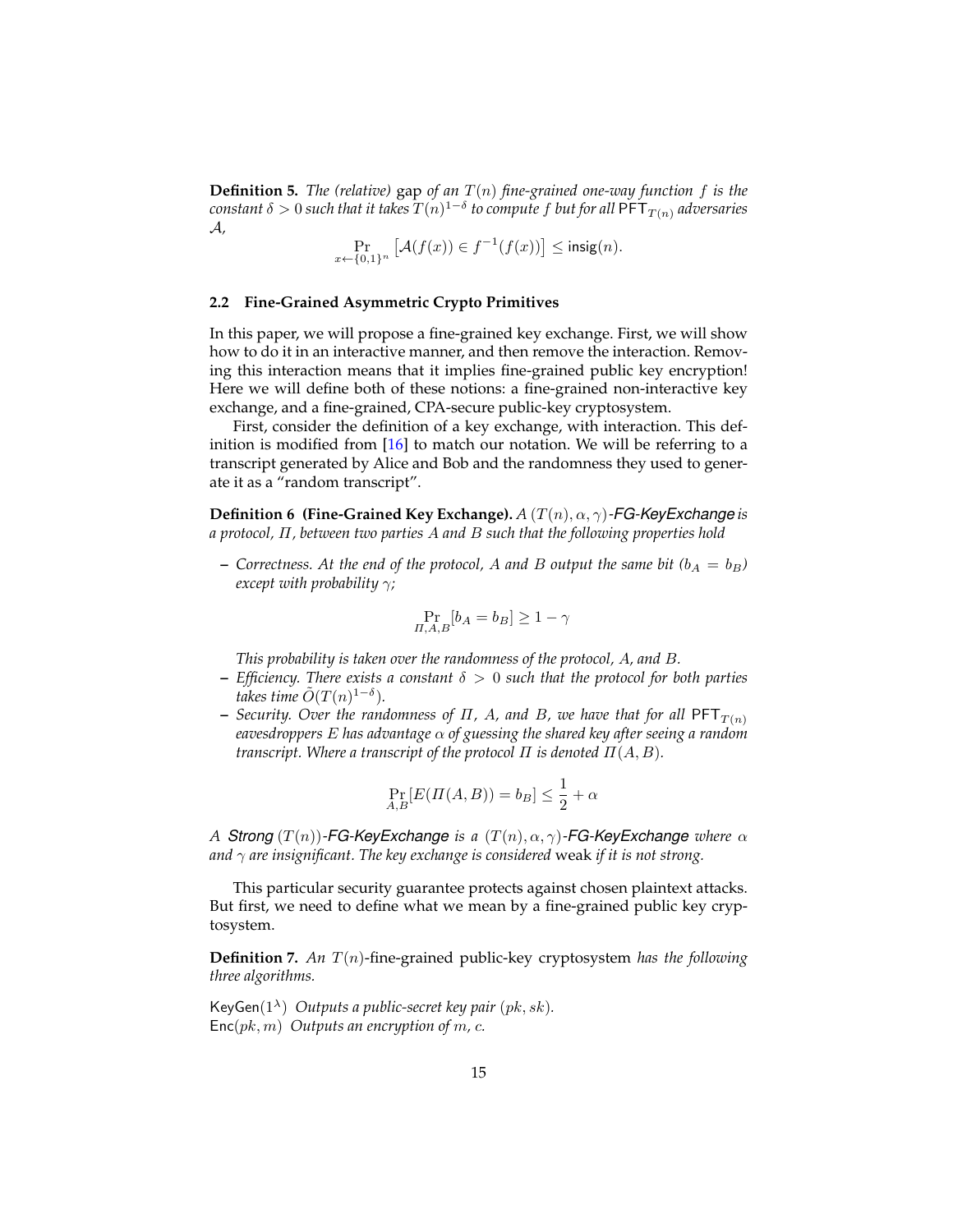Dec(sk, c) *Outputs a decryption of* c*,* m*.*

*These algorithms must have the following properties:*

- **–** *They are efficient. There exists a constant* δ > 0 *such that all three algorithms run in time*  $O(T(n)^{1-\delta})$ .
- **–** *They are correct. For all messages* m*,*

 $\Pr_{\mathsf{KeyGen}, \mathsf{Enc}, \mathsf{Dec}}[\mathsf{Dec}(sk, \mathsf{Enc}(pk, m)) = m | (pk, sk) \leftarrow \mathsf{KeyGen}(1^\lambda)] \ge 1 - \mathsf{insig}(n).$ 

*The cryptosystem is* CPA-secure *if any*  $PFT_{T(n)}$  *adversary A has an insignificant advantage in winning the following game:*

- *1. Setup. A challenger* C *runs* KeyGen(1n) *to get a pair of keys,* (pk, sk)*, and sends* pk *to* A*.*
- 2. Challenge. A gives two messages  $m_0$  and  $m_1$  to the challenger. The challenger *chooses a random bit*  $b \stackrel{\hspace{0.1em}\mathsf{\scriptscriptstyle\$}}{\leftarrow} \{0,1\}$  *and returns*  $c \leftarrow \mathsf{Enc}(pk, m_b)$  *to A.*
- 3. *Guess. A outputs a guess*  $\overline{b'}$  *and wins if*  $b' = b$ *.*

## <span id="page-15-0"></span>**3 Average Case Assumptions**

Below we will describe four general properties so that any assumed-to-be-hard problem that satisfies them can be used in our later constructions of one-way functions and cryptographic key exchanges. We will also propose two concrete problems with believable fine-grained hardness assumptions on it, and we will prove that these problems satisfy some, if not all, of our general properties.

Let us consider a search or decision problem  $P$ . Any instance of  $P$  could potentially have multiple witnesses/solutions. We will restrict our attention only to those instances with no solutions or with exactly one solution. We define the natural uniform distributions over these instances below.

**Definition 8 (General Distributions).** *Fix a size* n *and a search problem* P*. Define*  $D_0(P, n)$  as the uniform distribution over the set  $S_0$ , the set of all P-instances of size  $n$  that have no solutions/witnesses. Similarly, let  $D_1(P, n)$  denote the uniform distri*bution over the set* S1*, the set of all* P*-instances of size* n *that have exactly one unique solution/witness.* When P and n are clear from the context, we simply use  $D_0$  and  $D_1$ .

#### **3.1 General Useful Properties**

We now turn our attention to defining the four properties that a fine-grained hard problem needs to have, in order for our constructions to work with it.

To be maximally general, we present definitions often with more than one parameter. The four properties are: *average case indistinguishably hard, plantable, average case list-hard* and *splittable*.

<span id="page-15-1"></span>We state the formal definitions. In these definitions you will see constants for probabilities. Notably  $2/3$  and  $1/100$ . These are arbitrary in that the properties we need are simply that  $1/2 < 2/3$  and  $2/3$  is much less than  $1 - 1/100$ . We later boost these probabilities and thus only care that there are constant gaps.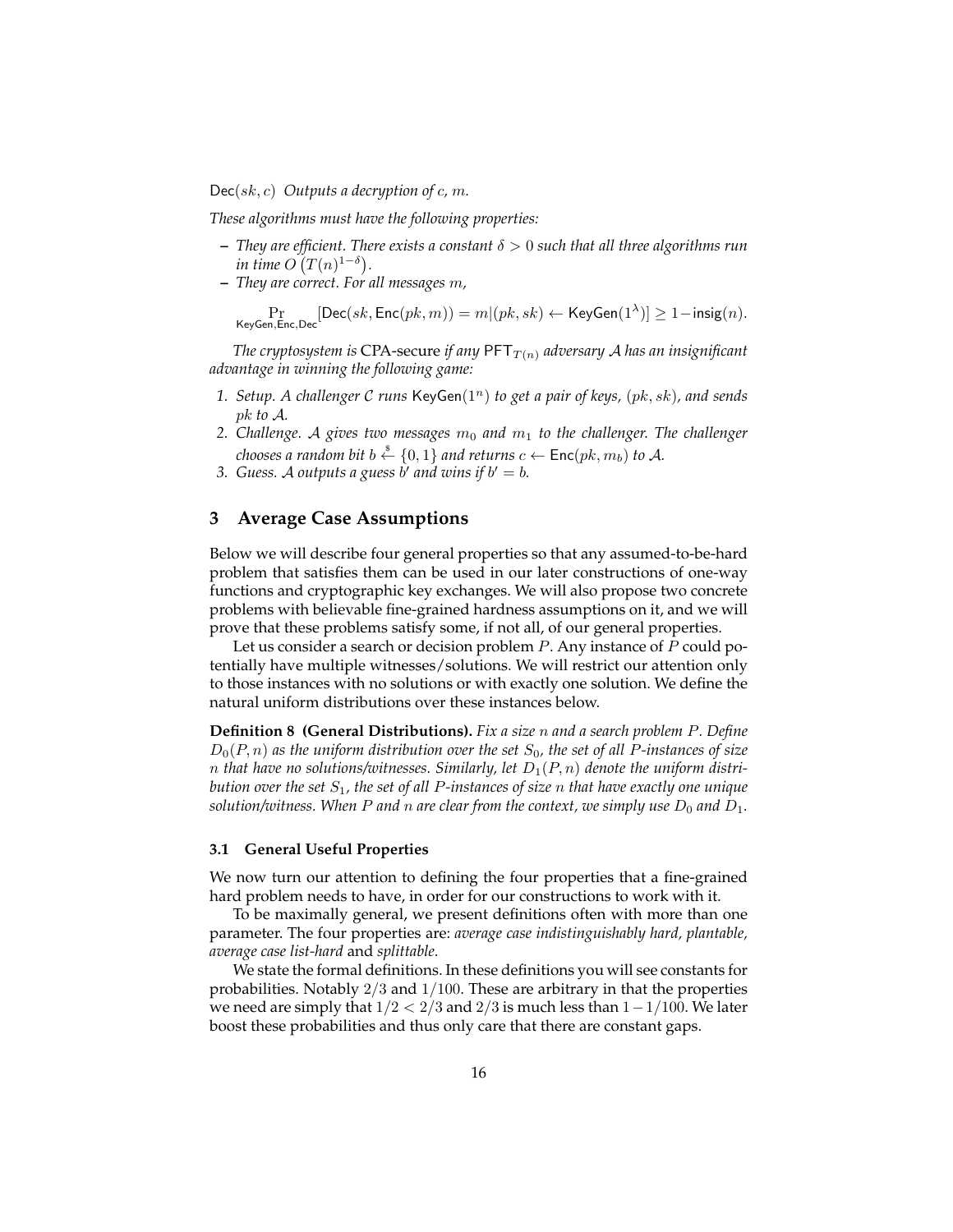**Definition 9 (Average Case Indistinguishably Hard).** *For a decision or search problem* P *and instance size* n*, let* D *be the distribution drawing with probability* 1/2 *from*  $D_0(P, n)$  *and*  $1/2$  *from*  $D_1(P, n)$ *.* 

Let  $val(I) = 0$  *if I is from the support of*  $D_0$  *and let*  $val(I) = 1$  *if I is from the support of*  $D_1$ *.* 

P is Average Case Indistinguishably Hard in time  $T(n)$  ( $T(n)$ -ACIH) if  $T(n)$  =  $\Omega(n)$  and for any  $\mathsf{PFT}_{T(n)}$  algorithm A

$$
\Pr_{I \sim D} [A(I) = val(I)] \le 2/3.
$$

We also define a similar notion for search problems. Intuitively, it is hard to find a 'witness' for a problem with a solution, but we need to define what a witness is and how to verify a witness in the fine-grained world.

**Definition 10 (Average Case Search Hard).** *For a search problem* P *and instance size n*, let  $D_1 = D_1(P, n)$ .

*Let* wit(I) *denote an arbitrary witness of an instance* I *with at least one solution. P* is Average Case Search Hard in time  $T(n)$  if  $T(n) = \Omega(n)$  and

- $-$  *there exists a* PFT<sub>T(n)</sub> algorithm V (a fine-grained verifier) such that  $V(I, wit(I)) =$ 1 *if* I *has a solution and* wit(I) *is a witness for it and* 0 *otherwise*
- $-$  *and for any* PFT<sub> $T(n)$ </sub> *algorithm A*

$$
\Pr_{I \sim D_1} [A(I) = wit(I)] \le 1/100.
$$

Note that ACIH implies ACSH, but not the other way around. In fact, given difficulties in dealing with problems in the average case, getting search-todecision reductions seems very difficult.

Our next definition describes a fine-grained version of a problem (or relation) being 'plantable' [\[41\]](#page-38-7). The definition of a plantable problem from Lindell's book states that a plantable NP-hard problem is hard if there exists a PPT sampling algorithm G. G produces both a problem instance and a corresponding witness  $(x, y)$ , and over the randomness of G, any other PPT algorithm has a negligible chance of finding a witness for  $x$ .

There are a couple of differences between our definition and the plantable definition from Lindell's book the [\[41\]](#page-38-7). First, we will of course have to put a fine-grained spin on it: our problem is solvable in time  $T(n)$  and so we will need to be secure against  $PFT_{T(n)}$  adversaries. Second, we will be focusing on a decision-version of our problems, as indicated by definition [9.](#page-15-1) Intuitively, our sampler (Generate) will also take in a bit b to determine whether or not it produces an instance of the problem that has a solution or does not.

<span id="page-16-0"></span>**Definition 11 (Plantable**  $((G(n), \epsilon)$ **-Plantable)).** *A*  $T(n)$ -*ACIH or*  $T(n)$ -*ACSH problem* P *is* plantable *in time*  $G(n)$  *with error*  $\epsilon$  *if there exists a randomized algorithm* Generate *that runs in time*  $G(n)$  *such that on input* n and  $b \in \{0,1\}$ , Generate $(n, b)$ *produces an instance of* P *of size* n *drawn from a distribution of total variation distance at most*  $\epsilon$  *from*  $D_b(P, n)$ *.* 

*If it is a* T(n)−ACSH *problem, then* Generate(n, 1) *also needs to output a witness* wit(I)*, in addition to an instance* I*.*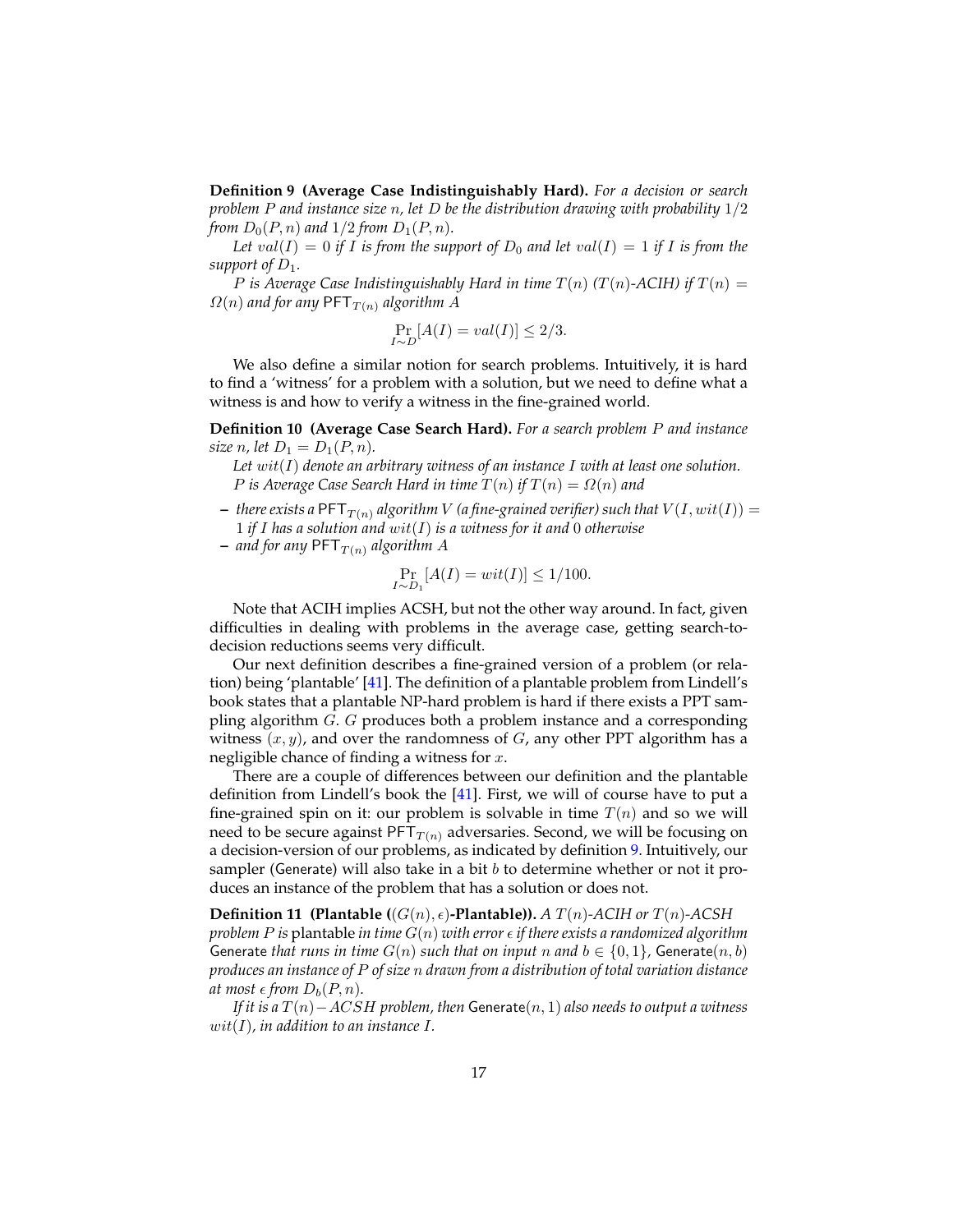We now introduce the List-Hard property. Intuitively, this property states that when given a list of length  $\ell(n)$  of instances of P, it is almost as hard to determine if there exists one instance with a solution as it is to solve an instance of size  $\ell(n) \cdot n$ .

<span id="page-17-0"></span>**Definition 12 (Average Case List-hard**  $((T(n), \ell(n), \delta_{LH})$ **-ACLH)).** *A*  $T(n)$ -*ACIH or* T(n)*-ACSH problem* P *is* Average Case List Hard *in time* T(n) *with list* length  $\ell(n)$  if  $\ell(n) = n^{\Omega(1)}$ , and for every  ${\sf PFT}_{\ell(n)\cdot T(n)}$  algorithm A, given a list of  $\ell(n)$  instances,  $\mathbf{I} = I_1, I_2, \ldots, I_{\ell(n)}$ , each of size  $n$  distributed as follows:  $i \stackrel{\hspace{0.1em}\mathbf{\scriptstyle\$}}{\leftarrow} [\ell(n)]$ *and*  $I_i \sim D_1(P, n)$  *and for all*  $j \neq i$ ,  $I_j \sim D_0(P, n)$ *;* 

$$
\Pr_{\mathbf{I}}[A(\mathbf{I}) = i] \le \delta_{LH}.
$$

It's worth noting that this definition is nontrivial only if  $\ell(n) = n^{\Omega(1)}.$  Otherwise  $\ell(n)T(n) = O(T(n))$ , since  $\ell(n)$  would be sub-polynomial.

We now introduce the splittable property. Intuitively a splittable problem has a process in the average case to go from one instance  $I$  into a pair of average looking problems with the same number of solutions. We use the splittable property to enforce that a solution is shared between Alice and Bob, which becomes the basis of Alice and Bob's shared key (see Figure [2\)](#page-10-0).

**Definition 13 ((Generalized) Splittable).** *A* T(n)*-ACIH problem* P *is generalized* splittable with error  $\epsilon$ , to the problem  $P'$  if there exists a  ${\sf PFT}_{T(n)}$  algorithm <code>Split</code> and *a constant* m *such that*

- **–** *when given a* P*-instance* I ∼ D0(P, n)*,* Split(I) *produces a list of length* m *of pairs of instances*  $\{(I_1^1, I_2^1), \ldots, (I_1^m, I_2^m)\}$  *where*  $\forall i \in [1, m]$   $I_1^i, I_2^i$  *are drawn from a* distribution with total variation distance at most  $\epsilon$  from  $D_0(P',n)\times D_0(P',n).$
- **–** *when given an instance of a problem* I ∼ D1(P, n)*,* Split(I) *produces a list of length* m of pairs of instances  $\{(I_1^1, I_2^1), \ldots, (I_1^m, I_2^m)\}$  where  $\exists i \in [1, m]$  such that  $I_1^i, I_2^i$  are drawn from a distribution with total variation distance at most  $\epsilon$ *from*  $D_1(P', n) \times D_1(P', n)$ *.*

# **3.2 Concrete Hypothesis**

*Problem Descriptions* Two key problems within fine-grained complexity are the k-Sum problem and the Zero-k-Clique problem.

Given k lists of n numbers  $L_1, \ldots, L_k$ , the k-Sum problem asks, are there  $a_1\in L_1,\ldots,a_k\in L_k$  so that  $\sum_{j=1}^k a_j=0.$  The fastest known algorithms for  $k$ -Sum run in  $n^{\lceil k/2\rceil -o(1)}$  time, and this running time is conjectured to be optimal, in the worst case (see e.g.  $[44, 2, 54]$  $[44, 2, 54]$  $[44, 2, 54]$  $[44, 2, 54]$  $[44, 2, 54]$ ).

The Zero-k-Clique problem is, given a graph  $G$  on  $n$  vertices and integer edge weights, determine whether  $G$  contains  $k$  vertices that form a  $k$ -clique so that the sum of all the weights of the clique edges is 0. The fastest known algorithms for this problem run in  $n^{k-o(1)}$  time, and this is conjectured to be optimal in the worst case (see e.g.  $[5]$ ,  $[1]$ ,  $[40]$ ,  $[17]$ ). As we will discuss later,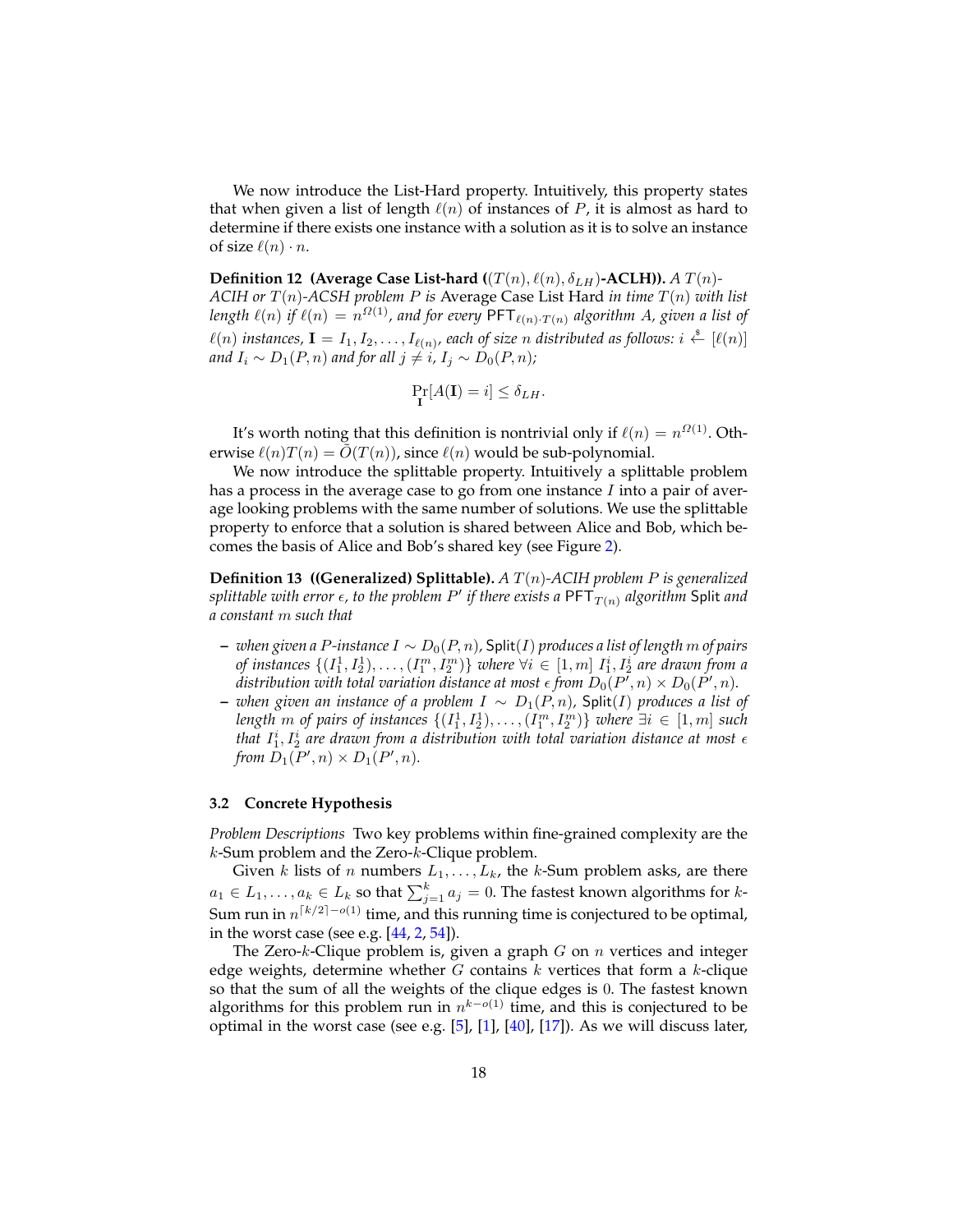Zero-k-Clique and  $k$ -Sum are related. In particular, it is known [\[56\]](#page-39-6) that if 3-Sum requires  $n^{2-o(1)}$  time, then Zero-3-Clique requires  $n^{3-o(1)}$  time. Zero-3-Clique is potentially even harder than 3-Sum, as other problems such as All-Pairs Shortest Paths are known to be reducible to it, but not to 3-Sum.

A folklore conjecture states that when the 3-Sum instance is formed by drawing  $n$  integers uniformly at random from  $\{-n^3,\ldots,n^3\}$  no <code>PFT $_{n^2}$ </code> algorithm can solve 3-Sum on a constant fraction of the instances. This, and more related conjectures were explicitly formulated by Pettie [\[46\]](#page-38-11).

We propose a new hypothesis capturing the folklore intuition, while drawing some motivation from other average case hypotheses such as Planted Clique. For convenience, we consider the k-Sum and Zero-k-Clique problems modulo a number; this variant is at least as hard to solve as the original problems over the integers: we can reduce these original problems to their modular versions where the modulus is only  $k$  (for  $k$ -Sum) or  $\binom{k}{2}$  (for Zero- $k$ -Clique) times as large as the original range of the numbers.

We will discuss and motivate our hypotheses further in Section [4.](#page-20-0)

**Definition 14.** *An instance of the* k*-Sum problem over range* R*,* k*-Sum-*R*, consists of* kn numbers in k lists  $L_1, \ldots, L_k$ . The numbers are chosen from the range [0,  $R-1$ ]. *A* solution of a k-Sum-R instance is a set of k numbers  $a_1 \in L_1, \ldots, a_k \in L_k$  such *that their sum is zero mod R*,  $\sum_{i=1}^{k} a_i \equiv 0 \mod R$ .

We will also define the uniform distributions over  $k$ -Sum instances that have a certain number of solutions. We define two natural distributions over  $k$ -Sum-R instances.

**Definition 15.** Define  $D_{uniform}^{ksum}[R,n]$  be the distribution of instances obtained by pick*ing each integer in the instance uniformly at random from the range*  $[0, R - 1]$ *.* 

Define  $D_0^{ksum}[R,n] = D_0(k\text{-Sum-R},n)$  to be the uniform distribution over k-*Sum-R* instances with no solutions. Similarly, let  $D_1^{ksum} [R,n] = D_1(k\text{-}Sum\text{-}R,n)$ *to be the uniform distribution over* k*-Sum-*R *instances with* 1 *solution.*

*The distribution*  $D_{ksum}[R, i, n]$  *is the uniform distribution over k-Sum instances with* n *values chosen modulo* R *and where there are exactly* i *distinct solutions.*

Let  $D_0^{ksum}[R,n] = D_{ksum}[R, 0, n]$ , and  $D_1^{ksum}[R,n] = D_{ksum}[R, 1, n]$ .

We now proceed to define the version of Zero- $k$ -Clique that we will be using. In addition to working modulo an integer, we restrict our attention to kpartite graphs. In the worst case, the Zero-k-Clique on a general graph reduces to Zero- $k$ -Clique on a complete  $k$ -partite graph  $^2$  $^2$ [\[3\]](#page-36-12).

**Definition 16.** *An instance of Zero-*k*-Clique-*R *consists of a* k*-partite graph with* kn nodes and partitions  $P_1, \ldots, P_k$ . The k-partite graph is complete: there is an edge be*tween a node*  $v \in P_i$  *and a node*  $u \in P_j$  *if and only if*  $i \neq j$ *. Thus, every instance has*  $\binom{k}{2}n^2$  edges. The weights of the edges come from the range  $[0, R - 1]$ *.* 

<span id="page-18-0"></span> $2$  This reduction is done using color-coding ([\[3\]](#page-36-12)), an example of this lemma exists in the paper "Tight Hardness for Shortest Cycles and Paths in Sparse Graphs" [\[40\]](#page-38-13).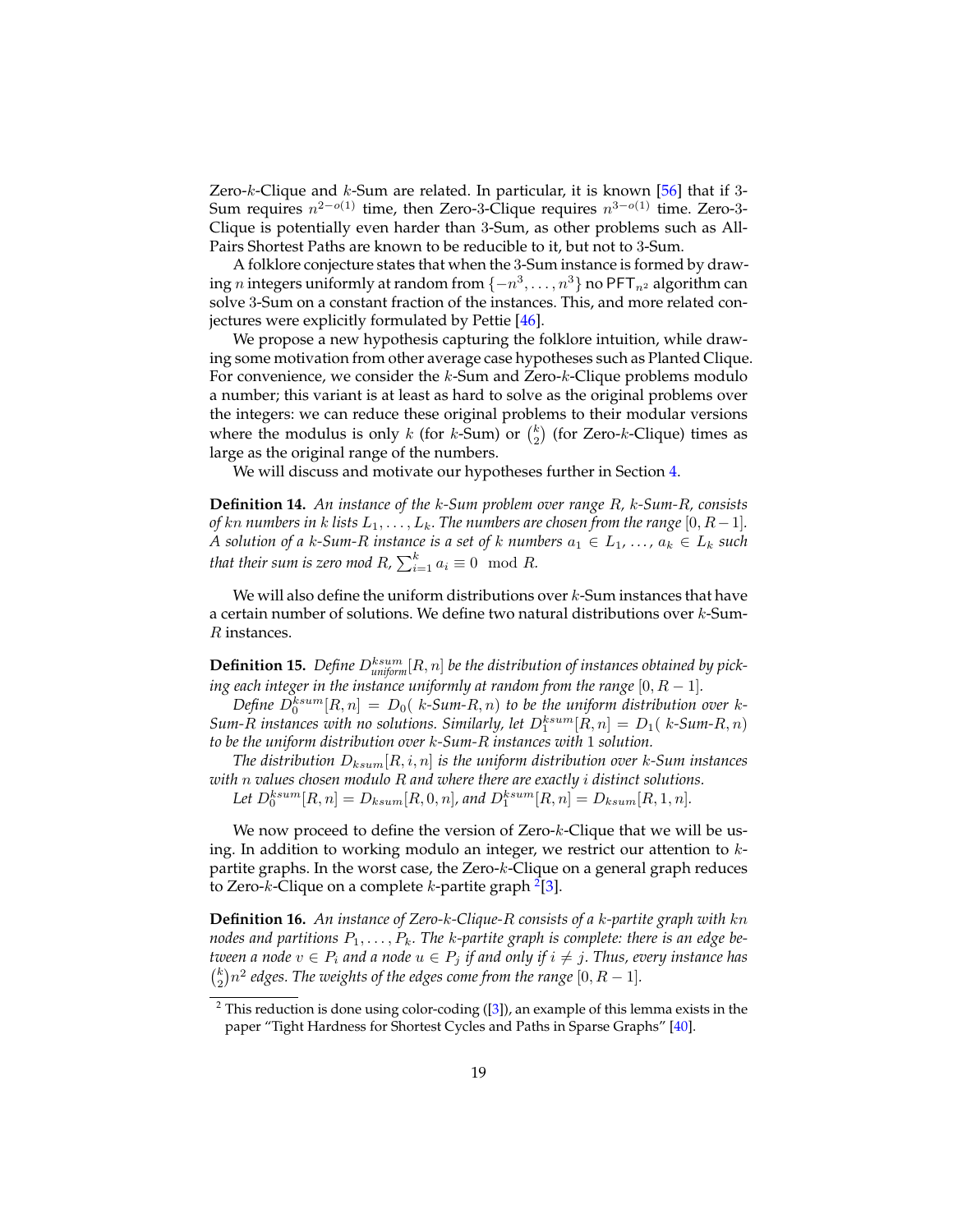*A solution in a Zero-k-Clique-R instance is a set of k nodes*  $v_1 \in P_1, \ldots, v_k \in P_k$ such that the sum of all the weights on t<u>he</u>  $\binom{k}{2}$  edges in the k-clique formed by  $v_1,\ldots,v_k$ is congruent to zero mod  $R: \sum_{i\in [1,k]}\sum_{j\in [1,k]$  and  $j\neq i} w(v_i,v_j) \equiv 0 \mod R$ . A solu*tion is also called a zero* k*-clique.*

We now define natural distributions over Zero-k-Clique-R instances, similar to those we defined for  $k$ -Sum-R. We will additionally define the distributions of these instances in which a certain number of solutions appear.

**Definition 17.** Define  $D_{uniform}^{zkc}[R,n]$  to be the distribution of instances obtained by *picking each integer edge weight in the instance uniformly at random from the range*  $[0, R - 1]$ .

Define  $D_0^{zkc}[R,n] = D_0(Zero-k\text{-Clique-R},n)$  to be the uniform distribution over Zero-k-Clique-R instances with no solutions. Similarly, let  $D_1^{zkc}[R,n] = D_1(Zero-1)$ k*-Clique-*R, n) *to be the uniform distribution over Zero-*k*-Clique-*R *instances with* 1 *solution.*

The distribution is  $D_{zkc}[R, i, n]$  the uniform distribution over zero k-clique in*stances on* kn *nodes with weights chosen modulo* R *and where there are exactly* i *dis*tinct zero k-cliques in the graph. Let  $D_0^{zkc}[R,n] = D_{zkc}[R,0,k]$  and  $D_1^{zkc}[R,n] =$  $D_{zkc}[R, 1, k]$ *.* 

*Weak and Strong Hypotheses* The strongest hypothesis that one can make is that the average case version of a problem takes essentially the same time to solve as the worst case variant is hypothesized to take. The weakest but still useful hypothesis that one could make is that the average case version of a problem requires *super-linear*time. We formulate both such hypotheses and derive meaningful consequences from them.

We state the weak versions in terms of decision problems and the strong version in terms of search problems. This is for convenience of presenting results. Our fine-grained one-way functions and fine-grained key exchanges can both be built using the search variants. We make these choices for clarity of presentation later on.

<span id="page-19-0"></span>**Definition 18 (Weak** k**-Sum-**R **Hypothesis ).** *There exists some large enough constant* c *such that for all constants* c <sup>0</sup> > c*, distinguishing*  $D_0^{ksum}[c'R, n]$  and  $D_1^{ksum}[c'R, n]$  is  $n^{1+\delta}$ -ACIH for some  $\delta > 0$ .

**Definition 19 (Weak Zero-**k**-Clique-**R **Hypothesis ).** *There exists some large enough* constant  $c$  such that for all constants  $c' > c$ , distinguishing  $D_0^{zkc}[c'R, n]$  and  $D_1^{\bar zkc}[c'R, n]$ *is*  $n^{2+\delta}$ -ACIH for some  $\delta > 0$ .

*Notice that the Zero-k-Clique-R problem is of size*  $O(n^2)$ *.* 

<span id="page-19-1"></span>**Definition 20 (Strong Zero-**k**-Clique-**R **Hypothesis for range** n ck**).** *For all* c >  $1$ , given an instance I drawn from the distribution  $D_1^{zkc}[n^{ck},n]$  where the witness (so*lution) is the single zero k-clique is formed by nodes*  $\{v_1, \ldots, v_k\}$ *, finding*  $\{v_1, \ldots, v_k\}$ is  $n^k$ -ACSH.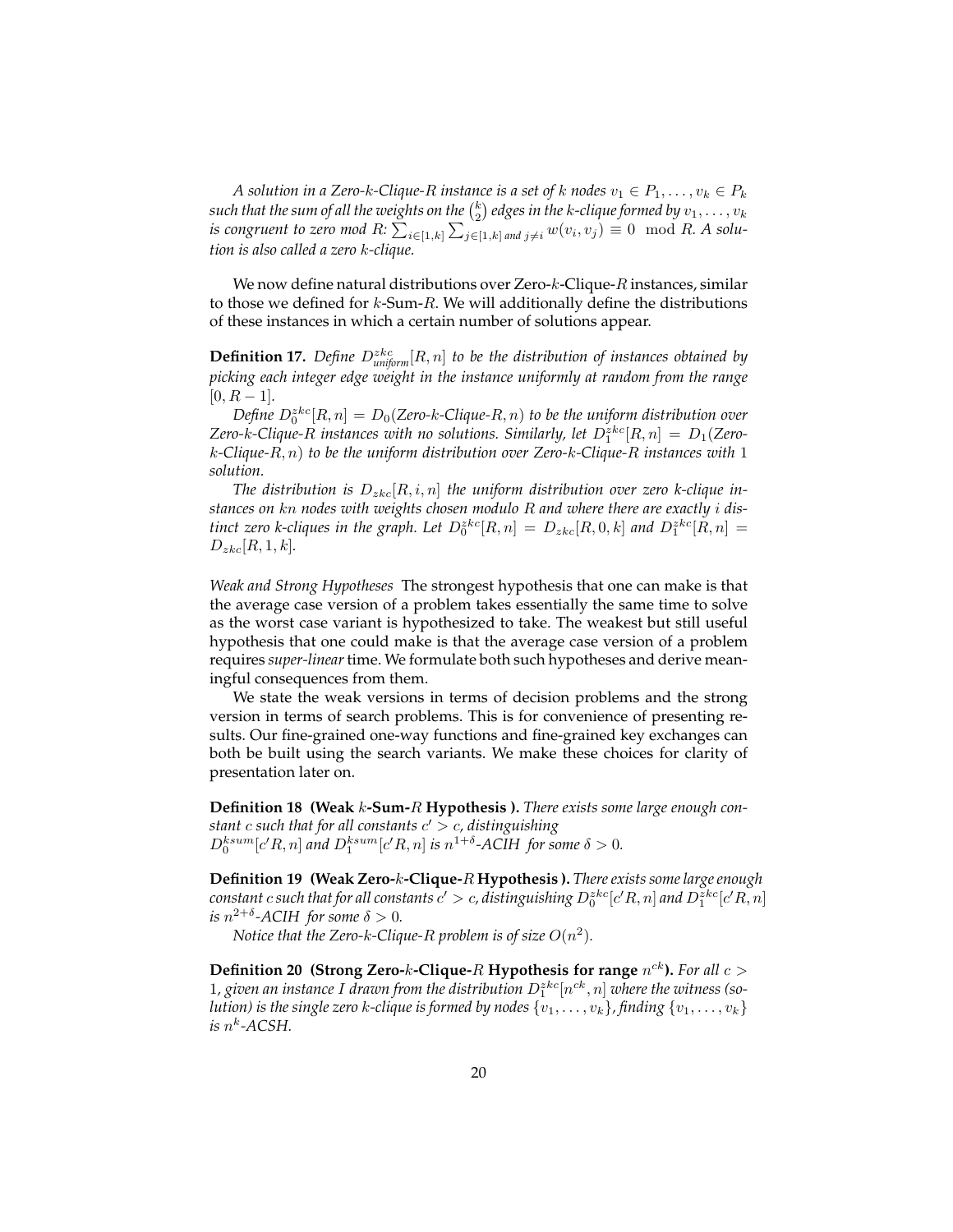Some may find the assumption with range  $n^k$  to be the most believable assumption. This is where the probability of a Zero-k-Clique existing at all is a constant.

**Definition 21 (Random Edge Zero-**k**-Clique Hypothesis ).** *Let* sol(I) *be a function over instances of Zero-k-Clique problems where*  $sol(I) = 0$  *if there are no zero kcliques and*  $sol(I) = 1$  *if there is at least one zero k-clique. Let*  $wit(I)$  *be a zero k-clique* in I, if one exists. Given an instance I drawn from the distribution  $D^{zkc}_{uniform}[n^k,n]$  there *is some large enough n such that for any*  $\text{PFT}_{n^k}$  *algorithm A* 

$$
\Pr_{I \sim D} [A(I) = wit(I)|sol(I) = 1] \le 1/200.
$$

**Theorem 3.** *Strong Zero-k-Clique-R Hypothesis for range*  $R = n^{ck}$  *is implied by the Random Edge Random Edge Zero-*k*-Clique Hypothesis if* c > 1 *is a constant.*

The proof of this Theorem is in the appendix in Theorem [17.](#page-58-0)<sup>[3](#page-20-1)</sup>

# <span id="page-20-0"></span>**4 Our assumptions - background and justification**

In this section, we justify making average-case hardness assumptions for  $k$ -SUM and Zero  $k$ -Clique — and why we do not for other fine-grained problems. We start with some background on these problems, and then justify why our hypotheses are believable.

## **4.1 Background for Fine-Grained Problems**

Among the most popular hypotheses in fine-grained complexity is the one concerning the 3-Sum problem defined as follows: given three lists  $A, B$  and  $C$  of  $n$ numbers each from  $\{-n^t, \ldots, n^t\}$  for large enough  $t$ , determine whether there are  $a \in A, b \in B, c \in C$  with  $a+b+c=0$ . There are multiple equivalent variants of the problem (see e.g. [\[25\]](#page-37-12)).

The fastest 3-Sum algorithms run in  $n^2(\log \log n)^{O(1)}/\log^2 n$  time (Baran, Demaine and Patrascu for integer inputs [\[9\]](#page-36-13), and more recently Chan'18 for real inputs [\[19\]](#page-37-13)). Since the 1990s, 3-Sum has been an important problem in computational geometry. Gajentaan and Overmars [\[25\]](#page-37-12) formulated the hypothesis that 3-Sum requires quadratic time (nowadays this means  $n^{2-o(1)}$  time on a word-RAM with  $O(\log n)$  bit words), and showed via reductions that many geometry problems also require quadratic time under this hypothesis. Their work spawned many more within geometry. In recent years, many more consequences of this hypothesis have been derived, for a variety of non-geometric problems, such as sequence local alignment [\[1\]](#page-36-11), triangle enumeration [\[44,](#page-38-12) [37\]](#page-38-14), and others.

As shown by Vassilevska Williams and Williams [\[56\]](#page-39-6), 3-Sum can be reduced to a graph problem, 0-Weight Triangle, so that if 3-Sum requires  $n^{2-o(1)}$  time on

<span id="page-20-1"></span> $3$  Thank you to Russell Impagliazzo for discussions related to the sizes of ranges  $R$ .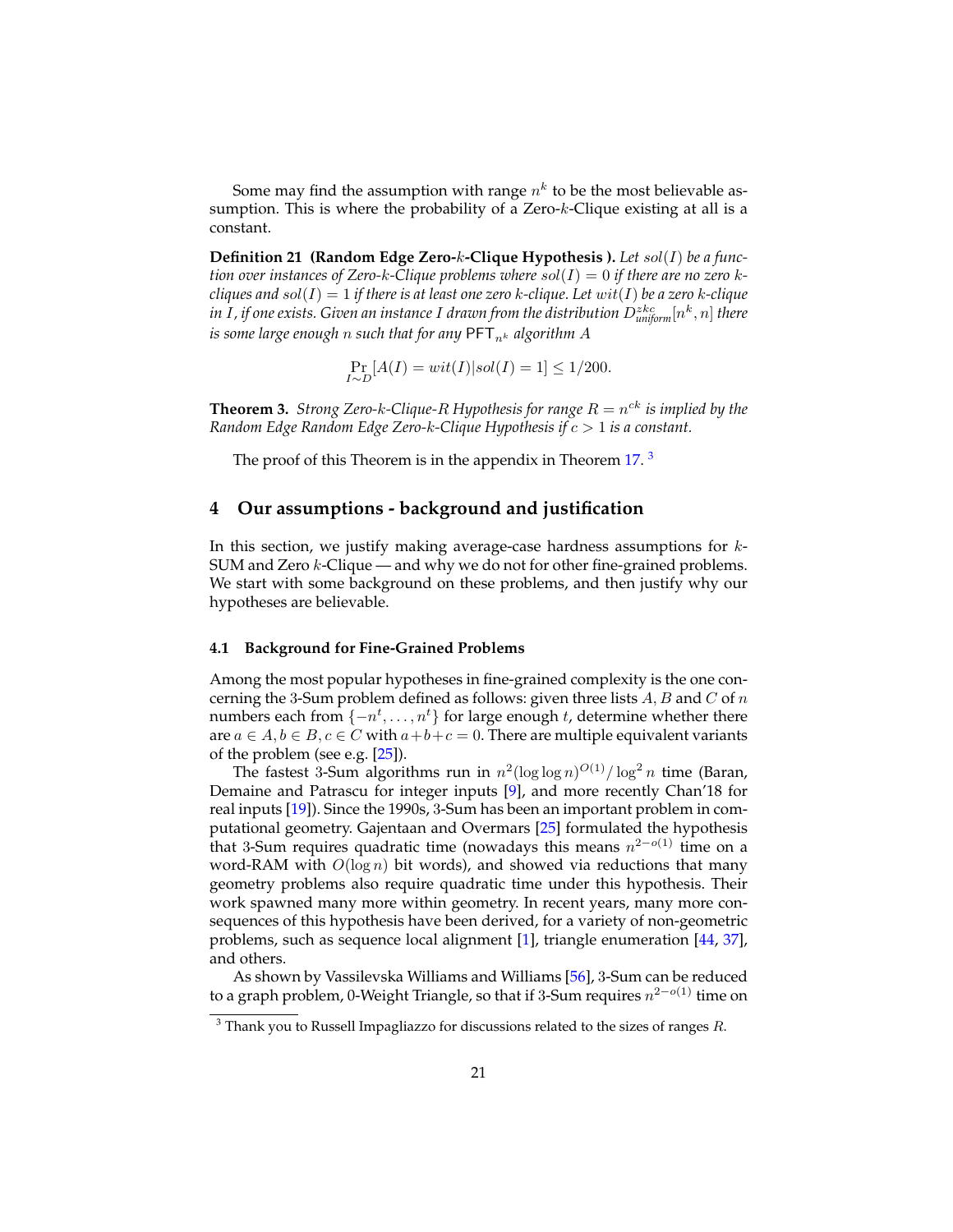inputs of size *n*, then 0-Weight Triangle requires  $N^{3-o(1)}$  time in N-node graphs. In fact, Zero-Weight Triangle is potentially harder than 3-Sum, as one can also reduce to it the All-Pairs Shortest Paths (APSP) problem, which is widely believed to require essentially cubic time in the number of vertices. There is no known relationship (via reductions) between APSP and 3-Sum.

The Zero-Weight Triangle problem is as follows: given an  $n$ -node graph with edge weights in the range  $\{-n^c, \ldots, n^c\}$  for large enough c, denoted by the function  $w(\cdot, \cdot)$ , are there three nodes  $p, q, r$  so that  $w(p, q) + w(q, r) + w(r, p) =$ 0? Zero-Weight Triangle is just Zero-3-Clique where the numbers are from a polynomial range.

An equivalent formulation assumes that the input graph is tripartite and complete (between partitions).

Both 3-Sum and Zero-Weight Triangle have generalizations for  $k \geq 3$ : k-Sumand Zero-Weight k-Clique, defined in the natural way: (1) given k lists of  $n$ numbers each from  $\{-n^{ck},\ldots,n^{ck}\}$  for large  $c$ , are there  $k$  numbers, one from each list, summing to  $0$ ? and  $(2)$  given a complete k-partite graph with edge weights from  $\{-n^{kc}, \ldots, n^{kc}\}$  for large  $c$ , is there a k-clique with total weight sum 0?

## **4.2 Justifying the Hardness of Some Average-Case Fine-Grained Problems**

The  $k$ -Sum problem is conjectured to require  $n^{\lceil k/2\rceil -o(1)}$  time (for large enough weights), and the Zero-Weight  $k$ -Clique problem is conjectured to require  $n^{k-o(1)}$ time (for large enough weights), matching the best known algorithms for both problems (see [\[54\]](#page-39-3)). Both of these conjectures have been used in fine-grained complexity to derive conditional lower bounds for other problems (e.g. [\[5\]](#page-36-10), [\[1\]](#page-36-11), [\[40\]](#page-38-13), [\[17\]](#page-37-11)).

It is tempting to conjecture average-case hardness for the key hard problems within fine-grained complexity: Orthogonal Vectors (OV), APSP, 3-Sum. However, it is known that APSP is not hard on average, for many natural distributions (see e.g. [\[45,](#page-38-15) [21\]](#page-37-14)), and OV is likely not (quadratically) hard on average (see e.g.  $[35]$ ).

On the other hand, it is a folklore belief that 3-Sum is actually hard on average. In particular, if one samples  $n$  integers uniformly at random from  ${-c_n}^3, \ldots, {c_n}^3$  for constant c, the expected number of 3-Sums in the instance is  $\Theta(1)$ , and there is no known truly subquadratic time algorithm that can solve 3-Sum reliably on such instances. The conjecture that this is a hard distribution for 3-Sum was formulated for instance by Pettie [\[46\]](#page-38-11).

The same folklore belief extends to k-Sum. Here a hard distribution seems to be to generate  $k$  lists uniformly from a large enough range  $\{-cn^k,\ldots,cn^k\}$ , so that the expected number of solutions is constant.

Due to the tight relationship between 3-Sum and Zero-Weight Triangle, one might also conjecture that uniformly generated instances of the latter problem are hard to solve on average. In fact, if one goes through the reductions from the worst-case 3-Sum problem to the worst-case Zero-Weight Triangle, via the 3-Sum Convolution problem [\[44,](#page-38-12) [57\]](#page-39-4) starting from an instance of 3-Sum with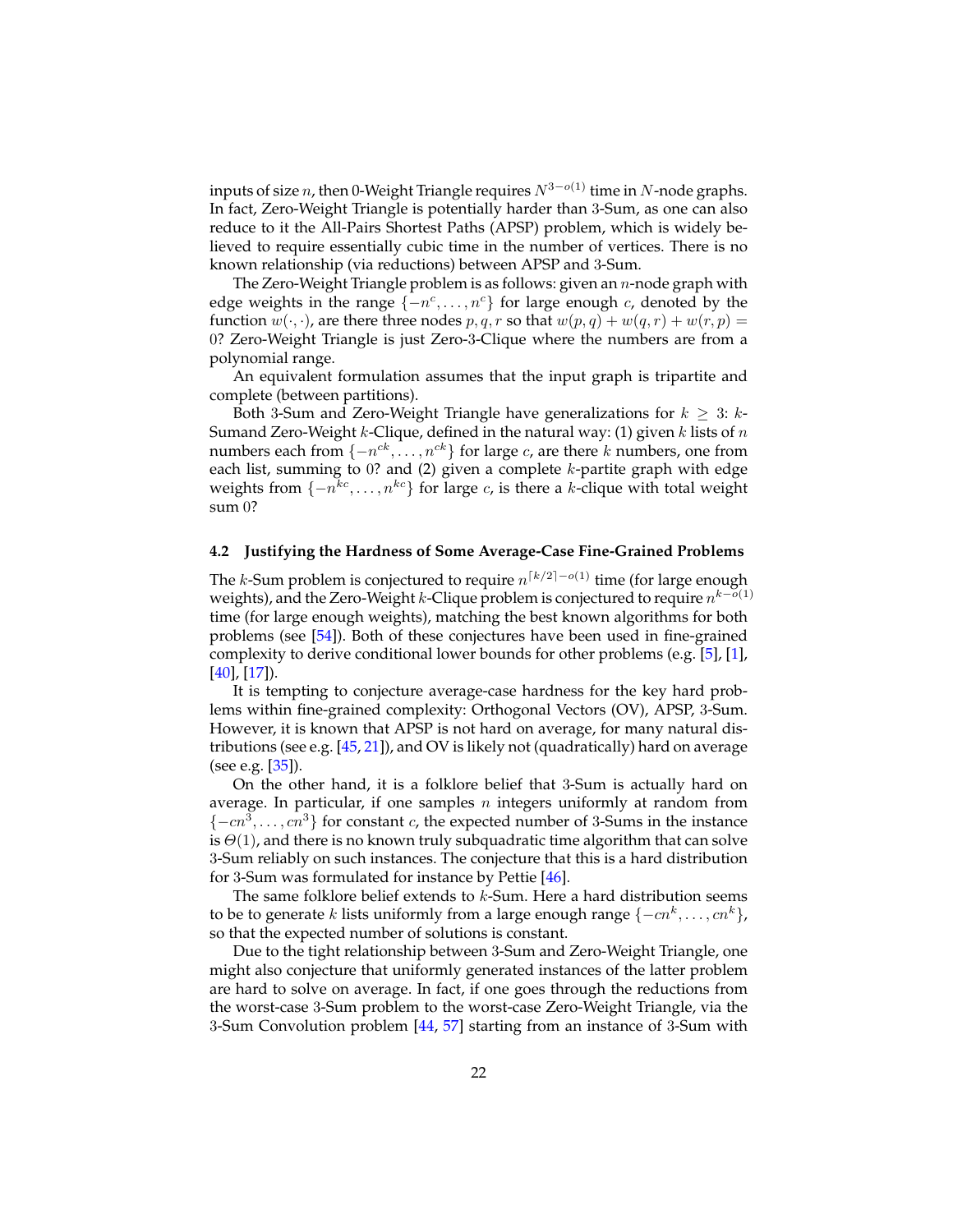numbers taken uniformly at random from a range, then one obtains a list of Zero-Weight Triangle instances that are essentially average-case. This is easier to see in the simpler but less efficient reduction in [\[57\]](#page-39-4) which from a 3-Sum instance creates  $n^{1/3}$  instances of (complete tripartite) Zero-Weight Triangle on  $O(n^{2/3})$  nodes each and whose edge weights are exactly the numbers from the 3-Sum instance. Thus, at least for  $k = 3$ , average-case hardness for 3-Sum is strong evidence for the average-case hardness for Zero-Weight Triangle.

In Appendix [17](#page-58-0) we give a reduction between uniform instances of uniform Zero-Weight k-Clique with range  $\Theta(n^k)$  and instances of planted Zero-Weight k-Clique with large range. Working with instances of planted Zero-Weight k-Clique with large range is easier for our hardness constructions, so we use those in most of this paper.

**Justifying the Hardness of Distinguishing.** Now, our main assumptions consider distinguishing between the distributions  $D_0$  and  $D_1$  for 3-Sum and Zero-Weight Triangle. Here we take inspiration from the Planted Clique assumption from Complexity [\[29,](#page-37-15) [33,](#page-38-17) [38\]](#page-38-18). In Planted Clique, one first generates an Erdös-Renyi graph that is expected to not contain large cliques, and then with probability  $1/2$ , one plants a clique in a random location. Then the assertion is that no polynomial time algorithm can distinguish whether a clique was planted or not.

We consider the same sort of process for Zero-k-Clique. Imagine that we first generate a uniformly random instance that is expected to have no zero k-Cliques, by taking the edge weights uniformly at random from a large enough range, and then we plant a zero k-Clique with probability  $1/2$  in a random location. Similarly to the Planted Clique assumption, but now in a fine-grained way, we can assume that distinguishing between the planted and the not-planted case is computationally difficult.

Our actual hypothesis is that when one picks an instance that has no zero  $k$ -Cliques at random with probability  $1/2$  and picks one that has a zero k-Clique with probability  $1/2$ , then distinguishing these two cases is hard. As we show later, this hypothesis is essentially equivalent to the planted version (up to some slight difference between the underlying distributions).

Similarly to Planted Clique, no known approach for Zero-k-Clique seems to work in this average-case scenario, faster than essentially  $n^k$ , so it is natural to hypothesize that the problem is hard. We leave it as a tantalizing open problem to determine whether the problem is actually hard, either by reducing a popular worst-case hypothesis to it, or by providing a new algorithmic technique.

## <span id="page-22-0"></span>**5 Fine-Grained Key Exchange**

Now we will explain a construction for a *key exchange* using general distributions. We will then specify the properties we need for problems to generate a secure key exchange. We will finally generate a key exchange using the strong Zero-k-Clique hypothesis. Sketches for most of proofs of these theorems are provided here, while full proofs can be found in Appendix [C.](#page-59-0)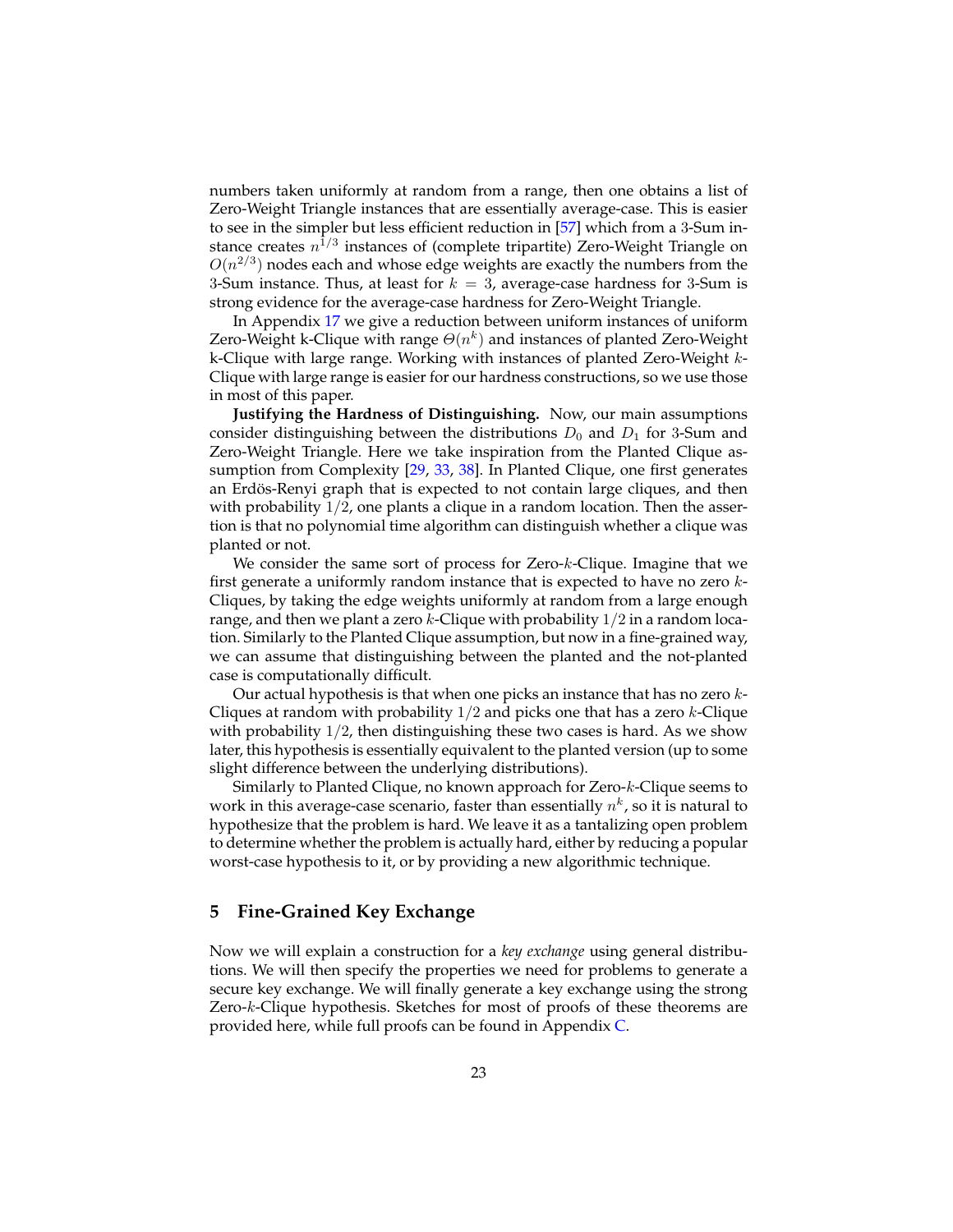Before doing this, we will define a class of problems as being Key Exchange Ready (KER).

**Definition 22 (Key Exchange Ready (KER)).** *A problem P is*  $\ell(n)$ -KER with gen*erate time*  $G(n)$ *, solve time*  $S(n)$  *and lower bound solving time*  $T(n)$  *if* 

- $-$  *there is an algorithm which runs in*  $\Theta(S(n))$  *time that determines if an instance of* P *of size* n *has a solution or not,*
- *– the problem is*  $(\ell(n), \delta_{LH})$ -ACLH where  $\delta_{LH} \leq \frac{1}{34}$ ,
- $-$  *is Generalized Splittable with error*  $\leq 1/(128\ell(n))$  *to the problem P' and,*
- *–*  $P'$  is plantable in time  $G(n)$  with error  $\leq 1/(128\ell(n))$ *.*
- $\ell(n)T(n) \in \tilde{\omega} \left( \ell(n)G(n) + \sqrt{\ell(n)}S(n) \right)$  , and
- $-$  *there exists an n' such that for all*  $n \geq n'$ *,*  $\ell(n) \geq 2^{14}$ *.*

# **5.1 Description of a Weak Fine-Grained Interactive Key Exchange**

The high level description of the key exchange is as follows. Alice and Bob each produce  $\ell(n) - \sqrt{\ell(n)}$  instances using Generate $(n,0)$  and  $\sqrt{\ell(n)}$  generate instances with Generate $(n, 1)$ . Alice then shuffles the list of  $\ell(n)$  instances so that those with solutions are randomly distributed. Bob does the same thing (with his own private randomness). Call the set of indices that Alice chooses to plant solutions  $S_A$  and the set Bob picks  $S_B$ . The likely size of  $S_A \cap S_B$  is 1. The index  $S_A \cap S_B$  is the basis for the key.

Alice determines the index  $S_A \cap S_B$  by brute forcing all problems at indices  $S_A$  that Bob published. Bob can brute force all problems at indices  $S_B$  that Alice published and learn the set  $S_A \cap S_B$ .

If after brute forcing for instances either Alice or Bob find a number of solutions not equal to 1 then they communicate this and repeat the procedure (using interaction). They only need to repeat a constant number of times.

<span id="page-23-0"></span>More formally our key exchange does the following:

**Construction 4 (Weak Fine-Grained Interactive Key Exchange)** *A fine-grained key exchange for exhanging a single bit key.*

- $-$  Setup $(1^n)$ *: output* MPK =  $(n, \ell(n))$  *and*  $\ell(n) > 2^{14}$ *.*
- $-$  KeyGen(MPK)*: Alice and Bob both get parameters*  $(n, \ell)$ .
	- Alice generates a random  $S_A \subset [\ell]$ ,  $|S_A| = \sqrt{\ell}$ . She generates a list of in $s$ tances  $\mathbf{I}_A = (I_A^1, \dots, I_A^{\ell})$  *where for all*  $i \in S_A$ *,*  $I_i = \mathsf{Generate}(n, 1)$  *and for* all  $i \notin S_A$ ,  $I^i_A = \mathsf{Generate}(n, 0)$  *(using Alice's private randomness). Alice* publishes  $\mathbf{I}_A$  and a random vector  $\mathbf{v}\overset{\hspace{0.1em}\mathsf{\scriptscriptstyle\$}}{\leftarrow} \{0,1\}^{\log \ell}.$
	- Bob computes  $I_B = (I_B^1, \ldots, I_B^{\ell})$  similarly: generating a random  $S_B \subset [\ell]$  of *size*  $\sqrt{\ell}$  *and for every instance*  $I_j \in I_B$ *, if*  $j \in S_B$ ,  $I_j =$  Generate(n, 1) *and if*  $j \notin S_B$ ,  $I_j =$  Generate $(n, 0)$ *. Bob publishes*  $I_B$ *.*
- $-$  *Compute shared key: Alice receives*  $\mathbf{I}_{B}$  *and Bob receives*  $\mathbf{I}_{A}$ *.* 
	- *Alice computes what she believes is*  $S_A \cap S_B$ *: for every*  $i \in S_A$ *, she brute force checks if*  $I^i_B$  *has a solution or not. For each*  $i$  *that does, she records in list*  $L_A$ *.*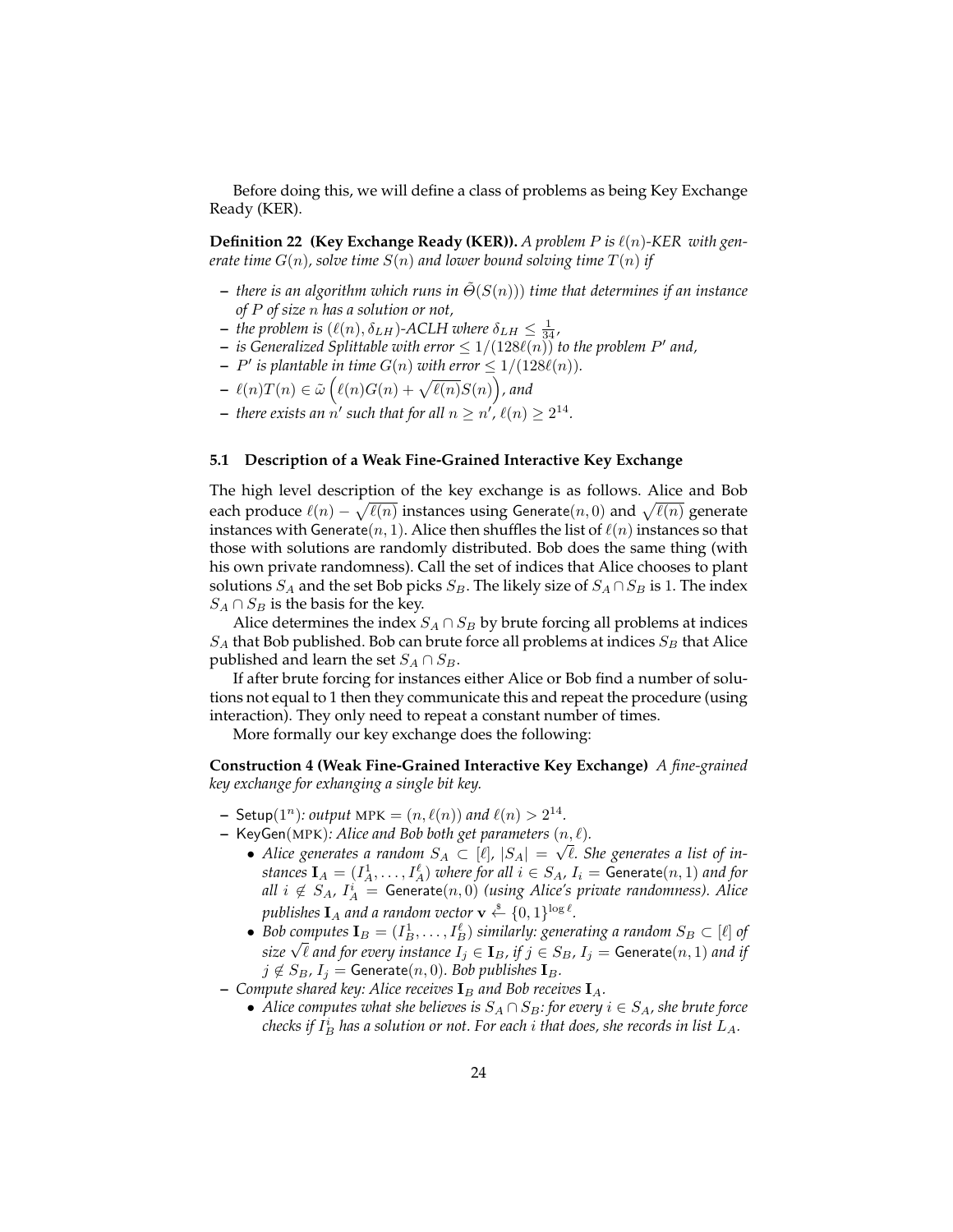- Bob computes what he thinks to be  $S_B \cap S_A$ : for every  $j \in S_B$ , he checks if  $I^j_A$ *has a solution. For each that does, he records it in*  $L_B$ .
- $-$  *Check: Alice takes her private list*  $L_A$ : *if*  $|L_A| \neq 1$ , Alice publishes that the ex*change failed. Bob does the same thing with his list*  $L_B$ : *if*  $|L_B| \neq 1$ , Bob publishes *that the exchange failed. If either Alice or Bob gave or recieved a failure, they both know, and go back to the* KeyGen *step.*

*If no failure occurred, then*  $|L_A| = |L_B| = 1$ *. Alice interprets the index*  $i \in L_A$ *as a vector and computes*  $i \cdot \mathbf{v}$  *as her key. Bob uses the index in*  $j \in L_B$  *and also computes*  $j \cdot v$ . With high probability,  $i = j$  and so the keys are the same.

#### **5.2 Correctness and Soundness of the Key Exchange**

We want to show that with high probability, once the key exchange succeeds, both Alice and Bob get the same shared index.

<span id="page-24-0"></span>**Lemma 1.** *After running construction [4,](#page-23-0) Alice and Bob agree on a key* k *with probability at least*  $1 - \frac{1}{10,000\ell e}$ *.* 

**Sketch of Proof** We notice that the only way Alice and Bob fail to exchange a key is if they *both* generate a solution accidentally in each other's sets (that is Alice generates exactly one accidental solution in  $S_B$  and Bob in  $S_A$ ), and  $S_A \cap S_B = \emptyset$ . All other 'failures' are detectable in this interactive case and simply require Alice and Bob to run the protocol again. So, we just bound the probability this happens, and since  $\epsilon_{plant} \leq \frac{1}{100\sqrt{\ell}}$ , we get the bound  $1-\frac{1}{10,000\ell e}$ . The full proof can be found in Appendix  $C.1$ .

We next show that the key-exchange results in gaps in running time and success probability between Alice and Bob and Eve. Then, we will show that this scheme can be boosted in a fine-grained way to get larger probability gaps (a higher chance that Bob and Alice exchange a key and lower chance Eve gets it) while preserving the running time gaps.

First, we need to show that the time Alice and Bob take to compute a shared key is less (in a fine-grained sense) than the time it takes Eve, given the public transcript, to figure out the shared key. This includes the number of times we expect Alice and Bob to need to repeat the process before getting a usable key.

#### <span id="page-24-1"></span>*Time for Alice and Bob.*

**Lemma 2.** If a problem P is  $\ell(n)$ -KER with plant time  $G(n)$ , solve time  $S(n)$  and *lower bound*  $T(n)$  *when*  $\ell(n) > 100$ *, then Alice and Bob take expected time*  $O(\ell G(n) + \sqrt{G(\ell(n))})$  $\sqrt{\ell S(n)}$  *to run the key exchange.* 

**Sketch of Proof** It is easy to see that one iteration of the key exchange pro-**EXECT OF FIGOLE** IT IS EASY to see that one neration of the key exchange pro-<br>tocol requires  $\ell G(n)$  time to generate the  $\ell$  problems, and then  $\sqrt{\ell}S(n)$  time to  $\text{bccor requires } \iota_{G(n)}$  three to generate the  $\iota$  problems, and then  $\sqrt{\iota_{G(n)}}$  three to brute-force solve  $\sqrt{\ell}$  instances of P. However, we need to prove that we only iterate this key-exchange a constant number of times. This part is a simple application of the birthday paradox, showing that we expect  $S_A$  and  $S_B$  to intersect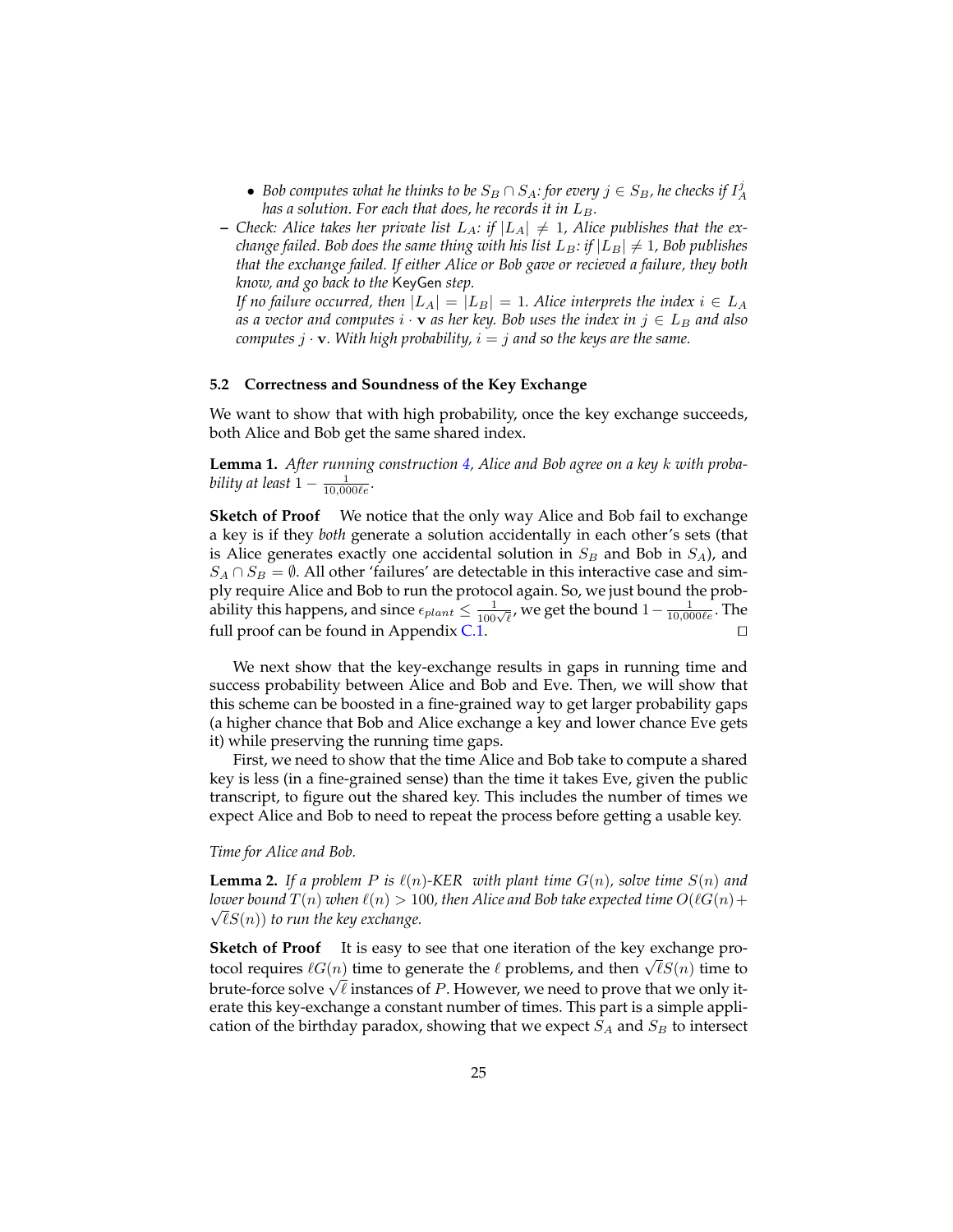in exactly one place with constant probability, and then applying the accuracy of our planting functionality (which succeeds with probability  $1 - \epsilon_{plant}$ ). The full proof can be found in Appendix [C.2.](#page-59-2)  $\Box$ 

#### <span id="page-25-1"></span>*Time for Eve.*

**Lemma 3.** If a problem P is  $\ell(n)$ -KER with plant time  $G(n)$ , solve time  $S(n)$  and lower bound  $T(n)$  when  $\ell(n) \geq 2^{14}$ , then an eavesdropper Eve, when given the tran $script$   ${\bf I}_T$ , requires  $\tilde \Omega(\ell(n)T(n))$  time to solve for the shared key with probability  $\frac{1}{2}$  +  $sig(n)$ .

**Sketch of Proof** This is proved in two steps. First, if Eve can determine the shared key in time PFT $_{\ell(n)T(n)}$  with advantage  $\delta_{Eve}$ , then she can also figure out the index in PFT $_{\ell(n)T(n)}$  time with probability  $\delta_{Eve}/4$ . Second, if Eve can compute the index with advantage  $\delta_{Eve}/4$ , we can use Eve to solve the listversion of P in PFT $_{\ell(n)T(n)}$  with probability  $\delta_{Eve}/16$ , which is a contradiction to the list-hardness of our problem. This first part follows from a fine-grained Goldreich-Levin hardcore-bit theorem, Theorem [12.](#page-46-0)

The second part, proving that once Eve has the index, then she can solve an instance of  $P$ , uses the fact that  $P$  is list-hard, generalized splittable, and plantable. Intuitively, since  $P$  is already list hard, we will start with a list of average problem instances  $(I_1, \ldots, I_\ell)$ , and our goal will be to have Eve tell us which instance (index) has a solution. We apply the splittable property to this list to get lists of pairs of problems. For one of these lists of pairs, there will exist an index where both instances have solutions. These lists of pairs will *almost* look like the transcript between Alice and Bob during the key exchange: if  $I$  had a solution then there should be one index such that both instances in if *I* had a solution then there should be one index such that both instances in<br>a pair have a solution. Now, we just need to plant  $\sqrt{\ell} - 1$  solutions in the left a pair nave a solution. Now, we just need to plant  $\sqrt{\ell-1}$  solutions in the left instances and  $\sqrt{\ell-1}$  on the right, and this will be indistinguishable from a transcript between Alice and Bob. If Eve can find the index of the pair with solutions, we can quickly check that she is right (because the instances inside the list are relatively small), and simply return that index.

The full proof can be found in Appendix  $C.2$ .

Now, we can put all of these together to get a weak fine-grained key exchange. We will then boost it to be a strong fine-grained key exchange (see the Definition [6](#page-14-0) for weak versus strong in this setting).

<span id="page-25-0"></span>**Theorem 5.** If a problem P is  $\ell(n)$ -KER with plant time  $G(n)$ , solve time  $S(n)$ and lower bound  $T(n)$  when  $\ell(n) \geq 2^{14}$  $\ell(n) \geq 2^{14}$  $\ell(n) \geq 2^{14}$ , then construction  $4$  is a  $((\ell(n)T(n), \alpha, \gamma)$ -FG-KeyExchange, with  $\gamma \le \frac{1}{10,000\ell(n)e}$  and  $\alpha \le \frac{1}{4}$ .

*Proof.* This is a simple combination of the correctness of the protocol, and the fact that an eavesdropper must take more time than the honest parties. We have that the  $Pr[b_A = b_B] \ge 1 - \frac{1}{10,000\ell e}$ , implying  $\gamma \le \frac{1}{10,000\ell e}$  from Lemma [1.](#page-24-0) We have that Alice and Bob take time  $O(\ell(n)G(n) + \sqrt{\ell(n)}S(n))$  and Eve must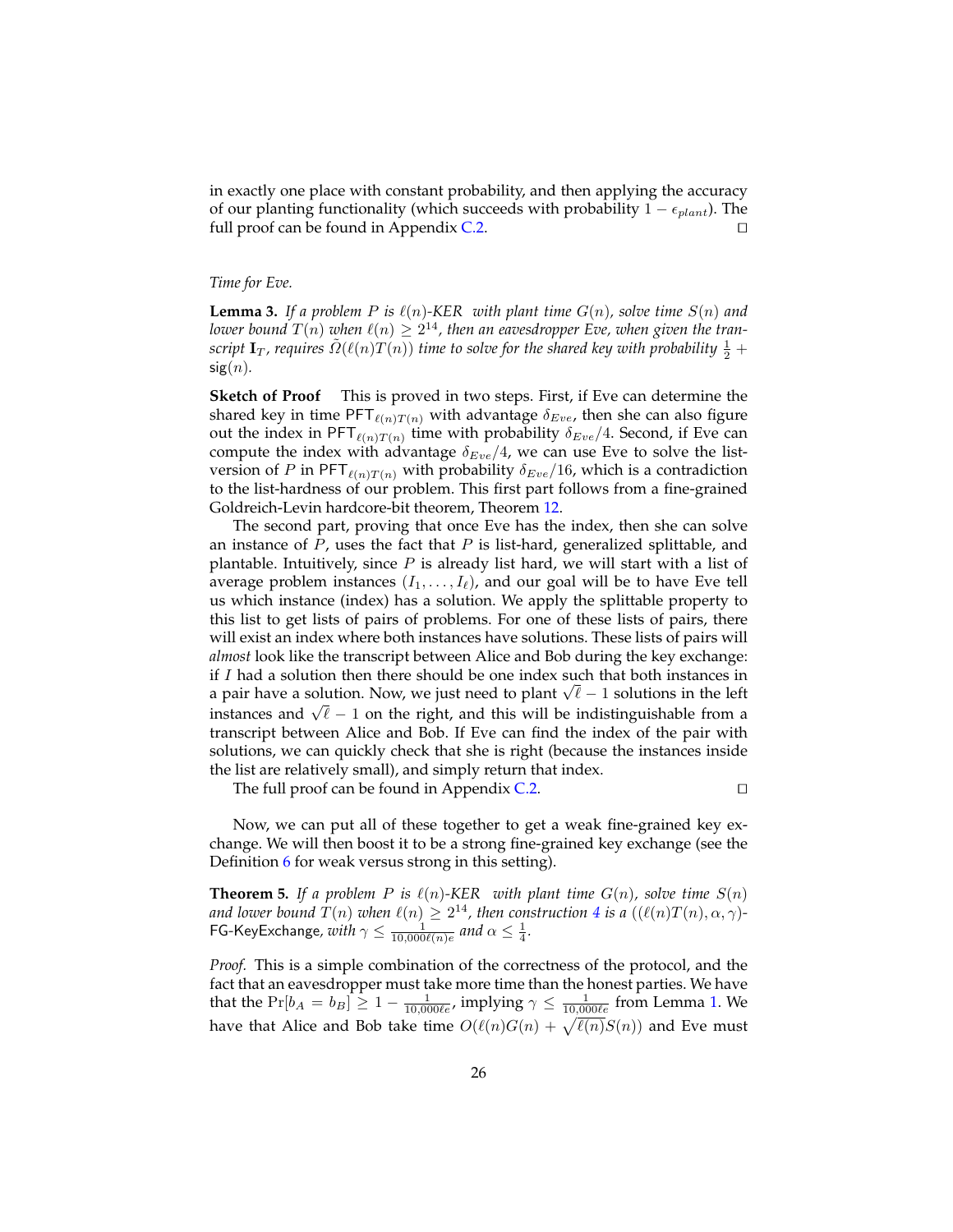take time  $\tilde{\Omega}(\ell(n)T(n))$  to get an advantage larger than  $\frac{1}{4}$  by Lemmas [2](#page-24-1) and [3.](#page-25-1) Because P is KER ,  $\ell(n)T(n) \in \tilde{\omega} \left( \ell(n)G(n) + \sqrt{\ell(n)}S(n) \right)$ , implying there exists  $\delta > 0$  so that  $\ell(n)G(n) + \sqrt{\ell(n)}S(n) \in \tilde{O}(\ell(n)T(n)^{1-\delta})$ . So, we have  $correctness$ , efficiency and security.  $\Box$ 

Next, we are going to amplify the security of this key exchange using parallel repetition, drawing off of strategies from [\[24\]](#page-37-16) and [\[13\]](#page-36-14).

<span id="page-26-0"></span>**Theorem 6.** *If a weak*  $(\ell(n)T(n), \alpha, \gamma)$ *-FG-KeyExchange exists where*  $\gamma = O\left(\frac{1}{n^c}\right)$ *for some constant*  $c > 0$ , but  $\alpha = O(1)$ , then a **Strong**  $(\ell(n)T(n))$ **-FG-KeyExchange** *also exists.*

*Proof.* Using techniques from [\[13\]](#page-36-14), we will phrase breaking this key exchange as an eavesdropper as an honest-verifier two-round parallel repetition game. The original game as a  $\text{PFT}_{\ell(n)T(n)}$  prover P and verifier V. V generates an honest transcript of the key exchange between Alice and Bob and sends this transcript to  $P$ . Note that the single-bit key sent in this protocol is uniformly distributed.  $P$ wins if  $P$  can output the key correctly. Now, because any eavesdropper running PFT<sub> $\ell(n)T(n)$ </sub> only has advantage  $\alpha$  of determining the key, the prover P has probability at most  $\frac{1}{2} + \alpha$  of winning this game. Let  $\beta = \frac{1}{2} + \alpha$ . By Theorem 4.1 of [\[13\]](#page-36-14), if we instead have *V* generate *m* parallel repetitions (*m* independent transcripts of the key exchange), then the probability that P can find *all* of the keys in PFT $_{\ell(n)T(n)}$  is less than  $\frac{16}{1-\beta} \cdot e^{-m(1-\beta^2)/256}$  (which is larger than  $\frac{32}{(1-\beta)}$ .  $e^{-mc(1-\beta^2)/256}$ ).

Let  $m = \frac{512}{1-\beta^2} \cdot \log(n)$ , which is sub-polynomial in n because  $\beta$  is at least constant. and we get that the probability the prover succeeds in finding all  $m$ keys is at most  $\beta' = O\left(\frac{1}{n^2}\right)$ . Now, we need this to work while there is some error  $\gamma$ . Note that  $\gamma$  is at most  $1/n^c$ , so the probability we get an error in any of the m instances of the key exchange is  $(1 - \gamma)^{d \cdot \log(n)}$  for some constant d. Asymptotically, this is  $e^{-\gamma d \log(n)} = n^{-\gamma d}$ . This is where we required  $\gamma$  to be so Solution, this is  $e^{i\theta} = h^{i\theta}$ . This is where we reduced  $\theta$  to be so small: because  $\gamma = O(1/n^c)$ , this probability of failure is  $o(\sqrt{\gamma})$ , which is still insignificant.

Now, we need to turn this  $m$  parallel-repetition back into a key exchange. We will first do that by employing our fine-grained Goldreich-Levin method: the weak key-exchange will be run  $m$  times in parallel and Alice will additionally send a uniformly random  $m$ -length binary vector, r. The key will be the  $m$ keys,  $\mathbf{k} = (k_1, \dots, k_m)$  dot-producted with  $\mathbf{r}: \mathbf{k} \cdot \mathbf{r}$ . Because m is sub-polynomial in  $n$  and the Goldreich-Levin security reduction only requires  $\tilde{O}(m^2)$  time,  $\mathbf{k} \cdot \mathbf{r}$ is a fine-grained hard-core bit for the transcript. Therefore, an eavesdropper will have advantage at most  $\frac{1}{2}$  + insig(*n*) in determining the shared key.  $\Box$ 

*Remark 1.* It is not obvious how to amplify correctness *and* security of a finegrained key exchange at the same time. If we have a weak  $(\ell(n)T(n), \alpha, \gamma)$ -FG-KeyExchange, where  $\alpha = \text{insig}(n)$  but  $\gamma = O(1)$ , then we can use a standard repetition errorcorrecting code to amplify  $\gamma$ . That is, we can run the key exchange  $\log^2(n)$  times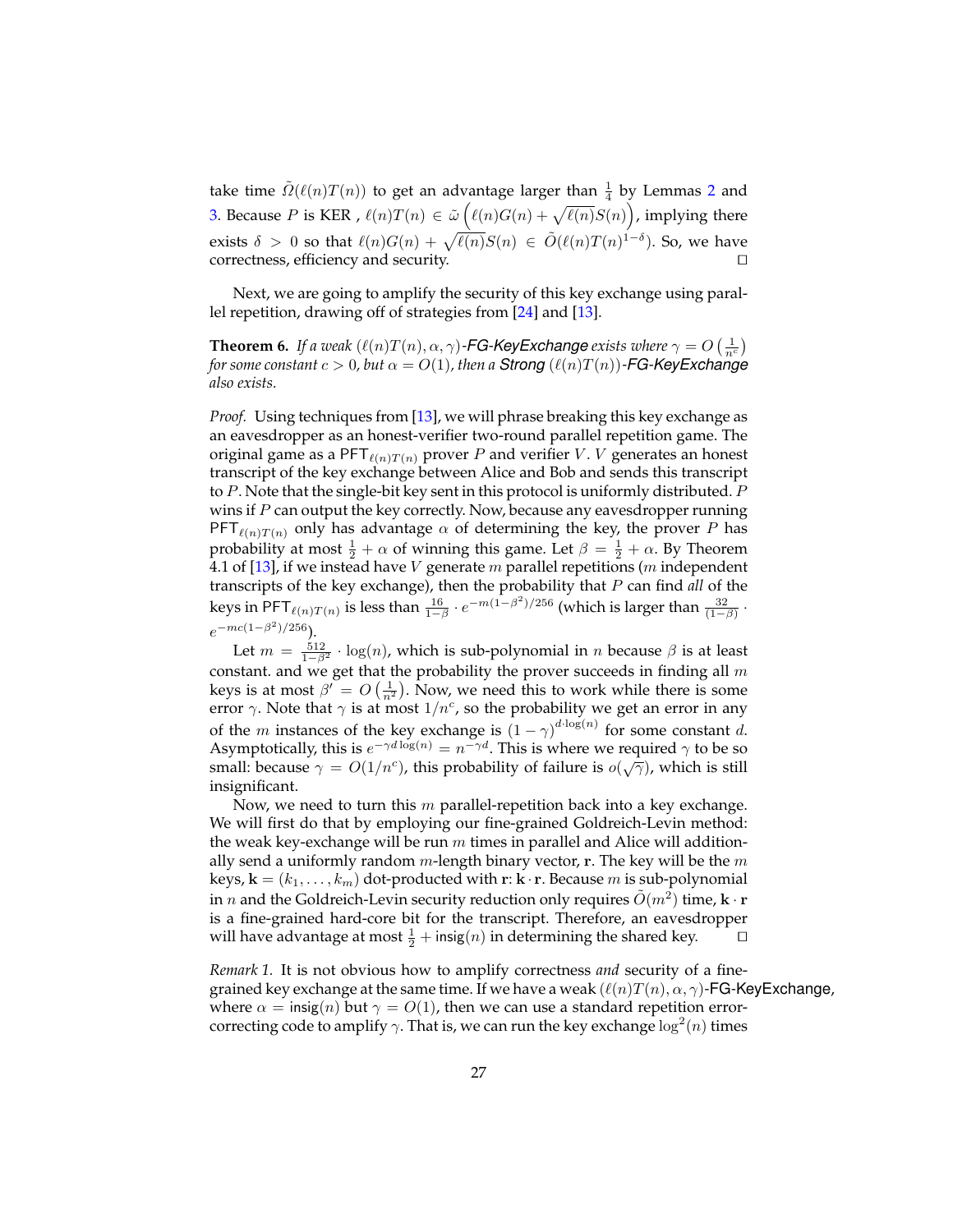to get  $\log^2(n)$  keys (most of which will agree between Alice and Bob), and to send a message with these keys, send that message  $\log^2(n)$  times. With all but negligible probability, the decrypted message will agree with the sent message a majority of the time. Since with very high probability the adversary cannot recover any of the keys in PFT $_{\ell(n)T(n)}$  time, this repetition scheme is still secure.

As shown in Theorem [6,](#page-26-0) we can also amplify a key exchange that has constant correctness and polynomial soundness to one with  $1 - \frac{\text{insig}(n)}{\text{corrections}}$ and polynomial soundness. However, it is unclear how to amplify both at the same time in a fine-grained manner.

<span id="page-27-0"></span>**Corollary 1.** *If a problem P is*  $\ell(n)$ -KER, then a *Strong*  $(\ell(n)T(n))$ -FG-KeyExchange *exists.*

*Proof.* The probability of error in Construction [4](#page-23-0) is at most  $\frac{1}{10,000\ell(n)e}$ , and  $\ell(n)$  =  $n^{\Omega(1)}$  (due to the fact that  $\ell(n)$  comes from the definition of list-hard, Definition [12.](#page-17-0) The probability a PFT<sub> $\ell(n)T(n)$ </sub> eavesdropper has of resolving the key is  $\frac{1}{2} + \alpha$ where  $\alpha \leq \frac{1}{4}$ . This means our  $\beta \leq \frac{3}{4} = O(1)$ . Since the clauses in theorem [6](#page-26-0) are met, a Strong  $(\ell(n)T(n))$ -FG-KeyExchange exists.  $\Box$ 

Finally, using the fact that Alice and Bob do not use each other's messages to produce their own in Construction [4,](#page-23-0) we prove that we can remove all interaction through repetition and get a  $T(n)$ -fine-grained public key cryptosystem.

## <span id="page-27-1"></span>**Lemma 4.** *Construction [4](#page-23-0) does not need interaction.*

*Proof.* There is a constant probability that the construction fails at each round. So, Alice and Bob will simply run the protocol  $c \cdot \log(n)$  times in parallel and take the key generated from the first successful exchange. There are two errors to keep track of: the chance that Alice and Bob's  $S_A$  and  $S_B$  do not intersect in exactly one spot and the probability that an instance was generated with a false-positive. Since  $\epsilon_{plant}$  is so small  $(O(1/n^{Q(1)}))$ , we do not need to worry about the false-positives (the chance of generating one is insignificant). So, the error we are concerned with is the chance that none of the  $c \log(n)$  instances of the key exchange end up having  $S_A$  and  $S_B$  overlapping in exactly 1 entry. This happens with probability at most Pr[no overlap  $c \log(n)$  times] = (Pr[no overlap once])<sup>clogn</sup>  $\leq O(1/n^c)$ , which is also insignificant. Therefore, the chance this key exchange fails is at most  $1 - (\frac{c \log(n)}{10,000 \ell e} + \frac{1}{n^c}) = 1 - \text{insig}(n)$ .

 $\Box$ 

**Theorem 7.** If a problem P is  $\ell(n)$ -KER, then a  $\ell(n) \cdot T(n)$ -fine-grained public key *cryptosystem exists.*

*Proof.* First, consider an amplified, non-interactive version of Construction [4](#page-23-0) (combination of Corollary [1](#page-27-0) and lemma [4\)](#page-27-1): Alice and Bob run the protocol m times in parallel, where  $m = \frac{512}{1-\beta^2} \cdot \log(n)$ , and Alice sends an additional random binary vector  $\mathbf{r} \in \{0,1\}^m$ . The key they agree on is the dot-product between r and the vector of keys exchanged. This is a Strong  $(\ell(n)T(n))$ -FG-KeyExchange (see Corollary [1\)](#page-27-0). We now define the three algorithms for a finegrained public key cryptosystem.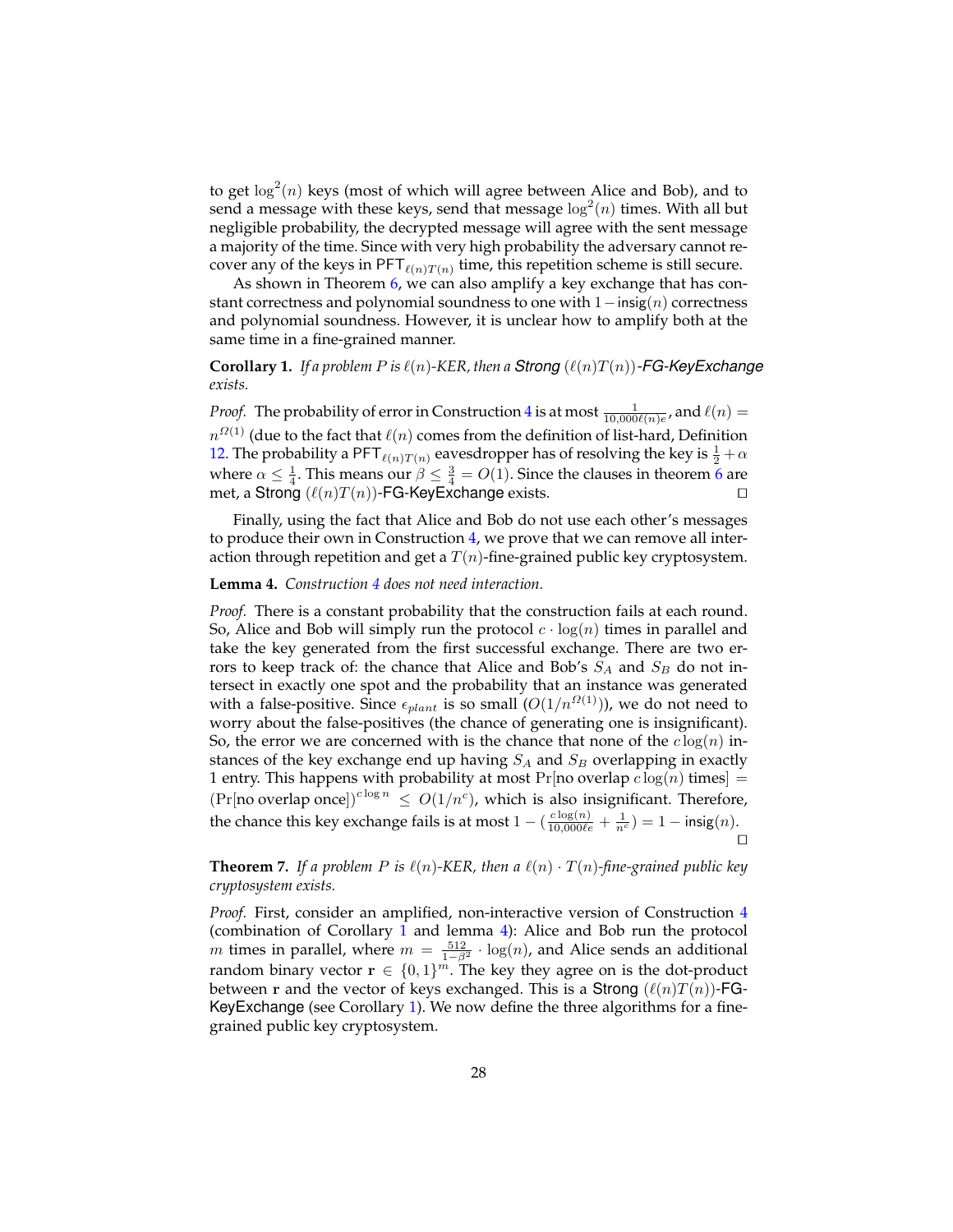- **–** KeyGen(1n): run Bob's half of the non-interactive protocol m times, generating m collections of  $c \log(n)$  lists of  $\ell(n)$  instances of P:  $\{(\mathbf{I}_{B}^{(1,i)}, \ldots,$  $\{ {\bf I}^{(c \log(n),i)}_B \}_{i \in [m]}.$  Each list  ${\bf I}^{(j,i)}_B$  has a random set  $S^{(j,i)}_B \subset [\ell]$  where instances  $I_k \in \mathbf{I}^{(j,i)}_B$  are from Generate $(n,1)$  if  $k \in S^{(j,i)}_B$  and from Generate $(n,0)$  otherwise. The public key is  $pk = \{({\bf I}^{(1,i)}_B,\ldots,{\bf I}^{(c \log(n),i)}_B)\}_{i \in [m]}$  and the secret key is  $sk = \{ (S_B^{(1,i)}, \ldots, S_B^{(c \log(n),i)}) \}_{i \in m}$ .
- **–** Enc(pk, m ∈ {0, 1}): run Alice's half of the protocol m times, solving for the shared key, and then encrypting a message under that key. More formally, generate m lists of  $c \log(n)$  sets  $S_A^{(j,i)} \subset [\ell]$  such that  $|S_A^{(j,i)}|$  = √  $\ell$ . Then, generate lists of instances  $I_A^{(j,i)}$  for  $i \in \{1,\ldots,m\}$  and  $j \in \{1,\ldots,c\log(n)\}\$ , where for every instance  $I_k^{(j,i)} \in \textbf{I}_A^{(j,i)}$  ,  $I_k^{(j,i)} = \textsf{Generate}(n,1)$  if  $k \in S_A^{(j,i)}$  and otherwise use Generate $(n, 0)$ . Now, for each of these m instances, compute the shared key as in Construction the non-interactive version [4](#page-23-0) (see lemma [4\)](#page-27-1), to get a vector of keys  $\mathbf{k} = (k_1, \ldots, k_m)$ . If any of these exchanges fail, output ⊥. Now, compute a random binary vector  $\mathbf{r} \in \{0,1\}^m$  and let  $key =$  $\mathbf{k}\cdot\mathbf{r}.$  Finally, let the ciphertext  $c=\Big(\mathbf{(I}_A^{(1)},\ldots,\mathbf{I}_A^{(m)}),\mathbf{r},\mathit{key}\oplus\mathit{m}\Big).$
- **–** Dec(sk, c): Bob computes the shared key and decrypts the message. Formally, let  $c = \left((\mathbf{I}^{(1)}_A,\ldots,\mathbf{I}^{(m)}_A),\mathbf{r},c^*\right)$ . Bob computes the shared key just like Alice, using  $(\mathbf{k} \cdot \mathbf{r}) \oplus c^* = m'$ . Output the bit  $m'$ .

Now we will prove this is indeed a fine-grained public key cryptosystem. First, because the key exchange took Alice and Bob PFT $_{\ell(n)T(n)}$  time, this scheme is efficient, requiring at most  $(\ell(n)T(n))^{1-\delta}\cdot m\cdot (c\log n)=\tilde{O}(\ell(n)T(n)^{(1-\delta)})$  for constant  $\delta > 0$ .

Next, the scheme is correct. This comes directly from the fact that the key exchange succeeds with probability  $1 - \text{insig}(n)$ .

Lastly, the scheme is secure. This is a simple reduction from the security game to an eavesdropper. For sake of contradiction, let Eve be a PFT $_{\ell(n)T(n)}$ adversary that can win the CPA-security game as in Definition [7](#page-14-1) with probability  $\frac{1}{2} + \epsilon$  where  $\epsilon = \text{sig}(n)$ . Eve can then directly win the key exchange wih the same advantage because the message the challenger gives to Eve is simply a transcript of a key exchange.

Note that this encryption scheme can be used to send any sub-polynomial number of bits, just by running it in sequence sub-polynomially many times. We also want to note that the adversary's advantage cannot be any less than  $\frac{1}{\text{poly}(n)}$  since, due to the fine-grained nature of the scheme, the adversary can always solve the hard problem via guessing.

<span id="page-28-0"></span>**Corollary 2.** *Given the strong Zero-k-Clique-R Hypothesis over range*  $R = \ell(n)^2 n^{2k}$ , *there exists a*

 $(\ell(n)T(n), 1/4, \text{insig}(n))$ -FG-KeyExchange, where Alice and Bob can exchange a  $\mathfrak{so}$ b-polynomial-sized key in time  $\tilde O\left(n^k\sqrt{\ell(n)}+n^2\ell(n)\right)$  for every polynomial  $\ell(n)=0$  $n^{\Omega(1)}$ .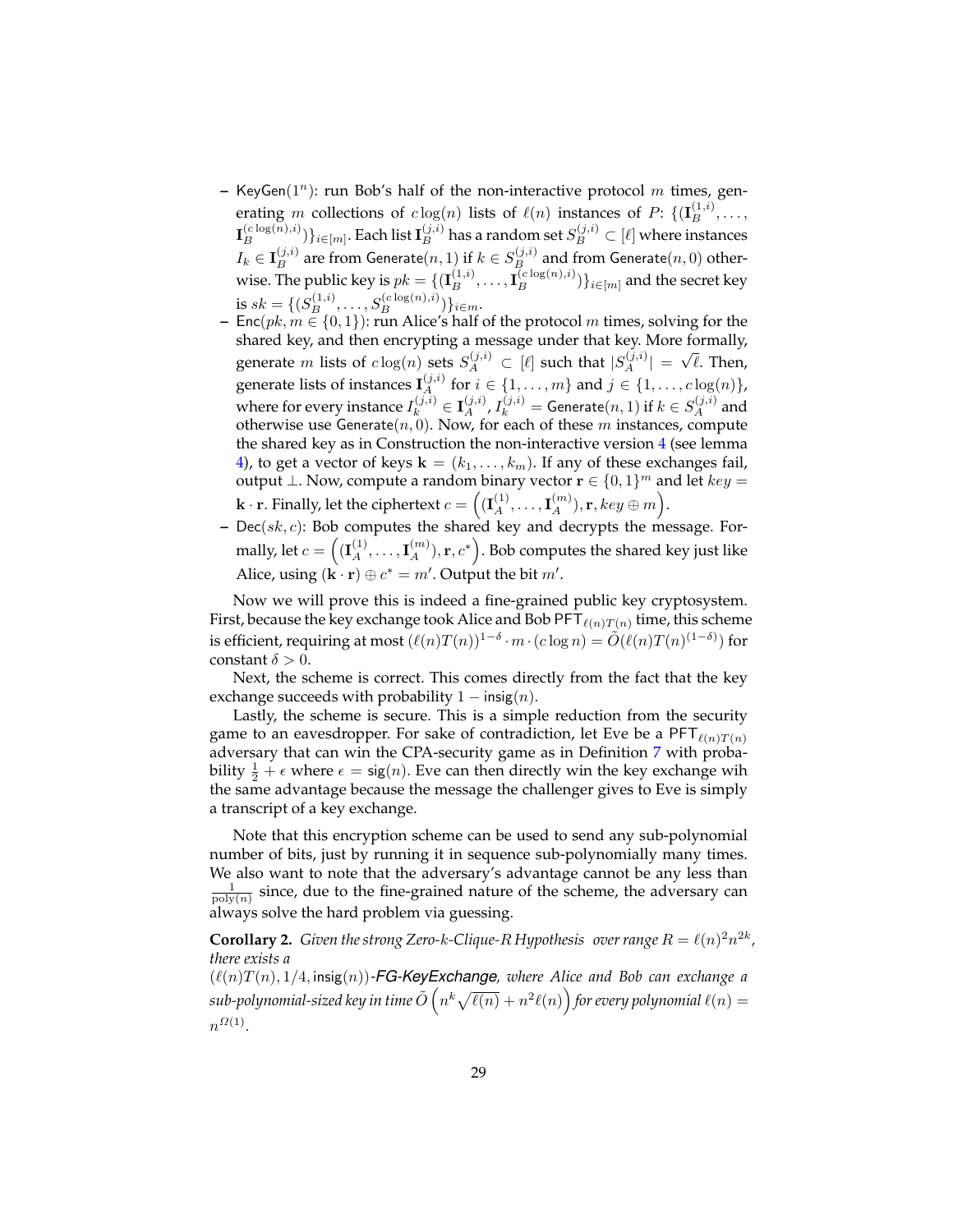*There also exists a*  $\ell(n)T(n)$ *-fine-grained public-key cryptosystem, where we can* encrypt a sub-polynomial sized message in time  $\tilde{O}\left(n^k\sqrt{\ell(n)} + n^2\ell(n)\right)$ . *Both of these protocols are optimized when*  $\ell(n) = n^{2k-4}$ *.* 

Proof in Appendix [C.](#page-59-0)

The Zero-3-Clique hypothesis (the Zero Triangle hypothesis) is generally better believed than the Zero- $k$ -Clique hypothesis for larger  $k$ . Note that even with the strong Zero-3-Clique hypothesis we get a key exchange with a gap in the running times of Alice and Bob vs Eve. In this case, the gap is  $t = 5/4 = 1.2$ .

# <span id="page-29-0"></span>**6 A Better Fine-Grained Key Exchange from Zero-**k**-Clique**

In this section, we discuss how to build a fine-grained key exchange with a gap approaching  $N^2.$  More formally, we build a  $(\ell(n)T(n), 1/4,$  insig $(n))$ -FG-KeyExchange using the strong Zero-k-Clique-R Hypothesis over range  $R = n^{8k}$ , so that honest parties take time  $\tilde{O}(n^{k+2})$  and any dishonest party must take time at least  $\tilde{Q}(n^{2k})$ . In this construction,  $\ell(n) = 2n^k$  and  $T(n) = n^k$ . This will yield a gap of N to  $N^{2-4/(k+2)}$ . This is an improvement over the previous construction, which had a gap of N to  $N^{1.5-\delta(k)}$ . However, this construction requires using more specific properties of Zero-k-Clique.

The construction here will be very similar to Construction [4,](#page-23-0) but instead of using the property of an instance having a solution vs an instance *not* having one to find a matching index, Alice and Bob will use the *location* of their planted Zero-k-Clique's. Recall that Generate $(n, 1)$  produces a witness. Alice and Bob will essentially be comparing witnesses.

Due to the nature of the security reduction, we make assume the strong Zero- $k$ -Clique- $R$  Hypothesis , but use  $\hat{R}=\sqrt{R}$  in our construction.

<span id="page-29-1"></span>**Construction 8 (Better Fine-Grained Key Exchange)** *A fine-grained key exchange for exchanging a single bit key using properties of Zero-*k*-Clique.*

- $\bullet$  Setup(1<sup>n</sup>): output MPK =  $(n, \ell)$  where  $\ell = 2n^k$  and  $\hat{R} = \sqrt(R)$  (in this case,  $\hat{R} = n^{4k}$ .
- $-$  KeyGen(MPK): Alice and Bob both get n and  $\ell$ .
	- *Alice first generates a random subset*  $S_A \subset [\ell]$  *where for each*  $i \in [\ell], i \in S_A$ *with probability* <sup>1</sup> 2 *. She generates a list of Zero-*k*-Cliqueinstances over range*  $\hat{R}$ :  $\mathbf{I}_A = (I_A^1, \dots, I_A^{\ell})$  *where for all*  $i \in S_A$ ,  $I_A^i = \text{Generate}(n, 1)$  *and for all*  $i \notin S_A$ ,  $I_A^i = \text{Generate}(n, 0)$  *(using Alice's private randomness). For each*  $i \in S_A$ , Alice also receives the witness (zero clique) for  $I^i_A$ :  $w^i_A = wt(I^i_A)$ . Alice publishes  $\mathbf{I}_A$  and a random vector  $\mathbf{v}\xleftarrow{\$} \{0,1\}^{\log \ell}.$
	- Bob computes  $I_B = (I_B^1, \ldots, I_B^{\ell})$  similarly: generating a random  $S_B \subset [\ell]$ such that  $i \in S_B$  with probability  $\frac{1}{2}$ , and for every instance  $I_B^j \in \mathbf{I}_B$ , if  $j ~\in~ S_B$ ,  $I_B^j ~=~ \textsf{Generate}(n,1)$  and if  $j ~\not \in~ S_B$ ,  $I_j ~=~ \textsf{Generate}(n,0)$ *. Bob* publishes  $\mathbf{I}_{B}$  and keeps the set of witnesses  $w_{B}^{j}$  for every  $j\in S_{B}.$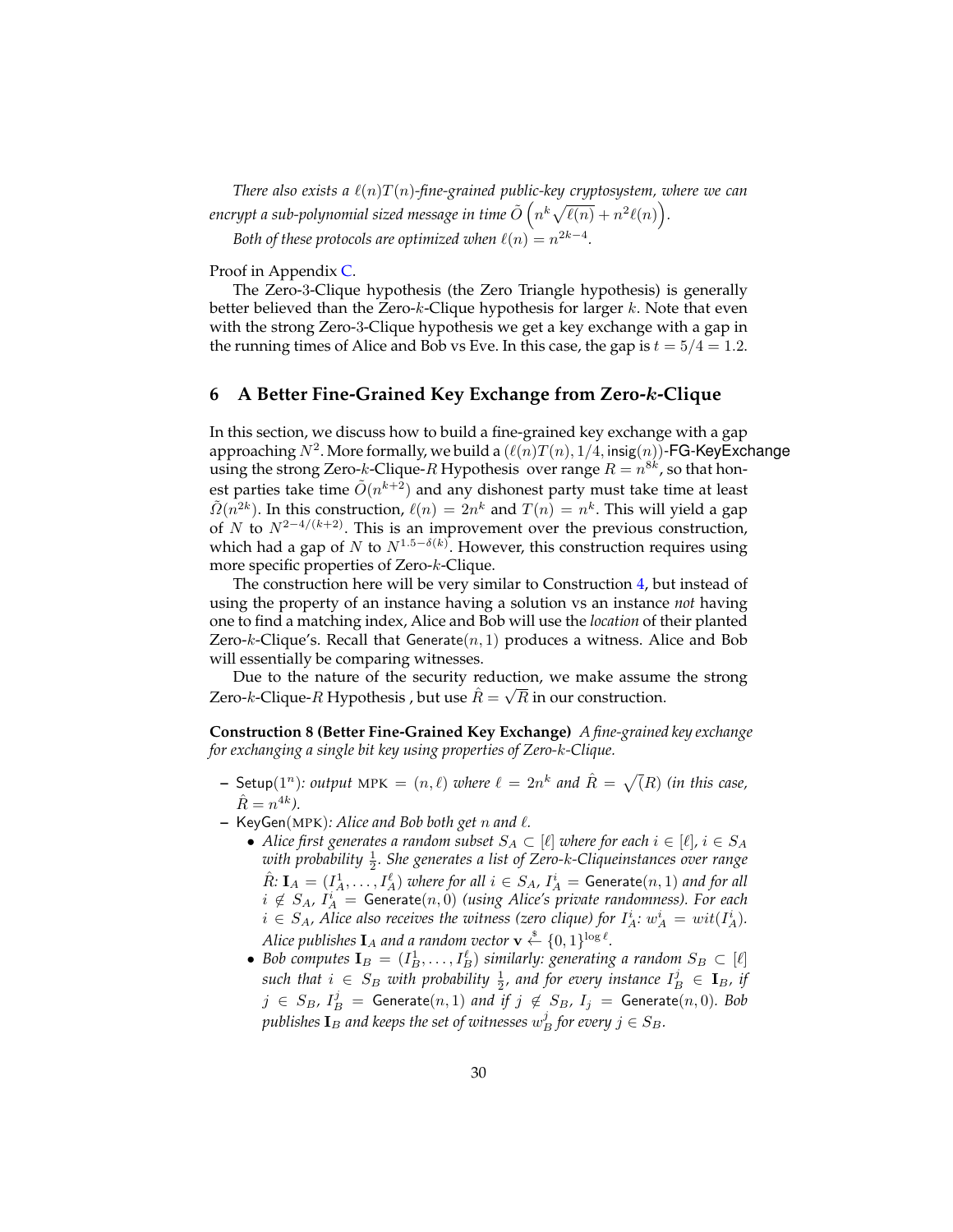- $-$  *Compute shared key: Alice receives*  $I_B$  *and Bob receives*  $I_A$ *.* 
	- $\bullet\,$  For every  $i\in \check{S}_A$ , Alice checks if  $\overline{w}_A^i$  is also a witness for  $I^i_B.$  If  $w_A^i= wit(I^i_B)$ *then she records*  $i \in L_A$ .
	- For every  $j \in S_B$ , Bob checks if  $w_B^j$  is also a witness for  $I^j_A.$  If  $w_B^j = wit(I^j_A)$ *then he records*  $j \in L_B$ *.*
- $\blacksquare$  *Check: Alice takes her private list*  $L_A$ : if  $|L_A| \neq 1$ , Alice publishes that the ex*change failed. Bob does the same thing with his list*  $L_B$ : *if*  $|L_B| \neq 1$ , Bob publishes *that the exchange failed. If either Alice or Bob gave or received a failure, they both know, and go back to the* KeyGen *step.*

*If no failure occurred, then*  $|L_A| = |L_B| = 1$ *. Alice interprets the index*  $i \in L_A$ *as a vector and computes*  $i \cdot v$  *as her key. Bob uses the index in*  $j \in L_B$  *and also computes*  $j \cdot v$ *. With high probability,*  $i = j$  *and so the keys are the same.* 

## **6.1 Proof of Correctness**

As noted in Section [5,](#page-22-0) there could be problems with the instances generated: some of the Generate $(n, 0)$  could fail and have a solution, and similarly Generate $(n, 1)$ could not be the right distribution. Since we are dealing with the specifics of the Zero-k-Clique problem, we will analyze the failure probability from that perspective.

<span id="page-30-0"></span>**Lemma 5.** *After running Construction [8,](#page-29-1) Alice and Bob agree on a key* k *with probability at least*  $1 - \frac{\ell^2}{2\hat{R}^2} \ge 1 - \frac{2}{n^{6k}}$ .

*Proof.* Since this is a Las Vegas algorithm, the only way this could fail is if an event occurred such that both Alice and Bob's list  $L_A$  and  $L_B$  each had size exactly 1 and  $L_A \neq L_B$ .

First, let's compute the probability that at a given index i, Alice and Bob's planted witnesses match. This happens if both Alice and Bob decide to plant (independently with probability  $\frac{1}{2}$ ), and the locations they plant are equal. Let's denote this event as witEq<sub>i</sub>.

$$
Pr[\text{witEq}_i] = Pr[\text{Alice and Bob plant} \land w_A^i = w_B^i]
$$

$$
= \frac{1}{4} \cdot Pr[w_A^i = w_B^i | \text{Alice and Bob plant}]
$$

$$
= \frac{1}{4n^k}
$$

Next, let NoMatch be the event that none of the planted witnesses match each other (so there is no intended solution).

$$
\Pr[\text{NoMatch}] = 1 - \Pr[\exists i \text{s.t.} \text{witEq}_i]
$$

$$
\leq 1 - \sum_{i=1}^{\ell} \Pr[\text{witEq}_i]
$$

$$
= 1 - \ell \cdot \frac{1}{4n^k}
$$

$$
= 1 - \frac{2n^k}{4n^k} = \frac{1}{2}.
$$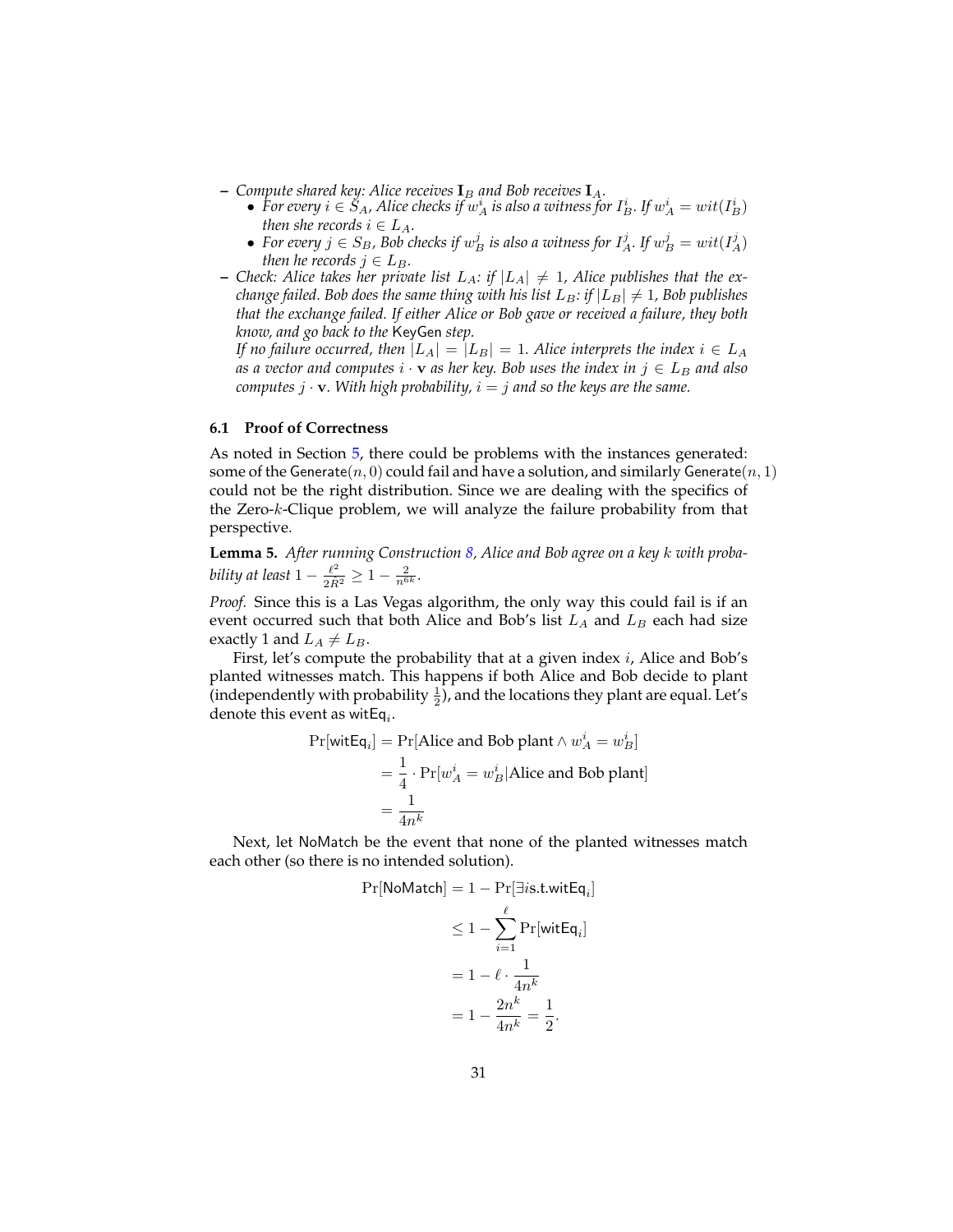Now, let AtoB<sub>i</sub> be the event that Alice plants at index i and matches with a non-planted clique on Bob's side, and BtoA<sub>j</sub> be the event that Bob plants at index  $j$  and matches with a non-planted clique on Alice's side. These probabilities are symmetric. Notice if we assume that there is no match and that Alice has planted at index  $i$ , the probability of the following event occurring is exactly the probability that a randomly weighted  $k$ -clique is a zero- $k$ -clique.

$$
\Pr[\text{AtoB}_i | \text{NoMatch}] \le \Pr[\text{AtoB}_i | \text{NoMatch} \land \text{Alice plants at } i]
$$

$$
= \frac{1}{\hat{R}}.
$$

Let Bad be the event that Alice and Bob agree on separate indices as the key (that is, the exchange fails). Putting this together with the above calculations, we have that

$$
\Pr[\mathsf{Bad}] \leq \Pr[\mathsf{NoMatch} \land \exists i, j \text{ s.t. } \mathsf{AtoB}_i \land \mathsf{BtoA}_j]
$$
\n
$$
= \Pr[\mathsf{NoMatch}] \cdot \Pr[\exists i, j \text{ s.t. } \mathsf{AtoB}_i \land \mathsf{BtoA}_j | \mathsf{NoMatch}]
$$
\n
$$
\leq \frac{1}{2} \cdot \Pr[\exists i \text{ s.t. } \mathsf{AtoB}_i \land \exists j \text{ s.t. } \mathsf{BtoA}_j | \mathsf{NoMatch}]
$$
\n
$$
\leq \frac{1}{2} \cdot \Pr[\exists i \text{ s.t. } \mathsf{AtoB}_i | \mathsf{NoMatch}] \cdot \Pr[\exists j \text{ s.t. } \mathsf{BtoA}_j | \mathsf{NoMatch}]
$$
\n
$$
\leq \frac{1}{2} \cdot \left( \sum_{i=1}^{\ell} \Pr[\mathsf{AtoB}_i | \mathsf{NoMatch}] \right) \cdot \left( \sum_{j=1}^{\ell} \Pr[\mathsf{BtoA}_j | \mathsf{NoMatch}] \right)
$$
\n
$$
\leq \frac{1}{2} \cdot \left( 1 - \frac{\ell}{\hat{R}} \cdot \frac{\ell}{\hat{R}} \right)
$$
\n
$$
\leq \frac{1}{2} \cdot \frac{\ell^2}{\hat{R}^2} = \frac{1}{2} \cdot \frac{4n^{2k}}{n^{8k}} = \frac{2}{n^{6k}}.
$$

#### **6.2 Proof of Soundness**

*Time for Alice and Bob.* Here we will show that the key exchange algorithm terminates in time  $\tilde{O}(n^{k+2})$  by computing the time Alice and Bob take, and then because this is a Las Vegas type of algorithm, show that Alice and Bob will not have to repeat the exchange many times before a key is agreed upon with very high probability.

<span id="page-31-0"></span>**Lemma 6.** Alice and Bob take expected  $\tilde{O}(n^{k+2})$  time to run Construction [8,](#page-29-1) and will *terminate in*  $\tilde{O}(n^{k+2})$  *time with probability*  $1 - negl(n)$ *.* 

*Proof.* As in Construction [4,](#page-23-0) Alice and Bob repeat all of the steps each time they report a failure. So, we will compute a lower bound on the probability that there is no failure: this is the chance that both there is exactly one intended match between witnesses and no unintended matches.

First, let us compute the probability that there is exactly one index  $i$  such that  $w^i_A=w^i_B$ . Notice that the chance that for an index *i*, that Alice and Bob agree is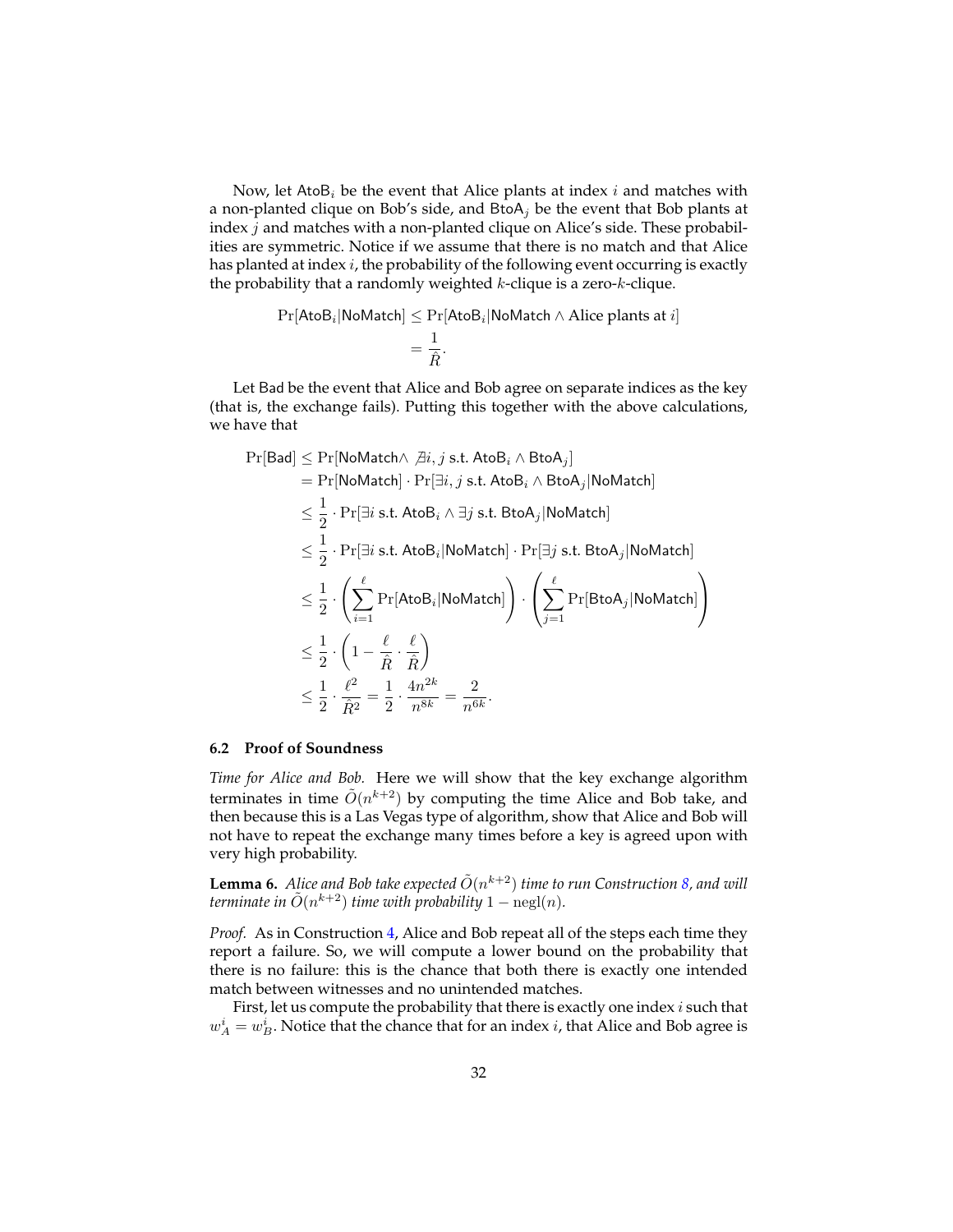the chance that they both decide to plant a solution at  $i$  and they planted in the same place:  $\frac{1}{4} \cdot \frac{1}{n^k} = \frac{1}{4n^k}$ . So, the probability that their intended plants match at exactly one index is

Pr[exactly one intended intersection] = 
$$
\binom{\ell}{1}
$$
 \cdot Pr[agree at index  $\ell]$   
\n
$$
\prod_{i=1}^{\ell-1} Pr[don't agree at index i]
$$
\n
$$
= \ell \left(1 - \frac{1}{2n^k}\right)^{\ell-1} \frac{1}{4n^k}
$$
\n
$$
\geq 2n^k \left(1 - \frac{1}{2n^k}\right)^{2n^k} \cdot \frac{1}{4n^k}
$$
\n
$$
\sim \frac{1}{e} \cdot \frac{1}{2} = \frac{1}{2e}.
$$

Now, we will compute the probability that there are no unintended matches. Recall from the proof of [5](#page-30-0) that if we ignore any edge of the planted clique, all other edge weights in the graph are uniform and independent. Let NoMatch $_i$ be the event that  $w_A^i \neq w_B^i$  or that one of these witnesses does not exist. So if we again letAtoB<sub>i</sub> be the event that Alice plants at index  $i$  and matches with a non-planted clique on Bob's side, and BtoA<sub>i</sub> be the event that Bob plants at index  $j$  and matches with a non-planted clique on Alice's side, we have

$$
\Pr[\mathsf{AtoB}_i] = \Pr[\mathsf{NoMatch}_i] \Pr[\mathsf{AtoB}_i | \mathsf{NoMatch}_i] + 0
$$
  

$$
\leq 1 \cdot \Pr[\mathsf{AtoB}_i | \mathsf{NoMatch}_i] = \frac{1}{\hat{R}}.
$$

Computing the probability that there are no unintended matches for either Alice or Bob, we get the following union bound:

Pr[no unintended matches]  $\leq 1 - Pr$ [ exists unintended match]

$$
\geq 1 - \sum_{i=1}^{n} i = 1^{\ell} \left( \Pr[\text{AtoB}_i | \text{NoMatch}_i] + \Pr[\text{BtoA}_i | \text{NoMatch}_i] \right)
$$

$$
\geq 1 - \frac{2\ell}{\hat{R}} \geq 1 - \frac{4n^k}{n^{4k}} = 1 - \frac{4}{n^{3k}}.
$$

Finally, putting these probabilities together, we get the probability that Alice and Bob do not fail after a round is

Pr[Alice and Bob stop]  $\geq$  Pr[1 intended match  $\land$  no unintended matches]

 $= Pr[1$  intended match $] \cdot Pr[no$  unintnded matches 1 intended

 $\geq \Pr[1 \text{ intended match}] \cdot \Pr[\text{no unintnded matches}]$ 

$$
\geq \frac{1}{2e} \cdot \left(1 - \frac{4}{n^{3k}}\right)
$$

$$
\geq \frac{1}{4e}.
$$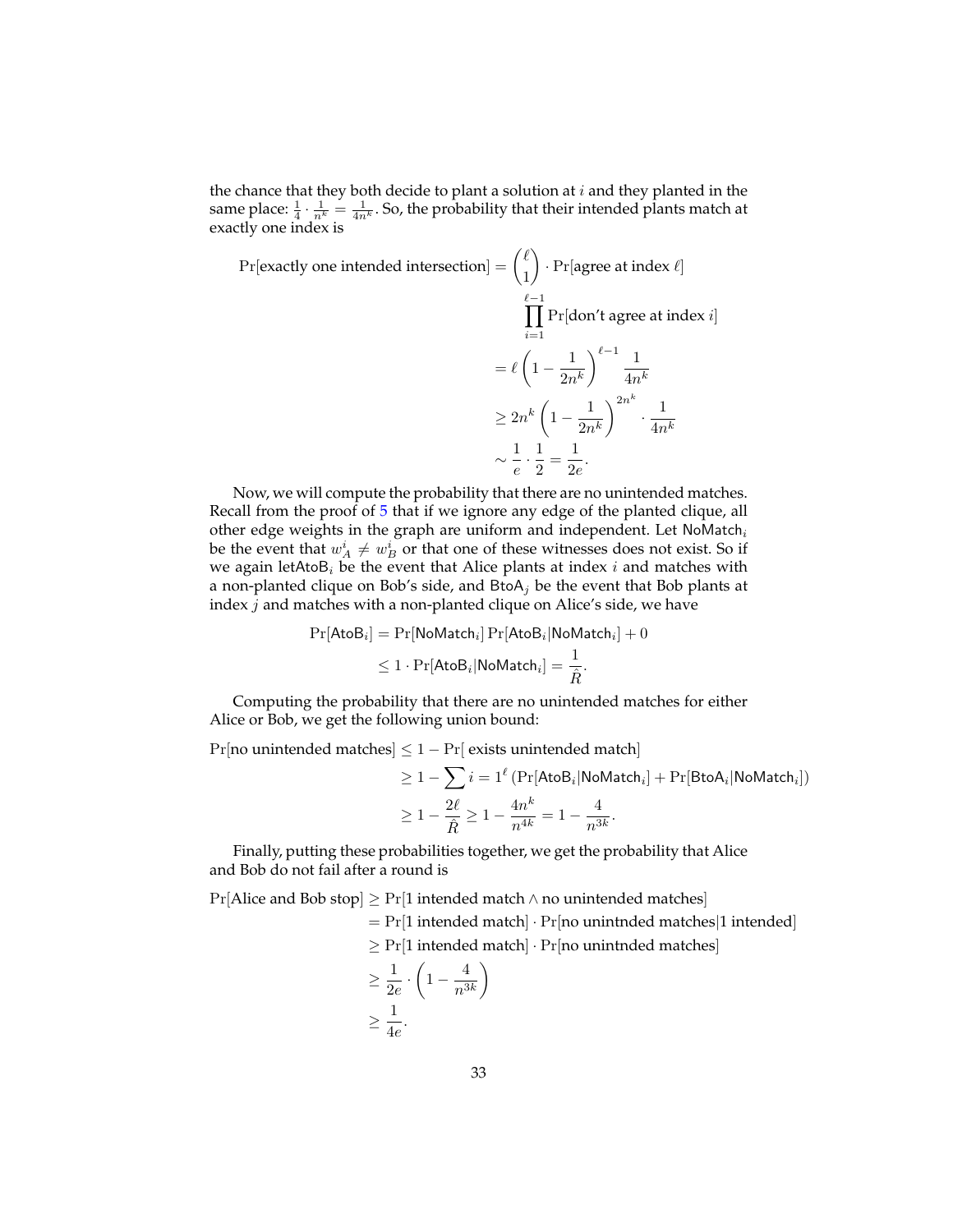Therefore, Alice and Bob are expected to terminate in a constant number of rounds, and will terminate with all-but-negligible probability after  $polylog(n)$ rounds.

*Time for Eve.* Now we prove that assuming strong Zero-k-Clique-R Hypothesis over range  $R = n^{8k}$ , then an eavesdropper requires  $\tilde{\Omega}(n^{2k})$  time to solve for the shared key with probability at least  $\frac{1}{2} + \mathsf{sig}(n)$ .

<span id="page-33-0"></span>**Lemma 7.** Assuming the strong Zero-k-Clique-R Hypothesis over range  $R \ge n^{8k}$ , an eavesdropper Eve, when given the transcript  $\mathbf{I}_T$  from Construction [8,](#page-29-1) requires  $\tilde{\Omega}(n^{2k})$ time to solve for the shared key with probability  $\frac{3}{4}$ .

*Proof.* This proof will be very similar to the proof of Lemma [3.](#page-25-1) There are two parts: first is the Goldreich-Levin (GL) trick from Theorem [12](#page-46-0) showing that identifying the single bit of the key implies Eve can also solve for the shared index that Alice and Bob used, and the second is to use this index to solve an instance of Zero-k-Cliquedrawn from  $D_1$  (i.e. find an witness/zero-k-clique).

Just as in the proof of Lemma [3,](#page-25-1) we can use Theorem [12](#page-46-0) to show that if Eve has advantage  $\delta_{eve}$  in distinguishing between a key of 1 and a key of 0, then we can use Eve to build A that can reconstruct the index in  $L_A \cap L_B$  with probability  $\delta_{eve}/4$ .

Now, let  $A$  be an algorithm that when given a random transcript of Alice and Bob's completed key exchange can output the index that Alice and Bob agreed upon with probability  $\delta_{\mathcal{A}}$ . That is, A outputs an index  $i \in [\ell]$  such that  $I_A^{\bar{i}}$  and  $I_B^{\bar{i}}$  each have one Zero-k-Clique and  $wit(I_A^i) = wit(I_B^i)$ .

Recall that Zero-k-Clique is List-Hard and should not be solvable in time less than  $\varOmega(\ell(n)n^k)$  with probability greater than 1/100; we will use  ${\mathcal A}$  to solve the list problem of Zero-k-Clique. Let  $I = (I_1, \ldots, I_\ell)$  be an instance of the list problem for Zero-k-Clique: for a random index  $i, I_i \leftarrow D_1$ , and for all other  $j \neq i, I_j \leftarrow D_0$ . Zero-k-Clique is also correlated splittable, as proved in Section [B.3](#page-57-0) with error  $\epsilon_{split} \leq {k \choose 2} 4^{{k \choose 2}} 3n^{k}/\sqrt{R}$ . Recall also that  $\epsilon_{plant} \leq 2n^{k}/\sqrt{R}$  when we plant over the range  $\hat{R}=\sqrt{R}.$ 

Let  $\beta$  be our List-Problem adversary that will use  $\mathcal{A}$ . As in Lemma [3,](#page-25-1) we will take our list problem, split each instance, and plant in some of those instances before we hand what should look like a transcript to A. A will then return an index, which  ${\cal B}$  can brute-force check in time  $O(n^k).$  This process is as follows:

- 1. Adversary B gets a list problem of Zero-k-Clique:  $\mathbf{I} = (I_1, \ldots, I_\ell)$ .
- 2. B splits I via Split $_{Cor}$  to get  $m = {k \choose 2}$  pairs of lists: I $^{(c)} = ((I_{1,0}^{(c)}, I_{1,1}^{(c)}), \ldots, (I_{\ell,0}^{(c)}))$  $l^{(c)}_{\ell,0},I^{(c)}_{\ell,1}))$ for every  $c \in [m]$ .
- 3. For every  $i \in \ell$ , B chooses with probability  $\frac{1}{2}$  to add i to set  $S_{plantA}$ , and with the same probability add  $i$  to  $S_{PlantB}$  . Then for each  $c \in [m]$  and every  $i \in S_{plantA}$  and  $j \in S_{PlantB}$  ,  ${\cal B}$  replaces  $I_{i,0}^{(c)}$  with Generate $(n,1)$  and  $I_{j,1}^{(c)}$  with Generate $(n, 1)$ .
- 4. For every  $c \in [m]$ ,  ${\cal B}$  gives the planted  ${\bf I}^{(c)}$  to  ${\cal A}$ . If  ${\cal A}$  returns a index  $j$ ,  ${\cal B}$ brute force checks if  $I_i$  has a zero-k-clique. If so,  $\beta$  returns j. If none of these indices work, B returns failure symbol  $\perp$ .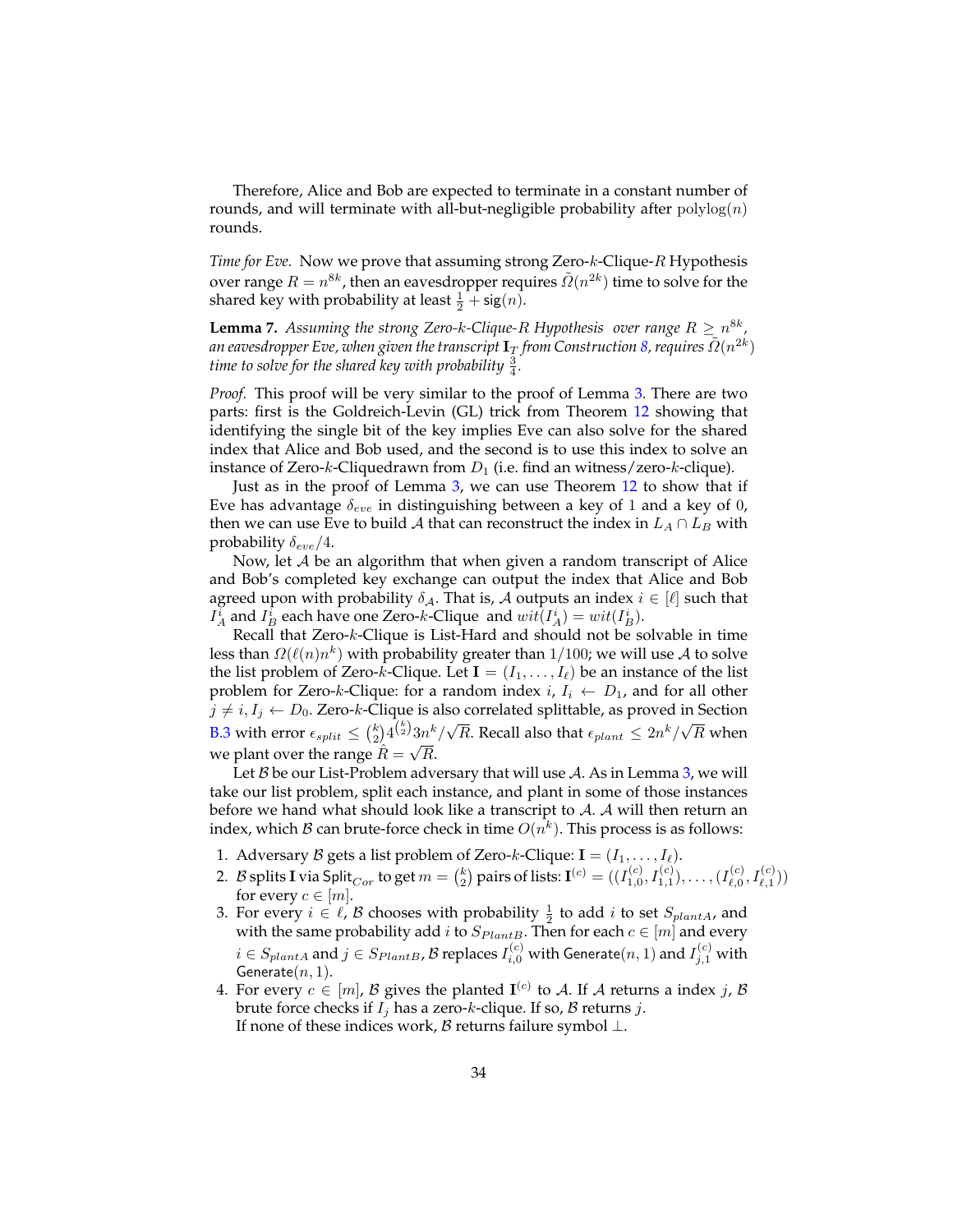Before we go to the next part of the proof, we will define what an Ideal (successful) Transcript between Alice and Bob looks like. Alice and Bob produce lists of Zero-*k*-Clique instances where for every  $i \in S_A$  and  $j \in S_B$ ,  $I_A^i, I_B^j \sim D_1$ , and for every  $i \notin S_A$  and  $j \notin S_B$  we have  $I_A^i, I_B^j \sim D_0$ . Moreover, there exists a single *i*<sup>\*</sup> so that  $wit(I_A^{\iota^*}) = wit(I_B^{\iota^*})$  — this does not hold true for any other index.

Let  $i^*$  represent the index in the list problem with a solution.

*TVD of List-Hard Problem Transformation to Ideal Transcript.* Recall there exists a  $c^*$  such that  $I^{(c^*)}$  is a list of pairs where there exists an index i such that  $(I_{i,0}^{(c^*)}, I_{i,1}^{(c^*)})$  is TVD  $\epsilon_{split}$  from  $D_{\text{Cor}}$  and for all  $j \neq i$ ,  $(I_{j,0}^{(c^*)}, I_{j,1}^{(c^*)})$  is TVD  $\epsilon_{split}$ from  $D_0 \times D_0$ . This gives  $\mathbf{I}^{(c^*)}$  TVD at most  $\ell \epsilon_{split}$  from an ideal distribution at this step.

Now, let us take the ideal distribution from the step above and plant. With probability  $\frac{1}{2}$ , we will *not* plant over index *i*<sup>\*</sup> on Alice's side, and with the same probability will not plant over  $i^*$  on Bob's side. So with probability at least  $\frac{1}{4}$ , we have not planted over  $i^*$ , preserving  $(I_{j,0}^{(c^*)}, I_{j,1}^{(c^*)}) \sim D_{\mathsf{Cor}}$ .

Assuming we did not plant over  $i^*$ , we plant at most  $2\ell - 2 < 2\ell$  instances, which puts us at most  $2\ell_{\epsilon_{plant}}$  TVD from the ideal distribution. Notice that this final ideal distribution is the ideal transcript distribution.

So, still assuming that we did not plant over  $i^*$ . Then, the TVD from the ideal distribution is

$$
\ell \epsilon_{split} + 2\ell \epsilon_{plant} \le 1 - \left(2n^k \cdot \frac{4^{k^2} \cdot k^2 \cdot 3n^k}{\sqrt{R}} + \frac{4n^{2k}}{\sqrt{R}}\right)
$$

$$
\le \frac{4^{k^2}k^2 \cdot 6n^{2k}}{n^{4k}} + \frac{4}{n^{2k}}
$$

$$
= \text{insig}(n)
$$

*TVD of Real Transcript to Ideal Transcript.* First, we will assume that there is exactly one  $i^*$  in  $S_A \cap S_B$  such that  $wit(I_A^{i^*}) = wit(I_B^{i^*})$ ; this happens with probability at least  $\frac{1}{2e}$  as per the proof of Lemma [6.](#page-31-0) Then, the TVD between this transcript and an Ideal Transcript is at most

$$
2\ell\epsilon_{plant}\leq \frac{4n^{2k}}{\sqrt{R}}=\mathrm{insig}(n).
$$

*Finishing the proof.* In order to make a 'real'-looking transcript, B needs to produce failed key exchange messages between Alice and Bob. This is easy to do – just simulate their exchanges (which is an exact simulation of the real distribution) until one will succeed in producing a key. Then, replace the successful one with the reduction-generated transcript.

So, assume that when planting in the reduction, we do not plant over  $i^*$ , which happens with probability  $\frac{1}{2}$ . Let  $\Pi_{Reduction}$  indicate the distribution of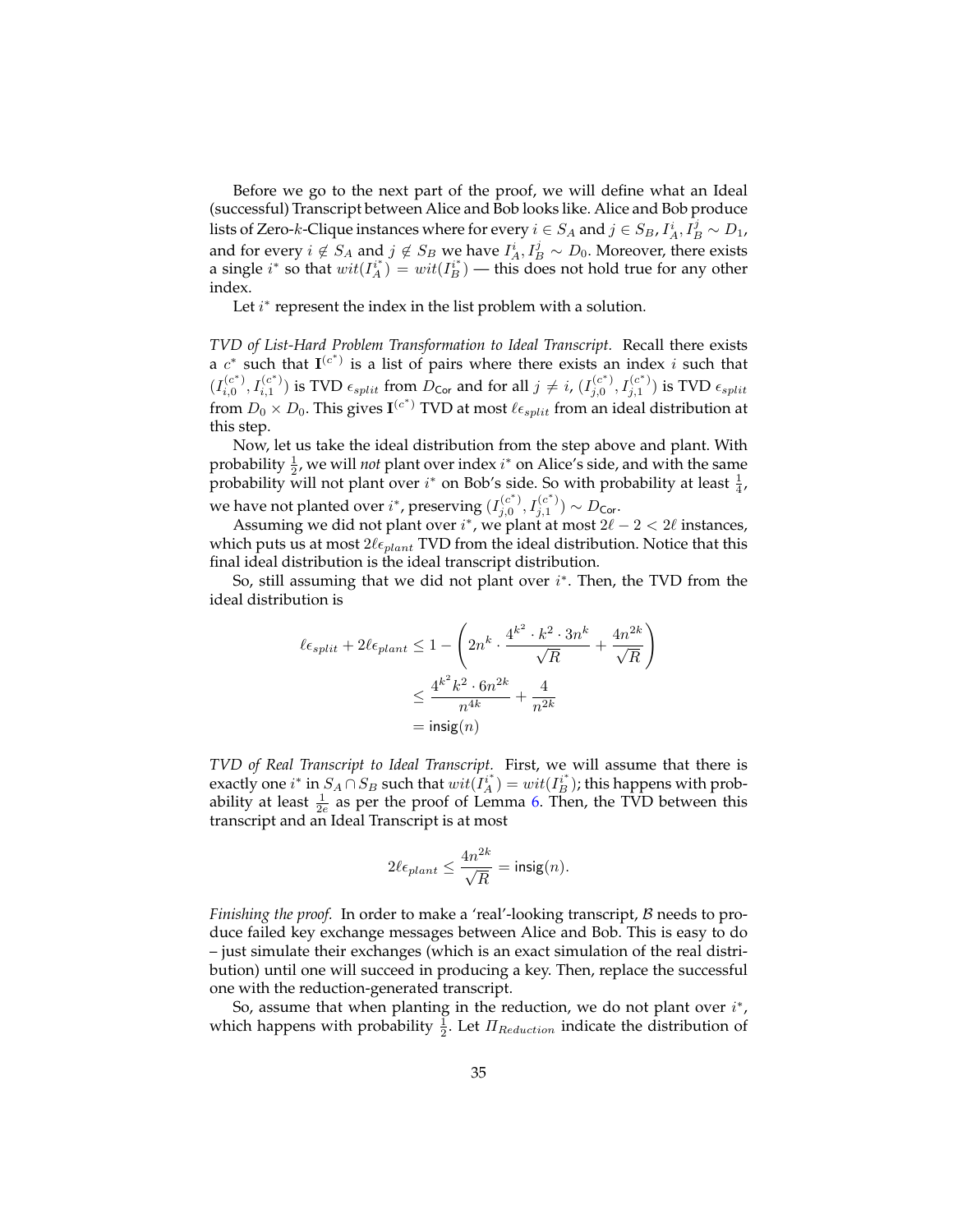the reduction transcript,  $\Pi_{Real}$  be the distribution of the real transcript, and  $\Pi_{Ideal}$  be the distribution of an Ideal Transcript. Then, the total variation distance between the reduction-generated transcript and a real transcript is

$$
\text{TVD}(T_{Reduction}, T_{Real}) \le \text{TVD}(T_{Reduction}, T_{Ideal}) + \text{TVD}(T_{Ideal}, T_{Real})
$$
  

$$
\le 2 \cdot \text{insig}(n) = \text{insig}(n).
$$

Since A succeeds on  $\delta_A$ -fraction of Real Transcripts, she will succeed on at least  $\delta_{\cal A}$  – insig $(n)$  Reduction Transcripts. Since  $\delta_{\cal A}$  is  $\frac{1/4}{4}=\frac{1}{16}$ , thanks to the GL trick described before,  $\beta$  can solve the search problem with probability at least  $\frac{1}{17} < \frac{1}{16}$  – insig(*n*) *if B* does not plant over *i*<sup>\*</sup>. This event happens with probability  $\frac{1}{4}$ , so the chance that *B* is able to solve the list-hard problem is at least  $\frac{1}{68}$ . This is greater than  $\frac{1}{100}$ , violating the strong Zero-k-Clique-R Hypothesis.

*Weak and Strong Key Exchange* Much like our original construction, we will now prove that Construction  $8$  is a weak key exchange (see Definition  $6$ ). Then, because of Theorem [6,](#page-26-0) we will be able to amplify it to get a strong key exchange.

<span id="page-35-0"></span>**Theorem 9.** Given the strong Zero-k-Clique-R Hypothesis over range  $R \ge n^{4k}$ , *there exists a*

 $(n^{2k}, 1/4, 1/n^{5k})$ -**FG-KeyExchange**, where Alice and Bob can exchange a sub-polynomialsized key in time  $\tilde{O}(n^{k+2})$  for every polynomial  $\ell(n) = n^{\Omega(1)}$ .

*Proof.* This is just a combination of the above lemmas. The probability that the algorithm is correct *and* runs in time  $\tilde{O}(n^{k+2})$  is  $1 - \frac{1}{n^{6k}} - \text{negl}(n) \ge 1 - \frac{1}{n^{5k}}$ , by combining Lemmas [6](#page-31-0) and [5.](#page-30-0) Then, Lemma [7](#page-33-0) states that any eavesdropper requires time at least  $\tilde{\Omega}(n^{2k})$  to have a  $\frac{1}{4}$  advantage in guessing the shared key.

Now, an eavesdropper having a  $\frac{1}{4}$  advantage at guessing a shared key is too much. Fortunately, we can amplify the soundness of the protocol via Theorem [6.](#page-26-0)

**Corollary 3.** Given the strong Zero-k-Clique-R Hypothesis over range  $R \ge n^{8k}$ , *there exists a Strong* (n 2k )*-FG-KeyExchange.*

*Proof.* Theorem [9](#page-35-0) shows that there exists a  $(n^{2k},1/4,1/n^{5k})$ -FG-KeyExchange. This means that we can apply Theorem [6](#page-26-0) and get a  $(n^2, \text{insig}(n), \text{insig}(n))$ -FG-KeyExchange.

#### **6.3 Generalizing Zero-**k**-Clique Properties**

Note that it is certainly possible to abstract the property of Zero-k-Clique used in this construction to generalize it to other problems. However, at some point we are over-complicating these properties. We choose to write this construction with respect to Zero-k-Clique, and leave formally describing the extra properties required for future work in the case that there are other problems that can be used in this kind of key exchange.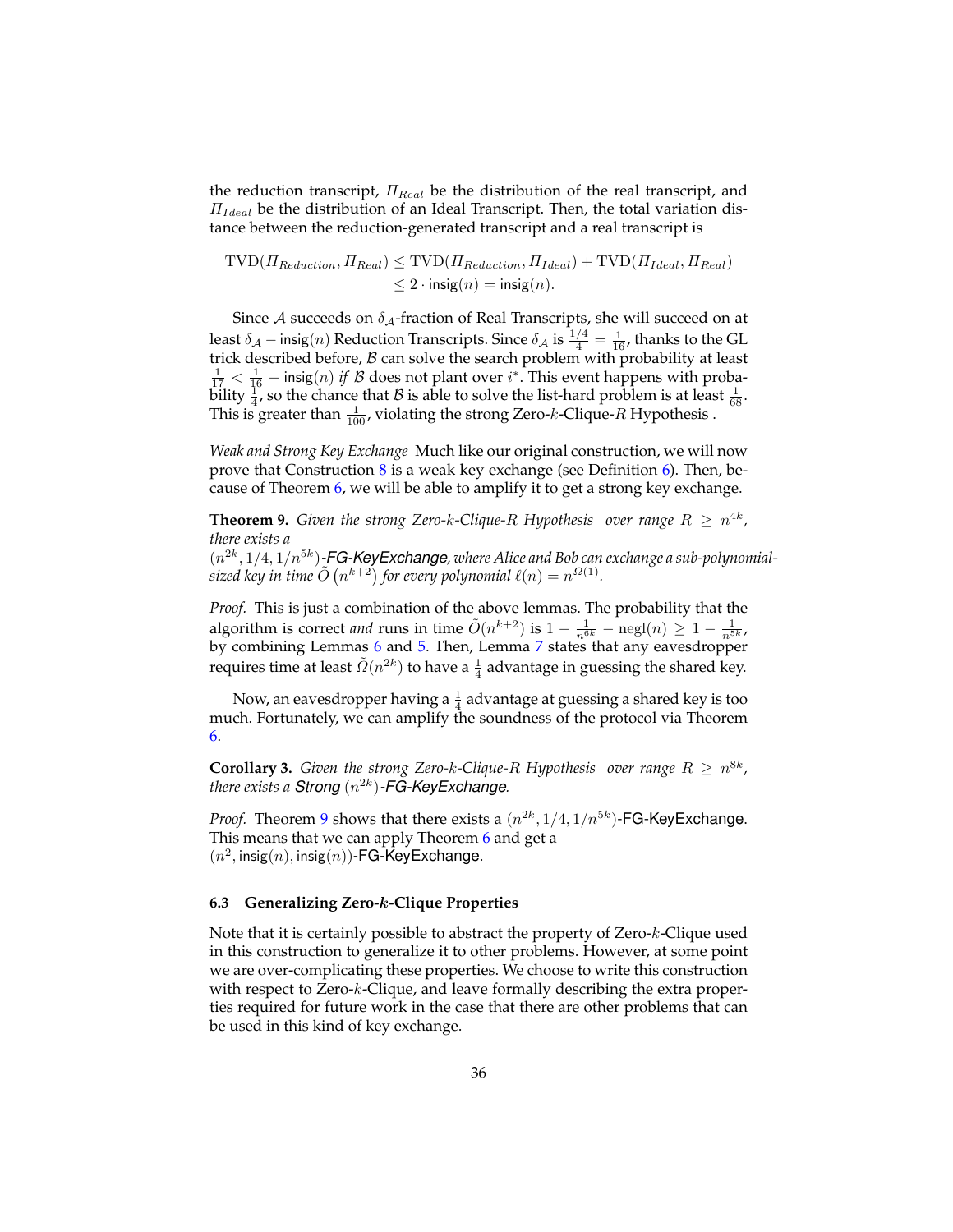# **References**

- <span id="page-36-11"></span>1. A. Abboud, V. Vassilevska Williams, and O. Weimann. Consequences of faster alignment of sequences. In *International Colloquium on Automata, Languages, and Programming*, pages 39–51. Springer, 2014.
- <span id="page-36-9"></span>2. A. Abboud and V. V. Williams. Popular conjectures imply strong lower bounds for dynamic problems. In *55th IEEE Annual Symposium on Foundations of Computer Science, FOCS 2014, Philadelphia, PA, USA, October 18-21, 2014*, pages 434–443, 2014.
- <span id="page-36-12"></span>3. N. Alon, R. Yuster, and U. Zwick. Color coding. In *Encyclopedia of Algorithms*, pages 335–338. 2016.
- <span id="page-36-7"></span>4. B. Applebaum, B. Barak, and A. Wigderson. Public-key cryptography from different assumptions. In *Proceedings of the Forty-second ACM Symposium on Theory of Computing*, STOC '10, pages 171–180, New York, NY, USA, 2010. ACM.
- <span id="page-36-10"></span>5. A. Backurs and C. Tzamos. Improving viterbi is hard: Better runtimes imply faster clique algorithms. *CoRR*, abs/1607.04229, 2016.
- <span id="page-36-0"></span>6. M. Ball, A. Rosen, M. Sabin, and P. N. Vasudevan. Average-case fine-grained hardness. In *Proceedings of the 49th Annual ACM SIGACT Symposium on Theory of Computing, STOC 2017, Montreal, QC, Canada, June 19-23, 2017*, pages 483–496, 2017.
- <span id="page-36-1"></span>7. M. Ball, A. Rosen, M. Sabin, and P. N. Vasudevan. Proofs of work from worst-case assumptions. In *Advances in Cryptology - CRYPTO 2018 - 38th Annual International Cryptology Conference, Santa Barbara, CA, USA, August 19-23, 2018, Proceedings, Part I*, pages 789–819, 2018.
- <span id="page-36-8"></span>8. B. Barak and M. Mahmoody-Ghidary. Merkle puzzles are optimal - an *O*(*n* 2 )-query attack on any key exchange from a random oracle. In *Advances in Cryptology - CRYPTO 2009, 29th Annual International Cryptology Conference, Santa Barbara, CA, USA, August 16-20, 2009. Proceedings*, pages 374–390, 2009.
- <span id="page-36-13"></span>9. I. Baran, E. D. Demaine, and M. Patrascu. Subquadratic algorithms for 3sum. *Algorithmica*, 50(4):584–596, 2008.
- <span id="page-36-4"></span>10. M. Bellare, R. Canetti, and H. Krawczyk. Pseudorandom functions revisited: The cascade construction and its concrete security. In *37th Annual Symposium on Foundations of Computer Science, FOCS '96, Burlington, Vermont, USA, 14-16 October, 1996*, pages 514–523, 1996.
- <span id="page-36-5"></span>11. M. Bellare, A. Desai, E. Jokipii, and P. Rogaway. A concrete security treatment of symmetric encryption. In *38th Annual Symposium on Foundations of Computer Science, FOCS '97, Miami Beach, Florida, USA, October 19-22, 1997*, pages 394–403, 1997.
- <span id="page-36-3"></span>12. M. Bellare, R. Guérin, and P. Rogaway. XOR macs: New methods for message authentication using finite pseudorandom functions. In *Advances in Cryptology - CRYPTO '95, 15th Annual International Cryptology Conference, Santa Barbara, California, USA, August 27-31, 1995, Proceedings*, pages 15–28, 1995.
- <span id="page-36-14"></span>13. M. Bellare, R. Impagliazzo, and M. Naor. Does parallel repetition lower the error in computationally sound protocols? In *Proceedings of the 38th Annual Symposium on Foundations of Computer Science*, FOCS '97, pages 374–, Washington, DC, USA, 1997. IEEE Computer Society.
- <span id="page-36-2"></span>14. M. Bellare, J. Kilian, and P. Rogaway. The security of cipher block chaining. In *Advances in Cryptology - CRYPTO '94, 14th Annual International Cryptology Conference, Santa Barbara, California, USA, August 21-25, 1994, Proceedings*, pages 341–358, 1994.
- <span id="page-36-6"></span>15. M. Bellare and T. Ristenpart. Simulation without the artificial abort: Simplified proof and improved concrete security for waters' IBE scheme. In *Advances in Cryptology - EUROCRYPT 2009, 28th Annual International Conference on the Theory and Applications of Cryptographic Techniques, Cologne, Germany, April 26-30, 2009. Proceedings*, pages 407–424, 2009.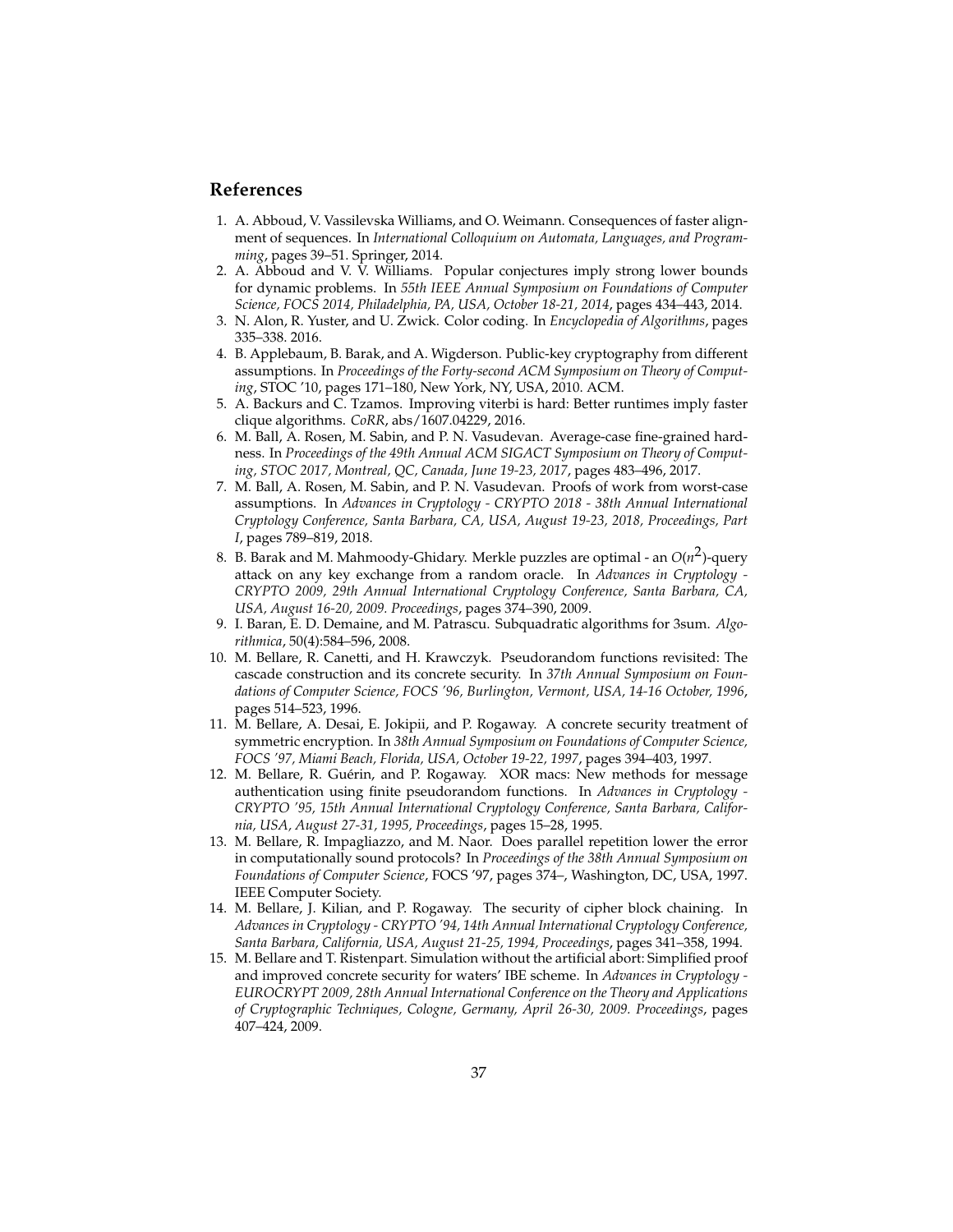- <span id="page-37-8"></span>16. E. Biham, Y. J. Goren, and Y. Ishai. Basing weak public-key cryptography on strong one-way functions. In *Theory of Cryptography, Fifth Theory of Cryptography Conference, TCC 2008, New York, USA, March 19-21, 2008.*, pages 55–72, 2008.
- <span id="page-37-11"></span>17. K. Bringmann, P. Gawrychowski, S. Mozes, and O. Weimann. Tree edit distance cannot be computed in strongly subcubic time (unless APSP can). In *Proceedings of the Twenty-Ninth Annual ACM-SIAM Symposium on Discrete Algorithms, SODA 2018, New Orleans, LA, USA, January 7-10, 2018*, pages 1190–1206, 2018.
- <span id="page-37-7"></span>18. M. L. Carmosino, J. Gao, R. Impagliazzo, I. Mihajlin, R. Paturi, and S. Schneider. Nondeterministic extensions of the strong exponential time hypothesis and consequences for non-reducibility. In *Proceedings of the 2016 ACM Conference on Innovations in Theoretical Computer Science, Cambridge, MA, USA, January 14-16, 2016*, pages 261– 270, 2016.
- <span id="page-37-13"></span>19. T. M. Chan. More logarithmic-factor speedups for 3sum, (median, +)-convolution, and some geometric 3sum-hard problems. In *Proceedings of the Twenty-Ninth Annual ACM-SIAM Symposium on Discrete Algorithms, SODA 2018, New Orleans, LA, USA, January 7-10, 2018*, pages 881–897, 2018.
- <span id="page-37-0"></span>20. B. Chor, E. Kushilevitz, O. Goldreich, and M. Sudan. Private information retrieval. *J. ACM*, 45(6):965–981, 1998.
- <span id="page-37-14"></span>21. C. Cooper, A. M. Frieze, K. Mehlhorn, and V. Priebe. Average-case complexity of shortest-paths problems in the vertex-potential model. *Random Struct. Algorithms*, 16(1):33–46, 2000.
- <span id="page-37-9"></span>22. A. Degwekar, V. Vaikuntanathan, and P. N. Vasudevan. Fine-grained cryptography. In *Advances in Cryptology - CRYPTO 2016 - 36th Annual International Cryptology Conference, Santa Barbara, CA, USA, August 14-18, 2016, Proceedings, Part III*, pages 533–562, 2016.
- <span id="page-37-4"></span>23. W. Diffie and M. Hellman. New directions in cryptography. *IEEE Trans. Inf. Theor.*, 22(6):644–654, Sept. 2006.
- <span id="page-37-16"></span>24. C. Dwork, M. Naor, and O. Reingold. Immunizing encryption schemes from decryption errors. In C. Cachin and J. L. Camenisch, editors, *Advances in Cryptology - EUROCRYPT 2004*, pages 342–360, Berlin, Heidelberg, 2004. Springer Berlin Heidelberg.
- <span id="page-37-12"></span>25. A. Gajentaan and M. H. Overmars. On a class of  $O(n^2)$  problems in computational geometry. *Comput. Geom.*, 45(4):140–152, 2012.
- <span id="page-37-5"></span>26. F. L. Gall. Powers of tensors and fast matrix multiplication. In *International Symposium on Symbolic and Algebraic Computation, ISSAC '14, Kobe, Japan, July 23-25, 2014*, pages 296–303, 2014.
- <span id="page-37-6"></span>27. O. Goldreich and L. A. Levin. A hard-core predicate for all one-way functions. In *Proceedings of the Twenty-first Annual ACM Symposium on Theory of Computing*, STOC '89, pages 25–32, New York, NY, USA, 1989. ACM.
- <span id="page-37-2"></span>28. J. Hartmanis and R. E. Stearns. On the computational complexity of algorithms. *Transactions of the American Mathematical Society*, 117:285–306, 1965.
- <span id="page-37-15"></span>29. E. Hazan and R. Krauthgamer. How hard is it to approximate the best nash equilibrium? *SIAM J. Comput.*, 40(1):79–91, 2011.
- <span id="page-37-3"></span>30. F. C. Hennie and R. E. Stearns. Two-tape simulation of multitape turing machines. *J. ACM*, 13(4):533–546, Oct. 1966.
- <span id="page-37-1"></span>31. R. Impagliazzo. A personal view of average-case complexity. In *Proceedings of the Tenth Annual Structure in Complexity Theory Conference, Minneapolis, Minnesota, USA, June 19-22, 1995*, pages 134–147, 1995.
- <span id="page-37-10"></span>32. R. Impagliazzo and M. Naor. Efficient cryptographic schemes provably as secure as subset sum. 9, 02 2002.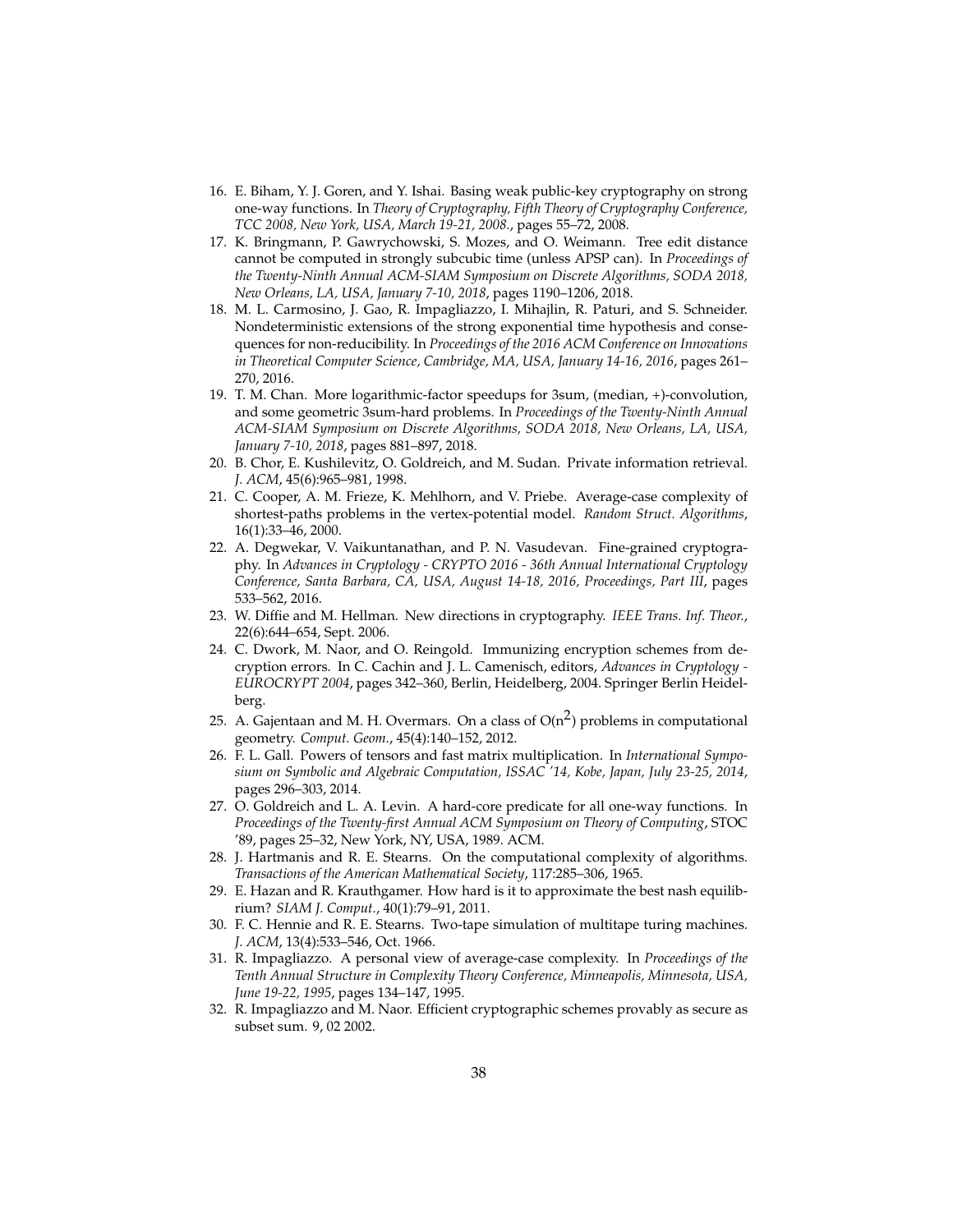- <span id="page-38-17"></span>33. M. Jerrum. Large cliques elude the metropolis process. *Random Struct. Algorithms*, 3(4):347–360, 1992.
- <span id="page-38-8"></span>34. A. Juels and M. Peinado. Hiding cliques for cryptographic security. *Designs, Codes and Cryptography*, 20(3):269–280, Jul 2000.
- <span id="page-38-16"></span>35. D. M. Kane and R. R. Williams. The orthogonal vectors conjecture for branching programs and formulas. *CoRR*, abs/1709.05294, 2017.
- <span id="page-38-6"></span>36. J. Katz and N. Wang. Efficiency improvements for signature schemes with tight security reductions. In *Proceedings of the 10th ACM Conference on Computer and Communications Security, CCS 2003, Washington, DC, USA, October 27-30, 2003*, pages 155– 164, 2003.
- <span id="page-38-14"></span>37. T. Kopelowitz, S. Pettie, and E. Porat. Higher lower bounds from the 3sum conjecture. In *Proceedings of the Twenty-Seventh Annual ACM-SIAM Symposium on Discrete Algorithms, SODA 2016, Arlington, VA, USA, January 10-12, 2016*, pages 1272–1287, 2016.
- <span id="page-38-18"></span>38. L. Kucera. Expected complexity of graph partitioning problems. *Discrete Applied Mathematics*, 57(2-3):193–212, 1995.
- <span id="page-38-3"></span>39. L. A. Levin. On storage capacity of algorithms. *Soviet Mathematics, Doklady*, 14(5):1464–1466, 1973.
- <span id="page-38-13"></span>40. A. Lincoln, V. V. Williams, and R. R. Williams. Tight hardness for shortest cycles and paths in sparse graphs. In *Proceedings of the Twenty-Ninth Annual ACM-SIAM Symposium on Discrete Algorithms, SODA 2018, New Orleans, LA, USA, January 7-10, 2018*, pages 1236–1252, 2018.
- <span id="page-38-7"></span>41. Y. Lindell. *Tutorials on the Foundations of Cryptography: Dedicated to Oded Goldreich*. Springer Publishing Company, Incorporated, 1st edition, 2017.
- <span id="page-38-9"></span>42. V. Lyubashevsky, A. Palacio, and G. Segev. Public-key cryptographic primitives provably as secure as subset sum. In *Proceedings of the 7th International Conference on Theory of Cryptography*, TCC'10, pages 382–400, Berlin, Heidelberg, 2010. Springer-Verlag.
- <span id="page-38-5"></span>43. R. C. Merkle. Secure communications over insecure channels. *Commun. ACM*, 21(4):294–299, Apr. 1978.
- <span id="page-38-12"></span>44. M. Patrascu. Towards polynomial lower bounds for dynamic problems. In *Proceedings of the 42nd ACM Symposium on Theory of Computing, STOC 2010, Cambridge, Massachusetts, USA, 5-8 June 2010*, pages 603–610, 2010.
- <span id="page-38-15"></span>45. Y. Peres, D. Sotnikov, B. Sudakov, and U. Zwick. All-pairs shortest paths in *O*(*n* 2 ) time with high probability. *J. ACM*, 60(4):26:1–26:25, 2013.
- <span id="page-38-11"></span>46. S. Pettie. Higher lower bounds from the 3sum conjecture. Fine-Grained Complexity and Algorithm Design Workshop at the Simons Institute, 2015.
- <span id="page-38-2"></span>47. A. A. Razborov and S. Rudich. Natural proofs. In *Proceedings of the Twenty-Sixth Annual ACM Symposium on Theory of Computing, 23-25 May 1994, Montr´eal, Qu´ebec, Canada*, pages 204–213, 1994.
- <span id="page-38-10"></span>48. O. Regev. On lattices, learning with errors, random linear codes, and cryptography. In *Proceedings of the Thirty-seventh Annual ACM Symposium on Theory of Computing*, STOC '05, pages 84–93, New York, NY, USA, 2005. ACM.
- <span id="page-38-4"></span>49. R. L. Rivest, A. Shamir, and L. Adleman. A method for obtaining digital signatures and public-key cryptosystems. *Commun. ACM*, 21(2):120–126, Feb. 1978.
- <span id="page-38-1"></span>50. A. Russell and H. Wang. How to fool an unbounded adversary with a short key. In *Proceedings of the International Conference on the Theory and Applications of Cryptographic Techniques: Advances in Cryptology*, EUROCRYPT '02, pages 133–148, London, UK, UK, 2002. Springer-Verlag.
- <span id="page-38-0"></span>51. A. Shamir. How to share a secret. *Commun. ACM*, 22(11):612–613, 1979.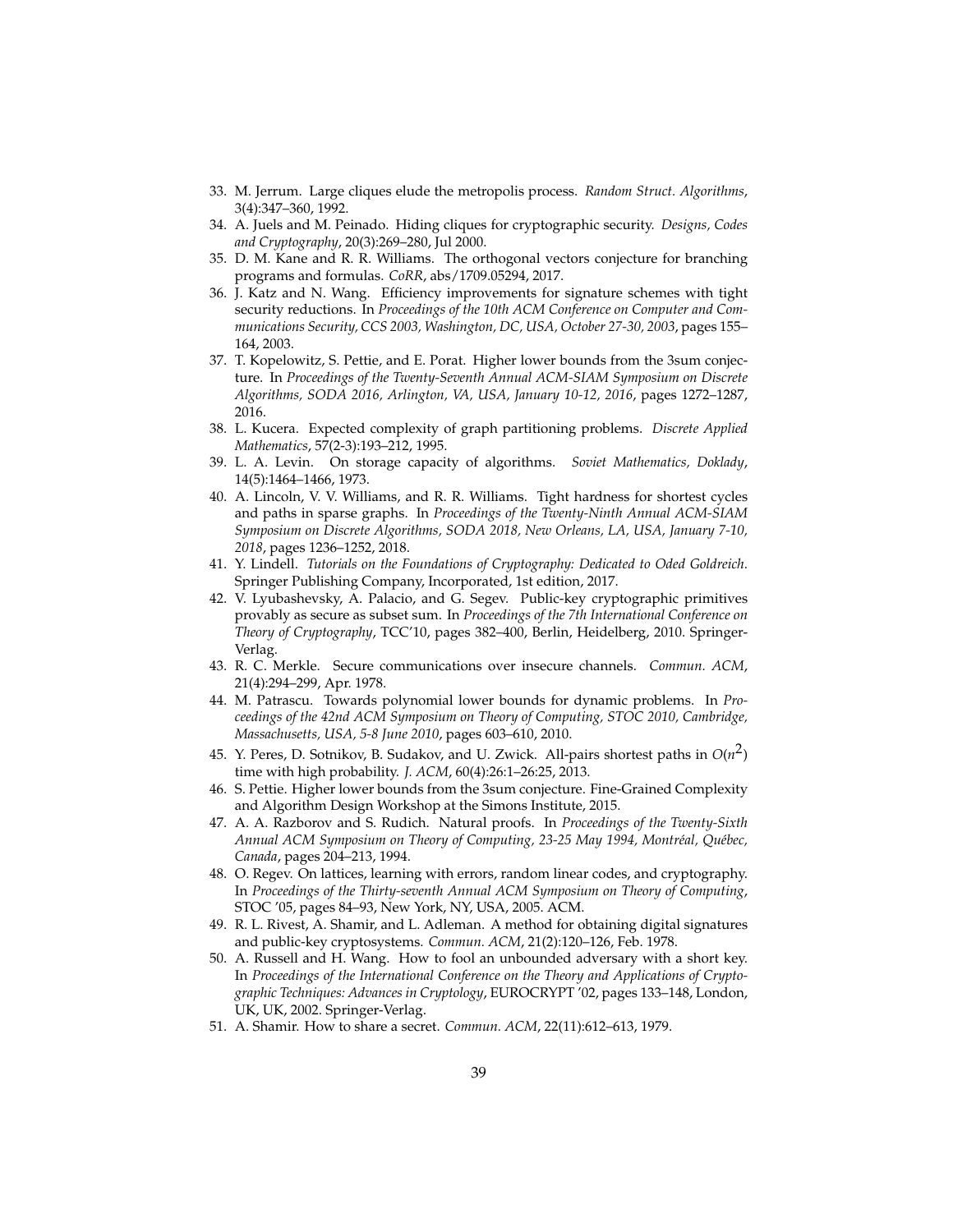- <span id="page-39-1"></span>52. P. W. Shor. Algorithms for quantum computation: Discrete logarithms and factoring. In *Proceedings of the 35th Annual Symposium on Foundations of Computer Science*, SFCS '94, pages 124–134, Washington, DC, USA, 1994. IEEE Computer Society.
- <span id="page-39-0"></span>53. G. S. Tseitin. Seminar on math, logic. 1956.
- <span id="page-39-3"></span>54. V. Vassilevska Williams. On some fine-grained questions in algorithms and complexity. In *Proceedings of the International Congress of Mathematicians*, page to appear, 2018.
- <span id="page-39-2"></span>55. V. V. Williams. Multiplying matrices faster than coppersmith-winograd. In *Proceedings of the 44th Symposium on Theory of Computing Conference, STOC 2012, New York, NY, USA, May 19 - 22, 2012*, pages 887–898, 2012.
- <span id="page-39-6"></span>56. V. V. Williams and R. Williams. Subcubic equivalences between path, matrix and triangle problems. In *51th Annual IEEE Symposium on Foundations of Computer Science, FOCS 2010, October 23-26, 2010, Las Vegas, Nevada, USA*, pages 645–654, 2010.
- <span id="page-39-4"></span>57. V. V. Williams and R. Williams. Finding, minimizing, and counting weighted subgraphs. *SIAM J. Comput.*, 42(3):831–854, 2013.

# **Supplementary Materials**

# <span id="page-39-5"></span>**A Fine-Grained One-Way Functions**

In this section, we give a construction of fine-grained OWFs (FGOWF) based on plantable  $T(n)$ -ACSH problems. We first show that even though the probability of inversion may be constant (we call this "medium" fine-grained one-way), we can do some standard boosting in the same way weak OWFs can be transformed into strong OWFs in the traditional sense. Then, given such a plantable problem, we will prove that Generate $(n, 1)$  is a medium  $T(n)$ -FGOWF. Then, from this medium FGOWF, we can compile a strong FGOWF using this boosting trick. Then, since Zero-k-Clique is plantable (see Theorem [14\)](#page-51-0), this implies that assuming Zero-k-Clique is hard yields fine-grained OWFs.

Finally, we discuss the possibility of fine-grained hardcore bits and pseudorandom generators. It turns out that the standard Goldreich-Levin [\[27\]](#page-37-6) approach to creating hardcore bits works in a similar fashion here, but requires some finessing; it will not work for *all* fine-grained OWFs.

We will be using  $O(\cdot)$  to suppress sub-polynomial factors of n (as opposed to only  $\lg(n)$  factors).

## **A.1 Weak and Strong OWFs in the Fine-Grained Setting**

Traditional cryptography has notions of weak and strong OWFs. Weak OWFs can be inverted most of the time, but a polynomial-fraction of the time, they cannot be. These weak OWFs can be compiled into strong OWFs (showing that weak OWFs imply strong OWFs), where there is a negligible chance that the resulting strong OWF is invertible over the choice of inputs.

<span id="page-39-7"></span>Here we will briefly define "medium"  $T(n)$ -FGOWFs, and show how they can imply a "strong"  $T(n)$ -FGOWF, where "strong" refers to definition [4](#page-13-0)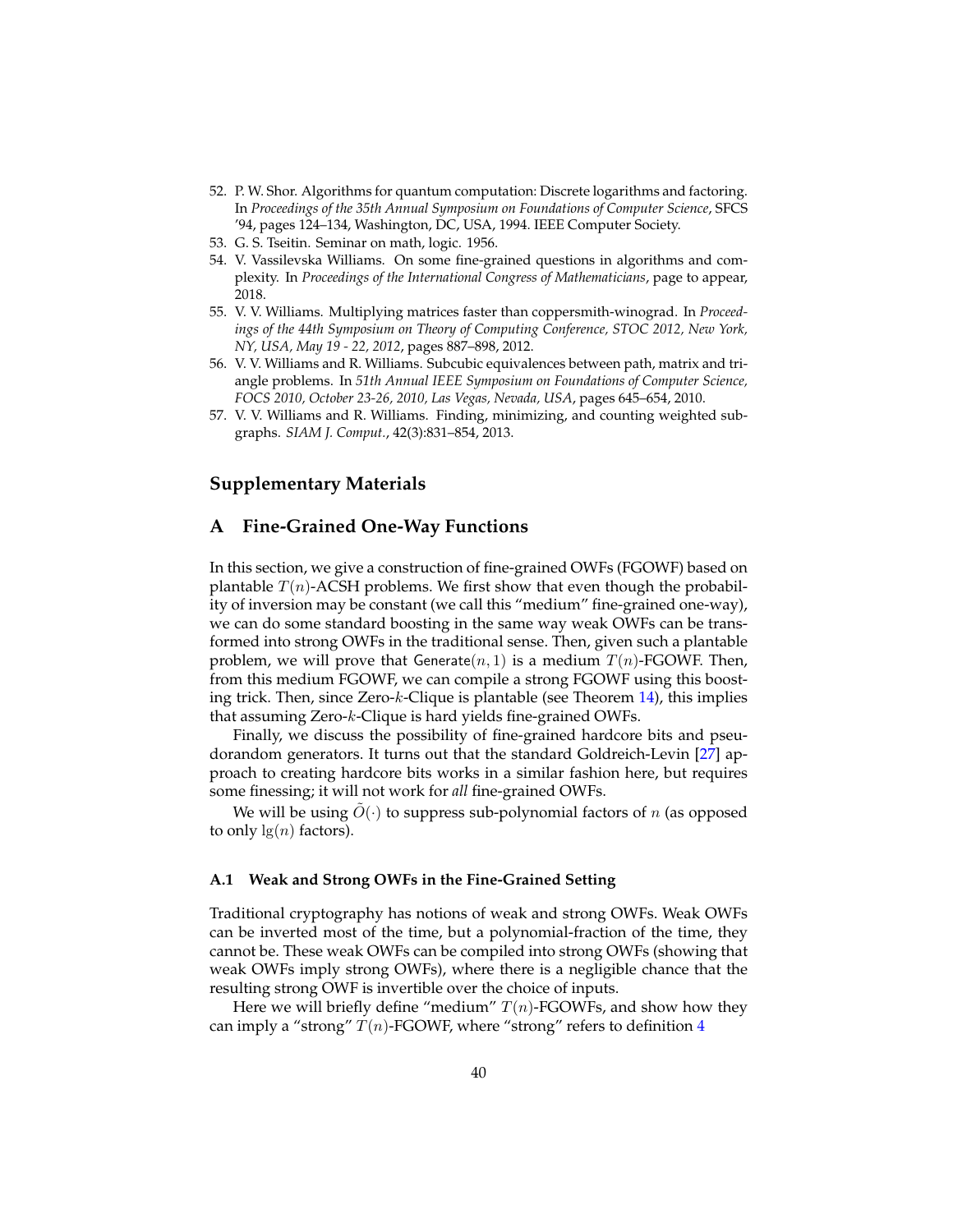**Definition 23.** *A function* f *is a medium* T(n)*-FGOWF if there exists a sub-polynomial function*  $Q(n)$  *such that for all*  $\text{PFT}_{T(n)}$  *adversaries* A,

$$
\Pr_{x \stackrel{\$}{\leftarrow} \{0,1\}^n} \left[ \mathcal{A}(f(x)) \in f^{-1}(f(x)) \right] \le 1 - \frac{1}{Q(n)}.
$$

*Claim.* Medium  $T(n)$ -FGOWFs imply strong  $T(n)$ -FGOWFs for any polynomial  $T(n)$  that is at least linear<sup>[4](#page-40-0)</sup>.

*Proof.* The structure of this proof will follow Yao's original argument augmenting weak OWFs to strong. The style of the presentation follows [**?**]. Intuitively, we are able to use this argument because sub-polynomial functions compose well with each other.

To do this we will define a function g given a medium  $T(n)$ -FGOWF. Let f be a medium  $T(n)$ -FGOWF, where the probability any PFT $_{T(n)}$  adversary inverts it is  $1 - \frac{1}{Q(n)}$ . The basic idea will be to produce g that is just a concatenation of many  $fs$ , just as in the traditional cryptographic case. For any positive-integer function  $c(n)$ , let  $g(x_1|| \dots ||x_{c(n)}) = f(x_1)|| \dots ||f(x_{c(n)})$ , where || denotes concatenation.

Let  $c(n) = 4 (Q(n) \lg(n))^2$  (or the ceiling of  $4 (Q(n) \lg(n))^2$ , if not an integer). Now note that  $c(n) \cdot n = \tilde{O}(n)$ , and so  $T(c(n) \cdot n) = \tilde{O}(T(n))$ . Furthermore, g is at least a weak  $T(c(n) \cdot n) = O(T(n))$ -FGOWF since  $c(n)$  is subpolynomial. Now, for sake of contradiction, let A be a  $\text{PFT}_{T(n)}$  such that there exists a subpolynomial function  $p<sub>q</sub>$  where

$$
\Pr[\mathcal{A}(g(x_1||\ldots||x_c)) \in g^{-1}(g(x_1||\ldots||x_c))] \geq \frac{1}{p_g(c(n)\cdot n)}.
$$

Let  $p(n) = p_g(c(n) \cdot n)$ . Because  $c(n) \cdot n = O(n^2)$  and  $p_g(n)$  is sub-polynomial,  $p_q(c(n) \cdot n) = p(n)$  is also sub-polynomial. Therefore,

$$
\Pr[\mathcal{A}(g(x_1||\ldots||x_c)) \in g^{-1}(g(x_1||\ldots||x_c))] \geq \frac{1}{p(n)}.
$$

We will define a PFT $_{T(n)}$  function  $\mathcal{A}_0$  that makes a single call to  $\mathcal{A}$ : on input  $y = f(x)$ 

- 1. Choose  $i \stackrel{\$}{\leftarrow} [c(n)]$ .
- 2. Let  $z_i = y$
- 3. For all  $j \in [c(n)]$ ,  $j \neq i$ ,  $x_j \stackrel{\$}{\leftarrow} \{0,1\}^n$  and  $z_j = f(x_j)$ .
- 4. Run A on  $(z_1, \ldots, z_{c(n)})$  to get output  $(x_1, \ldots, x_{c(n)})$  if A succeeds.
- 5. If  $\mathcal A$  succeeded, output  $x_i$ .

<span id="page-40-0"></span> $4$  We would like to thank Chris Brzuska for finding a bug in the previous version of this proof. Thanks Chris!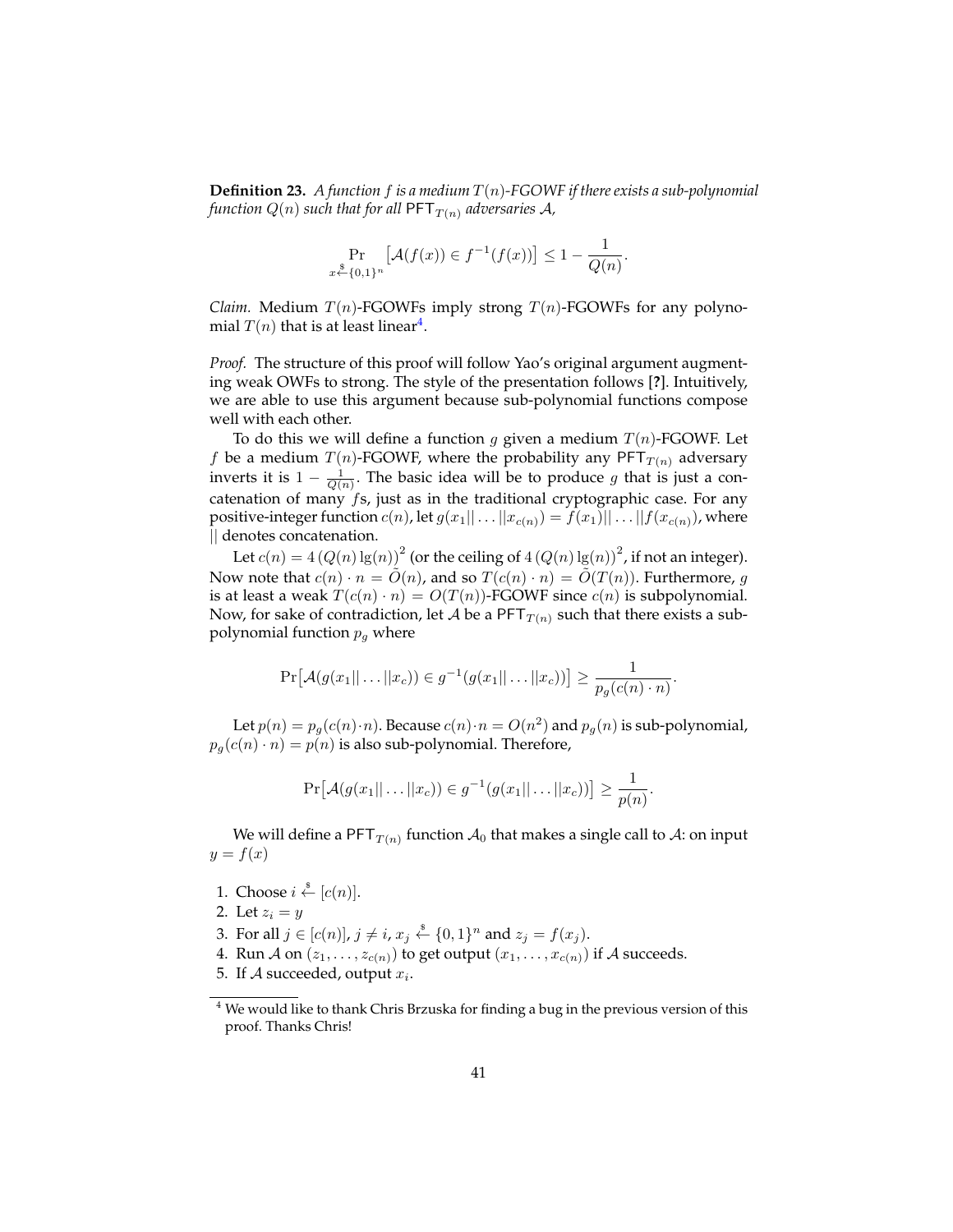Because all operations in  $A_0$  are either calling A (once) or take time  $O(n \cdot n)$  $c(n)$ ), $^5$  $^5$   $\mathcal{A}_0$  is a <code>PFT $_{T(n)}$ </code> algorithm. Now, we will let  $\mathcal B$  be an algorithm calling  $\mathcal{A}_0$   $d(n) = 4c(n)^2 \cdot p(n) \cdot Q(n) \cdot \lg(n)$  times, returning a valid inversion of  $f(x)$ if  $A$  succeeded at least once. Note that  $B$  is an algorithm to invert  $f$ . Note that  $d(n) = n^{o(1)}$ . We are going to try to argue that either  $\mathcal B$  succeeds too often or  $\mathcal A$ fails too often.

To achieve this we will define a notion of good or bad inputs to  $A_0$ . We will call  $x \in \{0,1\}^n$  'good' if  $\mathcal{A}_0$  inverts it with probability at least  $\frac{1}{2c^2(n)p(n)}$ ; x is 'bad' otherwise. We will now argue that the success probability of  $\hat{A}$  implies there are not too many bad elements.

*Claim.* There are at least  $2^n(1-\frac{1}{2Q(n)})$  good elements.

*Proof.* For a contradiction, assume there are at least  $2^n(\frac{1}{2Q(n)})$  bad elements. We will end up contradicting the inversion probability of  $\hat{\mathcal{A}}$  (which is at least  $1/p(n)$ ). For notation, let  $\mathbf{x} = (x_1, \ldots, x_{c(n)}) \in \{0,1\}^{n \cdot c(n)}$ , and x will be chosen uniformly at random over the input space.

$$
\Pr_{\mathbf{x}}[\mathcal{A}(\mathbf{z} = g(\mathbf{x})) \text{ succeeds}] = \Pr[\mathcal{A}(\mathbf{z}) \text{ succeeds} \land \exists \text{bad } x_j]
$$

$$
+ \Pr[\mathcal{A}(\mathbf{z}) \text{ succeeds} \land x_j \text{ good } \forall j \in [c(n)]]
$$

Now we will bound both halves of that equation. Note that, for all  $j \in [c(n)]$ ,

$$
\Pr_{\mathbf{x}}[\mathcal{A}(\mathbf{z}) \text{ succeeds} \land x_j \text{ is bad}] \le \Pr_{\mathbf{x}}[\mathcal{A}(\mathbf{z}) \text{ succeeds}|x_j \text{ is bad}]
$$
  

$$
\le c(n) \Pr_{\mathbf{x}}[\mathcal{A}_0(f(x_j)) \text{ succeeds}|x_j \text{ is bad}]
$$
  

$$
\le \frac{c(n)}{2c^2(n)p(n)} = \frac{1}{2c(n)p(n)}
$$

So, if we just union bound over all  $j$ , we get

$$
\Pr_{\mathbf{x}}[\mathcal{A}(\mathbf{z}) \text{ succeeds} \land \text{some } x_j \text{ are bad}] \leq \sum_{j=1}^{c(n)} \Pr_{\mathbf{x}}[\mathcal{A}_0(f(x_j)) \text{ succeeds} \land x_j \text{ is bad}] \leq \frac{1}{2p(n)}.
$$

And one more quick upper bound yields

$$
\Pr[\mathcal{A}(\mathbf{z}) \text{ succeeds} \land \text{all } x_j \text{ are good}] \le \Pr[\text{all } x_j \text{ good}]
$$

$$
< \left(1 - \frac{1}{2Q(n)}\right)^{c(n)}
$$

$$
\le e^{-2(Q(n)\lg(n))^2/p(n)}
$$

$$
\le e^{-2\lg^2(n)} < \frac{1}{n}.
$$

<span id="page-41-0"></span> $^5$  It does not make much sense for  $T(n)$  to be sublinear for our contexts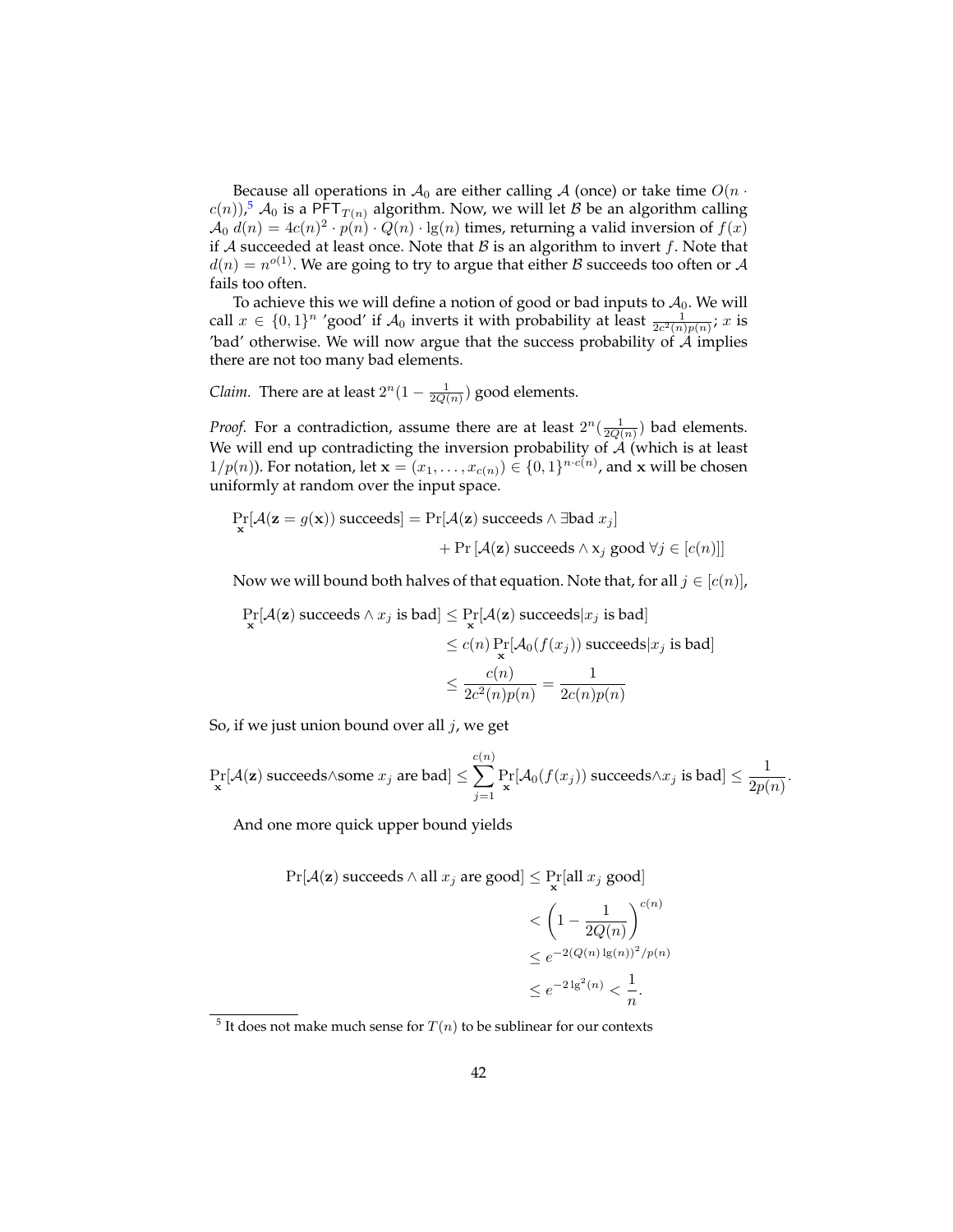Finally, this yields the contradiction to the claim that there are at least  $2^n(\frac{1}{2p(n)})$ bad elements:

$$
\Pr_{\mathbf{x}}[\mathcal{A}(\mathbf{z}) \text{ succeeds}] < \frac{1}{p(n)}.
$$

Thus, we have at most  $2^n(\frac{1}{2p(n)})$  bad elements. Given this we will now bound  $\mathcal{B}'$ s success probability.

Now we will focus on arguing that  $\beta$  succeeds more than we assumed it could. Notice that if x is good, then  $B$ , which runs A many times, succeeds with high probability:

$$
\Pr\left[\mathcal{B}(f(x)) \text{ fails}|x \text{ is good}\right] \le \left(1 - \frac{1}{2c^2(n)p(n)}\right)^{d(n)} \sim e^{-2\lg^2(n)} < \frac{1}{n}.
$$

And, as we just argued  $x$  is bad with probability at most  $\frac{1}{2Q(n)}$ . Thus,  ${\cal B}$ succeeds with probability at least  $1 - 1/2Q(n) - 1/n < 1 - 1/Q(n)$ . This is a contradiction.

Note that  $p(n) \ge Q(n)$  because  $1/Q(n)$  is the maximum probability of inverting a single copy of  $f(.)$ , where as  $1/p(n)$  is assumed (for contradiction) to be the probability that a function inverts  $c(n)$  copies of  $f(\cdot)$  simultaneously. So, there are at most  $2^n(\frac{1}{2Q(n)})$  bad elements.

Now that we know there is a high probability that we hit a good  $x$ , we can finish the rest of this proof.

$$
\Pr_x[\mathcal{B}(f(x)) \text{ fails}] = \Pr[\mathcal{B}(f(x)) \text{ fails}|x \text{ is good}] \Pr_x[x \text{ is good}]
$$

$$
+ \Pr[\mathcal{B}(f(x)) \text{ fails}|x \text{ is bad}] \Pr_x[x \text{ is bad}]
$$

$$
\leq \Pr[\mathcal{B}(f(x)) \text{ fails}|x \text{ is good}] \Pr_x[x \text{ is good}] + \Pr_x[x \text{ is bad}]
$$

$$
\leq \frac{1}{2Q(n)} \left(1 - \frac{1}{2Q(n)}\right) + \frac{1}{2Q(n)} < \frac{1}{Q(n)}
$$

Thus, the chance that B actually has of inverting f is strictly greater than 1  $\frac{1}{Q(n)}$ , contradicting the claim that  $f$  was medium-hard with respect to  $Q(n)$ .  $\Box$ 

*Weaker Fine-Grained OWFs.* Now, because we are in the fine-grained setting, we can talk about gaps. There is a notion of weak-OWFs in cryptography where we can say if there exists *any* polynomial such that we can invert with probability  $1 - 1$ /poly, we can construct strong OWFs. We want a similar notion for finegrained OWFs. Here we can't just choose any polynomial — we have to choose a polynomial that respects the gap.

Formally, for an  $T(n)$ -FGOWF f that has PFT $_{T(n)}$  adversaries inverting it with probability  $1 - 1/P(n)$  for some  $P(n)$ , we can get that a PFT<sub>T(n)</sub> adversary can invert  $f$  with probability  $(1-1/P(n))^{c(n)}.$  Now, as long as there exists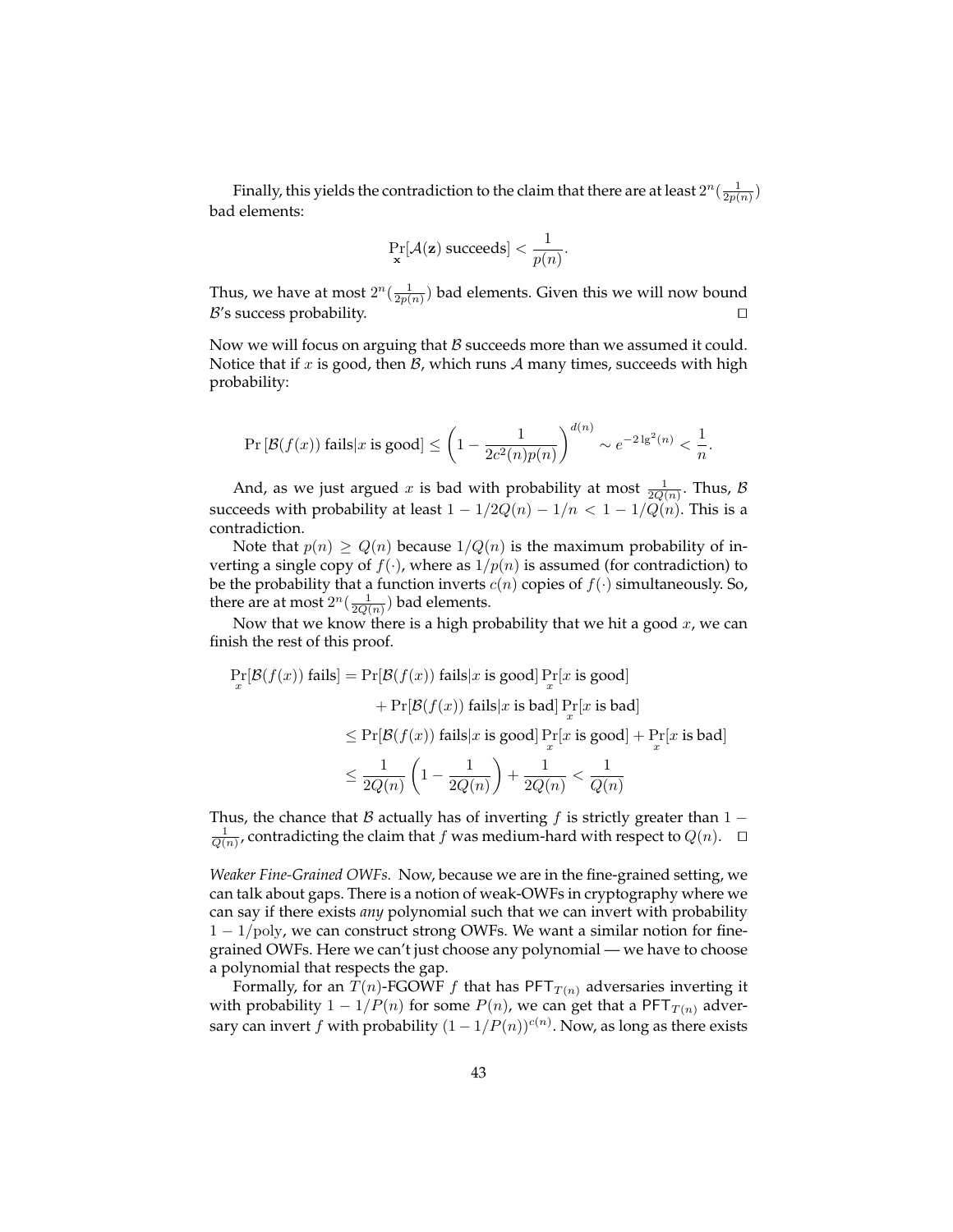δ' such that  $T(n)^{1-δ}P(n) = T(n)^{1-δ'}$ , there is still a gap (δ' < δ) even if we compute  $f P(n)$  times to evaluate  $f$ . Therefore, we are able to get a strong finegrained OWF from a weak one, as long as it's not *too* weak.

#### <span id="page-43-1"></span>**A.2 Building Fine-Grained OWFs from Plantable Problems**

Here we show that one can generate fine-grained one way functions from plantable problems. Recall the definition of Plantable states that there exists an algorithm Generate( $n, b$ ) where when  $b = 0$ , an instance of the problem *without* a solution is generated, and when  $b = 1$ , an instance of a problem *with one* solution is generated with probability at least  $1 - \epsilon$ . This probabilistic element,  $\epsilon$ , is actually a bound on the total variation distance of the distributions we are actually aiming to sample from: Generate $(n, 0)$  and Generate $(n, 1)$  have total variation distance at most  $\epsilon$  from  $D_0(P, n)$  and  $D_1(P, n)$  respectively.

<span id="page-43-0"></span>**Theorem 10.** If there exists a Plantable  $T(n)$ -ACSH problem where  $G(n)$  is  $PFT_{T(n)}$ *with error some constant*  $\epsilon < 99/200$ , then  $T(n)$ -FGOWFs exist. <sup>[6](#page-43-2)</sup>

*Proof.* Let P be a Plantable  $T(n)$ -ACSH problem where  $G(n) = T(n)^{1-\delta}$  for some constant  $\delta > 0$ . So, the (randomized) algorithm Generate(n, 1) is PFT $_{T(n)}$ and outputs an instance  $I$  that has at least one solution — we write this as Generate( $n, 1; r$ ) when explicitly noting which randomness was used.

We want to show that being able to invert Generate $(n, 1; r)$ , over the distribution from  $r$ , in a fine-grained sense, is as hard as solving the ACSH problem  $P$ . Let  $\epsilon$  be the upper bound on the total variation distance between Generate $(n, 1)$ and  $D_1(P, n)$ , as per Definition [11.](#page-16-0)

For sake of contradiction, assume that no *medium* T(n)-FGOWF exist. So, we can invert Generate $(n,1)$  with any probability  $1-\frac{1}{Q(n)}$  for any sub-polynomial  $Q(n)$  in time  $T(n)^{1-\delta}$  for some constant  $\delta > 0$ . Let A be a PFT<sub>T(n)</sub> algorithm that inverts Generate $(n,1)$  with probability  $\gamma > 1 - \frac{1}{\log(n)}$  (note that  $\log(n)$  is significant). We will show that this violates the assumption that P is a  $T(n)$ -ACSH problem.

We now construct a PFT $_{T(n)}$  algorithm B that produces a witness for an ACSH instance from  $D_1$  with probability than  $1/100$ , violating the hardness assumption on P.

- **–** Given *I* from distribution  $D_1$ ,  $\beta$  gives *I* to  $\mathcal{A}$ .
- **–** A outputs r.
- **–** If Generate $(n, 1; r)$  ==  $(wit(I), I)$ , output the witness  $wit(I)$ . Otherwise, output failure symbol ⊥.

<span id="page-43-2"></span><sup>6</sup> We thank Chris Brzuska, Ameet Gadekar, Pihla Karanko and Luisa Zeppelin for pointing out a mistake in the original version of this proof. We amended the theorem statement by changing ACIHto ACSH, adding the word 'constant', and fixing the proof accordingly.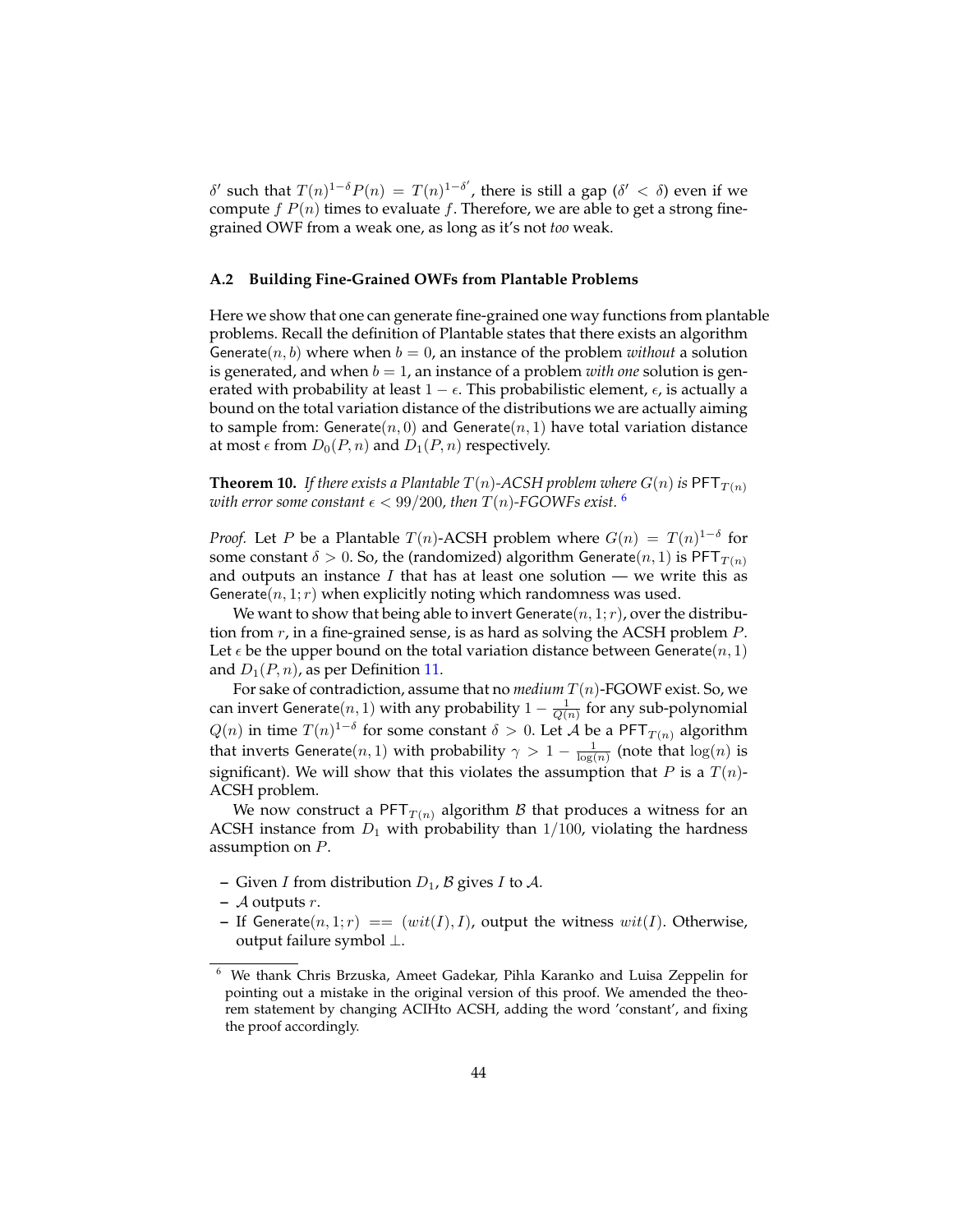We will now compute the probability that  $\beta$  successfully produces a witness for an instance drawn from  $D_1: Pr_{I\sim D}[\mathcal{B}(I) == wit(I)].$  Recall that Generate $(n, 1)$ is  $\epsilon$ -close to  $D_1$  in TVD. So, let  $p_{G_1}$  be the pdf of Generate $(n, 1)$  and  $p_{D_1}$  be the pdf of  $D_1$ . Let  $\mathcal I$  be the set of all instances of the problem. Let  $S = \{I \in$ Im(Generate $(n, 1)$ ) : Generate $(n, 1; \mathcal{A}(I)) = I$ } be the set of instances produced by Generate that A can successfully invert. Note that  $TVD(D_1,$  Generate $(n, 1)) \leq$  $\epsilon$  means  $\sum_{I \in \mathcal{I}} |p_D(I) - p_G(I)| \leq 2\epsilon$  by the definition of TVD. This leads to the following inequality:

$$
2\epsilon \geq \sum_{I \in \mathcal{I}} |p_{D_1}(I) - p_{G_1}(I)|
$$
  
\n
$$
\geq \sum_{I \in S} |p_{D_1}(I) - p_{G_1}(I)|
$$
  
\n
$$
\geq \sum_{I \in S} [p_{D_1}(I)] - \sum_{I \in S} [p_{G_1}(I)].
$$

This implies  $\sum_{I\in S} [p_{G_1}(I)]\geq \sum_{I\in S} [p_{D_1}(I)]-2\epsilon$ , and therefore  $\Pr_{I\sim D_1}[\mathcal{B}(I)=$  $wit(I)| \geq \gamma - 2\epsilon.$ 

Now because  $\epsilon$  is a constant less than 99/200,  $\epsilon < 99/200 - \delta$  for a constant  $\delta$ . This means that

$$
\gamma - 2\epsilon > 1 - \frac{1}{\log(n)} - 2\left(\frac{99}{200} - \delta\right)
$$

$$
= \frac{1}{100} + 2\delta - \frac{1}{\log(n)}
$$

$$
> \frac{1}{100}
$$

So, assuming P is  $T(n)$ -ACSH, i.e. no adversary has better than a  $1/100$ chance of being able to invert Generate $(n, 1; r)$ , then Generate is a medium  $T(n)$ -FGOWF. By claim [A.1,](#page-39-7) this implies strong  $T(n)$ -FGOWFs exist.  $\square$ 

This proof also works for Plantable ACIH problems if the support of Generate $(n, 1)$ is disjoint from the support of  $D_0$ : e.g. Generate $(n, 1)$  produces an instance that has at least one solution. For this case, we need the error to be some constant  $\epsilon$  < 1/3. The proof follows a similar structure to the one above, except we use B to distinguish between  $D_0$  and  $D_1$  instead of producing a witness.

**Theorem 11.** *If there exists a Plantable*  $T(n)$ -ACIH problem where  $G(n)$  is  $PFT_{T(n)}$ *with error some constant*  $\epsilon < 1/3$  *and the support of Generate* $(n, 1)$  *is disjoint from the support of*  $D_0$ , then  $T(n)$ -FGOWFs exist.

*Proof.* This proof will follow a similar strategy to the proof of Theorem [10.](#page-43-0) We let P be a Plantable  $T(n)$ -ACIH problem where  $G(n)$  is PFT $_{T(n)}$  with error some constant  $\epsilon$  < 1/3. This time we have the additional requirement that  $D_0$  and Generate( $n$ , 1) are disjoint in their supports; this requirement was already true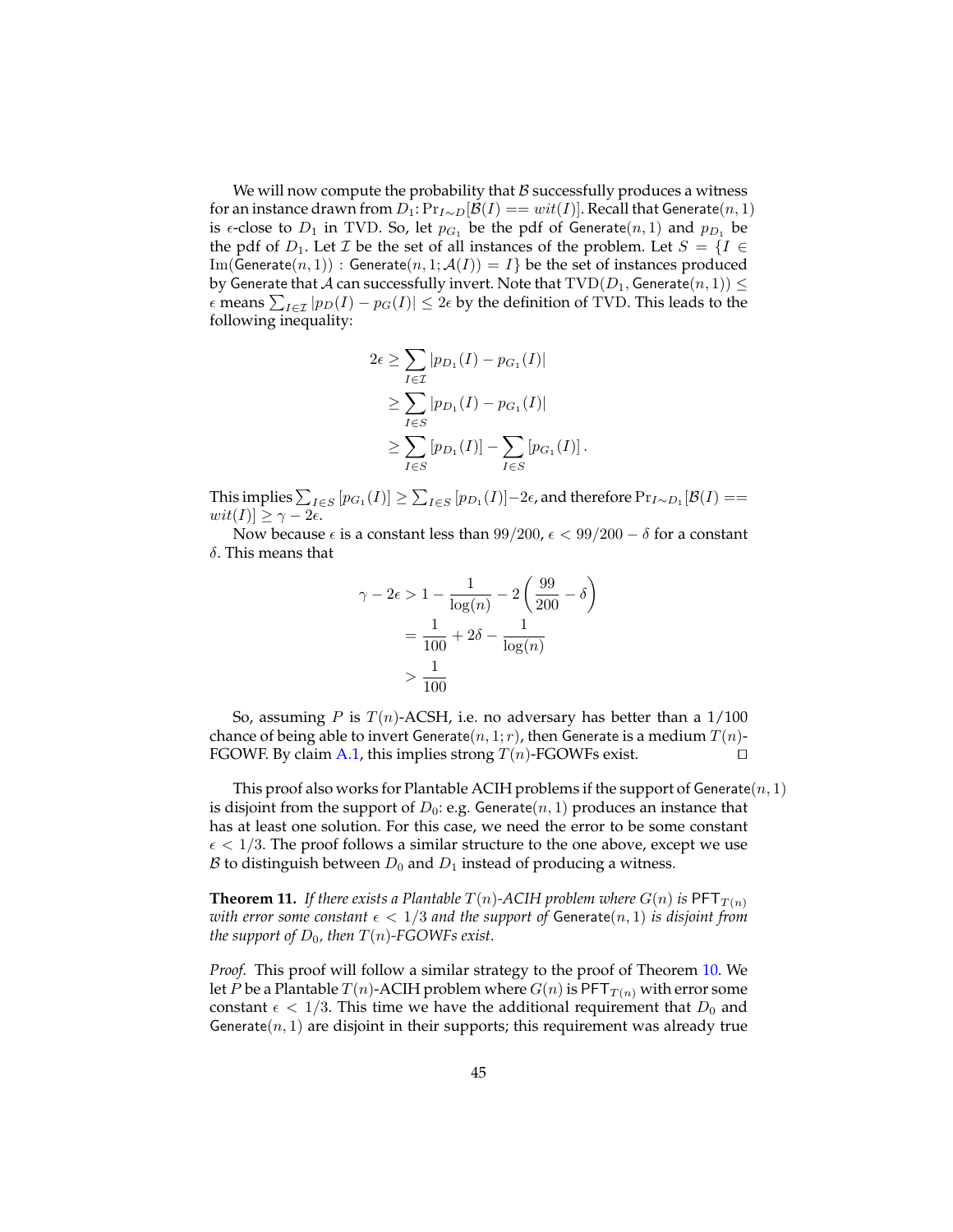for Plantable ACIH problems since Generate( $n, 1$ ) also needed to produce a witness (implying that the instance could not have been in the support of  $D_0$ ).

Next, assume that no *medium*  $T(n)$ -FGOWF exist, again implying that we can invert Generate $(n,1)$  with any probability  $1-\frac{1}{Q(n)}$  for any sub-polynomial  $Q(n)$  in time  $T(n)^{1-\delta}$  for some constant  $\delta > 0$ . We will let  $Q(n) = \log(n)$  and  $\mathcal{A}_0$  be a PFT<sub>T(n)</sub> algorithm that inverts Generate(n, 1) with probability  $\gamma > 1$  –  $\frac{1}{\log(n)}.$  We will now construct an algorithm  ${\cal B}$  that uses  ${\cal A}$  to distinguish between  $D_0$  and  $D_1$  with probability at least  $2/3$ .

Let  $\beta$  do the following:

- **–** Given I from distribution D, B gives I to A.
- **–** A outputs r
- **–** If Generate $(n, 1; r) = I$ , output 1. Otherwise output 0.

Recall that D is just sampling with  $D_0$  with probability 1/2, and otherwise samples from  $D_1$ . For the sake of brevity let the notation  $I \in D_0$  and  $I \in D_1$ convey that I is in the support of  $D_0$  and the support of  $D_1$  respectively. When computing the probability that B distinguishes between  $D_0$  and  $D_1$  when given an input from  $D$ , we have

$$
\Pr_{I \sim D}[\mathcal{B}(I) \text{ distinguishes } D_0 \text{ from } D_1] = \Pr_{I \sim D_1}[\mathcal{B}(I) = 1] \cdot \Pr_{I \sim D} [I \in D_1]
$$

$$
+ \Pr_{I \sim D_0}[\mathcal{B}(I) = 0] \cdot \Pr_{I \sim D} [I \in D_0]
$$

$$
= \frac{1}{2} \Pr_{I \sim D_1}[\mathcal{B}(I) = 1] + \frac{1}{2} \Pr_{I \sim D_0}[\mathcal{B}(I) = 0].
$$

First, we note that  $\Pr_{I \sim D_0}[\mathcal{B}(I) = 0] = 1$  because Generate $(n, 1; r)$  is guaranteed to produce a witness for all randomness  $r$ . This means that any  $I$  sampled from  $D_0$  is not in the image of Generate $(n, 1)$ , and therefore, A cannot produce a valid inverse.

Then, we use the fact that  $D_1$  is close in total variation distance to Generate $(n, 1)$ to show that  $\Pr_{I\sim D_1}[\mathcal{B}=1]\geq \gamma{-}2\epsilon.$  Let  $p_{G_1}$  be the pdf of Generate $(n,1)$  and  $p_{D_1}$ be the pdf of  $D_1$ . Let  $\mathcal I$  be the set of all instances of the problem. Let  $S = \{I \in$ Im(Generate $(n, 1)$ ) : Generate $(n, 1; \mathcal{A}(I)) = I$ } be the set of instances produced by Generate that A can successfully invert. Recall that  $TVD(D_1,$  Generate $(n, 1)) \leq$  $\epsilon$  means  $\sum_{I \in \mathcal{I}} |p_D(I) - p_G(I)| \leq 2\epsilon$  by the definition of TVD.

$$
2\epsilon \geq \sum_{I \in \mathcal{I}} |p_{D_1}(I) - p_{G_1}(I)|
$$
  
\n
$$
\geq \sum_{I \in S} |p_{D_1}(I) - p_{G_1}(I)|
$$
  
\n
$$
\geq \sum_{I \in S} [p_{D_1}(I)] - \sum_{I \in S} [p_{G_1}(I)].
$$

This implies  $\sum_{I \in S} [p_{G_1}(I)] \ge \sum_{I \in S} [p_{D_1}(I)] - 2\epsilon$ , and therefore  $Pr_{I \sim D_1}[\mathcal{B} =$ 1] ≥  $\gamma$  – 2 $\epsilon$ . Notice that since  $\epsilon$  is constant and less than  $\frac{1}{3}$ ,  $\frac{1}{3}$  –  $\alpha = \epsilon$  for some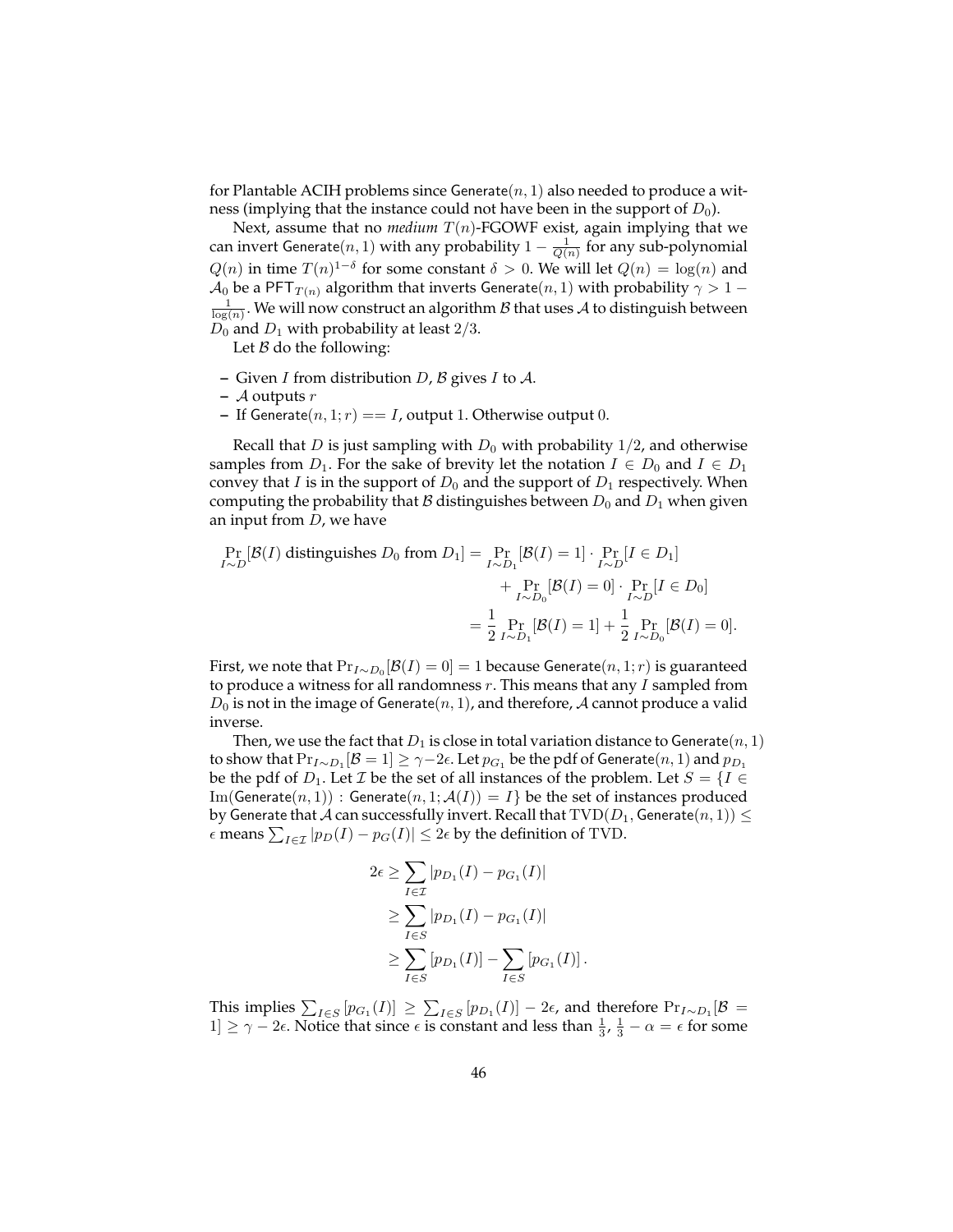constant  $\alpha > 0$ . Putting this together, we have that

$$
\Pr_{I \sim D}[\mathcal{B}(I) \text{ distinguishes } D_0 \text{ from } D_1] \ge \frac{1}{2} \cdot (\gamma - 2\epsilon) + \frac{1}{2}
$$
\n
$$
= \frac{\gamma}{2} - \epsilon + \frac{1}{2}
$$
\n
$$
= 1 - \frac{1}{2 \log(n)} - \epsilon
$$
\n
$$
\ge 1 - \frac{1}{2 \log(n)} - \left(\frac{1}{3} - \alpha\right)
$$
\n
$$
> \frac{2}{3}.
$$

 $\setminus$ 

Note that  $\frac{1}{2 \log(n)}$  is less (asymptotically) that any constant  $\alpha$ . Specifically, there is a constant  $n_0$  depending on  $\alpha$  such that for all  $n > n_0$ ,  $\alpha > 1/2 \log(n)$ . Thus, the sum of these terms is (asymptotically) greater than  $\frac{2}{3}$ . The contract of  $\Box$ 

Note that  $k$ -Sum- $R$  and Zero- $k$ -Clique- $R$  are plantable with error less than 1/3 the when  $R > 6n^k$  by Theorem [14](#page-51-0) and Theorem [13,](#page-49-1) these are both plantable and therefore can be used to build these fine-grained OWFs.

## <span id="page-46-1"></span>**A.3 Fine-Grained Hardcore Bits and Pseudorandom Generators**

One way functions serve as the building block for a lot of symmetric encryption, and are (usually) implied by any other cryptographic primitive, from collisionresistant hash functions to symmetric-key encryption, to any flavor of public key encryption, and so on. The next step to building more cryptographic primitives with one-way functions is to see if we can use them to construct pseudorandom generators. While we do not yet have a construction of a fine-grained pseudorandom generator that can generate some sub-polynomial many pseu-dorandom bits<sup>[7](#page-46-2)</sup>, we take the first steps, showing how to get hardcore bits.

**Definition 24.** *A function* b *is a fine-grained hardcore (FGHC) predicate for a* T(n)*- FGOWF if for all*  $PFT_{T(n)}$  *adversaries* A,

$$
\Pr_{x \stackrel{k}{\leftarrow} \{0,1\}^n} [\mathcal{A}(f(x)) = b(x)] \le \frac{1}{2} + \mathsf{insig}(n).
$$

Recall that in traditional cryptography, any OWF implies the existence of another OWF with a hardcore bit with the Goldreich-Levin (GL) construction [\[27\]](#page-37-6). The bad news: the GL construction required a security reduction with  $O(n)$ evaluations of the one-way function. Given how we define problems to be  $T(n)$ -ACSH hard, this security reduction would not be PFT $_{T(n)}$ .

<span id="page-46-2"></span><span id="page-46-0"></span> $<sup>7</sup>$  Note that due to the nature of being fine-grained, we cannot generate polynomially-</sup> many bits without additional assumptions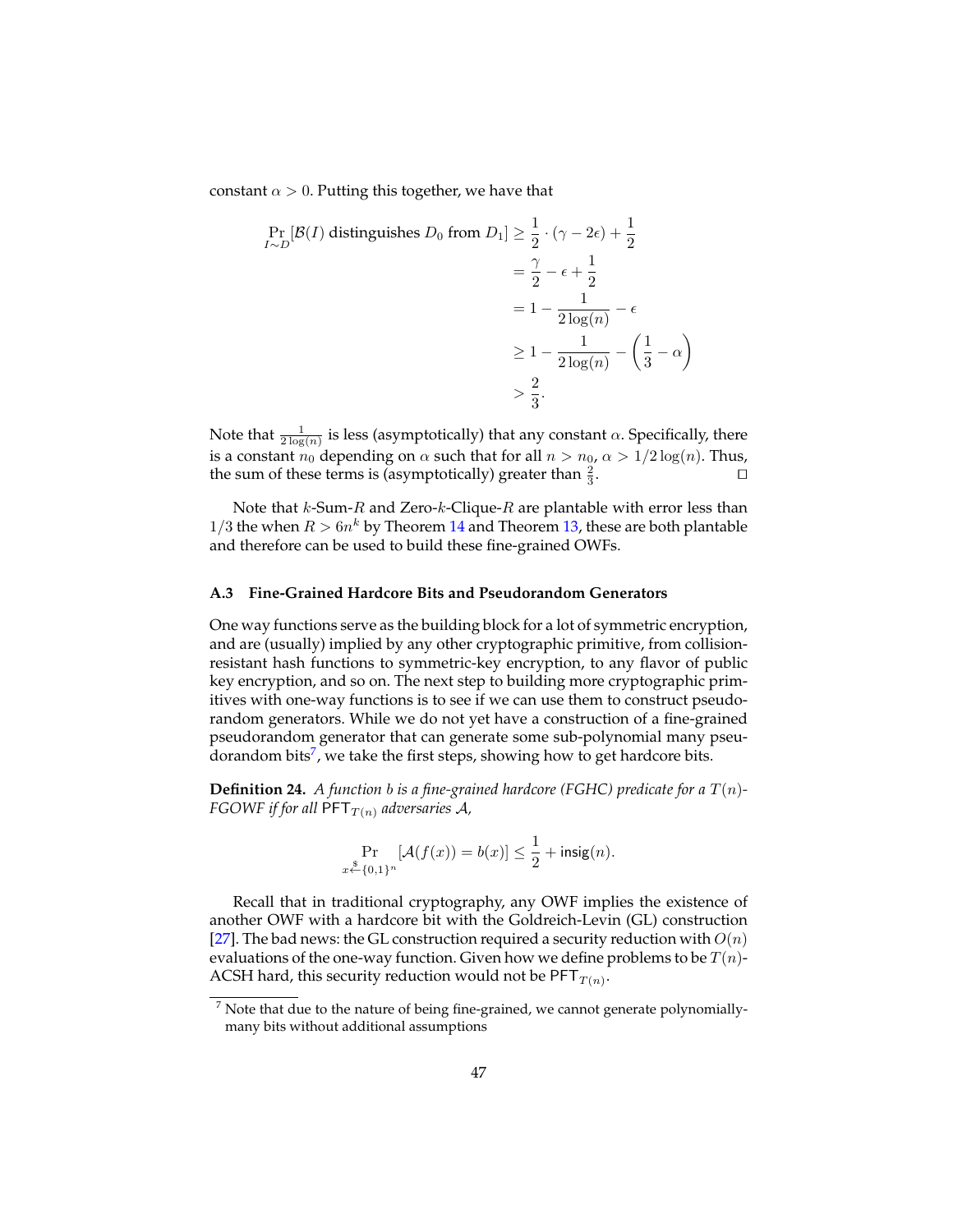**Theorem 12 (Fine-Grained Goldreich-Levin).** *Let* f *be an* T(n)*-FG-OWF acting on strings*  $(x, y)$ *, where*  $|x| = n$  *and*  $|y| = Q(n)$  *for some subpolynomial*  $Q$ *, and assume there exists a* PFT $_{T(n)}$  *algorithm*  $\mathcal L$  *such that* 

$$
\Pr[\mathcal{L}(f(x,y),y) \in f^{-1}(f(x,y))] \ge \text{sig}(n).
$$

*Then, the function*  $f' : (x, y, r) \mapsto f(x, y) || r$  *where*  $|r| = |y|$  *has the hardcore bit*  $y \cdot r$ *.* 

*Proof.* Here we just trace through the GL reduction and show that as long as  $|y|$ is sub-polynomial, the reduction will go through.

First, the size of y,  $Q(n)$ , cannot be any subpolynomial, it must be large enough so that it is as hard to guess  $y$  as it is to invert  $f$  (because guessing  $y$ yields a significant chance of inverting f). If f is  $T(n)$ -hard to invert, then the time it takes to randomly guess bits,  $2^{\overline{Q}(n)}$ , must be at least  $T(n)$ . Since  $T(n)$  is at least linear, we can assume  $Q(n) \geq log(n)$ .

For a contradiction, assume that a  $\text{PFT}_{T(n)}$  adversary A has a significant advantage  $\epsilon$  in determining  $r \cdot y$  when given  $f(x, y)$ ,  $r$ . We will show this implies B, a PFT $_{T(n)}$  algorithm using A, can invert f with significant probability.

*B* behaves as follows with parameter  $m = 2Q(n)/\epsilon$  on input  $x' = f(x, y)$ :

- **–** For every  $i \in [Q(n)]$ :
	- 1. Choose  $log(m)$  pairs  $(b_1, r_1), \ldots, (b_{log(m)}, r_{log(m)}) \stackrel{\$}{\leftarrow} \{0, 1\} \times \{0, 1\}^{Q(n)}$ .
	- 2. For every *I* in the powerset of  $[\log(m)]$ , let  $b'_I = \sum_{j \in I} b_j \mod 2$ .
	- 3. For every *I* in the powerset of  $[\log(m)]$ , let  $r_I = \sum_{j \in I} r_j \mod 2$ .
	- 4. For every *I* in the powerset of  $\lceil \log(m) \rceil$ ,
		- Let  $s_I \leftarrow e_i \oplus r_I$  where  $e_i$  is the  $i^{th}$  standard basis vector  $(e_i$  is all zeros except for one 1 in the  $i^{th}$  index).
		- Let  $g_I \leftarrow b_I^{\prime} \oplus \mathcal{A}(x' || s_I)$
	- 5. Let  $z_i$  = the Majority bit over all  $2^{\log(m)}$  bits  $g_I$ .
- $\blacksquare$  Output  $z = z_1, \ldots, z_{Q(n)}$ .

First, consider the set  $S = \{(x, y) | \Pr_r[\mathcal{A}(f(x, y)||r) = r \cdot y] \ge \frac{1}{2} + \frac{\epsilon}{2}\}$ . A quick calculation yields  $|S| > \epsilon \cdot 2^{n-1}$ .

So, assume that our input  $(x, y) \in S$ . Now, assume that every pair we chose in step 1 has the property  $b_i = r_i \cdot y$  (we correctly guessed the bit in question). This event occurs with probability  $1/m$ .

Next, notice that each pair of  $s_I$ , and  $s_J$  ( $I \neq J$ ) are independent, and so the whole set is pairwise independent. So, if  $(x, y) \in S$ , A will return the correct bit given  $f(x, y)||r_I$  at least an  $\epsilon/2$ -fraction of the time for independent r's. Because of the pairwise independence, a Chebyshev bound yields  $A$  will return the correct bit a majority of the time after the m queries (so Majority( $\{g_I\}$ ) outputs the correct bit  $y_i$ ) with probability at least  $1 - \frac{1}{m(\epsilon/2)^2}$ .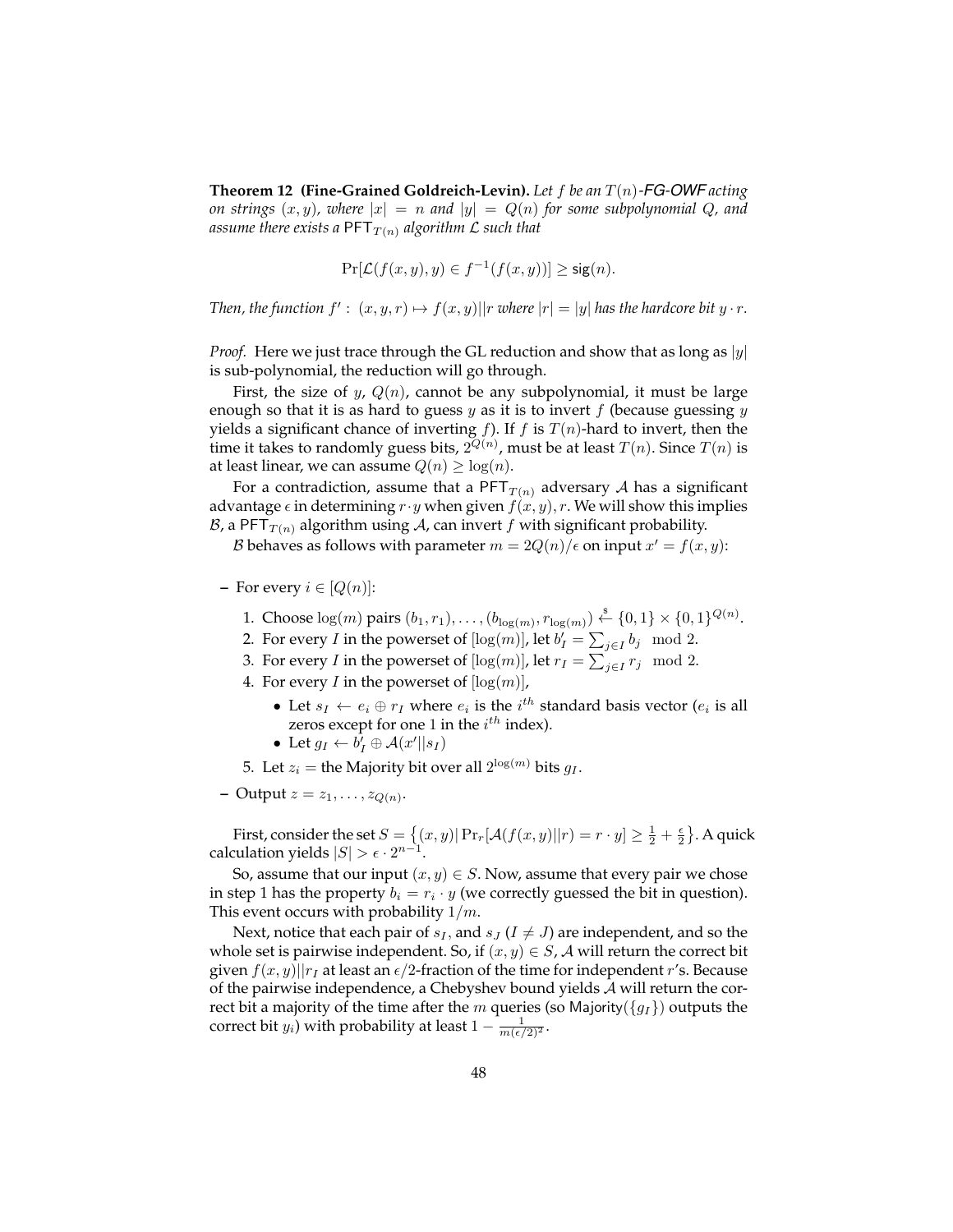Finally, we put all of these pieces together to get

$$
\Pr[\mathcal{B}(f(x,y)) = y] \ge \Pr[\mathcal{B}(f(x,y)) = y | (x,y) \in S] \cdot \frac{\epsilon}{2}
$$
  
\n
$$
= \frac{\epsilon}{2} (1 - \Pr[\exists i \text{ s.t. } y_i \ne z_i | (x,y) \in S])
$$
  
\n
$$
\ge \frac{\epsilon}{2} (1 - Q(n) \Pr[y_i \ne z_i | (x,y) \in S])
$$
  
\n
$$
\ge \frac{\epsilon}{2} \left( 1 - Q(n) \Pr[y_i \ne z_i | (x,y) \in S \land \text{guessed all } b_i \text{ correctly}] \cdot \frac{1}{m} \right)
$$
  
\n
$$
\ge \frac{\epsilon}{2} \left( 1 - \frac{Q(n)}{m} \cdot \frac{1}{m(\epsilon/2)^2} \right)
$$
  
\n
$$
= \frac{\epsilon}{2} - \frac{4Q(n)}{m^2 \epsilon}
$$

Recall we set  $m = 2Q(n)/\epsilon$ , and since  $\epsilon$  is significant and Q is subpolynomial,  $m$  is also subpolynomial. Importantly, because  ${\cal B}$  runs in  $O(Q(n) \cdot mT(n)^{1-\delta})$ ,  $\mathcal B$  is PFT $_{T(n)}$ .

Therefore, the probability that  $\beta$  succeeds in finding  $y_i$  (and hence inverting  $f(x, y)$  with significant probability), with probability  $\frac{\epsilon}{2} - \frac{4Q(n)\epsilon}{4Q^2(n)} \ge \frac{\epsilon}{2} - \frac{4\epsilon}{Q(n)}$ . Recall that  $Q(n)$  is at least linear in *n*, and so we can assume  $Q(n) > 16$ . This implies the probability  $\mathcal B$  succeeds is  $\frac{\epsilon}{4}$ .

Because  $\epsilon$  is significant, B breaks the fine-grained one-wayness of f. This is a contradiction. Therefore,  $\epsilon$  must be insignificant.

**Hardcore bits from** k**-Sum and Zero-**k**-Clique** For both of these problems, planting a solution is exactly choosing some number of values ( $k$  for  $k$ -Sum, and the edge weights of a k-clique for Zero-k-Clique) and changing one of them so that the values now give a solution.

**Corollary 4.** *Assuming either the Weak* k*-Sum hypothesis or weak Zero-*k*-Clique hypothesis, there exist FGOWFs with fine-grained hardcore bits.*

*Proof.* This is straightforward due to the nature of planting for both of these hypotheses. Informally, planting for these problems is choosing a location within the given instance to put a solution. If an adversary learns where that solution is supposed to be, generating an instance without that specific solution is easy.

First, let's prove this for  $k$ -Sum. The reason  $k$ -Sum is plantable is because Generate( $n, 1$ ) chooses k indices at random in the k-Sum instance, and then changes the value one of them to make those  $k$  instances form a solution the k-Sum. This randomness requires specifying k instances out of  $kn$ , and an edgeweight. Let y be the  $k \log(n)$  bits required to describe the k locations of the solution; y is part of the total randomness r used in Generate $(n, 1)$ . Without loss of generality, we can write  $r = y||r'$ . Let  $f'(y||r', s) =$  Generate $(n, 1; y||r')||s$ . Since |y| is sub-polynomial, by Theorem [12,](#page-46-0) the bit  $y \cdot s$  is hardcore for  $f'$ .

Now, let's make the same argument for Zero-k-Clique. As before, Generate $(n, 1; r)$ can be written as Generate $(n,1;y||r')$  where  $y$  is the location of the zero  $k$ -clique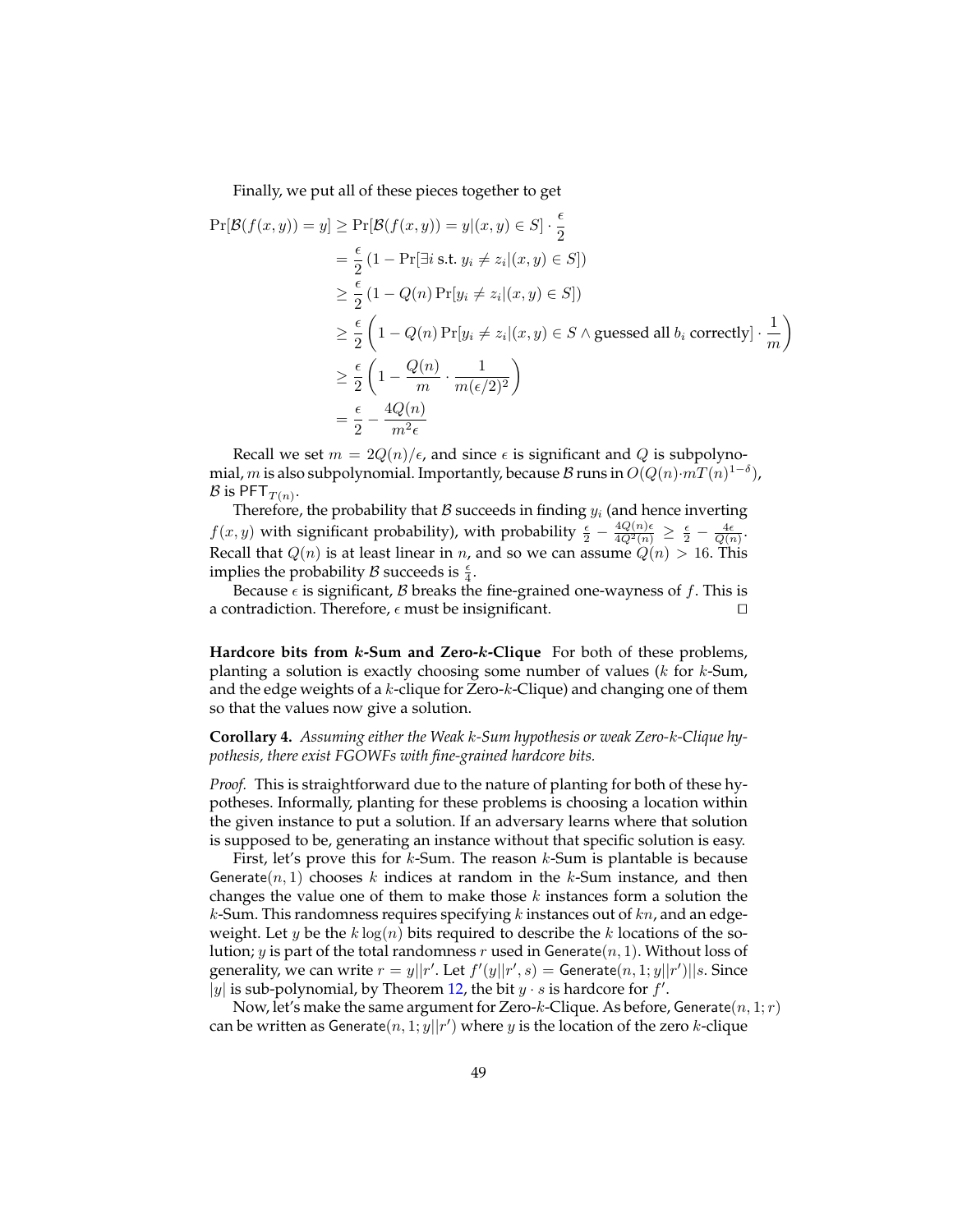generated. This location is just  $k \cdot \log(n)$  bits; one coordinate from n for each of the k partitions in the graph. Therefore, we can define  $f'(y||r',s) =$  Generate $(n,1;y||r')||s$ , which, by Theorem [12,](#page-46-0) has the hardcore bit  $y \cdot s$ .

# <span id="page-49-0"></span>**B Properties of** k**-Sum and Zero-**k**-Clique Hypotheses**

In this section, we will prove the properties that  $k$ -Sum and Zero- $k$ -Clique have that will make them useful in constructing fine-grained OWFs and our finegrained key exchange.

## **B.1** k**-Sum is Plantable from a Weak Hypothesis**

Here we will show that by assuming the Weak k-Sum hypothesis (see defini-tion [18\)](#page-19-0), we get that *k*-Sum is plantable and  $n^{2+\delta}$ -ACIH. The proof is relatively straightforward: just show that planting a solution in a random  $k$ -Sum- $R$  instance is easy while making sure that the distributions are close to what you expect.

<span id="page-49-1"></span>**Theorem 13.** *Assuming the weak* k*-Sum-*R *hypothesis,* k*-Sum-*R *is plantable with*  $error \leq 2n^k/R$  *in*  $O(n)$  *time.* 

*Proof.* First, we will define Generate $(n, b)$ :

- **–** b = 0: choose all kn entries uniformly at random from [0, R−1], taking time  $O(n)$ .
- **–** b = 1: choose all kn entries uniformly at random from [0, R−1], then choose values  $v_1, \ldots, v_k$ , each  $v_i$  at random from partition  $P_i$ , and choose  $i \stackrel{\hspace{0.1em}\mathsf{\scriptscriptstyle\$}}{\leftarrow} [k].$ Set  $v_i = -\sum_{j \neq i} v_j \mod R$ . This takes time  $O(n)$ .

We need to show that Generate $(n, 0)$  is  $\epsilon$ -close to  $D_0$  and Generate $(n, 1)$  is  $\epsilon$ -close to  $D_1$ .

First, we note that Generate(n, 0) has the following property:  $Pr<sub>I</sub> \sim$ Generate(n,0)[ $I$  =  $I'|I$  has no solutions] =  $Pr_{I\sim D_0}[I = I']$ . This is because Generate $(n,0)$  samples uniformly over the support of  $D_0$ . So, the total variation distance between Generate(n, 0) and  $D_0$  is the probability Generate(n, 0) samples outside of the support of  $D_0$ , that is, the probability Generate(n, 0) samples an I with a value 1 or greater. Let TVD denote Total Variation Distance between two distributions. Now, a union bound gives us

$$
\text{TVD}(\text{Generate}(n, 0), D_0) = \Pr_{I \sim \text{Generate}(n, 0)}[I \text{ has at least 1 solution}]
$$
  
\n
$$
\leq \sum_{\text{all } n^k \text{ sums s } \in [n]^k} \Pr_{I \sim \text{Generate}(n, 0)}[\text{s is a } k\text{-Sum}]
$$
  
\n
$$
= \frac{n^k}{R}.
$$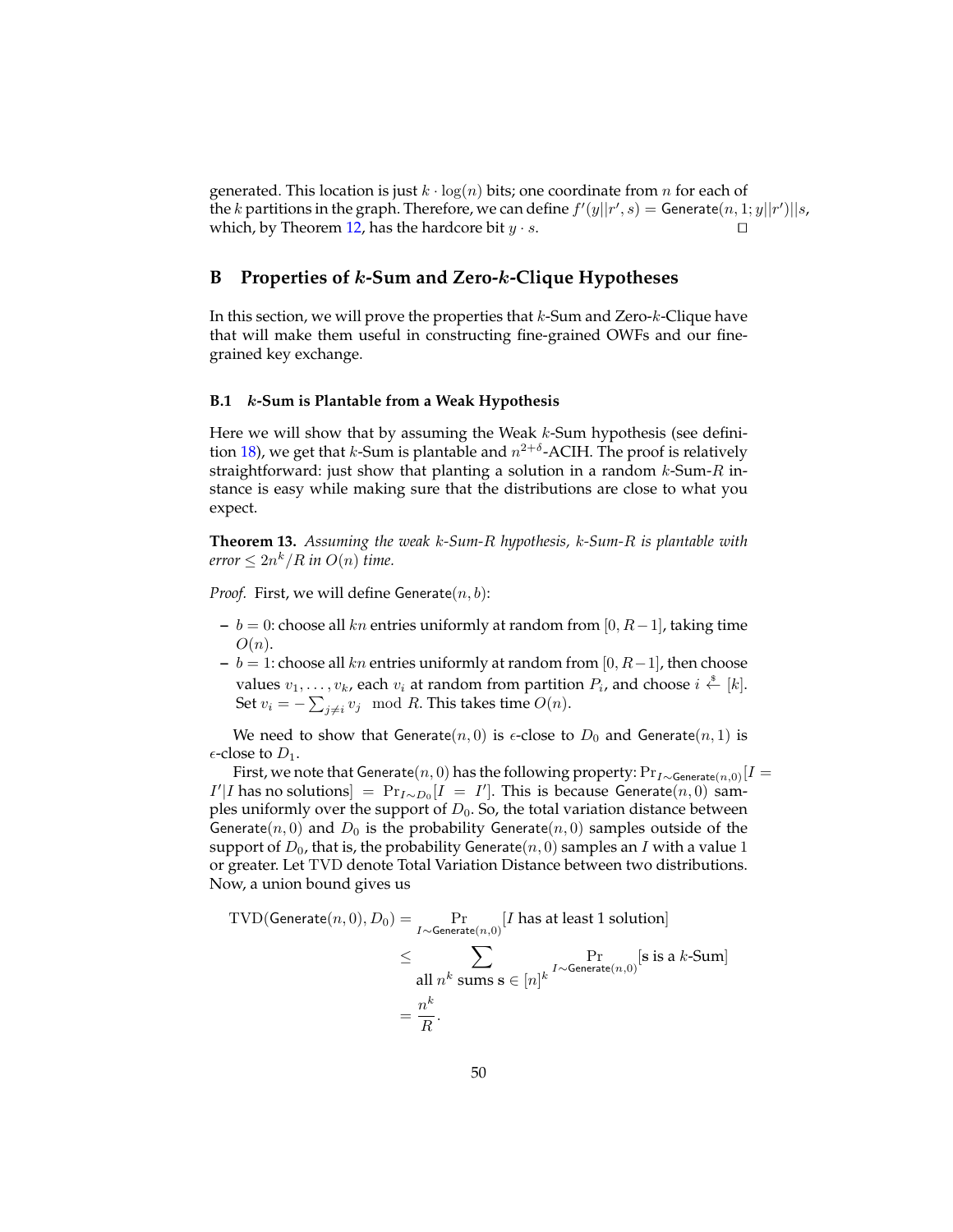Now, to show that Generate(n, 1) is  $\epsilon$ -close to  $D_1$ , we will use the fact that total-variation distance (TVD) is a metric and the triangle inequality. Let Generate $(n, 0)$ + Plant and  $D_0$ + Plant denote sampling from the first distribution and planting a k-Sum solution at random (so Generate $(n, 0)$  + Plant = Generate $(n, 1)$ ). We have that

$$
TVD(Generate(n, 1), D_1) \leq TVD(Generate(n, 0) + Plant, D_0 + Plant) + TVD(D_0 + Plant, D_1).
$$

The distance Generate $(n, 0)$ + Plant from  $D_0$ + Plant is equal to the distance from Generate( $n$ , 0) and  $D_0$ , since the planting does not change between distributions. As previously shown, this distance is at most  $\frac{n^k}{B}$  $\frac{n^{\infty}}{R}$ . The distance from  $D_0$ + Plant and  $D_1$  is just the chance that we introduce more than one clique by planting. We are only changing one value in the  $D_0$  instance,  $v_i$ . There are  $n^{k-1} - 1 \leq n^{k-1}$  possible sums involving  $v_i$ , so the chance that we accidentally introduce an unintended *k*-Sum solution is at most  $\frac{n^{k-1}}{R}$  $\frac{m}{R}$ . Therefore,

$$
\text{TVD}(\text{Generate}(n, 1), D_1) \le \frac{n^k}{R} + \frac{n^{k-1}}{R} < \frac{2n^k}{R}
$$

Note that when  $R>6n^k$ , Generate $(n,1)$  has total variation distance  $< 1/3$ from  $D_1(k-\text{SUM}-R, n)$ .

## **B.2 Zero-**k**-Clique is also Plantable from Weak or Strong Hypotheses**

The proof in this section mirrors of the proof that  $k$ -Sum- $R$  is plantable. Note that the size of a k-Clique instance is  $O(n^2)$ , and so the fact that this requires  $O(n^2)$  time is just that it is linear in the input size. Here we will just list what the Generate functionality is:

- **–** Generate $(n, 0)$  outputs a complete k-partite graph with n nodes in each partition, and edge weights drawn uniformly from  $\mathbb{Z}_R$ . This takes  $O(n^2)$  time.
- **–** Generate( $n, 1$ ) starts with Generate( $n, 0$ ), and then plants a clique by choosing a node from each partition,  $v_1 \in P_1, \ldots, v_k \in P_k$ , choosing an  $i \neq j \stackrel{\$}{\leftarrow}$ [k], and setting the weight  $w(v_i, v_j) = -\sum_{(i',j') \neq (i,j)} w(v_{i'}, v_{j'}) \mod R$ . This also takes  $O(n^2)$  time.

If assuming the strong hypothesis (search problem), we can also output a witness,  $(v_1, \ldots, v_k)$ , of size  $O(\log n)$ .

Unfortunately for it seems difficult to show that  $k$ -Sum is average-case listhard or splittable. However, we will show that if we assume that Zero-k-Clique is only *search* hard (a strictly weaker assumption than being indistinguishably hard), we can get the plantable, list-hard, and splittable properties — the caveat is that we need to assume that Zero- $k$ -Clique requires  $\tilde{\tilde\varOmega}(n^{\bar k})$  time to solve (not just super-linear in time).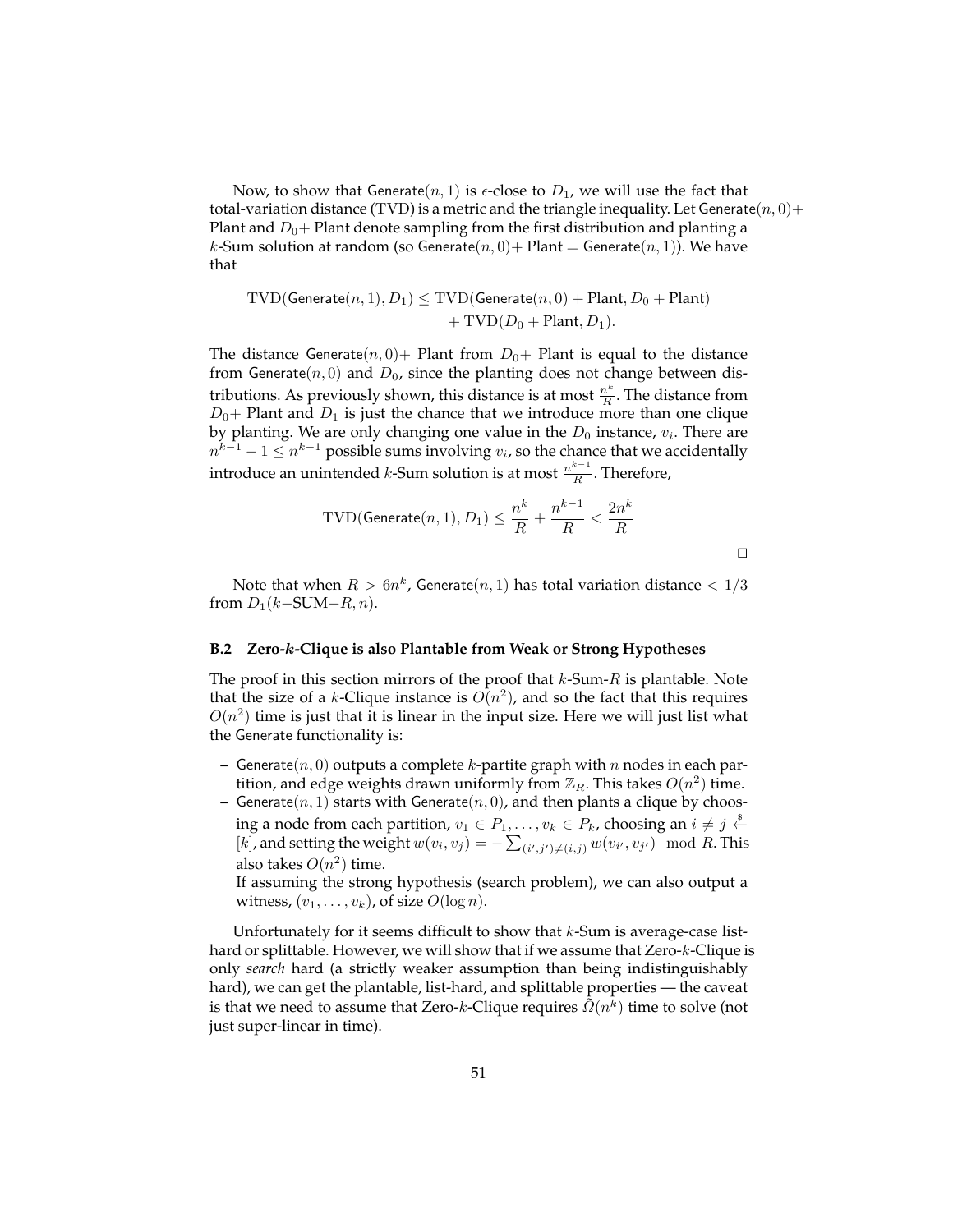Before proving the theorem, we need a couple of helper lemmas to characterize the total variation distance, etc. These lemmas will be useful later on as well.

<span id="page-51-1"></span>**Lemma 8.** The distribution  $D_0^{zkc}[R,n]$  has total variation distance  $\leq n^k/R$  from the *distribution of instances drawn from* Generate(n, 0)*.*

*Proof.*  $D_0^{zkc}[R,n]$  is uniform over all instances of size  $n$  where there are no solutions. Generate $(n, 0)$  is uniform over all instances of size n.

Let *D* be the distribution of instances in Generate( $n$ , 0) which are in the support of  $D_0^{zkc}[R,n]$ . Because both Generate $(n,0)$  and  $D_0^{zkc}[R,n]$  are uniform over the support of  $D_0^{zkc}[R,n]$ ,  $D=D_0^{zkc}[R,n]$ .

So the total variation distance between  $D_0^{zkc}[R,n]$  and Generate $(n,0)$  is just

 $Pr_{I \sim \mathsf{Generate}(n,0)}[I \not\in \mathsf{the} \text{ support of } D_0^{zkc}[R,n]].$ 

The expected number of zero *k*-cliques is  $n^k/R$ , every set of  $k$  nodes has a chance of  $1/R$  of being a zero k-clique. Thus, the probability that an instance has a non-zero number of solutions is  $\le n^k/R$ . So, the total variation distance is  $\leq n^k/R$ .

<span id="page-51-2"></span>**Lemma 9.** The distribution  $D_1^{zkc}[R,n]$  has total variation distance  $\le n^k/R + n^{k-2}/R$ *from the distribution of Generate* $(n, 1)$ *.* 

*Proof.* We want to first show that  $Generate(n, 1)$  is uniform over the support of  $D_1^{zkc}[R,n]$ . Consider an instance I in the support of  $D_1^{zkc}[R,n]$ . Let  $S(I)$  =  $a_1, \ldots, a_k$  be the set of k nodes in which there is a zero k-clique.  $Pr_{I' \sim \text{Generate}(n,1)}[I']$  $I$  is given by the chance that

- the nodes chosen in  $I'(a'_1, \ldots, a'_k)$  to plant a clique are the same as those in  $S(I)$ ,
- $-$  the edges in the clique have the same weights in  $I'$  and  $I$  and,
- all edges outside the clique have the same weight in  $I'$  and  $I$ .

$$
Pr_{I' \sim \text{Generate}(n,1)}[I' = I] = (n^{-k}) \left( R^{-\binom{k}{2}-1} \right) \left( R^{-\binom{k}{2}(n^2-1)} \right).
$$

This is the same probability for all instances  $I$  in the support of  $D_1^{zkc}[R,n]$ . So, we need only bound the probability

 $Pr_{I \sim \mathsf{Generate}(n,1)}[I \not\in \mathsf{the} \text{ support of } D_1^{zkc}[R,n]].$ 

By Lemma [8](#page-51-1) the initial process of choosing edges the probability of producing a clique is  $\le n^k/R$ . We then change one edge's weight, this introduces a clique. It introduces an expected number of additional cliques  $\le n^{k-2}/R$  (this is the number of cliques it participates in). Thus, we can bound the probability of more than one clique by  $\leq n^k/R + n^{k-2}/R$ .

<span id="page-51-0"></span>**Theorem 14.** *Assuming the weak Zero-*k*-Clique hypothesis (ACIH) over range* R*,* Zero-k-Clique is  $(O(n^2), 2n^k/R)$ -Plantable.

*Assuming the strong Zero-*k*-Clique hypothesis (ACSH) over range* R*, Zero-*k*-Clique is* also  $(O(n^2), 2n^k/R)$ -Plantable.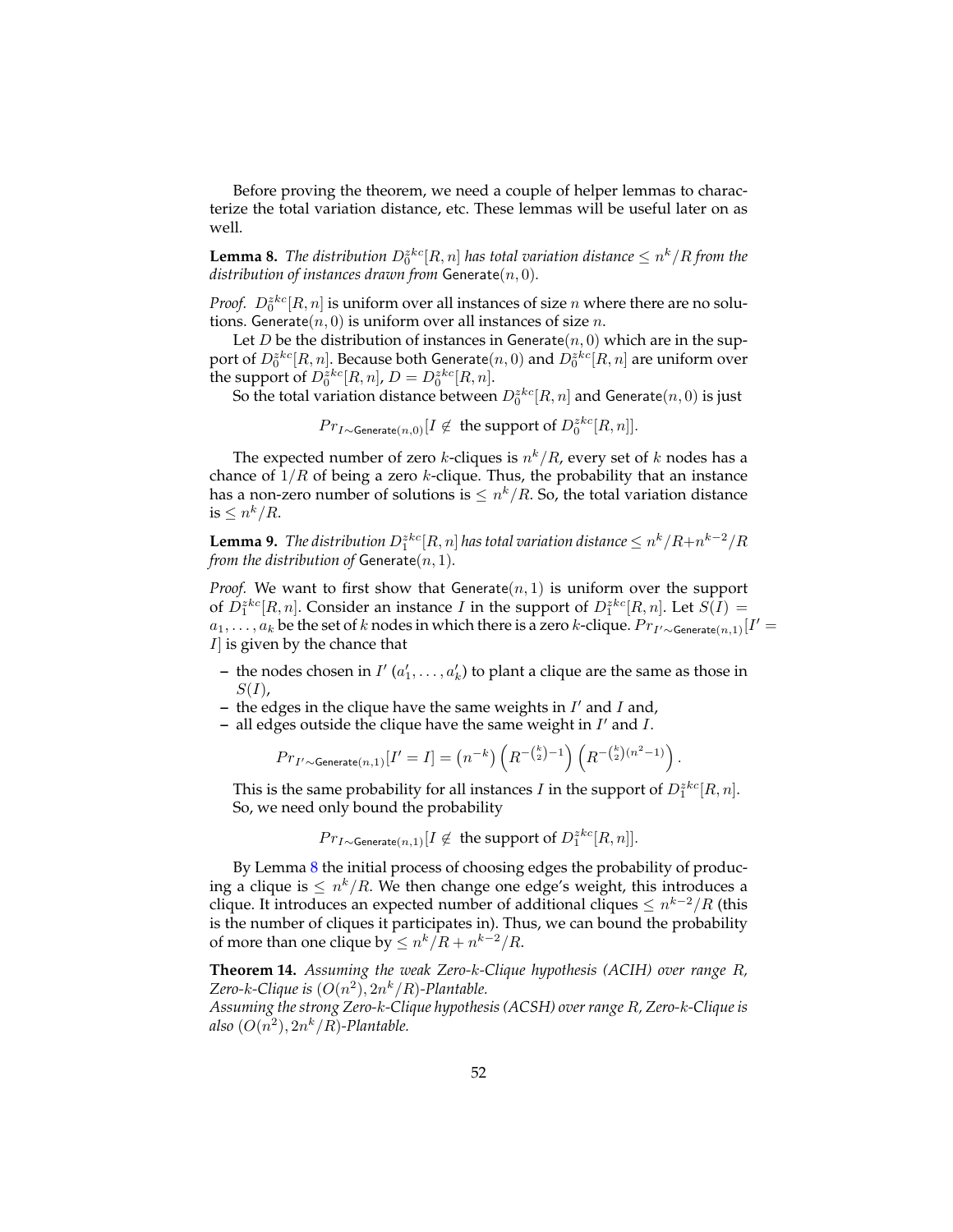*Proof.* This proof simply combines the two previous lemmas: Lemma [8](#page-51-1) and Lemma [9.](#page-51-2)

Generate $(n,0)$  has total variation distance  $n^k/R$  from  $D_0^{zkc}[R,n]$  by Lemma  $8$ , and Generate $(n,1)$  has total variation distance  $n^k/R + n^{k-2}/R < 2n^k/R$  from  $D_1^{zkc}[R,n]$  by Lemma [9.](#page-51-2) So, in both cases the error is bounded above by  $2n^k/R$ .

Finally note that Generate $(n, 1)$  also can output the planted solution, the clique it chose to set to 0, and so can output a witness.

## <span id="page-52-0"></span>**B.3 Zero-**k**-Clique is Plantable, Average Case List-Hard and, Splittable from the Strong Zero-**k**-Clique Hypothesis**

Here we will focus on the Strong Zero-k-Clique assumption, see Definition [20.](#page-19-1) Recall that this is the search version of the problem: given a graph with weights on its edges drawn uniformly from the  $k$ -partite graphs with exactly one zero *k*-clique, it is difficult to find the clique in time less than  $\tilde{O}(n^k)$ .

We already proved that Zero-k-Clique was Plantable in Theorem [13.](#page-49-1) So, now we will focus on the other two properties we want: list-hardness and splittability. These will give us the properties we need for our key exchange.

**Zero-**k**-Clique is Average Case List-Hard** We present the proof that Zero-k-Clique is average case list-hard.

The intuition of the proof is as follows. There is an efficient worst case selfreduction for the Zero-k-Clique problem. This self-reduction results in  $\ell'(n)^k$ subproblems of size  $n/\ell'(n)$ . One can choose  $\ell'(n)$  of these instances such that they are generated from non-overlapping parts of the original instance. They will then look uniformly randomly generated.

Now we will have generated many,  $(\ell'(n))^k$ , of these list versions of the Zero-k-Clique problem, where only one of them has the unique solution. We show that the problem is Average Case List-Hard by demonstrating that we can make many independent calls to the algorithm despite correlations between the instances called. Specifically, we only care about the response on one of these instances, so as long as that instance is random then we can solve the original problem.

<span id="page-52-1"></span>**Theorem 15.** *Given the strong Zero-*k*-Clique-*R *Hypothesis , Zero-*k*-Clique is Aver*age Case List-Hard with list length  $\ell(n)$  for any  $\ell(n) = n^{\Omega(1)}.$ 

*Proof.* Let  $\ell = \ell(n)$  for the sake of notation.  $I \sim D_1(Zero-k\text{-Clique}, \ell \cdot n)$  with k partitions,  $P_1, \ldots, P_k$  of  $\ell \cdot n$  nodes each and with edge weights generated uniformly at random from  $\mathbb{Z}_R$ .

Randomly partition each  $P_i$  into  $\ell$  sets  $P_i^1, \ldots, P_i^{\ell}$  where each set contains n nodes. Now, note that if we look for a solution in all  $\ell^k$  instances formed by taking every possible choice of  $P_1^{i_1}, P_2^{i_2}, \ldots, P_k^{i_k}$ , this takes time  $O((\ell \cdot n)^k)$ , which is how long the original size  $\ln$  problem takes to solve.

Sadly, not all  $\ell^{\bar{k}}$  instances are independent. We want to generate sets of independent instances. Note that if we choose  $\ell$  of these sub-problems such that the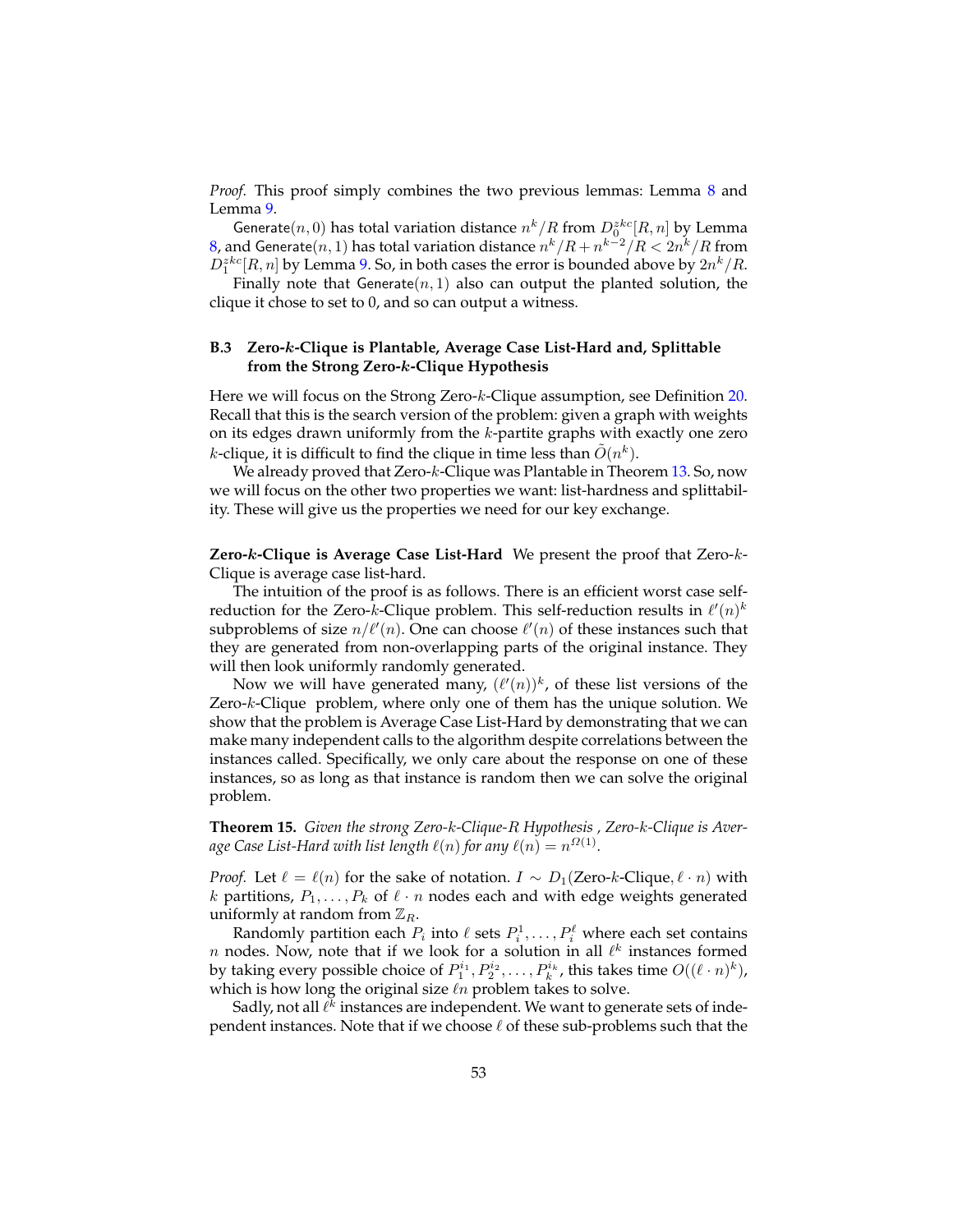nodes don't overlap, then the edges were chosen independently between each instance! Specifically consider all vectors of the form  $\mathbf{x} = \langle x_2, \dots, x_k \rangle \in \mathbb{Z}_{\ell}^{k-1}$ . Then let

$$
S_{\mathbf{x}} = \{P_1^i \cup P_2^{i+x_2} \cup \ldots \cup P_k^{i+x_k} | \forall i \in [1, \ell] \}
$$

be the set of all independent partitions. Now, note that  $\cup_{\mathbf{x}\in\mathbb{Z}_{\ell}^{k-1}}S_{\mathbf{x}}$  is the full set of all possible  $\ell^k$  subproblems, and the total number of problems in all  $S_{\mathbf{x}}$ is  $\ell^k$ , so once again brute-forcing each  $S_{\mathbf{x}}$  takes time  $O((\ell \cdot n)^k)$ . We depict this splitting in Figure [3.](#page-53-0)



<span id="page-53-0"></span>**Figure 3:** A depiction of splitting the subproblems for a case where  $\ell = 2$  and  $k=3$ .

Note that producing these each of these  $\ell$  instances is efficient, it takes time  $O(n^2)$ , which is just the input size.

Next, we will show that the correct number of solutions are generated. If I has only one solution then exactly one  $I_j$  in exactly one  $S_x$  has a solution. This is because any zero-k-clique in I must involve exactly one node from each partition  $P_i$ . So, if there is one zero- $k$ -clique it will only appear in subproblems where the node from partition  $P_i$  is in  $P_i^j$  and  $P_j^i$  appears in that subproblem. There is exactly one sub-problem generated with a specific choice of  $k$  subpartitions. So, exactly one  $I_j$  in exactly one  $S_x$  has a solution.

Let  $S^*$  be the list  $S_{\mathbf{x}}$  that contains a Zero- $k$ -Clique. We have that the  $S_{\mathbf{x}}$  which actually contains an instance with a solution is drawn from

$$
\{I_1,\ldots,I_x\}_{I_i\sim D_1,\wedge\forall j\neq i,I_j\sim D_0}.
$$

This distribution is exactly what we require for a list-problem. All that is left to show is if we have  $\mathsf{PFT}_{\ell\cdot n^k}$  adversary A that can identify for which index  $i$ there is a zero k-clique in  $S^*$  (with probability at least 7/10), we can use A to find the clique.

Now, recall that we are trying to solve a search problem: we need to be able to turn an index pointing to partitions into a witness for the original problem.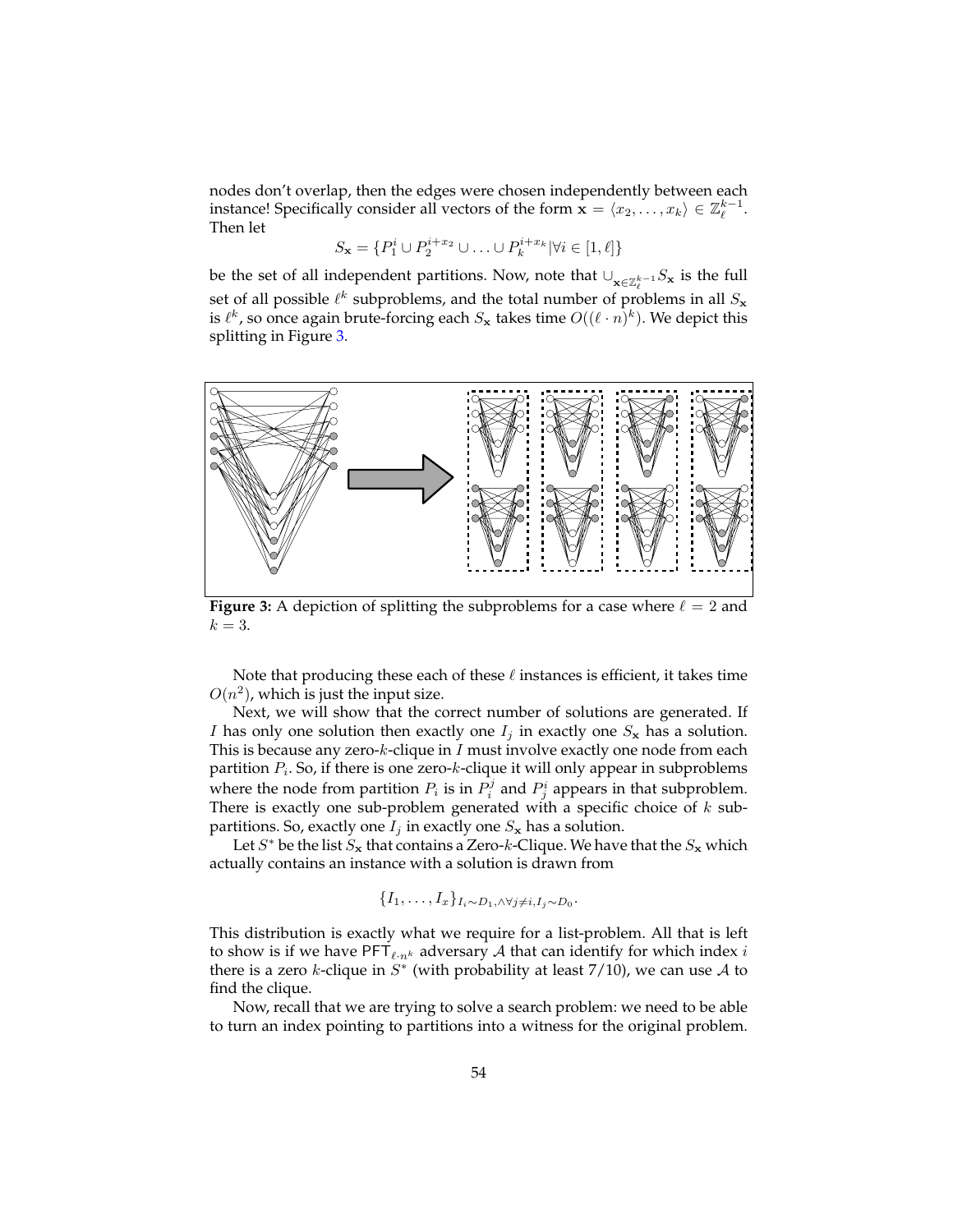According to the strong Zero-k-Clique hypothesis, this search requires  $O(n^k)$ time. However, as long as  $\ell = n^{\Omega(1)}$ , this is still faster in a fine-grained sense.

On an input I from  $D_1$ , algorithm B uses A as follows:

- **–** Randomly partition each  $P_i$  from  $I$  into  $\ell$  parts.
- **–** For every  $\mathbf{x} \in \mathbb{Z}_{\ell}^{k-1}$ :
	- Generate the list  $S_{\mathbf{x}}$ .
	- Run  $A(S_x)$  to get output *i*.
	- Brute force search the size- $n^2$  Zero-k-Clique instance  $S_x[i] = (P_1^i, \ldots, P_k^{i+x_k})$ for a solution. If one exists, output it, otherwise, continue.

The first step only takes  $O(\ell \cdot n)$  time since we are only divvying up  $\ell n$  nodes. The second step requires a bit more analysis. The loop runs at most  $\ell^{k-1}$  times. Each time the loop runs, it only takes  $O(\ell \cdot n)$  time to construct  $S_{\mathbf{x}}$ , while A takes  $O((\ell \cdot n^k)^{(1-\epsilon)})$  (since it is PFT $_{\ell \cdot n^k}$ ), and our brute force check takes  $O(n^k)$  time. Putting this together, the algorithm takes a total time of

$$
O(\ell \cdot n + \ell^{k-1}((\ell \cdot n^k)^{(1-\epsilon)} + n^k + \ell \cdot n)) = O(\ell^{k-\epsilon} n^{k(1-\epsilon)} + \ell^{k-1} n^k) + \ell^k \cdot n.
$$

Both terms in this sum are strictly less than the hypothesized  $\ell^k n^k$  time, and so *B* is PFT $_{(\ell n)^k}$ , contradicting the strong Zero-*k*-Clique hypothesis.

The reason we require  $\ell(n) = n^{\Omega(1)}$  is because if it were less than polynomial in  $n$ , we would not get noticeable improvement through this method of splitting up the problem into several sub-problems — the brute force step would take as long as solving the original problem via brute force.  $\Box$ 

**Zero-**k**-Clique is Splittable** Next we show that zero-k-clique is splittable. We start by proving this for a convenient range and then show we can use a reduction to get more arbitrary ranges.

*Splitting the problem over a convenient range.* Intuitively we will split the weights in half bit-wise, taking the first half of the bits of each edge weight, and then we take the second half of the bits of each edge weight to make another instance. If the  $\binom{k}{2}$  weights on a  $k$  clique sum to zero then the first half of all the weights sum to zero, up to carries, and the second half of all the weights sum to zero, also up to carries. We simply guess the carries.

<span id="page-54-0"></span>**Lemma 10.** Zero-k-Clique is generalized splittable with error  $\leq 4({k \choose 2} + 1)n^k/\sqrt{k}$ R when  $R = 4^x$  for some integer x.

*Proof.* We are given an instance of Zero-k-Clique I with k partitions,  $P_1, \ldots, P_k$ of *n* nodes and with edge weights generated uniformly at random from [0,  $R$  – 1], where  $R = 2^{2x}$  for some positive integer x.

First we will define some helpful notation to describe our procedure.

**–** Let ZkC[R] denote the Zero-k-Clique problem over range R.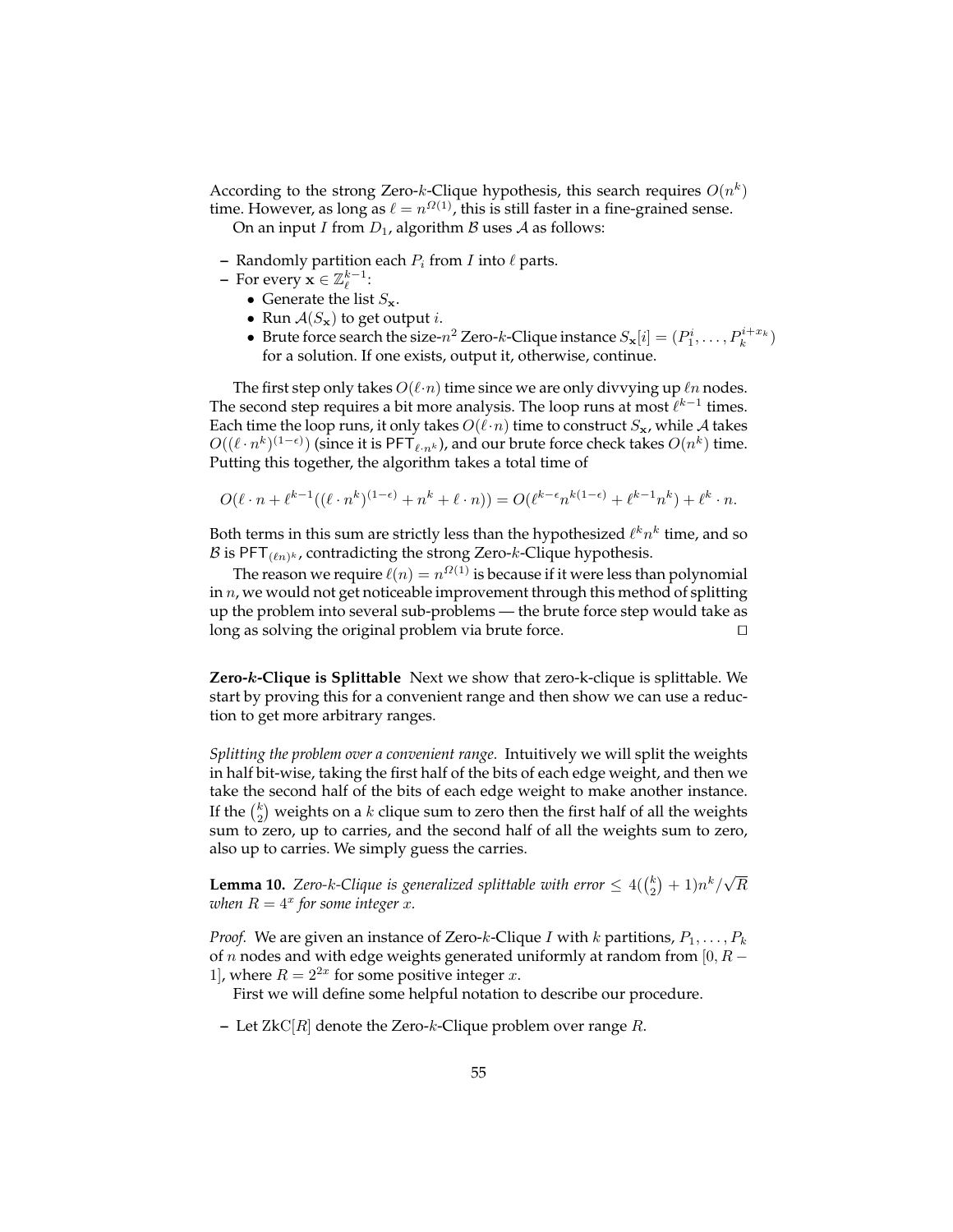- Let  $w(P_i[a], P_j[b])$  be the weight of the edge in instance I between the  $a^{th}$ node in  $P_i$  and the  $b^{th}$  node in  $P_j$ .
- **–** Let u be some number in the range [0, R−1]. Let u <sup>↑</sup> be the high orderlg(R)/2 bits of the number  $u$  (this will be an integer because  $R$  is a power of 4). Let  $u_{\downarrow}$  be the low order lg( $R$ )/2 bits of the number u.

For the sake of notation,  $w^{\uparrow}(P_i[a], P_j[b])$  denotes  $[w(P_i[a], P_j[b])]^{\uparrow}$ , and same for  $w_{\downarrow}(P_i[a], P_j[b])$  denoting  $[w(P_i[a], P_j[b])]_{\downarrow}$ .

Here is the reduction to take one instance of  $ZkC[R]$  and create a list of pairs There is the reduction<br>of instances of  $ZkC[\sqrt{R}]$ .

- 1. Take the ZkC[ $R$ ] instance I and create two instances of ZkC[ $\sqrt{R}$ ],  $I_{low}$  and  $I_{high}$  by the following
	- $-$  For every edge  $(P_i[a], P_j[b])$  in *I* , let the corresponding edge in  $I_{low}$  have weight  $w_\downarrow(P_i[a], P_j[b])$  and the edge in  $I_{high}$  have weight  $w^\uparrow(P_i[a], P_j[b])$ .
- 2. For every  $c \in [0, \binom{k}{2}]$  (we need only check  $\binom{k}{2}$  possible carries): (a) Let  $I_1^c$  be a copy of  $I_{low}$ , but randomly permute all nodes.
	- (b) Let  $I_2^c$  be a copy of  $I_{high}$ , but choose a random pair of a partitions  $P_i$  and  $P_j$ : for all edges  $e_2 \in I_2^c$  between  $P_i$  and  $P_j$ , a copy of edge  $e \in I_{high}$ , let  $r_j$ . for an edges  $e_2 \in I_2$  between  $w(e_2) = w(e) + c \mod \sqrt{R}$ .
- 3. Output the list  $[(I_1^{(0)}, I_2^{(0)}), \ldots, (I_1^{(\binom{k}{2})}, I_2^{(\binom{k}{2})})]$

For a visual aid, see figure [4](#page-65-0) for a depiction of the splittable triangles.

We will now show that we get the desired distributions in our list of instances depending on whether  $I \sim D_0(ZkC[R], n)$  or  $I \sim D_1(ZkC[R], n)$ .

- **–** *I* ∼ D<sub>0</sub>(ZkC[*R*], *n*). We need to show that every pair  $(I_1^{(c)}, I_2^{(c)})$  is sampled  $T \sim D_0(ZK\epsilon[R], n)$ , we need to show that every pair  $(T_1^-, T_2^-)$  is sampled from a distribution total variation distance  $\leq 2n^k/\sqrt{R}$  from  $D_0(ZK\epsilon[\sqrt{R}], n)^2$ . Note that every pair is correlated very heavily with every other pair with re-Note that every pair is correlated very heavily whilevery other pair while-<br>spect to edge weights. But, within each pair, they are close to  $D_0({\rm ZkC}[\sqrt{R}],n)^2$ . From lemma  $8$ , this is TVD at most  $\frac{n^k}{R}$  $\frac{n^{\pi}}{R}$  from just choosing edge-weights uniformly at random. So, consider  $I' \sim$  Generate $(n, 0)$ , and do the same operations as for  $I$  in the reduction: every bit in every edge weight will be chosen uniformly at random, meaning that the edge-weights in  $I'_{low}$  and  $I'_{high}$  will also be uniform over  $\sqrt{R}$ . Permuting the nodes in  $I'_{low}$  does not change this distribution, and neither does adding (any)  $c$  to a subset of edges in  $I'_{high}$ . Therefore, using lemma [8,](#page-51-1) *both*  $I_1^{\prime (c)}$  and  $I_2^{\prime (c)}$  are TVD at most  $\frac{n^k}{\sqrt{R}}$  from  $D_0(ZkC[\sqrt{R}], n)$ . Since TVD is a metric, this implies that  $I_1^{(c)}$  is TVD at most  $\frac{L_0(L)}{n^k/\sqrt{2}}$  $\overline{R}$  from the distribution of  $I_1^{(c)}$ , and thus at most  $n^k/\sqrt{R}$  $\overline{R}+n^{k}/R$  from  $D_0(ZkC[\sqrt{R}], n)$  — the same is true for  $I_2^{(c)}$ , even when conditioned on  $I_1^{(c)}$ . Therefore, the pair, for every  $c$ , is TVD at most  $2(n^k/\sqrt{R} + n^k/R) \leq \frac{4n^k}{\sqrt{R}}$ .
- **–** I ∼ D1(ZkC[R], n). We want to show that we get a list in which exactly one  $T \sim D_1(ZKC[R], n)$ , we want to show that we get a fist in which to the pairs of instances is distributed close to  $D_1(ZKC[\sqrt{R}], n)^2$ . We will take a similar approach here, considering the planted distribution of *I* instead of the true one. Let  $I' \sim$  Generate $(n, 1)$ , so by lemma [9,](#page-51-2)  $I'$  is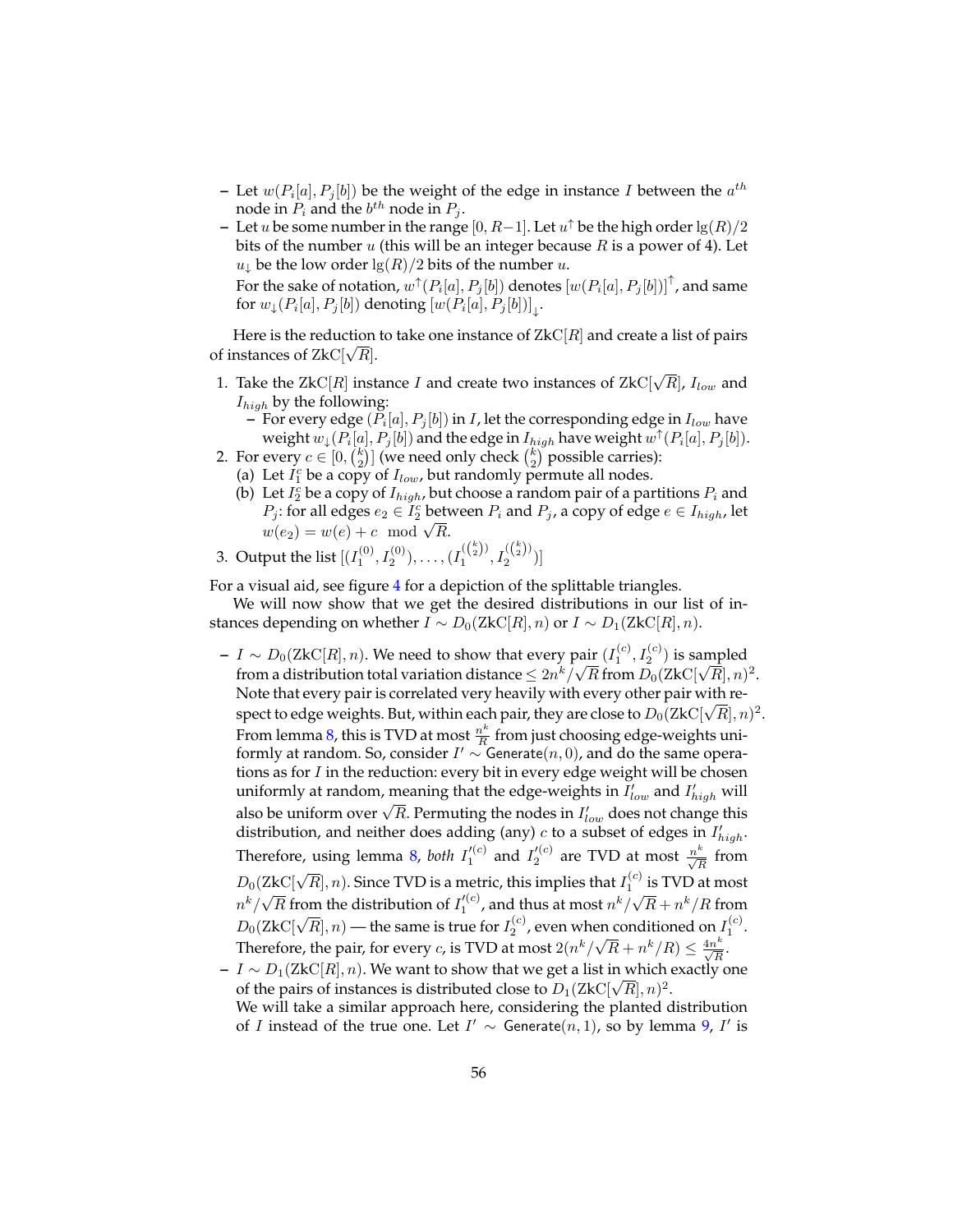TVD at most  $2n^k/R$  from  $D_1$ . We will first show that  $I'_{low}$  is also drawn from a planted distribution over the range  $\sqrt{R}$ . Let e' be the edge's weight that was changed to plant a zero clique. Now, for every edge except  $e'_{low}$ , the edges of  $I'_{low}$  are distributed uniformly.  $e'$  is a randomly chosen edge corresponding to a randomly chosen clique in  $I'$ , and therefore  $e'_{low}$  is also a randomly chosen edge corresponding to a randomly chosen clique in  $I'_{low}$ . The act of making that clique sum to  $0 \mod R$  also requires that the low-The act of making that chique sum to 0 mod  $\pi$  also requires that the low-<br>order bits sum to 0 mod  $\sqrt{R}$  — otherwise the high-order bits cannot cancel out anything left over. Therefore, by setting  $w(e')$  to the value making the clique sum to 0, we are exactly planting a clique in  $I'_{low}$ . This distribution has TVD  $\leq \frac{2n^k}{\sqrt{R}}$  from  $D_1(ZkC[\sqrt{R}], n)$ . Because  $I_1^{(c)}$  is just a permutation on the nodes of  $I'_{low}$  for every  $c$ ,  $I'^{(c)}_1$  will have TVD at most  $\frac{2n^k}{\sqrt{R}}$  from  $D_1$  as well.

wen.<br>Now, we need that at least one of the pairs in this list to be close to  $D_1(\operatorname{ZkC}[\sqrt{R}],n)\times$ Now, we need that at least one of the pairs in this list to be close to  $D_1(z\kappa C_V)$ <br> $D_1(Z\kappa C_V\overline{R}), n$ ). It will turn out that there exists a c such that  $I_2^{(c)}$  will also be close to  $D_1$  (whereas  $I_1^{\prime (c)}$  is distributed close to  $D_1$  for every  $c$ ). Let  $c^*$ be the correct carry — that is for the clique planted in  $I'$ ,  $\sum_{e \in clique} w_{\downarrow}(e) =$  $\sqrt{R}c^*$  mod R. Now, without loss of generality, we can assume that in the plant of  $I'$ , the edge  $e^*$  chosen to complete the zero- $k$  clique was between partitions  $P_i$  and  $P_j$ . So, considering every other edge in  $I_2'^{(c^*)}$ , it is distributed uniformly at random (adding  $c^*$  will not change that distribution). Now, for that special clique  $C^*$  that was planted in  $I'$ , we have that

$$
\sum_{e \in C^*} w(e) = \sqrt{R} \cdot \sum_{e \in C^*} w^\uparrow(e) + \sum_{e \in C^*} w_\downarrow(e)
$$

$$
= \sqrt{R} (\sum_{e \in C^*} w^\uparrow(e) + c^*)
$$

$$
= \sqrt{R} (w^\uparrow(e^*) + c^* + \sum_{e \in C^*, e \neq e^*} w^\uparrow(e)) = 0 \mod R
$$

Since the quantity  $\sqrt{R}(w^{\uparrow}(e^*) + c^* + \sum_{e \in C^*, e \neq e^*} w^{\uparrow}(e))$  is 0 mod R, then since the quantity  $\mathbf{v}_1(w)(v) + v + \sum_{e \in C^*, e \neq e^*} w^{\dagger}(e) = 0$  mod  $\sqrt{R}$ . This means that  $I_2^{(c^*)}$  is drawn from Generate $(n, 1)$  over the range  $\sqrt{R}$ . Since TVD is a metric, we have that for  $I \sim D_1(ZkC[\sqrt{R}], n)$  (TVD at most  $\frac{n^k}{R}$ R from Generate $(n,1)$ ), there exists a  $c^*$  such that  $I_2^{(c^*)}$  is TVD at most  $\frac{2n^k}{\sqrt{R}}$  from  $D_1$  — even when dependent on  $I_1^{(c^*)}$ . Therefore, the TVD of  $(I_1^{(c^*)}, I_2^{(c^*)})$  = Split $(I)$  to  $D_1^2$  is at most  $\frac{4n^k}{\sqrt{R}}$ .

Therefore, when  $I \sim D_0(\text{ZkC}[R], n)$ , we get a list of pairs of instances TVD  $\leq 4n^{k}/\sqrt{R}$  from  $D_{0}(\text{ZkC}[R],n)^{2}$ ; the probability that any of these pairs here err is  $\leq (\binom{k}{2}+1) \cdot \frac{4n^k}{\sqrt{R}}$  by a union bound. Similarly, when  $I \sim D_1(\operatorname{ZkC}[R], n)$ , we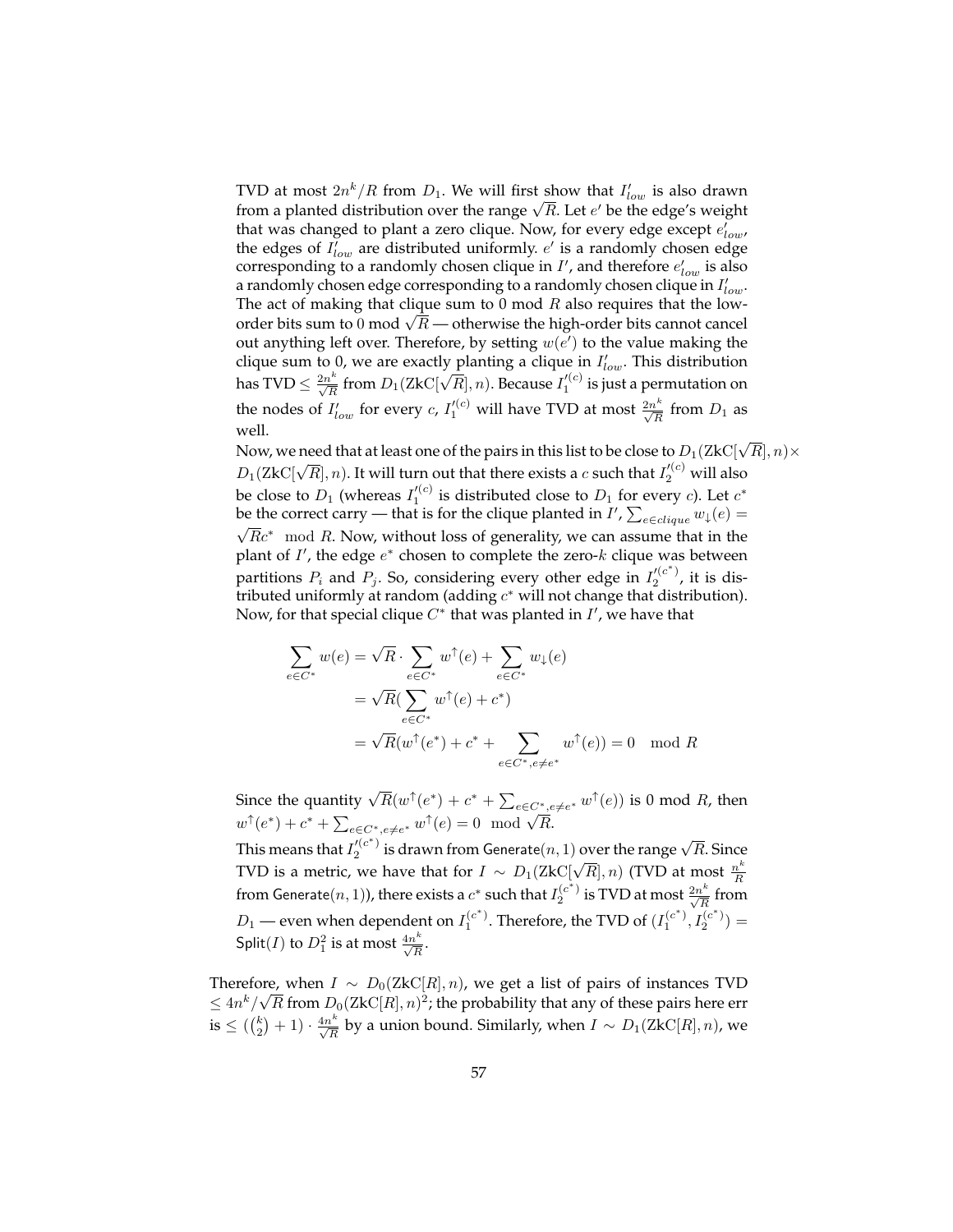get there exists a pair in this list of the form  $D_1(\text{ZkC}[R], n)^2$ ; the probability of erring here is  $\leq \frac{4n^k}{\sqrt{R}}$ .

Therefore, the total error here is  $\leq (\binom{k}{2}+1)\cdot \frac{4n^k}{\sqrt{R}}$ . The contract of  $\Box$ 

<span id="page-57-0"></span>*Zero-*k*-Clique is Splittable Over Any Large Enough Range.* Our techniques also generalize to any large enough range (even ones not of the form  $4<sup>x</sup>$ ). For example, if you believe that the problem is hard only over a prime range, we can prove that as well. As stated, our error is  $\binom{k}{2} 4^{\binom{k}{2}} 3n^k/\sqrt{R} = O(n^k/\sqrt{R})$ . For this to be meaningful,  $R = \Omega(n^{2k})$ , and in our constructions, R is  $\Omega(n^{6k})$ . We will show in the next section why the zero  $k$ -clique problem is still hard over these larger ranges.

<span id="page-57-1"></span>**Theorem 16.** *Zero-k-clique is generalized splittable over any range* R*, with error* ≤ √  ${k \choose 2} 4^{{k \choose 2}} 3n^k / \sqrt{R}.$ 

*Proof.* Given an instance I with range R we will produce  $\leq \binom{k}{2} 4^{\binom{k}{2}}$  instances, corresponding to guesses over what ranges the clique edge weights fall into.

Take the next smallest power  $R' = \max\{2^{2x}|2^{2x} < R$  and  $x \in \mathbb{Z}\}$ . Now let  $c = \lceil R/R' \rceil$ . We will now create c subsets of R each of size  $R'$ .  $S_i = \lceil R'i, R'(i + \ell) \rceil$ 1) – 1] for  $i \in [0, c - 2]$  and  $S_{c-1} = [R - R', R - 1]$ . Note that these subsets completely cover the range  $[0, R-1]$  and are each of size  $\leq R'$ . Let  $\Delta_i = R'i$  for  $i \in [0, c-2]$  and  $\Delta_{c-1} = R - R'.$ 

Let the partitions of I be  $P_1, \ldots, P_k$ . Let the set of edges between  $P_i$  and  $P_j$ be  $E_{i,j}$ . For all  $i, j$  pairs  $i \neq j$  we will choose a number between [0,  $c - 1$ ]. Call these numbers  $g_{i,j}$  and the full list of them g. For all possible choices of  $\mathbf{g}\in\mathbb{Z}_c^{k\choose 2}$ and  $d \in [0, \binom{k}{2}-1]$  we will generate an instance  $I_{\mathbf{g}, d}$  over range  $R'$  as follows:

For edge set  $E_{i,j}$  that isn't  $E_{1,2}$ , for every edge in that edge set  $e \in E_{i,j}$  if the weight of  $e$ ,  $w(e) \in S_{g_{i,j}}$  then set  $w_{g,d}(e) = w(e) \mod R'$ , if  $w(e) \notin S_{g_{i,j}}$  then set  $w_{\mathbf{g},d}$  to be a weight chosen uniformly at random from [0,  $R' - 1$ ]. Now note that these values are completely uniform over the range from  $[0, R' - 1]$ .

For  $E_{1,2}$ , for every edge in that edge set  $e \in E_{1,2}$  if the weight of  $e$ ,  $w(e) \in$  $S_{g_{1,2}}$  then set  $w_{\mathbf{g},d}(e) = w(e) + dR \mod R'$ , if  $w(e) \notin S_{g_{1,2}}$  then set  $w_{\mathbf{g}}$  to be a weight chosen uniformly at random from [ $0, R' - 1$ ]. Now note that these values are also completely uniform over the range from  $[0, R' - 1]$ .

If no clique existed in the original instance then the chance that one is produced here is bounded by  $n^k/R' \leq n^k4/R'$  by Lemma [8.](#page-51-1) Because we make so many queries this chance that any of them induce a clique is  $\leq \binom{k}{2} 4^{\binom{k}{2}} n^k 4/R'.$ 

If the original instance was drawn from  $D_1^{zkc}[R,n]$  then by Lemma [9](#page-51-2) this is only  $\leq n^{k} / R + n^{k-2} / R$  total variation distance away from the instance generated by choosing each edge at random and then planting a clique. Then the procedure produces uniformly looking edges except for the planted edge. In the generated instance where the original zero clique edge weights are in g and the zero k-clique sums to dR then the instance  $I_{g,d}$  will have that planted edge set to the value such that zero k-clique from the original is a planted instance.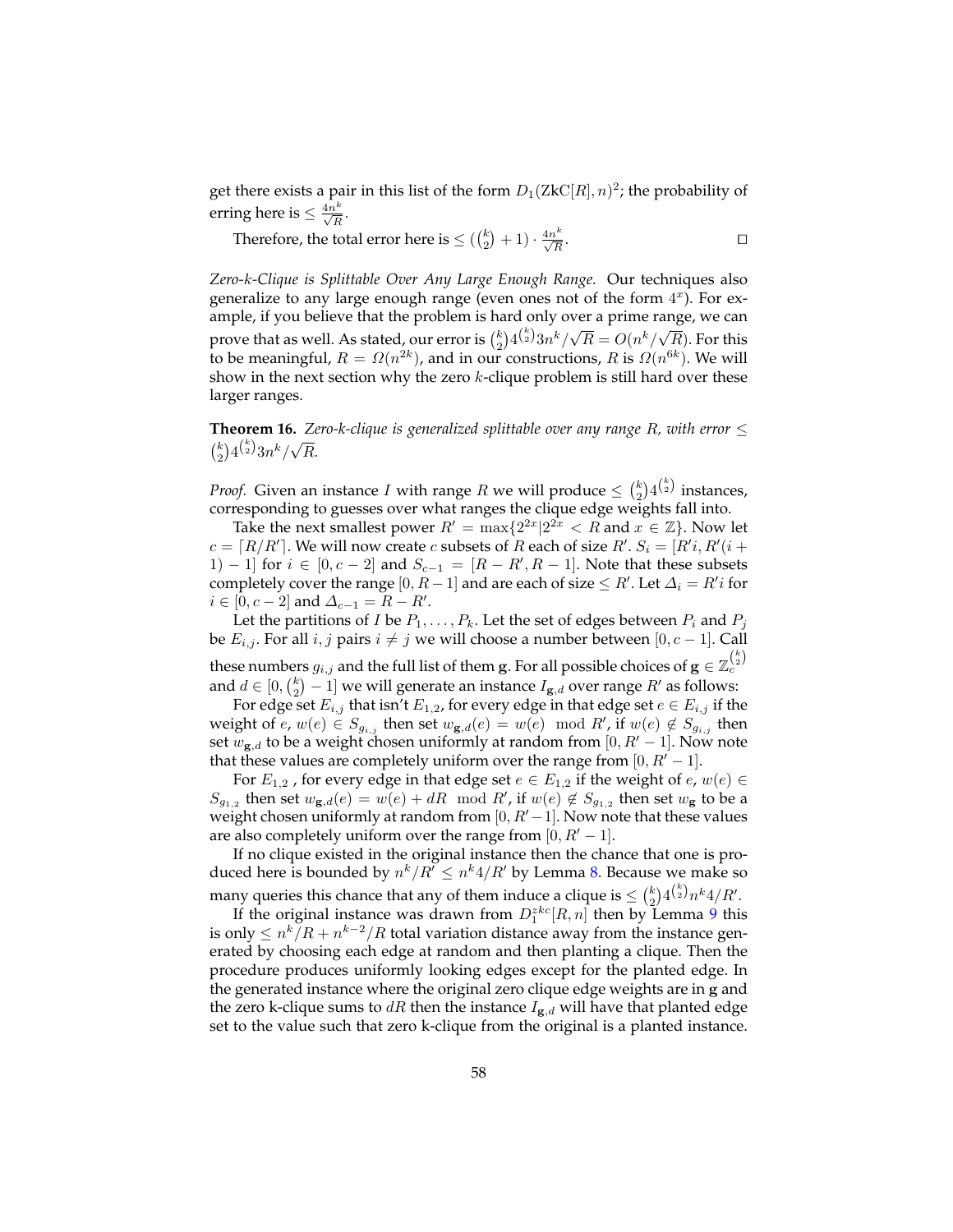So, that produced instance is drawn from a distribution with total variation distance  $\leq n^k/R' + n^{k-2}/R'$  from  $D_1^{zkc}[R',n]$ .

Then we use the splitting procedure from Lemma [10](#page-54-0) to generate two instances from each of our generated instances. The probability of a no instance becoming a yes instance is  $\leq \binom{k}{2} 4^{\binom{k}{2}} 3n^k/\sqrt{R}$ , if there is a yes instance then it will generate a yes instance and have total variation distance at most  $\leq {k \choose 2} 4^{k \choose 2} 3n^k/\sqrt{2}$ te a yes instance and have total variation distance at most  $\leq {k \choose 2} 4^{\binom{n}{2}} 3n^k/\sqrt{R}$ from  $D_1^{zkc}[\sqrt{R'},n]^2$ . The contract of the contract of the contract of the contract of the contract of the contract of the contract of the contract of the contract of the contract of the contract of the contract of the contract of the contract

#### **B.4 Larger Ranges for Zero-**k**-Clique are as Hard as Smaller Ranges.**

We note that our constructions work for a large range:  $R = \Omega(n^{6k})$ . This theorem states that finding zero k-cliques over smaller ranges is as hard as finding them over larger ones. So, if you believe that Zero-k-Clique is hard over a range where an uniformly sampled instance is expected to have one solution (e.g. a small range like  $O(n^k)$ ), we can show that this implies larger ranges, which are used extensively in our constructions, are also hard.

<span id="page-58-0"></span>**Theorem 17.** *Strong Zero-k-Clique-R Hypothesis for range*  $R = n^{ck}$  *is implied by the Random Edge Zero-*k*-Clique Hypothesis if* c > 1 *is a constant.*

*Proof.* Create  $n^{(1-1/c)}$  random partitions of the nodes where each partition is of size  $n^{1/c}$ . Then generate  $n^{(1-1/c)k}$  graphs by choosing every possible choice of k partitions.

This results in  $n^{(1-1/c)k}$  problems of size  $n^{1/c}$  with range  $n^k$ .

If an algorithm  $A$  violated Strong Zero- $k$ -Clique- $R$  Hypothesis for range  $n^{ck}$ then it must have some running time of the form  $O(n^{k-\delta})$  for  $\delta > 0$ . We could run A on all  $n^{(1-1/c)k}$  problems, resulting in a running time of  $n^{k/c- \delta/c} n^{(1-1/c)}k =$  $O(n^{k-\delta/c})$  for the Random Edge problem. If we find a valid zero-k-clique then we return 1. If we don't we return 0 with probability  $1/2$  and 1 with probability 1/2.

Let  $p_1$  be the probability that any one of the  $n^{k/c}$  has exactly one zero clique, conditioned on  $val(I) = 1$  (that there is at least one solution).

If Strong Zero- $k$ -Clique- $R$  Hypothesis is violated then we return the correct answer with the probability at least  $p_1 \frac{1}{100} + (1 - p_1/100)/2 = 1/2 + p_1 \frac{1}{200}$ . So, we now want to lower bound the value of  $p_1$ .

The probability that there are more than 2 cliques in a subproblem of size  $n^{1/c}$ , conditioned on there being at least one clique is at most  $n^{-k(1-1/c)}$ . Because to generate the distribution of problems of size  $n^{1/c}$  with at least one clique one can plant a clique (randomly choose  $k$  nodes and randomly choose  $\binom{k}{2}$  – 1 edge weights, then choose the final edge weight such that this is a zero kclique). The expected number of cliques other than the planted clique is  $\frac{n^{1/c}-1}{n^k}$ and the number of cliques other than the planted clique is a non-negative integer.

So conditioned  $val(I) = 1$  we have that  $p_1 \geq 1 - n^{-k(1-1/c)}$ . So the probability of success, conditioned on  $val(I) = 1$  is at least  $p_1/100 \ge 1/200$ .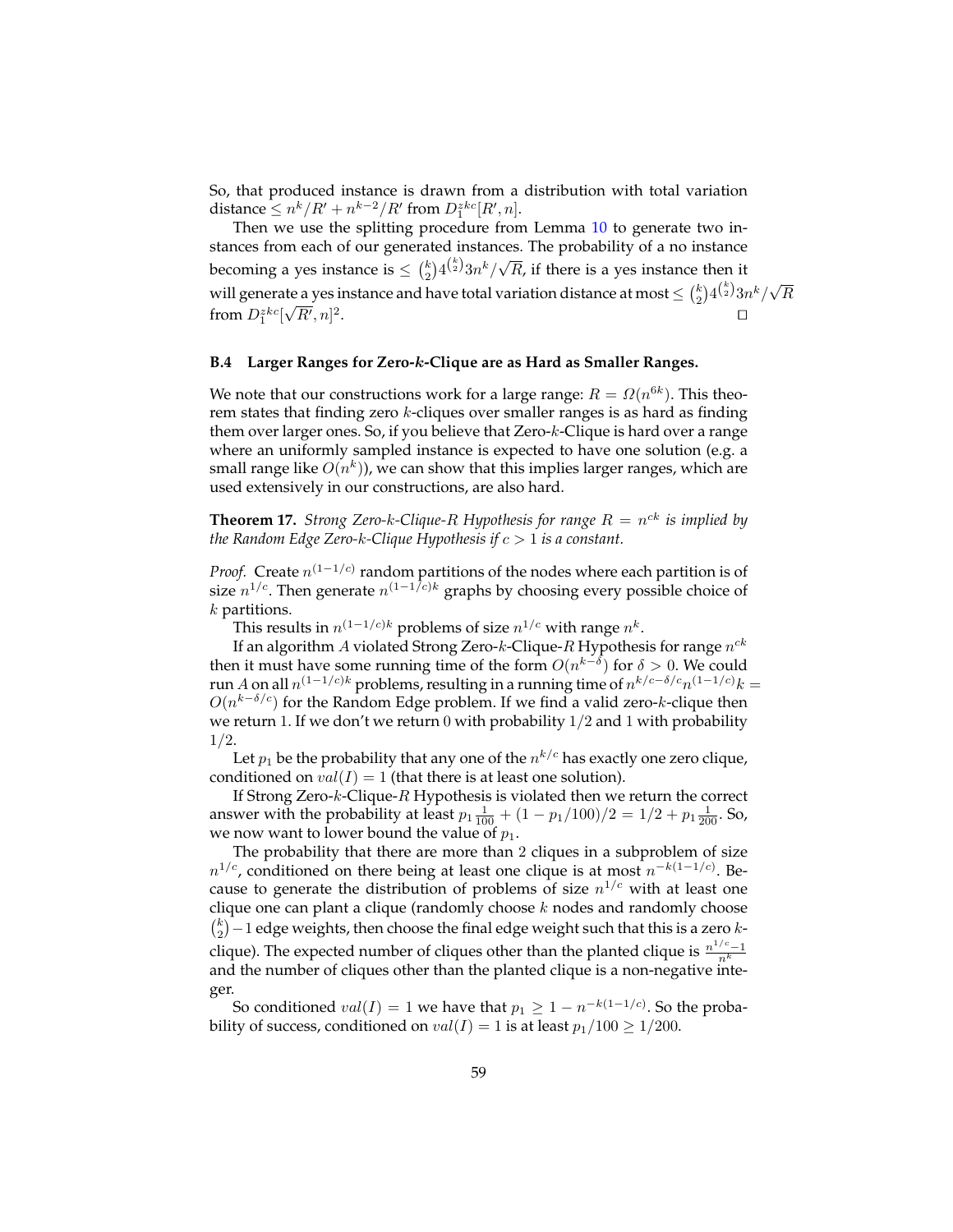## <span id="page-59-0"></span>**C Key Exchange Proofs**

Here we put the technical proofs of our key exchange. While the intuition for these proofs is straightforward, getting the details and constants correct requires more careful attention.

#### <span id="page-59-1"></span>**C.1 Proof of Correctness**

First, we will prove Lemma [1.](#page-24-0) We have restated the lemma below.

**Lemma 11.** *After running construction [4,](#page-23-0) Alice and Bob agree on a key* k *with prob*ability at least  $1 - \frac{1}{10,000\ell e}$ *.* 

*Proof.* Since we are allowing interaction, the only way Alice and Bob can fail is if one of Alice's Generate $(n, 0)$  contains a solution that overlaps with  $S_B$ , one of Bob's Generate $(n,0)$  contains a solution that overlaps with  $S_A$ , and  $S_A \cap S_B = \emptyset$ .

First, let's compute  $p_0 = \Pr[S_A \cap S_B = \emptyset]$ . We have  $p_0 = \prod_{i=0}^{\sqrt{\ell}} \left( \frac{\ell - \sqrt{\ell} - i}{\ell} \right)$ , the chance that every time Bob chooses an element for  $S_B$ , he does not choose an element in  $S_A$ . Rearranging this expression, we have

$$
p_0 = \prod_{i=0}^{\sqrt{\ell}-1} \left( \frac{\ell - \sqrt{\ell} - i}{\ell} \right) = \prod_{i=0}^{\sqrt{\ell}-1} (1 - \frac{\sqrt{\ell} + i}{\ell}) \le \prod_{i=0}^{\sqrt{\ell}-1} \left( 1 - \frac{1}{\sqrt{\ell}} \right) = \left( 1 - \frac{1}{\sqrt{\ell}} \right)^{\sqrt{\ell}} \approx \frac{1}{e}
$$

Now, assuming that  $S_A$  and  $S_B$  do not intersect, we need to compute the probability that *both* Alice and Bob see an incorrectly generated instance (generated by Generate $(n,0)$ , but contains a solution). Let  $\epsilon_{plant} \leq \frac{1}{100\ell}$  be the planting error. Since there is no overlap between  $S_A$  and  $S_B$ , these probabilities are independent. The probability that  $S_A$  overlaps is at most  $\sqrt{\ell} \epsilon_{plant} \leq \frac{1}{100\sqrt{\ell}}$ via a union bound over all  $\sqrt{\ell}$  instances corresponding to the indices in  $S_A$ . Therefore, the probability that this happens for both Alice and Bob is at most  $\frac{1}{10,000\ell} = \left(\frac{\sqrt{\ell}}{10,000\ell}\right)^2.$ 

Thus, the probability that this event occurs is at most  $\frac{1}{10,000\ell e}$ , and it is the only way the protocol ends without Alice and Bob agreeing on a key.

Therefore, the probability Alice and Bob agree on a key at the end of the protocol is  $1 - \frac{1}{10,000\ell e}$ .

#### <span id="page-59-2"></span>**C.2 Proof of Soundness**

Here we will go over the full proofs that an adversary, Eve, must take more time that Alice and Bob to obtain the exchanged key. First, we upper bound the time Alice and Bob take. Then, we lower-bound the time Eve requires to break the key exchange assuming that we have a  $\ell(n)$ -KER problem P.

**Lemma 12.** If a problem P is  $\ell(n)$ -KER with plant time  $G(n)$ , solve time  $S(n)$  and *lower bound*  $T(n)$  *when*  $\ell(n) > 100$ , then Alice and Bob take expected time  $O(\ell G(n) + \sqrt{G(\ell(n))})$  $\sqrt{\ell S(n)}$  *to run the key exchange based on P.*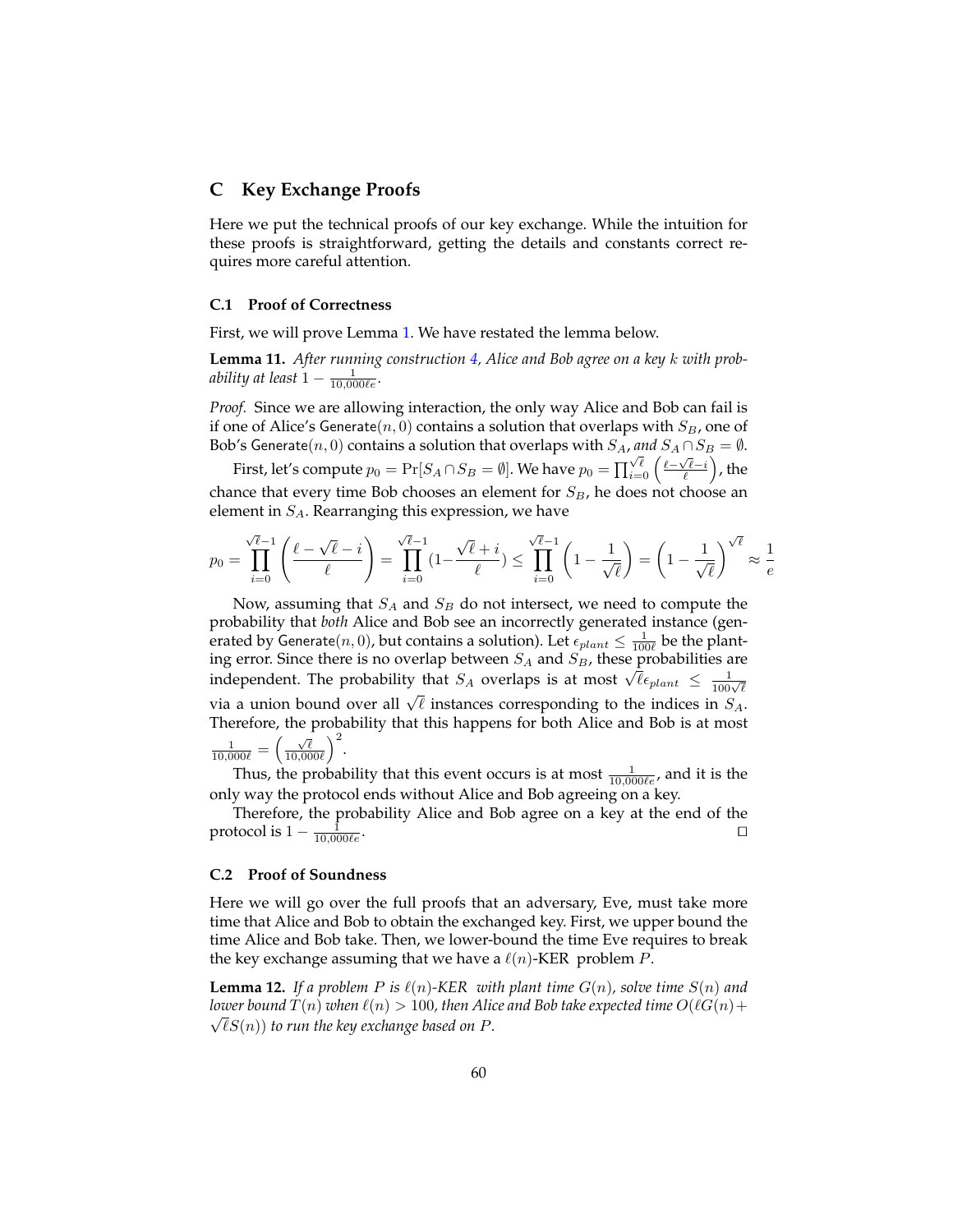*Proof.* First, we will compute a bound on the number of times Alice and Bob need to repeat the key exchange before they match on exactly one index. Alice and Bob repeat any time there isn't exactly one overlap between  $S_A$  and  $S_B$  or the key exchange fails, as described in the proof of Lemma [1.](#page-24-0) Since the probability of the bad event happening is small,  $\leq 1/(10,000e\ell)$ , we will ignore it. Instead, saying

Pr[Key Exchange Stops after this round]

- $= Pr[bad event] + Pr[Exactly one overlap]$  no bad event]  $\cdot Pr[no$  bad event]
- $\geq \frac{1}{2}$  $\frac{1}{2}$  Pr[Exactly one overlap| no bad event] = Pr[Exactly one overlap]/2.

*Computing the probability that there is exactly one overlap.* Let  $p_0$  and  $p_1$  be the probability that there are zero overlaps and exactly 1 overlap respectively. First, using similar techniques as in the proof of Lemma [1,](#page-24-0) we show that  $p_0 \geq \frac{1}{e^2}$ 

$$
p_0 = \prod_{i=0}^{\sqrt{\ell}-1} (1 - \frac{\sqrt{\ell}+i}{\ell}) \ge \prod_{i=0}^{\sqrt{\ell}-1} \left(1 - \frac{2\sqrt{\ell}}{\ell}\right) = \left(1 - \frac{2}{\sqrt{\ell}}\right)^{\sqrt{\ell}} \approx \frac{1}{e^2}.
$$

A combinatorial argument also tells us that  $p_0 = \binom{\ell - \sqrt{\ell}}{\sqrt{\ell}}$  $-\sqrt{\ell}$  $\frac{\sqrt{\ell}}{\ell}/(\frac{\ell}{\sqrt{\ell}})$  since there are  $\binom{\ell}{\sqrt{\ell}}$  possible ways to choose  $S_A$  independent of  $S_B$ , but if we want to ensure  $(\sqrt{\ell})$  possible ways to choose  $\beta_A$  independent of  $\beta_B$ , but if we want to choing the non- $\frac{\mu-\sqrt{2}}{\sqrt{2}}$  $-\sqrt{\ell}$  $(\overline{\ell}^{\ell})$  choices for  $S_A$ . Then, we have  $p_1 =$  $^{\prime}$ ′  $\overline{\ell} \cdot \left(\frac{\ell - \sqrt{\ell}}{\sqrt{\ell}}\right)$  $\ell - \sqrt{\ell}$  $\left(\frac{\ell-\sqrt{\ell}}{\sqrt{\ell}}\right)$  choices for  $S_A$ . Then, we have  $p_1 = \sqrt{\ell} \cdot \left(\frac{\ell-\sqrt{\ell}}{\sqrt{\ell}-1}\right) / \left(\frac{\ell}{\sqrt{\ell}}\right)$  because there are  $\sqrt{\ell}$  places to choose from to overlap  $S_A$  with  $S_B$ , and then we must avoid the  $\overline{\ell}$  – 1 locations in  $S_B$  for the rest of the  $\sqrt{\ell}$  elements in  $S_A$ .

Now we will compute a bound on  $p_1$  by first showing  $\frac{p_1}{p_0} \geq 1$ :

$$
\frac{p_1}{p_0} = \frac{\sqrt{\ell} \left( \frac{\ell - \sqrt{\ell}}{\sqrt{\ell - 1}} \right)}{\left( \frac{\ell}{\sqrt{\ell}} \right)} \cdot \frac{\left( \frac{\ell}{\sqrt{\ell}} \right)}{\left( \frac{\ell - \sqrt{\ell}}{\sqrt{\ell}} \right)}
$$
\n
$$
= \frac{\sqrt{\ell} (\ell - \sqrt{\ell})!}{(\sqrt{\ell} - 1)! (\ell - 2\sqrt{\ell} + 1)!} \cdot \frac{(\sqrt{\ell})! (\ell - 2\sqrt{\ell})!}{(\ell - \sqrt{\ell})!}
$$
\n
$$
= \frac{(\sqrt{\ell})^2}{\ell - 2\sqrt{\ell} + 1} = \frac{\ell}{\ell - 2\sqrt{\ell} + 1} \ge 1
$$

Now, we have that  $p_1 = \frac{p_1}{p_0} \cdot p_0 \ge 1 \cdot \frac{1}{e^2} \ge 1/10$ .

Finally, putting this all together, the probability that Alice and Bob stop after a round of the protocol is at least  $\frac{1}{20}$ . And so, we expect Alice and Bob to stop after a constant number of rounds. Each round consists of calling Generate stop arter a constant number of founds. Each round tonsists of caning defierate  $\ell$  times and solving  $\sqrt{\ell}$  instances; so, each round takes  $\ell G(n) + \sqrt{\ell}S(n)$  time. t times and solving  $\forall t$  instances; so, each found takes  $\ell G(n) + \sqrt{\ell}S(n)$  time.<br>Therefore, Alice and Bob take  $O(\ell G(n) + \sqrt{\ell}S(n))$ .

Now, proving a lower bound on Eve's time.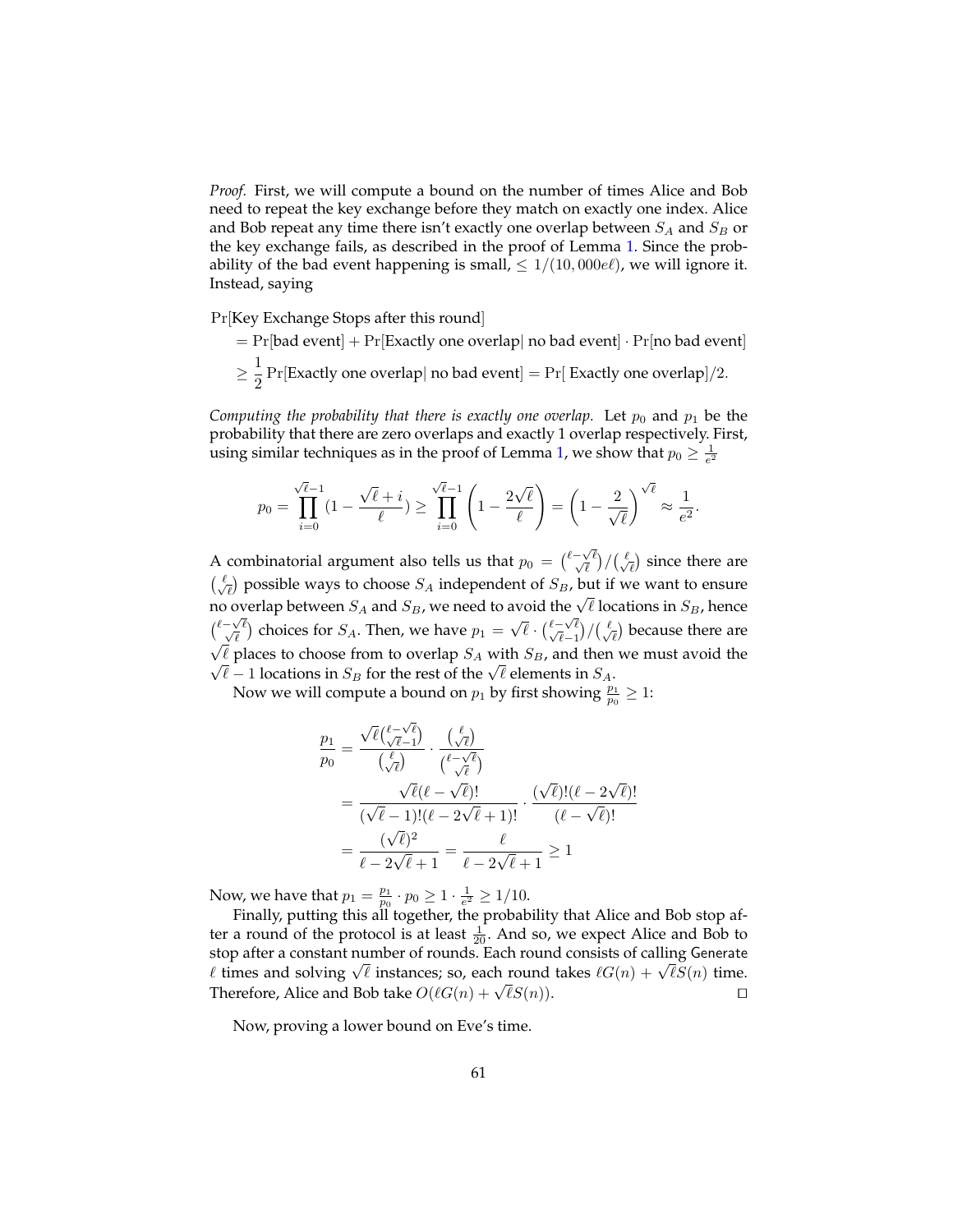**Lemma 13.** If a problem P is  $\ell(n)$ -KER with plant time  $G(n)$ , solve time  $S(n)$  and lower bound  $T(n)$  when  $\ell(n) \geq 2^{14}$ , then an eavesdropper Eve, when given the tran*script*  $\mathbf{I}_T$ *, requires*  $\Omega(\ell(n)T(n))$  *to solve for the shared key.* 

*Proof.* This proof requires two steps: first, if Eve can figure out the shared key in time PFT $_{\ell(n)T(n)}$  time with advantage  $\delta_{Eve}$ , then she can also figure out the index in PFT $_{\ell(n)T(n)}$  time with probability  $\delta_{Eve}/4$ . Then, if Eve can compute the index with advantage  $\delta_{Eve}/4$ , we can use Eve to solve the list-version of P in PFT<sub> $\ell(n)T(n)$ </sub> with probability  $\delta_{Eve}/16$ , which is a contradiction to the listhardness of our problem.

*Finding a bit finds the index.* This is just the Goldreich-Levin (GL) trick used in classical cryptography to convert OWFs to OWFs with a hardcore bit. We have to be careful in this scenario since the security reduction for GL requires polynomial overhead  $(O(N^2))$ . However, this is only because we are trying to find  $N$  bits based off of linear combinations of those bits. If instead we were trying to find poly log N bits, we would only require poly log N time to do so with this trick.  $i \in \ell(n)$  is an index, so  $|i| = \log(\ell(n))$ . Because  $\ell(n)$  is polynomial in n, |i| is polynomial in the log of n, therefore, using the same techniques as used in the proof of Theorem [12,](#page-46-0) being able to determine  $i \oplus r$  with  $\delta$  advantage allows us to determine *i* in the same amount of time, with probability  $\delta/4$ .

*Finding the index solves* P Now, let  $I = (I_1, \ldots, I_\ell)$  be an instance of the list problem for *P*: for a random index  $i, I_i \leftarrow D_1$ , and for all other  $j \neq i, I_j \leftarrow D_0$ . Because  $P$  is generalized splittable, we can take every  $I_i$  and turn it into a list of m instances. With probability  $1 - \ell \epsilon_{split}$ , we turn I to m different instances: for every  $c \in [m]$ ,  $\mathbf{I}^{(c)} = ((I_1^{(1,c)}, I_1^{(2,c)}), \dots (I_\ell^{(1,c)})$  $\mathcal{I}_{\ell}^{(1,c)}, I_{\ell}^{(2,c)}$ )). For all c and  $j \neq i$ ,  $(I_j^{(1,c)}, I_j^{(2,c)}) \sim D_0 \times D_0$ , and for at least one  $c^* \in [m]$ ,  $(I_i^{(1,c^*)}, I_i^{(2,c^*)}) \sim D_1 \times D_1$ . Because P is plantable, for  $\sqrt{\ell}-1$  random coordinates  $h \in [\ell]$ , for all  $c \in [m]$ , we will change  $I_h^{(1,c)}$ plantable, for  $v \ell - 1$  random coordinates  $h \in [c]$ , for an  $c \in [m]$ , we  $\frac{1}{h}$  to  $I_h^{(1,c)} \sim$  Generate $(n, 1)$ , and for  $\sqrt{\ell} - 1$  random coordinates  $g \in [\ell]$ , disjoint from all  $h'$ s, for every  $c \in [m]$ , we will similarly plant solutions in the second list, changing  $I_g^{(2,c)}$  to  $I_g'^{(2,c)} \sim \mathsf{Generate}(n,1).$ 

Note that there are  $\ell$  instances and Eve returns a single index. We can verify the correctness by brute forcing a single instance in the list instance. When  $\ell$ is polynomial in  $n$  then the time to brute force is polynomially smaller than the time required to solve the list instance. We will need to brute force  $m$  of these instances (one for each of the m produced pairs of lists). When  $\ell/m =$  $n^{-\Omega(1)}$ , the total time for all the brute forces is polynomially smaller than the time required for solving a single list instance. This is how we deal with the "dummy" instances produced with by the splittable construction.

Now, notice that we have changed the list version of the problem into  $m$ different lists of pairs of instances,  $\left\{\left(\mathbf{I}_{1}^{(c)},\mathbf{I}_{2}^{(c)}\right)\right\}$  $_{c\in[m]}$ , and there exists a  $c^*$  such that the  $c^*$ 'th list is distributed, with probability  $O(1 - 1/\sqrt{\ell})$ , indistinguish-√ ably to the transcript of a successful key exchange between Alice and Bob. We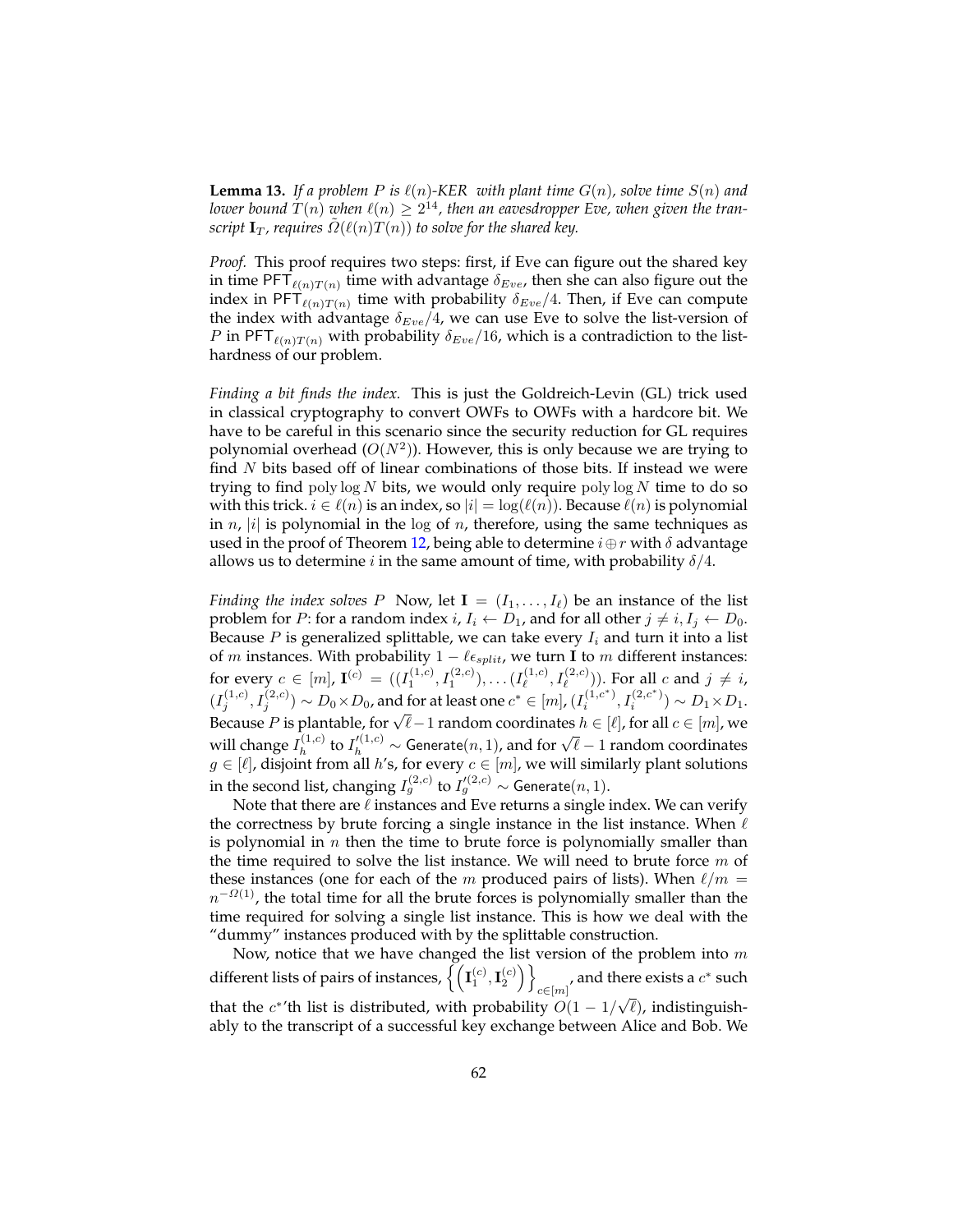planted  $\sqrt{\ell}-1$  solutions into random indices, and as long as we avoided the index with the solution (which happens with probability  $1 - \frac{2}{\sqrt{2}}$  $_{\overline{\ell}}$ ), the rest of the pairs will be of the form  $D_0 \times D_0$  with exactly one coordinate of overlapping instances with solutions. That coordinate will be the same as the index in the list problem with the solution.

So, since we are assuming Eve can run in PFT $_{\ell(n)T(n)}$  time and we can create instances that look like key-exchange transcripts from list-problems, we can run Eve on each of these  $m$  different list-pair problems, and as long as she answers correctly for the  $c^*$  instance, we can solve our original problem in time  $O((\ell(n)T(n))^{1-\delta})$  for  $\delta > 0$ . This is a contradiction to the hardness of the list problem, meaning Eve's time is bounded by  $\Omega(\ell(n)T(n))$ .

Analyzing the error in this case, when the key exchange succeeds, the total variation distance between an instance of the list problem being split and the original key-exchange transcript is bounded above by the following two sides:

- For the  $c^*$  that splits the  $D_1$  instance of the list into one sampled from  $D_1 \times$  $D_1$ , this succeeds with probability  $1 - \epsilon_{split} \cdot \ell$ .
- **–** Given that we successfully split, the distance between the generated pairs Given that we successfully spilt, the distance between the generated pairs<br>of lists *after* we plant  $\sqrt{\ell} - 1$  instances with a solution between this and the idealized list of  $(D_b, D_{b'})$  instances with one  $(D_1, D_1)$ ,  $\sqrt{\ell-1}$  of the form dealized list of  $(D_b, D_{b'})$  instances with one  $(D_1, D_0)$  and  $\sqrt{\ell-1}$  of the form  $(D_0, D_1)$  is at most  $\frac{2}{\sqrt{\ell}}$  $\frac{1}{\ell} + (1 - \frac{2}{\sqrt{\ell}})$ zed list of  $(D_b, D_{b'})$  instances with one  $(D_1, D_1)$ ,  $\sqrt{\ell - 1}$  of the form  $(D_0, D_1)$  is at most  $\frac{2}{\sqrt{\ell}} + (1 - \frac{2}{\sqrt{\ell}})(\sqrt{\ell} \cdot \epsilon_{plant}) \leq$  $\frac{2}{\sqrt{2}}$  $\overline{\overline{\ell}} + \sqrt{\ell \epsilon_{plant}}.$
- **–** For the generated instances generated in a successful key exchange transcript, the error between this and the idealized list-pairs (described above) is at most  $\ell \cdot \epsilon_{plant}$ .
- **–** Recall that  $\epsilon_{plant}, \epsilon_{split} \leq \frac{1}{100\ell}$  and that  $\ell \geq 2^{14}$ . So, combined, the keyexchange transcript distribution and splitting the list-hard problem distribution are indistinguishable with probability at most

$$
1 - (\epsilon_{split}\ell + \frac{2}{\sqrt{\ell}} + \sqrt{\ell}\epsilon_{plant} + \ell\epsilon_{plant})
$$
  
= 1 - (\ell(\epsilon\_{split} + \epsilon\_{plant}) + \sqrt{\ell}\epsilon\_{plant} + \frac{2}{\sqrt{\ell}})  

$$
\geq 1 - (\ell(\frac{2}{128\ell}) + \frac{1}{128\sqrt{\ell}} + \frac{2}{\sqrt{\ell}})
$$
\geq 1 - (\frac{2}{128} + \frac{2}{128} + \frac{1}{128^2}) = 1 - \frac{1}{32} - \frac{1}{2^{14}}
$$
  

$$
> 1 - \frac{1}{31}
$$
$$

Therefore, the total variation distance between key-exchange transcripts and the transformed ACLH instances is at most  $\frac{1}{31}$ .

Now, recall that if we have a PFT $_{\ell(n)T(n)}$  algorithm E that resolves the single-bit key with advantage  $\delta$ , then there exists a PFT $_{\ell(n)T(n)}$  algorithm  $E^*$ that resolves the index of the key exchange transcript with probability  $\delta/4$ .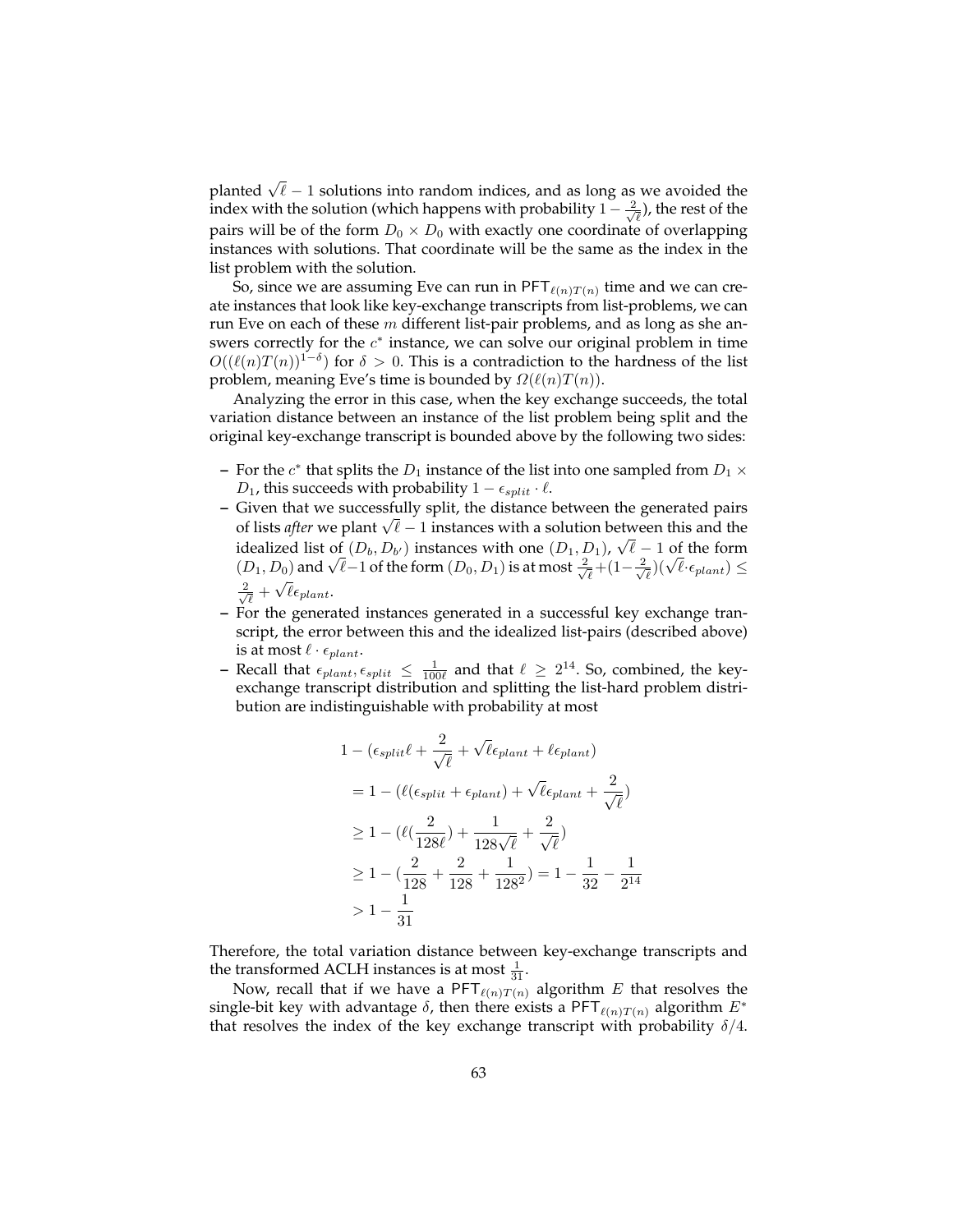Let  $Transf$  be the algorithm that transforms an ACLH instance I to the keyexchange transcript (with TVD from a successful key-exchange transcript of  $\frac{1}{34}$ ) Therefore, the probability that we fool Eve into solving our ACLH problem is

$$
\Pr[E^*(Transf(\mathbf{I})) = i] \ge \delta/4 - \frac{1}{31} \ge \frac{1}{16} - \frac{1}{31} > \frac{1}{34}
$$

Now, since the ACLH problem P allows for  $\text{PFT}_{(\ell(n)T(n))}$  adversaries to have advantage at most  $\frac{1}{34}$ , this is a contradiction. Therefore, there does not exist a  $PFT_{\ell(n)T(n)}$  eavesdropping adversary that can resolve the single bit key with advantage  $\frac{1}{4}$  (so resolving the key with probability  $1/2 + 1/4 = 3/4$ ).

We note that the range,  $R \approx n^{6k}$  in the above corollary may be considered to be "too large" if you believe the hardness in the problem comes from a range where were are expected to get one solution with probability  $1/2$   $(R = O(n^k))$ . So, in the next corollary, we address that problem, getting the key exchange using this much smaller range.

We will now provide the proof for Corollary [2.](#page-28-0) We will repeat The text of the Corollary here.

**Corollary [2.](#page-28-0)** *Given the strong Zero-*k*-Clique-*R *Hypothesis over range* R =  $\ell(n)^2 n^{2k}$ , there exists a

 $(\ell(n)T(n), 1/4, \text{insig}(n))$ -FG-KeyExchange, where Alice and Bob can exchange a  $\mathfrak{so}$ b-polynomial-sized key in time  $\tilde O\left(n^k\sqrt{\ell(n)}+n^2\ell(n)\right)$  for every polynomial  $\ell(n)=0$  $n^{\Omega(1)}$ .

*There also exists a*  $\ell(n)T(n)$ *-fine-grained public-key cryptosystem, where we can* encrypt a sub-polynomial sized message in time  $\tilde O\left(n^k \sqrt{\ell(n)} + n^2 \ell(n)\right)$ .

*Both of these protocols are optimized when*  $\ell(n) = n^{2k-4}$ *.* 

*Proof.* This comes from the fact that strong Zero-k-Clique-R Hypothesis implies that Zero- $k$ -Clique is a KER problem by Theorem [16,](#page-57-1) Theorem [15,](#page-52-1) and Theorem [14.](#page-51-0) So we can use construction [4](#page-23-0) to get the key-exchange by theorem [5](#page-25-0) and **??**.

The optimization comes from minimizing  $\tilde{O}\left(n^k\sqrt{\ell(n)}+n^2\ell(n)\right)$ , which is simply to set  $n^k \sqrt{\ell(n)} = n^2 \ell(n)$ . This results in  $\ell(n) = n^{2k-4}$ .

The gap between honest parties and dishonest parties is computed as follows. Honest parties take  $H(n) = \tilde{O}(\ell(n)n^2) = \tilde{O}(n^{2k-2})$ . Dishonest parties take  $E(n) = \tilde{O}(\ell(n)n^k) = \tilde{O}(n^{3k-4})$ . We have that  $E(n) = H(n)^t$  where  $t =$  $\frac{3k-4}{2k-2}$ , which approaches 1.5 as  $k\to\infty$ . So, we have close to a 1.5 gap between honest parties and dishonest ones as long as we assume  $T(n)=n^{\mathbf{k}}$  $\Box$ 

**Corollary 5.** Given the strong Zero-k-Clique-R Hypothesis over range  $R = n^k$ , *where*  $\ell(n)$  *is polynomial, there exists a*  $(\ell(n)T(n), 1/4, \text{insig}(n))$ *-FG-KeyExchange,* where Alice and Bob can exchange a sub-polynomial-sized key in time  $\tilde{O}\left(n^k\sqrt{\ell(n)}+n^2\ell(n)\right)$ *for every polynomial*  $\ell(n) = n^{\Omega(1)}$ *.* 

*There also exists a*  $\ell(n)T(n)$ *-fine-grained public-key cryptosystem, where we can* encrypt a sub-polynomial sized message in time  $\tilde{O}\left(n^k\sqrt{\ell(n)} + n^2\ell(n)\right)$ .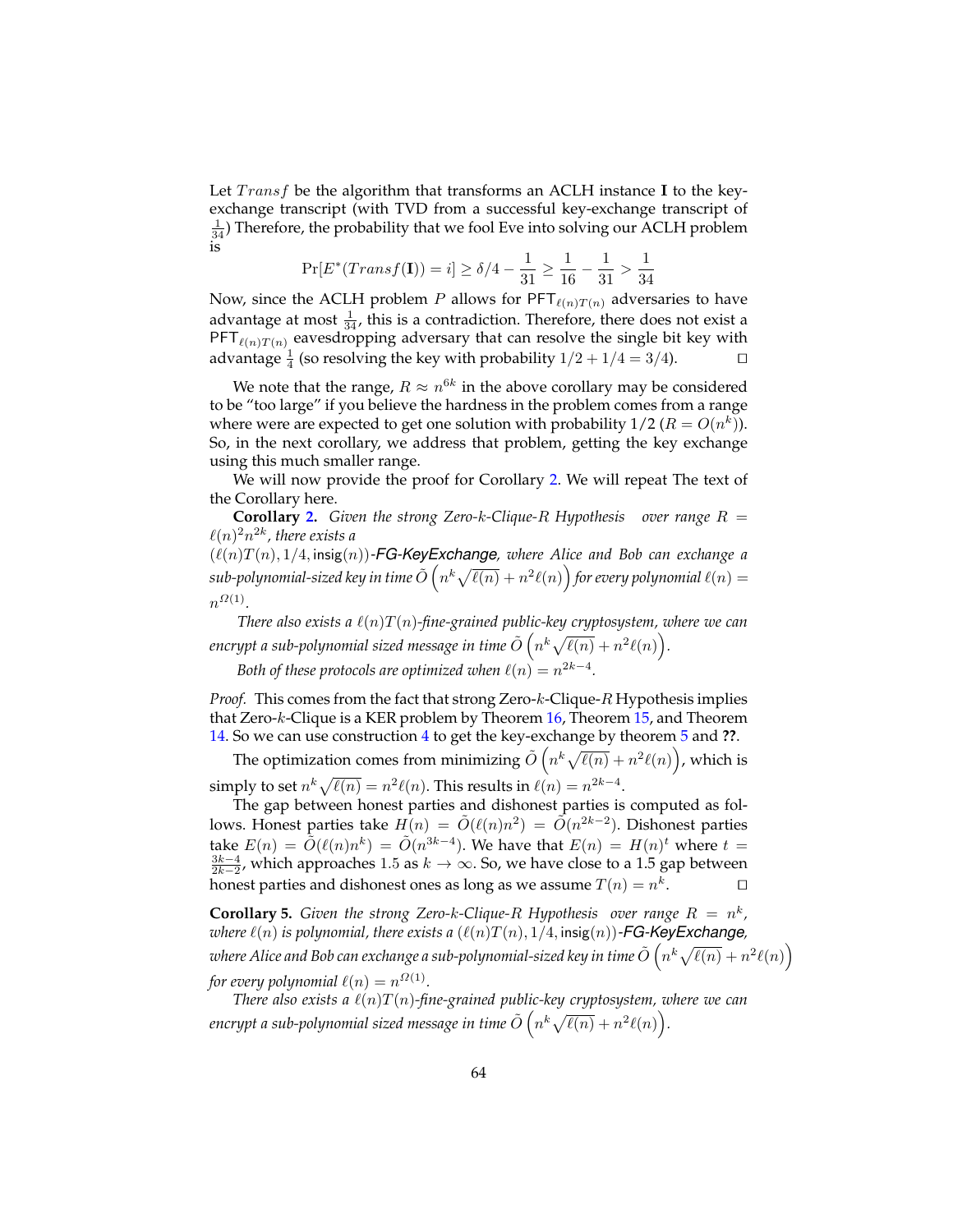*Both of these protocols are optimized when*  $\ell(n) = n^{2k-4}$ *.* 

*Proof.* Using Corollary [2](#page-28-0) and Theorem [17](#page-58-0) we can use the hardness of strong Zero-k-Clique-R Hypothesis over range  $R = n^k$  to show hardness for strong Zero-k-Clique-R Hypothesis over range  $R = \ell(n)^2 n^{2k}$ .